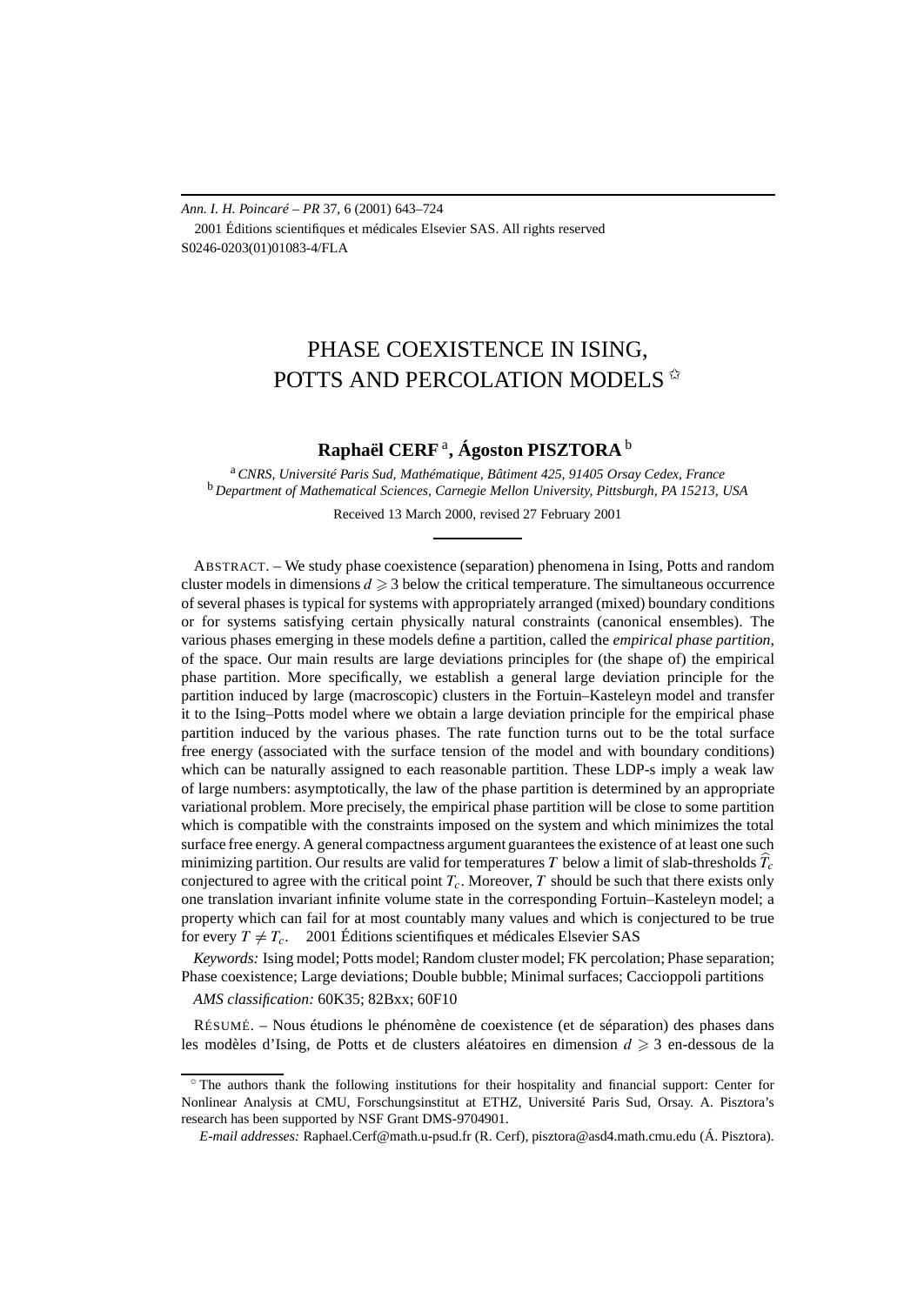température critique. La présence simultanée de plusieurs phases est typique des systèmes avec des conditions au bord mixtes choisies de manière adéquate ou bien des systèmes soumis à des contraintes physiques naturelles (ensembles canoniques). Les diverses phases qui émergent dans ces modèles définissent une partition de l'espace, appelée la partition des phases empirique. Nos résultats principaux sont des principes de grande déviation pour la partition des phases empirique. Plus spécifiquement, nous établissons un principe de grande déviation général pour la partition induite par les grands clusters (macroscopiques) du modèle de Fortuin–Kasteleyn et nous le transférons aux modèles d'Ising et de Potts, dans lesquels nous obtenons un principe de grande déviation pour la partition des phases empirique induite par les différentes phases. La fonction de taux est l'énergie libre de surface totale (associée à la tension de surface du modèle et aux conditions au bord) qui est naturellement assignée à chaque partition raisonnable. Ces PGDs entraînent une loi faible des grands nombres : asymptotiquement, la loi de la partition des phases est déterminée par un problème variationnel adéquat. Plus précisément, la partition des phases sera proche d'une partition compatible avec les contraintes imposées au système et qui minimise l'énergie libre de surface totale. Nos résultats sont valides pour des températures *T* en-dessous de la limite des points critiques dans les tranches *T <sup>c</sup>* qui est conjecturée coïncider avec le point critique *Tc*. De plus, *T* doit être telle qu'il existe seulement une mesure en volume infini invariante par translation dans le modèle de Fortuin–Kasteleyn associé ; une propriété qui peut être violée sur un nombre au plus dénombrable de valeurs et qui est conjecturée être vraie pour toute température  $T \neq T_c$ .  $\odot$  2001 Éditions scientifiques et médicales Elsevier SAS

# **1. Introduction and main results**

## **1.1. Introduction**

In this article we continue the analysis of phase separation and phase coexistence phenomena in the context of Ising–Potts and percolation models in dimensions  $d \geq 3$ , by extending the techniques used in our previous work [15]. The main goal of the present work is to justify, starting from a microscopic point of view, the validity of the basic assumptions underlying the classical phenomenological theory of coexisting phases, namely, that the shapes of coexisting phases are governed by a variational (minimal action) principle. Whereas our previous work [15] focused exclusively on the Wulff problem – a prominent but specific example of phase coexistence – here we will study this phenomenon from a more general point of view. Results and ideas which are relevant or closely related to those contained in the present paper appeared in [3,4,9,10,12–15,22, 33–36,39,46,49,51]. Let us notice that several questions handled in the present work have been adressed in the context of two dimensional models [1,47,48,52]. For a summary of the development of this field, in particular for general references and historical remarks we refer the reader to the introduction of [15].

The *q*-states Potts model (a brief description of which is given in Section 2.2) is a natural choice for our purpose since it is probably the simplest example of a Gibbsmeasure exhibiting several "pure" phases, <sup>1</sup> which can be forced to coexist by imposing appropriate constraints on the system, such as mixed boundary conditions or constraints

<sup>&</sup>lt;sup>1</sup> We use the word "pure" for the phases obtained in the thermodynamic limit by imposing constant boundary conditions.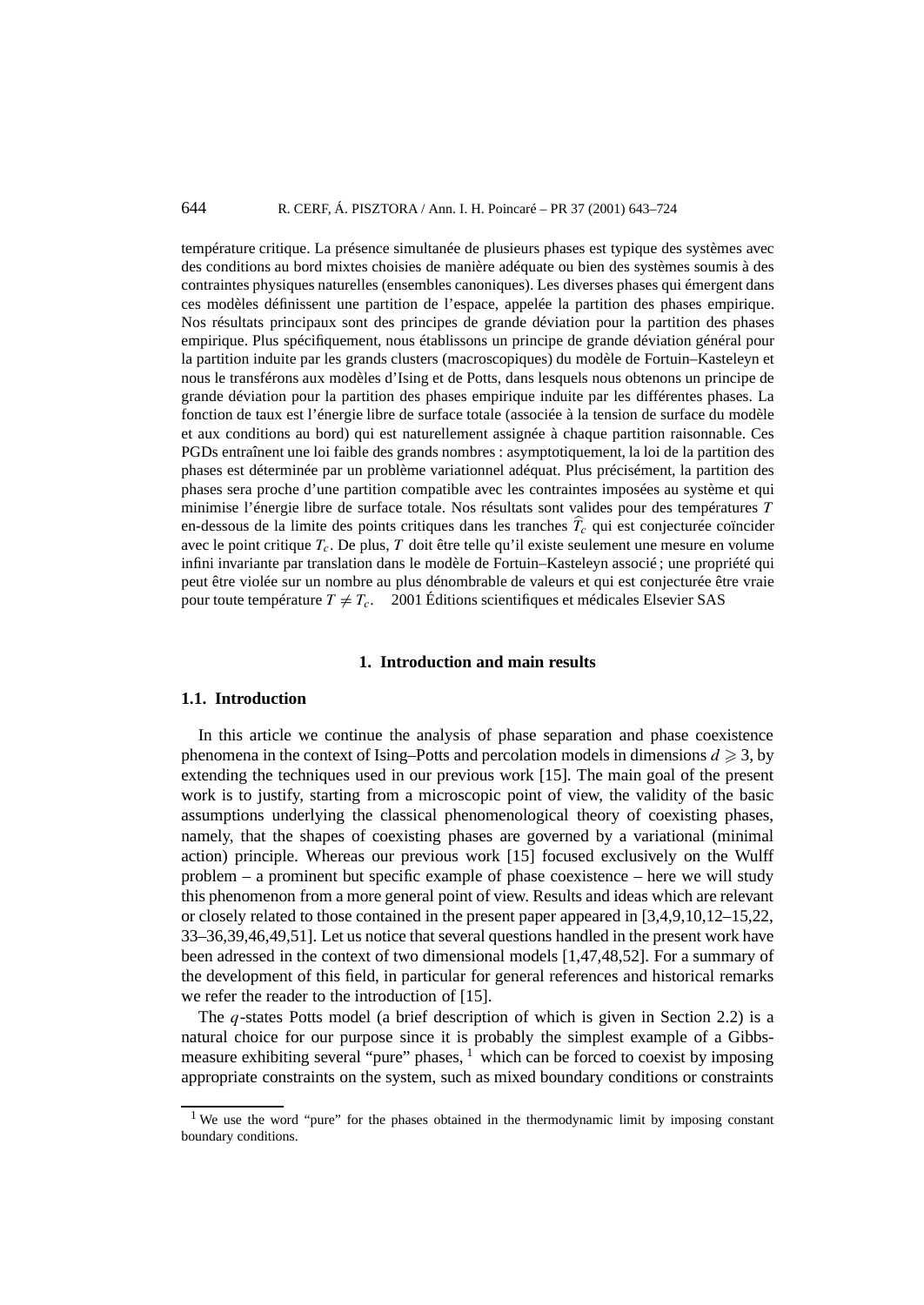

Fig. 1.

on the number of spins in a certain state. Recall that this latter constraint occurs naturally in the lattice gas interpretation of Ising–Potts models: In this case it is simply a constraint on the number of particles of a given type. It seems to be the case that when systems corresponding to discrete spins are submitted to certain conflicting constraints, they exhibit only pure phases, several of which might coexist so as to satisfy the imposed constraints. In particular, the pure phases are separated by sharp (when viewed from the macroscopic perspective) phase boundaries rather than by some wide transition regime where a smooth change between the phases could take place. We will refer to this phenomenon as *sharp phase separation into pure phases*.

Two fundamental problems arise in this context. The first one is to understand the reason behind the absence of "transitional" states, in particular, the sharpness of phase boundaries. The second problem is to understand the geometry of the emerging phases and to recover the law governing the shapes of the interfaces.

As an example, let us consider the Ising model below the critical temperature in a lattice box which is slightly tilted (in a small angle *γ* ) with respect to the lattice axis. We impose boundary conditions as follows: plus on the top face, minus on the bottom and free on the remaining lateral sides. How does a typical configuration look like? Possible answers are depicted in Fig. 1. According to the leftmost picture there is a continuous transition from plus spins on the top face to minus spins on the bottom. In the middle picture we observe a flat interface parallel to the top and bottom faces separating two regions filled with the pure plus and minus phases, respectively. The rightmost picture is similar to the second one but the interface is not parallel to the top and bottom faces. The angle between the axis direction and the interface is  $\alpha$ , with  $0 \le \alpha \le \gamma$ .

We will prove (Corollary 1.5) that in the Ising model with mixed boundary conditions there is indeed sharp phase separation into pure phases, which rules out the first scenario. <sup>2</sup> Phases will thereby be identified by looking at the value of the *local magnetization* averaged on an intermediate scale. Once we know that only pure phases, separated by sharp phase boundaries, occur, it is reasonable to focus our attention on the (free) energy penalty created by these interfaces. Indeed, in the phenomenological description one assumes the existence of a direction-dependent macroscopic quantity, called the *surface tension*  $\tau(\nu)$ , such that any piece of an interface between two pure phases carries an energy whose value is equal to the surface integral of  $\tau(\nu)$  over that part of the interface, where *ν* is the unit vector normal to the interface. The fundamental assumption underlying the phenomenological theory of coexisting phases is that in

<sup>&</sup>lt;sup>2</sup> Somewhat surprisingly, no short and convincing heuristic argument seems to be known.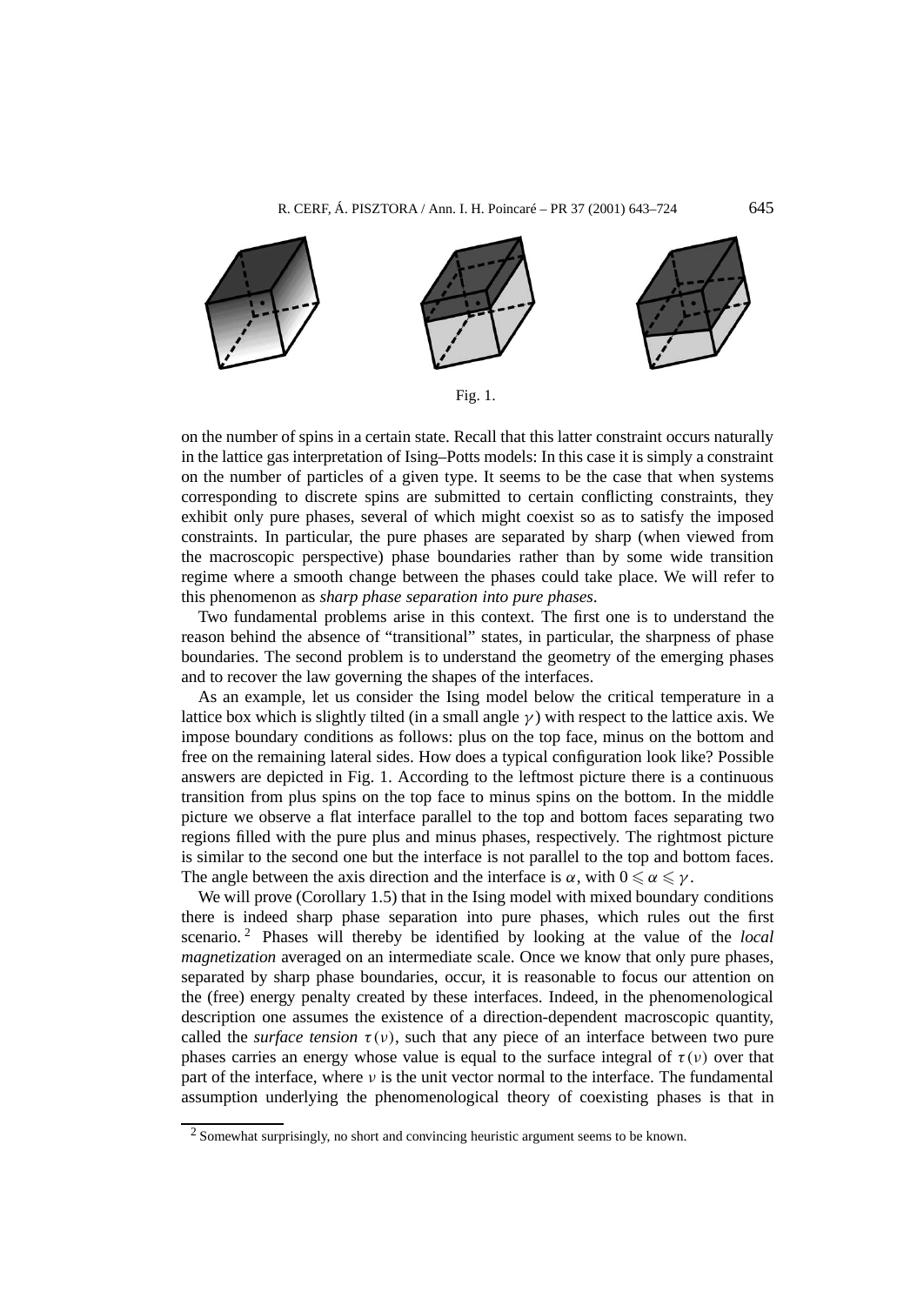equilibrium, the various phases coexist in such a way that the total energy associated with the interfaces is minimal among all possible phase configurations (partitions) which are compatible with the constraints (for instance boundary conditions or volume constraints) imposed on the system. The goal of the current work is a rigorous derivation of the phenomenological picture described above.

In order to derive a law of large numbers, i.e., to describe the typical behavior of the system, we perform a general large deviation analysis. We point out that the large deviation approach is currently the only known way to achieve this kind of results in dimensions  $d \geq 3$ . Namely, one essential ingredient of the proof is a compactness argument which, similarly as in [10,12,14,15], replaces a combinatorial bound on the entropy. Large deviations, on the other hand, link the microscopic model with the calculus of variations. We have then to provide an adequate framework for the precise formulation of the emerging variational problems. The relevant objects are *phase partitions* for the spin models and *Caccioppoli partitions of finite perimeter* for the FK model. We can naturally define a surface energy functional on these objects (which turns out to be a good rate function in the large deviations context). In our analysis we strongly rely on the Fortuin–Kasteleyn random cluster representation of the spin models. The basic results are derived in the FK-percolation setting and in a second step they are transferred to the spin models.

Our main tool, Theorem 1.8, is a general large deviation principle (LDP) for the macroscopic configuration observed in FK percolation. In order to identify the phases on the spin level, we consider the partition of the underlying region associated with large, in fact macroscopic, clusters of the percolation process. In the next step, we obtain on the spin level a LDP for the *empirical phase partition* corresponding to the different phases visible on the macroscopic scale. We remark that the relevance of continuous partitions to study interfaces has already been outlined in the phenomenological theory of phases coexistence, in particular results related to lower-semicontinuity of functionals on partitions and their  $\Gamma$ -convergence can be found in [5,6]. The LDP-s ensure a weak law of large numbers: the law of the empirical phase partition is determined asymptotically by an appropriate variational problem. With very large probability, the phase partition will be close to a partition whose total surface free energy is minimal under certain requirements corresponding, for example, to boundary conditions or volume constraints. A general compactness argument implies the existence of at least one such minimizer. However, in most examples one cannot say much about the minimizers themselves. (One notable exception is the Wulff problem.) The difficulty stems from the fact that the surface tension  $\tau$  is anisotropic and almost no quantitative information about its magnitude is available. Moreover, the corresponding variational problems are extremely hard even in the isotropic case and the (few) resolved questions represent the state of the art in the calculus of variations. For instance, a famous conjecture related to the symmetric double-bubble in the three dimensional case with isotropic surface energy (perimeter) has only been resolved recently [32] and the asymmetric case remains unresolved (even in the isotropic case). In general, results on the regularity of  $\tau$  would yield results on the local regularity of minimizing configurations (see [7]). For general results on minimal partitions in the isotropic case, see [2,40].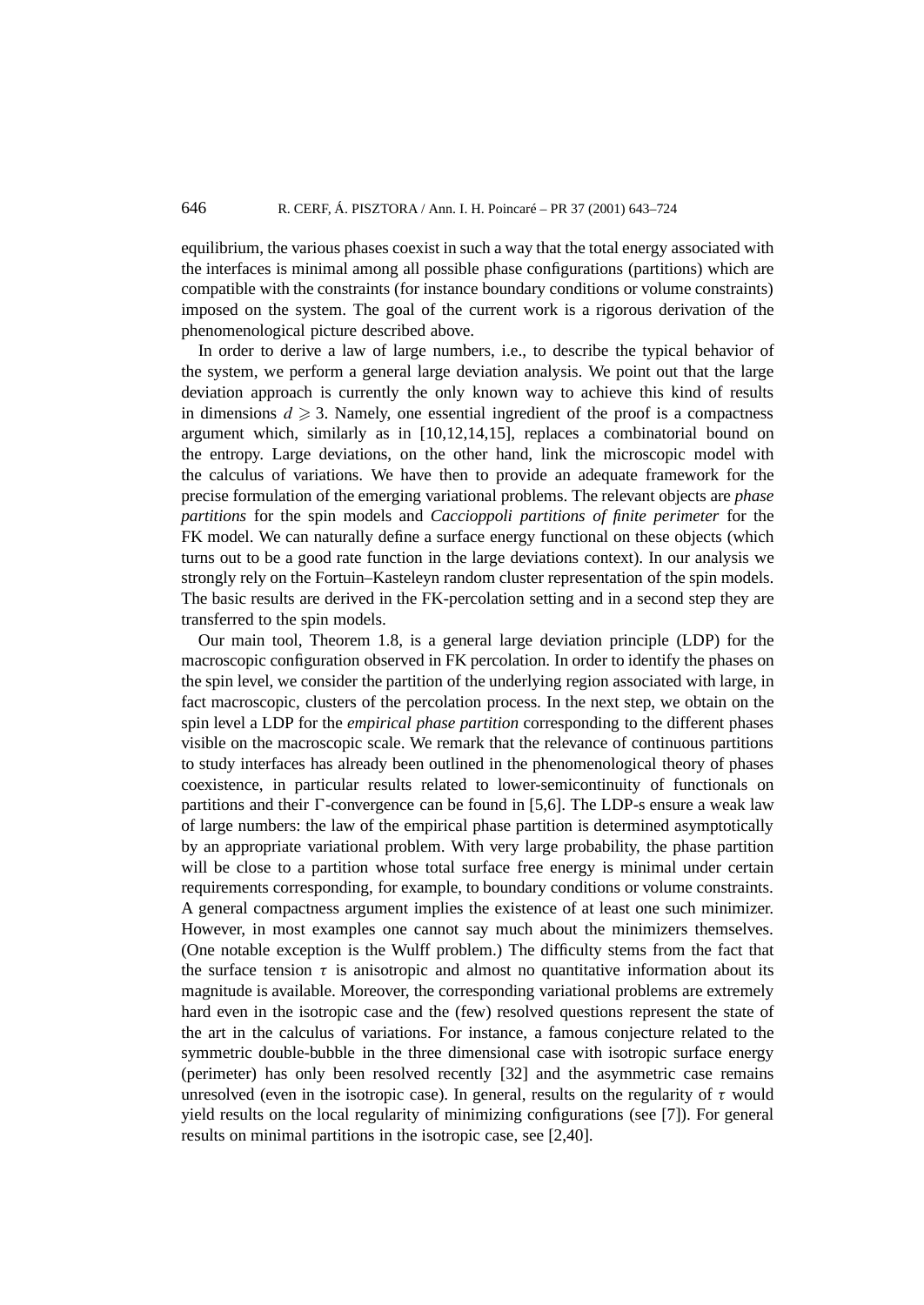Returning to our first example, in order to predict the "typical" empirical phase partition we have to find the ones which minimize the surface free energy. Note that along the lateral walls (where free boundary conditions are imposed) there is no energy penalty, hence no contribution to the surface energy. Let us assume that the sharp triangle inequality holds (see [23]), which implies that the interface  $\Phi$  separating the two pure phases is flat. Its tilt will be determined so as to minimize the energy, which is given as the product of the surface area of  $\Phi$  and  $\tau(\vec{n})$ , where  $\vec{n}$  is the surface normal. Whether the second or the third picture is "correct" depends on the unknown anisotropy of the surface tension. There is an additional issue worth discussing, namely, the position of the interface . From our analysis it follows that the empirical phase partition will be close to *some* minimizer. Here, there is a continuum of minima corresponding to any flat interface with the correct tilt but in an arbitrary height. We believe that in the limit  $N \to \infty$ , where *N* denotes the box size, the distribution of the height of the interface is indeed uniform. This has to be contrasted with the finite *N* case, where presumably more subtle stochastic effects, such as interface fluctuations, should be taken into account to understand the law of the height of the interface. It is natural to conjecture that in this case the height-density is nearly flat but decays rapidly near the top and bottom of the box.

More interesting and complex questions appear naturally in the context of the Potts model with several states. Consider for instance the Potts model with  $q = 6$  colors (states) in a three dimensional box with boundary condition *i* on the *i*th face of the box. Naively, one might expect that all phases will try to occupy the region closest to the corresponding piece of the boundary, which would lead to a phase partition consisting of symmetric and pyramid-like regions, as can be seen in Fig. 2, left. However, at least in the case when the surface tension is isotropic (which is presumably the case in the limit  $T \uparrow T_c$ ), there exists a better configuration with lower total surface free energy. Recall that in this case our desired interface is simply a minimal surface spanned by the edges of the box. A picture of the well known solution to this problem can be seen in Fig. 2, right. In order to be able to discuss this example at temperatures  $0 < T < T_c$ , we have to





Fig. 2.





Fig. 3.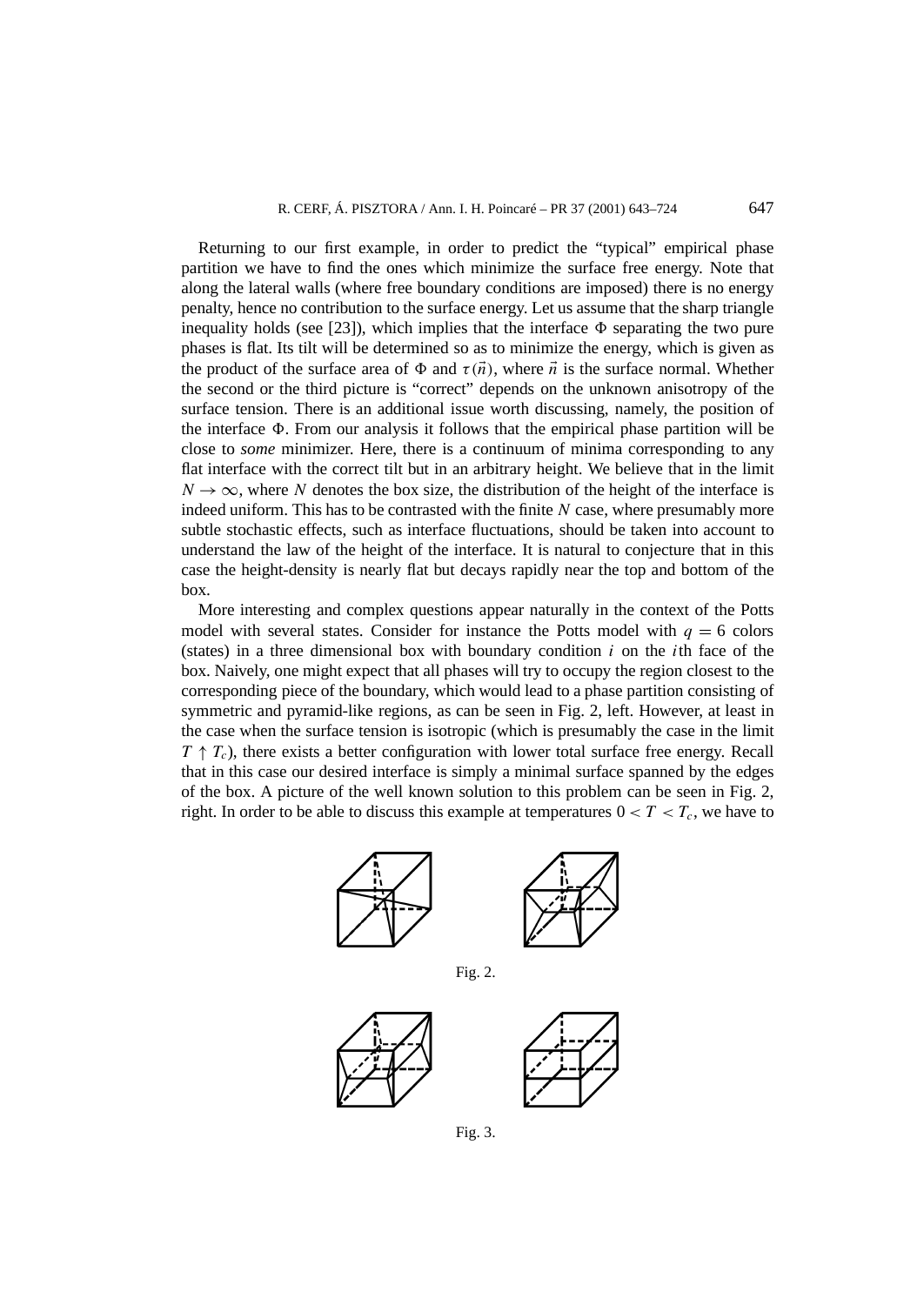make certain assumptions about the surface tension  $\tau$ . We assume that the sharp simplex inequality holds, that the value of  $\tau$  is minimal in axis directions and that  $\tau$  increases as the normal vector moves from say  $(0, 0, 1)$  to  $(1, 1, 1)$ . (Although these assumptions are very plausible, none of them has been proved in dimensions  $d \ge 3$ ). Under these hypotheses, we conjecture that the phase partition at moderate subcritical temperatures looks like in Fig. 3, left. In the limit  $T \downarrow 0$ , only two phases survive, as shown in Fig. 3, right. At  $T = 0$ , there is no reason for the middle plane to stay centered, in fact, any horizontal plane is equally likely.

In the next example we consider the three dimensional Ising model with free boundary conditions below *Tc*, conditioned on the event that the average magnetization is positive and does not exceed  $m^* - \varepsilon$ , where  $\varepsilon$  is a sufficiently small positive number and  $m^*$ denotes the spontaneous magnetization. It is natural to conjecture that the minimizers of the corresponding variational problem look like the picture in Fig. 4. A single bubble sitting in one of the corners is filled with the minus phase and in the rest of the box we see the plus phase. The size of the bubble is determined by  $\varepsilon$  and its internal boundary coincides with the corresponding piece of the surface of the Wulff crystal.



Fig. 4.

Another Wulff-type problem arises by conditioning the *q*-states Potts model (with say  $q \ge 4$ ) to have a moderate excess of colors 2 and 3 while imposing 1-boundary conditions on the entire box. In this case it is conceivable that a so-called "double

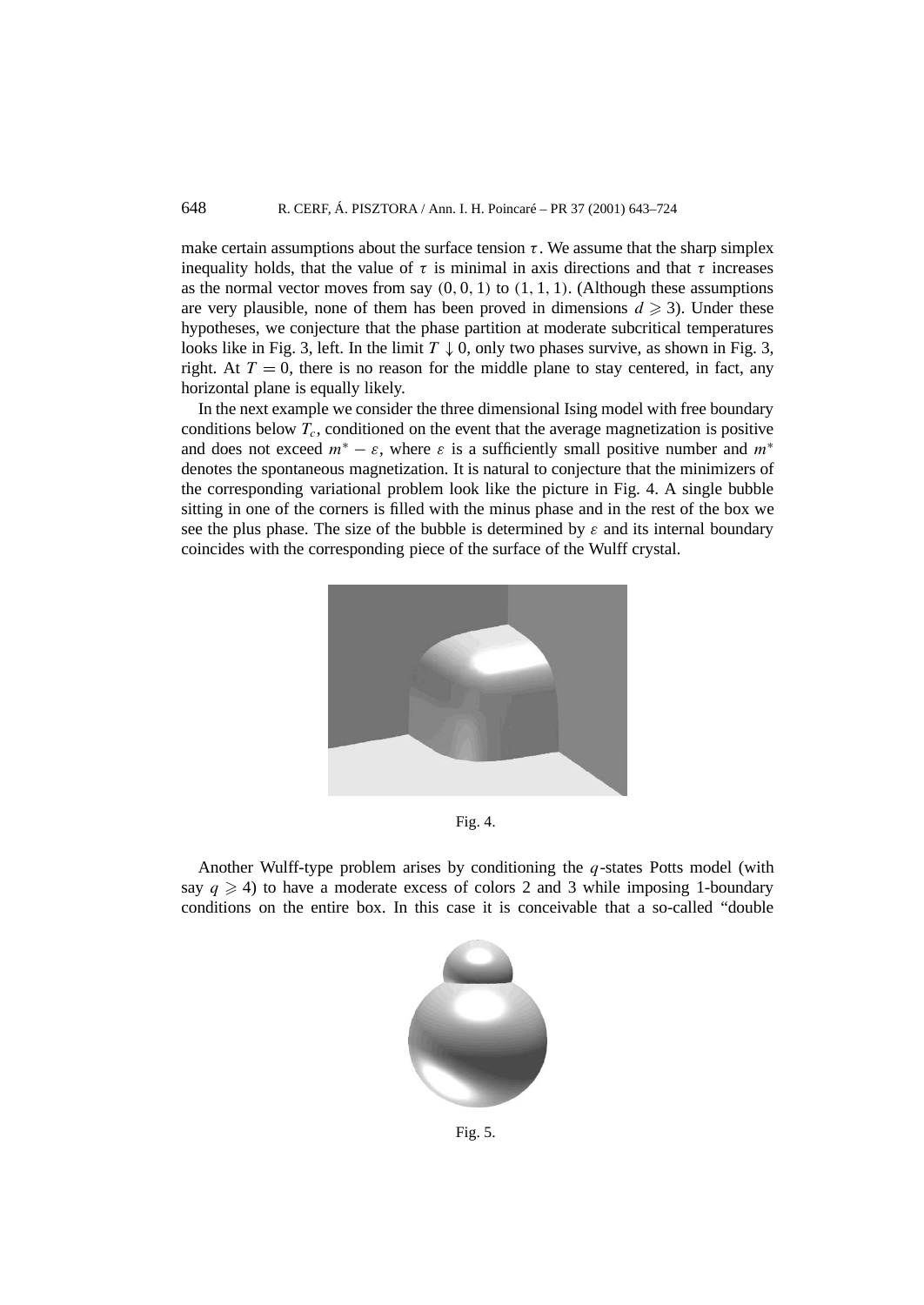



bubble" is created, consisting of two adjacent macroscopic droplets filled with the (pure) phases 2 and 3, respectively. The double bubble is swimming in the phase 1 which fills the rest of the box. Fig. 5 shows the double bubble when the surface tension is close to isotropic. Of course, we might have an excess of color 4 as well; in this case a further bubble will presumably appear which will be attached to the previous two bubbles. A picture of such a situation is shown in Fig. 6, where we assumed a relatively strong anisotropy. (We warn the readers that these pictures are guesses and have not been obtained by simulations.)

For related variational questions concerning soap films and immiscible fluids, see [38].

In fact, by studying questions concerning phase boundaries we are very quickly confronted with the theory of minimal surfaces, such as the Plateau problem, corresponding to anisotropic surface measures. Let  $\Omega$  be a bounded open set in  $\mathbb{R}^3$  with smooth boundary and let *γ* be a Jordan curve drawn on  $\partial \Omega$  which separates  $\partial \Omega$  into two disjoint relatively open sets  $\Gamma^+$  and  $\Gamma^-$ . Typical configurations in the Ising model on a fine grid in  $\Omega$  with plus b.c.s on  $\Gamma^+$  and minus b.c.s on  $\Gamma^-$  will exhibit two phases separated with an interface close to a minimal surface which is a global solution of the following Plateau type problem:

minimize 
$$
\int_{S} \tau(\nu_{S}(x)) d\mathcal{H}^{d-1}(x)
$$
: *S* is a surface in  $\Omega$  spanned by  $\gamma$ ,

where  $v_S(x)$  is the normal vector to *S* at *x*. We remark that it is conjectured that, as the temperature approaches  $T_c$  from below, the surface tension  $\tau$  becomes more and more isotropic and it is conceivable that the solution of the above minimization problem approaches the solution of the classical (isotropic) Plateau problem.

# **1.2. The main results**

We will study Ising–Potts models and FK percolation on certain finite regions of the lattice. We refer to Section 2.2 for the definitions, notation and a brief summary of these models. We consider first FK percolation in dimensions  $d \geq 3$  in the regime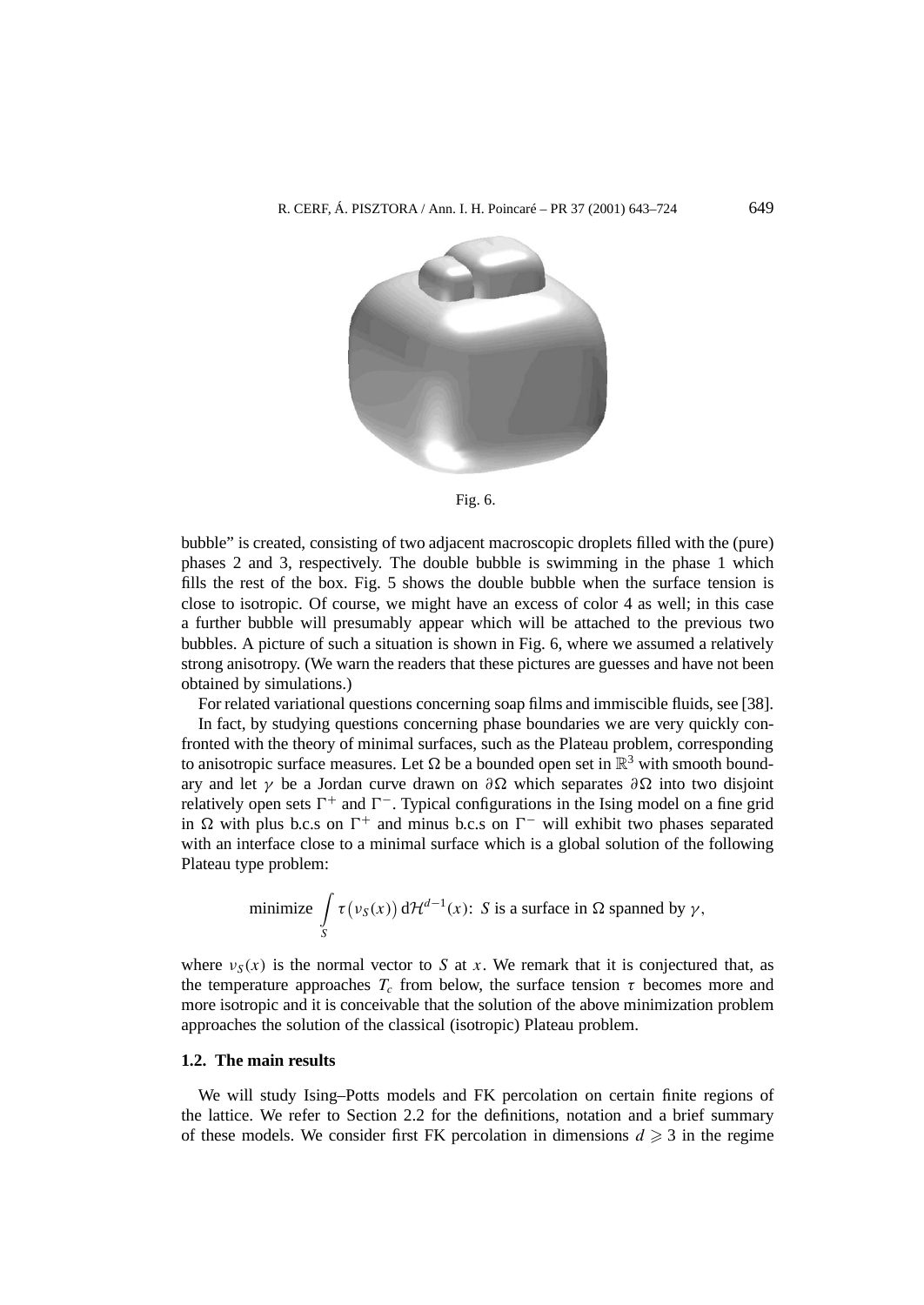$q \ge 1$ ,  $p > \hat{p}_c$  such that  $\theta^f(p) = \theta^w(p)$ . Here  $\hat{p}_c$  is the slab percolation threshold introduced in [49] which is conjectured to coincide with the critical point  $p_c$ . (This is the case at least for Bernoulli percolation  $(q = 1)$  by the result of Grimmett and Marstrand [31].) The quantities  $\theta^f(p)$ ,  $\theta^w(p)$  are the densities of the infinite open cluster for the infinite volume FK measures  $\Phi^{p,q,f}_{\infty}$ ,  $\Phi^{p,q,w}_{\infty}$  with free and wired boundary conditions, respectively. The equality  $\theta^f(p) = \theta^w(p)$  implies that there exists a unique infinite volume FK measure  $\Phi^{p,q}_{\infty}$  on the cubic lattice  $\mathbb{L}^d$  (and the converse implication is true as well). It is conjectured that  $\theta^f(p) = \theta^w(p)$  for every  $p \neq p_c$  and it is known that this is true for values of *p* close enough to 1 and might be violated for at most countably many values of  $p$ , cf. [30].

Our approach is based on the Fortuin–Kasteleyn (FK) representation of the Ising– Potts model which recovers the Potts measure on the spin level through an independent coloring (with spins) of the clusters of the FK percolation process (see Section 2.2 for a detailed description). The inverse temperature  $\beta = 1/T$  in the spin model is related to *p* via the relation  $p = 1 - \exp(-\beta)$ . The parameter *q* of the FK process is equal to the number of states in the Potts model ( $q = 2$  in the Ising case). We set  $\hat{\beta}_c = -\log(1 - \hat{p}_c)$ and  $\mathcal{U}(q, d) = \{-\ln(1 - p) : p \text{ such that } \theta^f(p, q) = \theta^w(p, q)\}.$ 

**Range of validity of the results.** Our results for the Ising–Potts models hold in the region:  $d \ge 3$ ,  $q \in \mathbb{N} \setminus \{0, 1\}$ ,  $\beta > \widehat{\beta}_c(q, d)$ ,  $\beta \in \mathcal{U}(q, d)$ . For the FK process, our results hold in the region:  $d \ge 3$ ,  $q \ge 1$ ,  $p > \hat{p}_c(q, d)$  such that  $\theta^f(p, q) = \theta^w(p, q)$ .

At this point it is natural to discuss the case of two dimensions. Although most of our results should hold for  $d = 2$ , there are several points in the proofs which would require a significant change, making the proofs even longer. The main reason, however, for not to treat the two dimensional case is that the natural topology for the LDP-s in  $d = 2$  is not the one we use (which is based on the distance  $dist_{L_1}$ ) but a topology based on the Hausdorff distance. For reasons of space, we refrain from carrying out that analysis here, in fact, that would require a separate publication.

**Surface tension.** From FK percolation we can extract a direction dependent surface tension  $\tau(\nu) = \tau(p, q, d, \nu)$ , cf. [15]. For a unit vector  $\nu$ , let *A* be a unit hypersquare orthogonal to *ν*, let cyl *A* be the cylinder  $A + \mathbb{R}v$ , then  $\tau(v)$  is equal to the limit

$$
\lim_{n\to\infty} -\frac{1}{n^{d-1}}\log \Phi^{p,q}_{\infty}
$$

inside *n*cyl*A* there exists a finite set of closed edges *E* cutting *n* cyl*A* in at least 2 unbounded components and the edges of *E* at distance less than 2*d* from the boundary of *n* cyl*A* are at distance less than 2*d* from *nA*  $\setminus$ *.*

The function  $\tau$  satisfies the weak simplex inequality, is continuous, positive and invariant under the isometries which leave  $\mathbb{Z}^d$  invariant (see Section 4 in [15] for details).

Consider a bounded open region  $\Omega$  in  $\mathbb{R}^d$  with boundary  $\Gamma$  satisfying the following hypothesis:

*Hypothesis on*  $\Omega$ . – We suppose that  $\Omega$  is a Lipschitz domain, i.e., its boundary  $\Gamma$  can be locally represented as the graph of a Lipschitz function defined on some open ball of R*d*<sup>−</sup>1.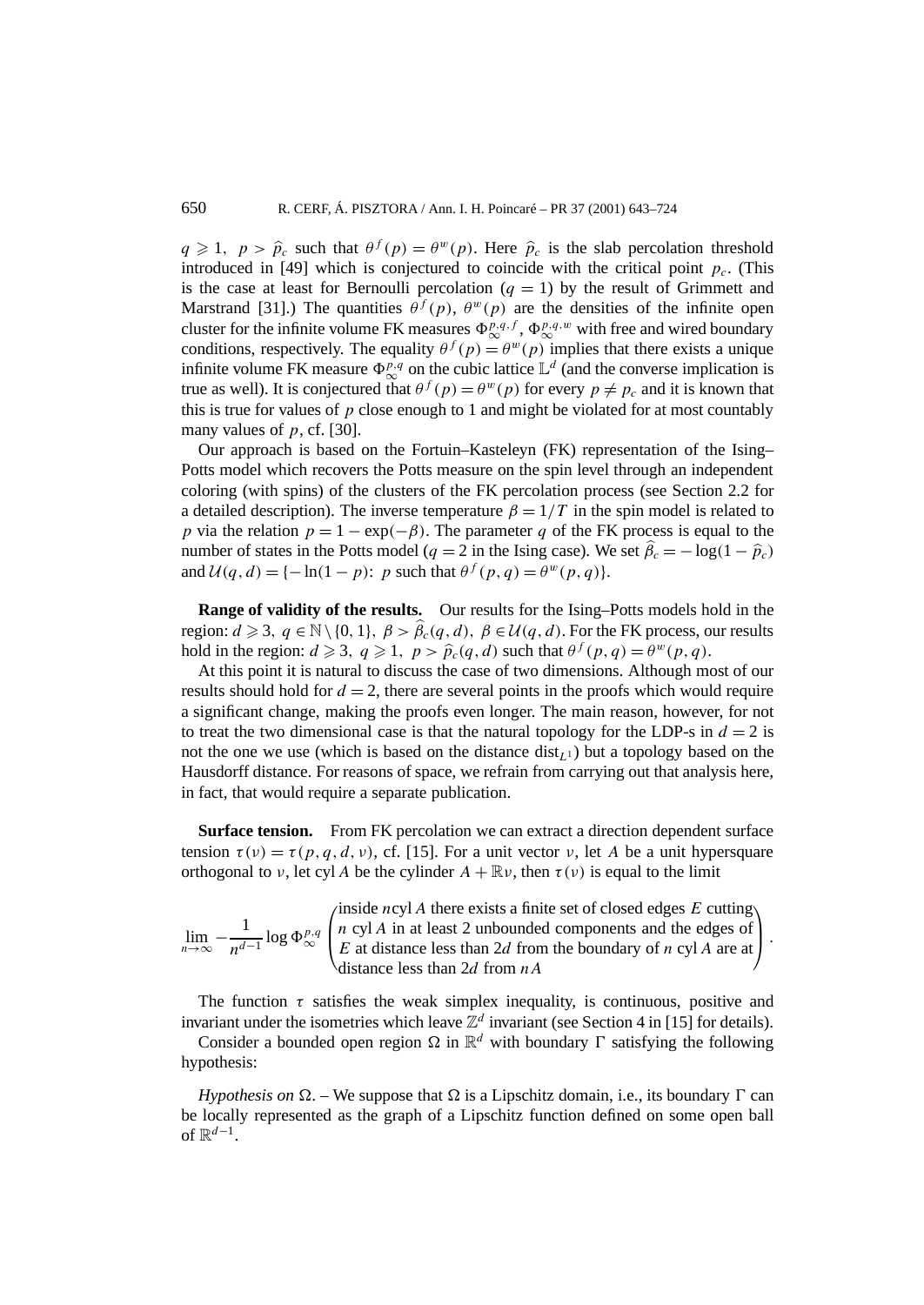Note that this hypothesis is automatically satisfied when  $\Omega$  is a bounded open set with a  $C<sup>1</sup>$  boundary or when  $\Omega$  is a polyhedral domain.

We will study Potts models and FK percolation on the region  $\Omega$ . To obtain a discretized version of the region  $\Omega$ , we define for  $n \in \mathbb{N}$ ,

$$
\mathbb{Z}_n^d = \mathbb{Z}^d / n
$$
 (the rescaled lattice),  
\n
$$
\Omega_n = \{ x \in \mathbb{Z}_n^d; d_\infty(x, \Omega) < 1/n \}
$$
 (the discrete counterpart of  $\Omega$ ),  
\n
$$
\Gamma_n = \partial^{in} \Omega_n
$$
 (the inner vertex boundary of  $\Omega_n$ ).

**The Ising–Potts model on**  $\Omega$ **.** Let  $q \in \mathbb{N} \setminus \{0, 1\}$ . Consider a sequence  $\gamma =$  $\Gamma^1, \ldots, \Gamma^q$  of *q* disjoint and relatively open subsets of  $\Gamma$  such that the relative boundary of  $\Gamma \setminus \bigcup_{1 \leq i \leq q} \Gamma^i$  in  $\Gamma$  has zero  $\mathcal{H}^{d-1}$  measure. We set for *n* ∈ N and *i* = 1, ..., *q*,

$$
\Gamma_n^i = \left\{ x \in \Gamma_n; \left( x, \Gamma^i \right) < 1/n \text{ and } \forall j < i, \left( x, \Gamma^j \right) \geqslant 1/n \right\} \quad i = 1, \dots, q.
$$

We use the sequence of *q*-tuples of sets  $\gamma(n) = (\Gamma_n^1, \dots, \Gamma_n^q)$  to specify boundary conditions as defined in Section 2.2; namely we impose *i*-b.c.s on  $\Gamma_n^i$  for  $i = 1, ..., q$ and free b.c.s on  $\Gamma_n^0 = \Gamma_n \setminus \bigcup_{i=1,\dots,q} \Gamma_n^i$ . We denote the Ising–Potts measure in  $\Omega_n$  with these b.c.s by  $\mu_n = \mu_n^{\beta, q, \gamma(n)}$ .

The typical picture which emerges from the Potts model at the macroscopic level is a partition of  $\Omega$  in maximal *q* phases corresponding to the dominant color in that phase. The individual phases need not to be connected. A convenient way to identify the phases is to look at the local density of the individual colors on an intermediate scale.

For  $x \in \mathbb{R}^d$  and  $r > 0$  we define the box  $\Lambda(x, r)$  by

$$
\Lambda(x,r) = \{ y \in \mathbb{R}^d; -r/2 < y_i - x_i \leq r/2, i = 1, ..., d \}.
$$

We next introduce an *intermediate length scale* represented by a fixed function  $f : \mathbb{N} \to \mathbb{N}$  satisfying

$$
\lim_{n \to \infty} n/f(n)^{d-1} = \lim_{n \to \infty} f(n)/\log n = \infty.
$$
 (1)

For  $i = 1, \ldots, q$ , the local density of the color  $i$  around  $x \in \Omega$  is defined by

$$
\sigma_n(x, i) = f(n)^{-d} \big| \big\{ y \in \Omega_n \cap \Lambda(x, f(n)/n); \sigma_n(y) = i \big\} \big|,
$$

where  $\sigma_n(y)$  is the color of the vertex  $y \in \Omega_n$  in the microscopic spin configuration  $\sigma_n$ in  $\Omega_n$ . We partition  $\Omega$  into the random sets  $A_n^i$ ,  $i = 0, 1, ..., q$ , according to the value of the locally dominant color. More precisely, we set for  $i = 1, \ldots, q$ ,

$$
A_n^i = \{x \in \Omega; \forall j \in \{1, \ldots, q\} \setminus \{i\}, \sigma_n(x, j) < \sigma_n(x, i)\}
$$

and  $A_n^0$  is the set of those points where ties occur. The collection  $(A_n^0, A_n^1, \ldots, A_n^q)$  is called the *empirical phase partition*. Our first result shows that up to super-surface order large deviations, the region  $A_n^0$  has negligible density and the other regions are colored (magnetized) as in a pure phase corresponding to their dominant color, providing thereby evidence for sharp phase separation in Ising–Potts models. It is important to point out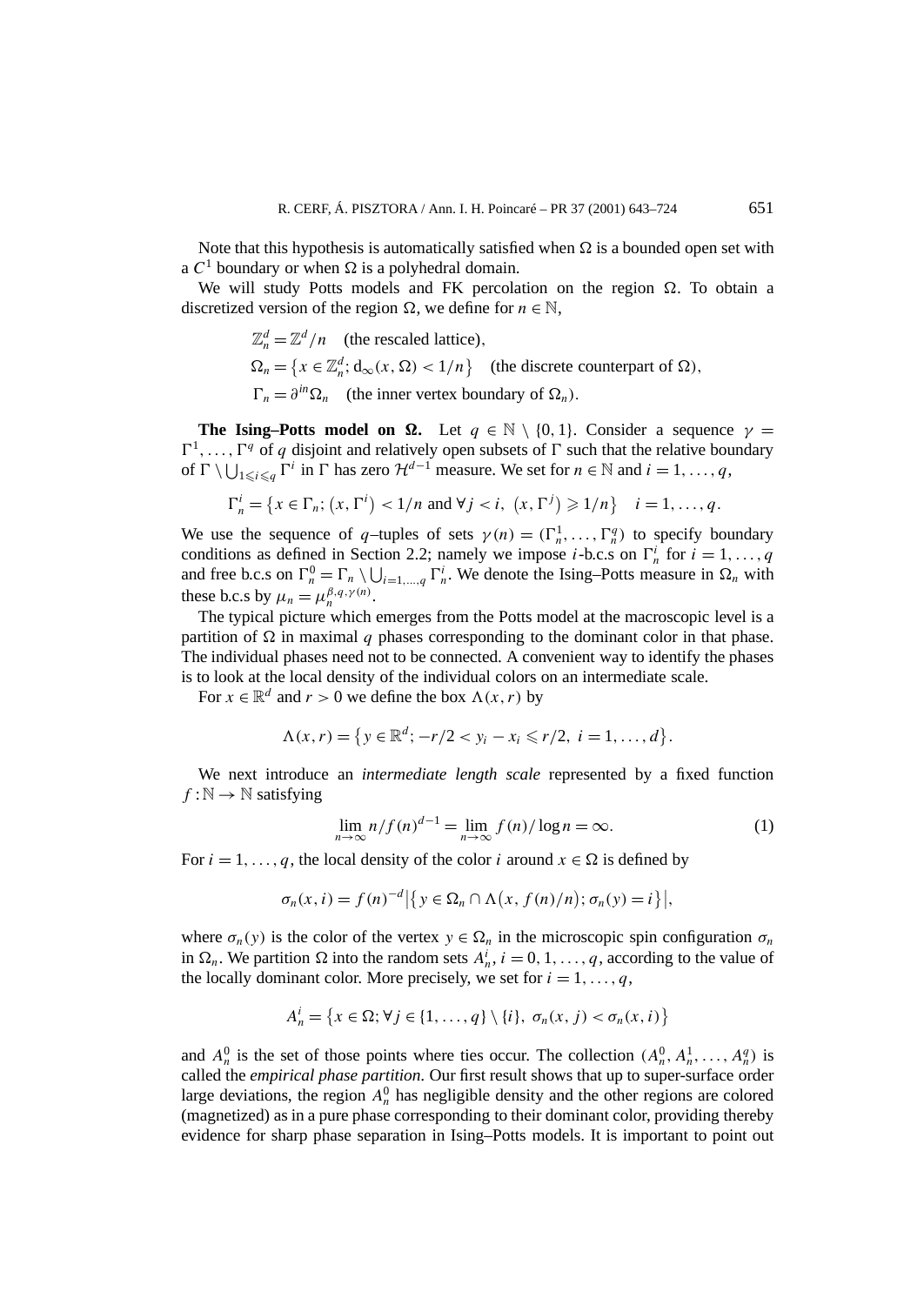that the use of the spin-densities to identify the (pure) phases is not the only possibility. The proof shows that we could use *any* bulk quantity and verify that within the phases the correct values are taken, characteristic for the pure phases.

THEOREM  $1.1.$  – Let  $d \geq 3$ ,  $q \in \mathbb{N} \setminus \{0, 1\}$ ,  $\beta > \widehat{\beta}_c$ ,  $\beta \in \mathcal{U}(q, d)$ *. For*  $\delta > 0$ ,

$$
\limsup_{n \to \infty} \frac{1}{n^{d-1}} \log \mu_n \left\{ \mathcal{L}^d(A_n^0) + \sum_{i=1,\dots,q} \int_{A_n^i} \left( \left| \sigma_n(x,i) - \left( \theta + \frac{1-\theta}{q} \right) \right| + \sum_{\substack{j=1,\dots,q \\ j \neq i}} \left| \sigma_n(x,j) - \frac{1-\theta}{q} \right| \right) dx > \delta \right\} = -\infty.
$$

Theorem 1.1 allows to relate the average densities of the *q* different colors with the volumes of the sets  $(A_n^0, \ldots, A_n^q)$ . For *i* in  $\{1, \ldots, q\}$ , let

$$
\mathcal{S}_n(i) = |\Omega_n|^{-1} \big| \big\{ x \in \Omega_n; \sigma_n(x) = i \big\} \big|.
$$

COROLLARY 1.2. – *For i in* {1*,...,q*}*, the sequences of random variables*

 $\left(\mathcal{S}_n(i)\right)_{n \in \mathbb{N}}$  and  $\left(\theta \mathcal{L}^d(A_n^i)/\mathcal{L}^d(\Omega) + (1-\theta)/q\right)_{n \in \mathbb{N}}$ 

*are exponentially contiguous, i.e.,*

$$
\forall \delta > 0 \quad \limsup_{n \to \infty} \frac{1}{n^{d-1}} \log \mu_n \left[ \left| \mathcal{S}_n(i) - \theta \mathcal{L}^d(A_n^i) / \mathcal{L}^d(\Omega) - (1 - \theta)/q \right| > \delta \right] = -\infty.
$$

*Proof. –* Let us fix *i* in {1*,...,q*}. We write

$$
\begin{split} \left| \mathcal{S}_n(i) - \theta \mathcal{L}^d \left( A_n^i \right) / \mathcal{L}^d(\Omega) - (1 - \theta) / q \right| \\ &\leqslant \left| \mathcal{S}_n(i) - \frac{n^d}{|\Omega_n|} \int_{\Omega} \sigma_n(x, i) \, dx \right| + \left| \frac{n^d \mathcal{L}^d(\Omega)}{|\Omega_n|} - 1 \right| \\ &+ \left| \frac{1}{\mathcal{L}^d(\Omega)} \int_{\Omega} \sigma_n(x, i) \, dx - \theta \frac{\mathcal{L}^d(A_n^i)}{\mathcal{L}^d(\Omega)} - \frac{1 - \theta}{q} \right|. \end{split}
$$

We study successively each term of the right-hand side. Since  $\Omega_n$  is a discretized version of  $\Omega$ , the second term goes to 0 as *n* goes to  $\infty$ . Each point *x* such that  $\Lambda(x, f(n)/n)$  ⊂ Ω belongs to  $f(n)^d$  boxes of the form  $\Lambda(y, f(n)/n)$ ,  $y \in \Omega$ . Therefore

$$
\left|\mathcal{S}_n(i)-\frac{n^d}{|\Omega_n|}\int\limits_{\Omega}\sigma_n(x,i)\,dx\right|\leqslant\frac{2n^d}{|\Omega_n|}\mathcal{L}^d\big(\{x\in\Omega\colon d_2(x,\Gamma)<2df(n)/n\}\big)+2\frac{|\Gamma_n|}{|\Omega_n|}.
$$

Our hypothesis on  $\Omega$  implies in particular that the boundary  $\Gamma$  of  $\Omega$  is *d* − 1 rectifiable (in the terminology of Federer's book [26]) and closed, therefore its Minkowski content is equal to  $\mathcal{H}^{d-1}(\Gamma)$ , from which we deduce that the above term goes (deterministically) to 0 as *n* goes to  $\infty$ . To deal with the third term, we write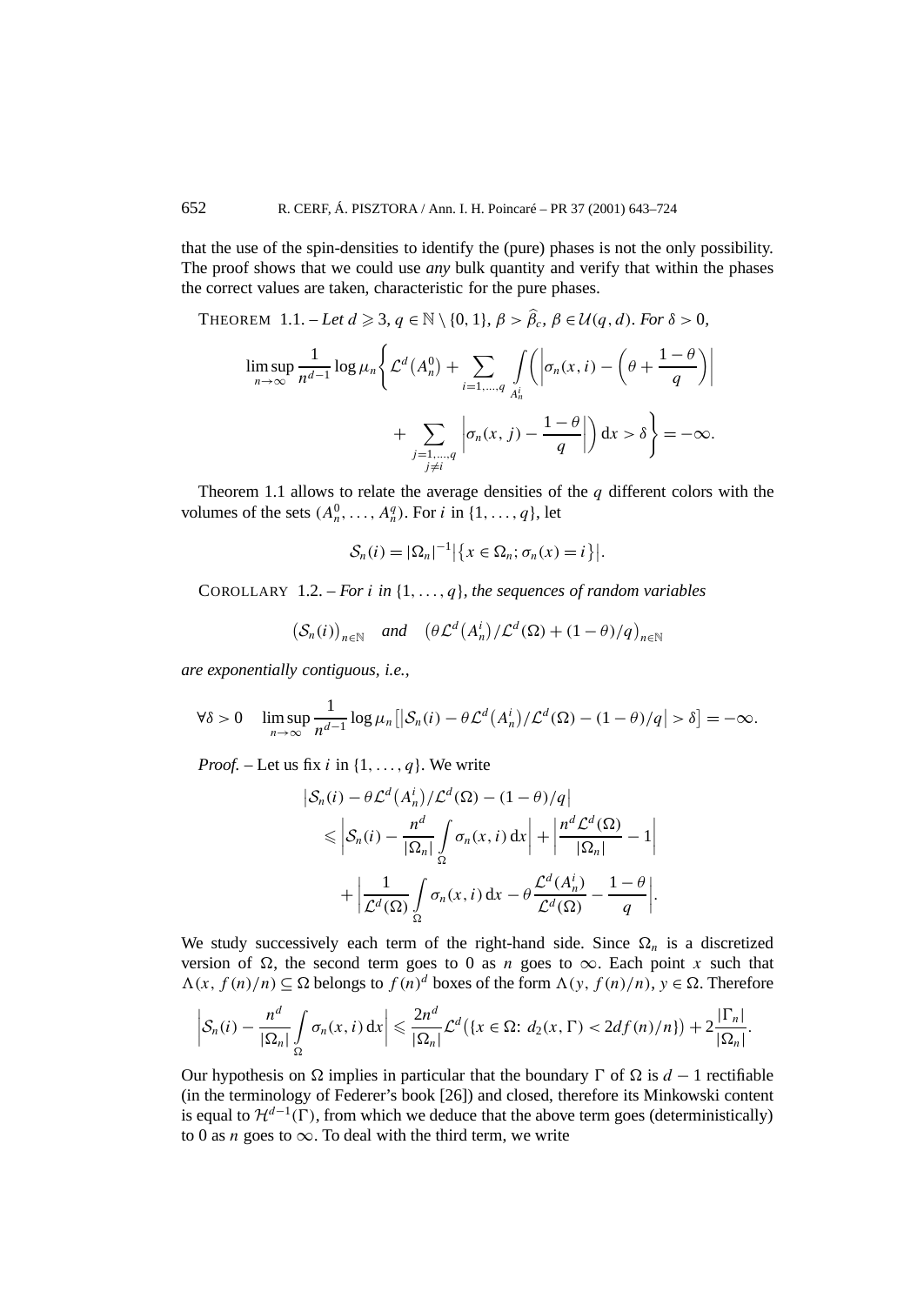R. CERF, Á. PISZTORA / Ann. I. H. Poincaré – PR 37 (2001) 643–724 653

$$
\left| \int_{\Omega} \sigma_n(x, i) dx - \theta \mathcal{L}^d(A_n^i) - \frac{1 - \theta}{q} \mathcal{L}^d(\Omega) \right|
$$
  
\$\leqslant \int\_{A\_n^i} \left| \sigma\_n(x, i) - \theta - \frac{1 - \theta}{q} \right| dx + \sum\_{j \neq i} \int\_{A\_n^j} \left| \sigma\_n(x, j) - \frac{1 - \theta}{q} \right| dx + \mathcal{L}^d(A\_n^0)\$

and Theorem 1.1 provides the desired probabilistic control over this last term.  $\Box$ 

Our second result is a LDP for the empirical phase partition  $(A_n^0, A_n^1, \ldots, A_n^q)$ . We first define a (pseudo) metric dist<sub>*L*1</sub> on the set  $\mathcal{B}(\Omega)$  of the Borel subsets of  $\Omega$  by setting

$$
\forall A_1, A_2 \in \mathcal{B}(\Omega) \quad \text{dist}_{L^1}(A_1, A_2) = \mathcal{L}^d(A_1 \Delta A_2). \tag{2}
$$

We consider then the space of phase partitions  $P(\Omega, q)$  consisting of  $(q + 1)$ -tuples  $(A^0, A^1, \ldots, A^q)$  of Borel subsets of  $\Omega$  forming a partition of  $\Omega$ . We endow  $P(\Omega, q)$ with the following metric:

$$
dist_{P}((A^{0},...,A^{q}),(B^{0},...,B^{q})) = \sum_{i=0,...,q} dist_{L^{1}}(A^{i}, B^{i}).
$$

The surface energy  $\mathcal I$  of a phase partition  $(A_n^0, A_n^1, \ldots, A_n^q) \in P(\Omega, q)$  is defined as follows:

- for any  $(A^0, A^1, \ldots, A^q)$  such that either  $A^0 \neq \emptyset$  or one set among  $A^1, \ldots, A^q$  has not finite perimeter, we set  $\mathcal{I}(A^0, \ldots, A^q) = \infty$
- for any  $(A^0, A^1, \ldots, A^q)$  with  $A^0 = \emptyset$  and  $A^1, \ldots, A^q$  having finite perimeter we set

$$
\mathcal{I}(A^0, \ldots, A^q) = \sum_{i=1,\ldots,q} \frac{1}{2} \int_{\partial^* A^i \cap \Omega} \tau(\nu_{A_i}(x)) d\mathcal{H}^{d-1}(x) \n+ \sum_{\substack{i,j=1,\ldots,q \\ i \neq j}} \int_{\partial^* A^i \cap \Gamma^j} \tau(\nu_{A_i}(x)) d\mathcal{H}^{d-1}(x).
$$

Note that *I* depends on  $\tau$  and the boundary conditions  $\gamma = (\Gamma^1, \dots, \Gamma^q)$ . The first term in the above formula corresponds to the interfaces present in  $\Omega$ , while the second term corresponds to the interfaces between the elements of the phase partition and the boundary . For a set *A* of finite perimeter, *∂*<sup>∗</sup>*A* denotes its reduced boundary (see the Appendix).

Results related to the lower semicontinuity of functionals more general than  $\mathcal I$  and the theory of their  $\Gamma$ -convergence can be found in [5,6]. In particular,  $\mathcal I$  is a good rate function on the space  $(P(\Omega, q), \text{dist}_P)$ , i.e., it is lower semicontinuous and it has compact level sets.

Let min<sub>*P*( $\Omega$ ,*a*)</sub> *I* be the minimum value of *I* over *P*( $\Omega$ ,*q*). Clearly this minimum is always finite.

THEOREM 1.3. – *The sequence*  $(\vec{A}_n)_{n \in \mathbb{N}} = ((A_n^0, A_n^1, \ldots, A_n^q))_{n \in \mathbb{N}}$  of the empirical *phase partitions of*  $\Omega$  *satisfies a LDP in*  $(\overline{P}(\Omega, q), \text{dist}_P)$  *with respect to*  $\mu_n$  *with speed n*<sup>*d*−1</sup> *and rate function*  $\mathcal{I}$  − min<sub>*P*( $\Omega$ ,*q*)</sub> $\mathcal{I}$ *, i.e., for any Borel subset*  $\mathbb{E}$  *of*  $P(\Omega, q)$ *,*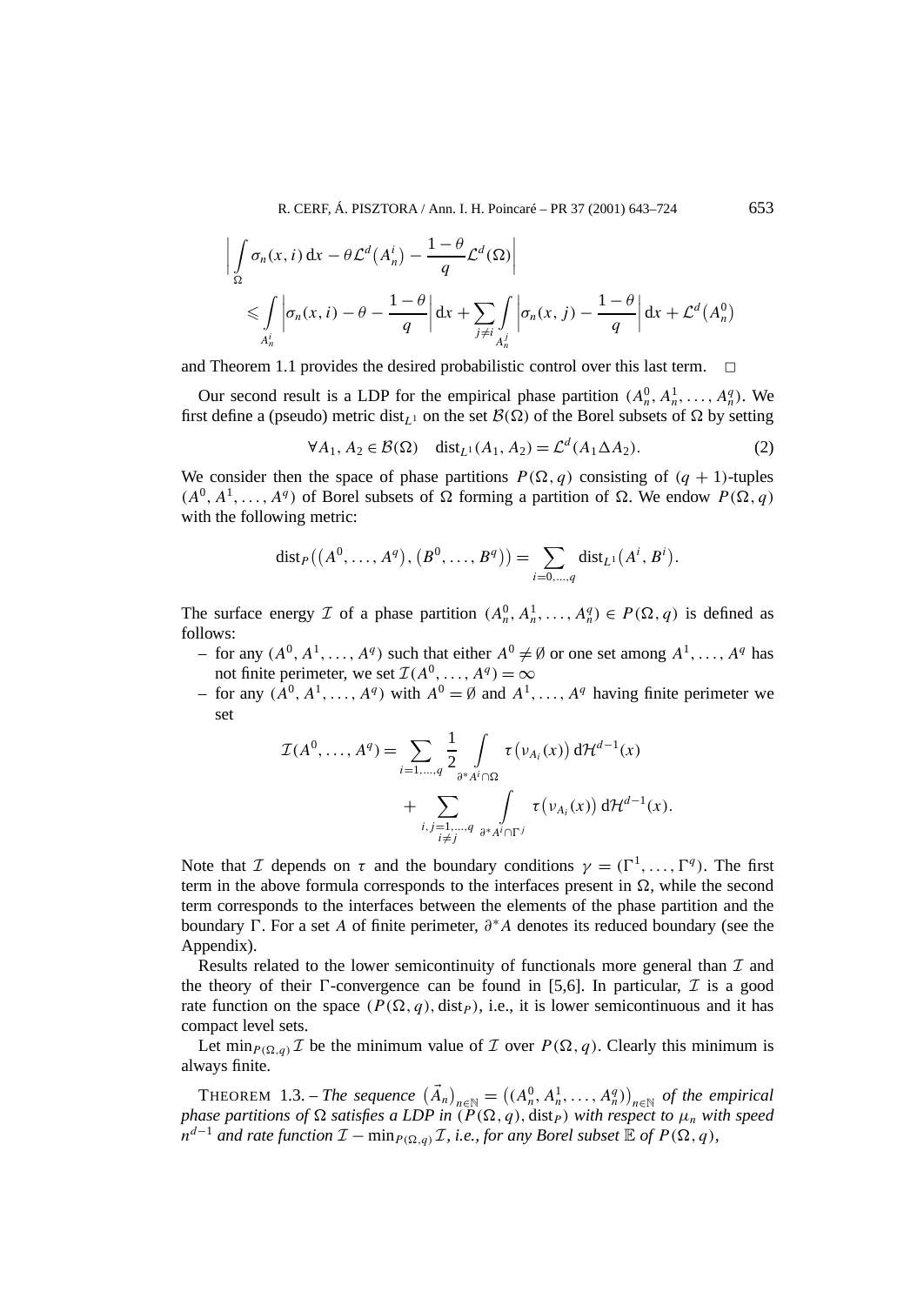654 R. CERF, Á. PISZTORA / Ann. I. H. Poincaré – PR 37 (2001) 643–724

$$
-\inf_{\mathbb{E}} \mathcal{I} + \min_{P(\Omega,q)} \mathcal{I} \leq \liminf_{n \to \infty} \frac{1}{n^{d-1}} \log \mu_n \left[ \vec{A}_n \in \mathbb{E} \right] \leq \limsup_{n \to \infty} \frac{1}{n^{d-1}} \log \mu_n \left[ \vec{A}_n \in \mathbb{E} \right]
$$
  

$$
\leq -\inf_{\mathbb{E}} \mathcal{I} + \min_{P(\Omega,q)} \mathcal{I}.
$$

*Remark*. – The constant  $\min_{P(\Omega, q)} \mathcal{I}$  will be related to another quantity defined at the FK level in Lemma 1.7.

Recall that imposing mixed boundary conditions is not the only way to force the system to exhibit coexisting phases. In the Wulff problem in the Ising model context, for instance, a restricted ensemble is studied which is characterized by an artificial excess of say minus spins in the plus phase. Technically this can be achieved by conditioning the system to have a magnetization larger than the spontaneous magnetization while imposing plus b.c.s.

The next result describes the large deviation behavior of the phase partition in a large class of restricted ensembles. Although it is a rather straightforward generalization of Theorem 1.3, we state it separately because of its physical relevance.

Let  $(G_n)_{n\geq 1}$  be a sequence of events, i.e., sets of spin configurations, satisfying the following two conditions: first there exists a Borel subset  $\mathbb{G}$  of  $P(\Omega, q)$  such that the sequence of events  $(G_n)_{n\in\mathbb{N}}$  and  $(\{A_n \in \mathbb{G}\})_{n\in\mathbb{N}}$  are exponentially equivalent, i.e.,

$$
\limsup_{n \to \infty} \frac{1}{n^{d-1}} \log \mu_n \big[ G_n \, \Delta \{ \vec{A}_n \in \mathbb{G} \} \big] = -\infty, \tag{3}
$$

where  $\triangle$  denotes the symmetric difference. Second, the following limit exists and is finite:

$$
\mathcal{I}_G = \lim_{n \to \infty} \frac{1}{n^{d-1}} \log \mu_n[G_n] > -\infty.
$$
 (4)

The sequence of events  $(G_n)_{n\geq 1}$  determines a restricted (conditional) ensemble. Note that if

$$
\inf_{\hat{\mathbb{G}}} \mathcal{I} = \inf_{\bar{\mathbb{G}}} \mathcal{I} > -\infty,\tag{5}
$$

then Theorem 1.3 implies that (4) is satisfied, with  $\mathcal{I}_G = \inf_G \mathcal{I}$ .

**THEOREM** 1.4. – Assume that the sequence  $(G_n)_{n\geq 1}$  satisfies (3) and (4) and define *for each*  $n \geq 1$  *the conditional measures* 

$$
\mu_n^G = \mu_n(\cdot \mid G_n).
$$

Then the sequence  $(\vec{A}_n)_{n\geqslant 1}$  of the empirical phase partitions of  $\Omega$  satisfies a LDP in  $(P(\Omega, q), \text{dist}_P)$  *with respect to*  $\mu_n^G$  *with speed*  $n^{d-1}$  *and rate function*  $\mathcal{I} - \mathcal{I}_G$ *, i.e., for any Borel subset*  $E$  *of*  $P(\Omega, q)$ *,* 

$$
-\inf_{\mathbb{E}\cap\mathbb{G}}\mathcal{I}+\mathcal{I}_G\leqslant \liminf_{n\to\infty}\frac{1}{n^{d-1}}\log\mu_n^G\left[\vec{A}_n\in\mathbb{E}\right]\leqslant \limsup_{n\to\infty}\frac{1}{n^{d-1}}\log\mu_n^G\left[\vec{A}_n\in\mathbb{E}\right]
$$

$$
\leqslant -\inf_{\mathbb{E}\cap\mathbb{G}}\mathcal{I}+\mathcal{I}_G.
$$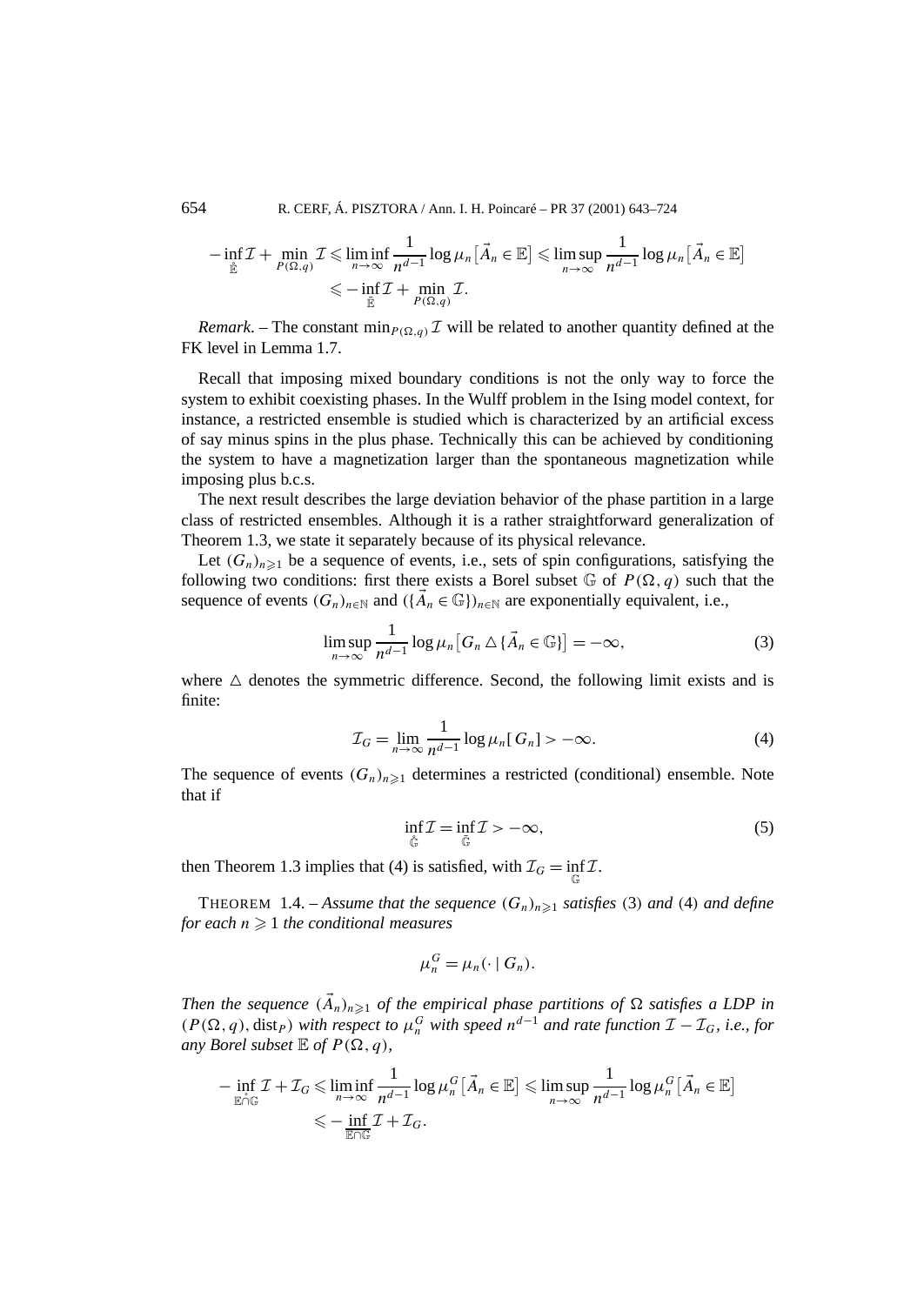Theorem 1.4 gives a rigorous verification of the basic assumption underlying the phenomenological theory, namely, that in a given ensemble, the typical configurations are those minimizing the surface free energy.

We show next how Theorem 1.4 can be applied to the Wulff and multiple bubble problem. We take pure boundary conditions with color 1, that is,  $\Gamma^1 = \Gamma$ ,  $\Gamma^2 = \cdots =$  $\Gamma$ <sup>*q*</sup> = Ø. Let *s*<sub>2</sub>,...,*s<sub>a</sub>* be *q* − 1 real numbers larger than or equal to  $(1 - \theta)/q$ . We set

$$
\forall i \in \{2,\ldots,q\} \quad v_i = \mathcal{L}^d(\Omega) \theta^{-1} (s_i - (1-\theta)/q).
$$

We define next the events

$$
\forall n \in \mathbb{N} \quad G_n = \{ \forall i \in \{2, \ldots, q\} \; S_n(i) \geq s_i \}
$$

and the collection of phase partitions

$$
\mathbb{G}(v_2, ..., v_q) = \{ \vec{A} = (A_0, A_1, ..., A_q) \in P(\Omega, q): \mathcal{L}^d(A_2) \geq v_2, ..., \mathcal{L}^d(A_q) \geq v_q \}.
$$

Corollary 1.2 implies that the sequences of events

$$
(G_n)_{n \in \mathbb{N}}
$$
 and  $(\vec{A}_n \in \mathbb{G}(v_2, \ldots, v_q))_{n \in \mathbb{N}}$ 

are exponentially contiguous, i.e., they satisfy the condition (3). In order to ensure condition (5), we suppose that the minimum of the surface energy  $\mathcal{I}$  over  $\mathbb{G}(v_2, \ldots, v_a)$ is reached with a phase partition having no interfaces on the boundary  $\Gamma$ . More precisely, we suppose that the following assumption is fulfilled.

*Assumption.* – The region  $\Omega$  and the real numbers  $v_2, \ldots, v_q$  are such that there exists  $\vec{A}^* = (A_0^*, A_1^*, \ldots, A_q^*)$  in  $\mathbb{G}(v_2, \ldots, v_q)$  such that

$$
\mathcal{I}(\vec{A}^*) = \min\{\mathcal{I}(\vec{A}); \vec{A} \in \mathbb{G}(v_2, \ldots, v_q)\},\
$$

$$
\forall i \in \{2,\ldots,q\}, \quad d_2(A_i^*,\Gamma) > 0.
$$

We expect that this assumption is fulfilled provided the real numbers  $v_2, \ldots, v_q$ are sufficiently small (or equivalently,  $s_2, \ldots, s_q$  are sufficiently close to  $(1 - \theta)/q$ ), depending on the region  $\Omega$ . This is for instance the case when  $q = 2$ . Indeed, let  $\mathcal{W}_{\tau}$  be the Wulff crystal associated to  $\tau$ . We know that  $W_{\tau}$  is, up to dilatations and translations, the unique solution to the anisotropic isoperimetric problem associated to  $\tau$ . For  $v_2$ sufficiently small, a dilated Wulff crystal  $x_0 + \alpha_0 \mathcal{W}_\tau$  of volume  $v_2$  fits into  $\Omega$  without touching  $\Gamma$ , and the phase partition  $\vec{A}^* = (\emptyset, \Omega \setminus (x_0 + \alpha_0 \mathcal{W}_\tau), x_0 + \alpha_0 \mathcal{W}_\tau)$  answers the problem. In the case  $q > 2$ , we expect that a minimizing phase partition corresponds to a multiple bubble having *q* − 1 components.

Under the above assumption, we claim that the collection of phase partitions  $\mathbb{G}(v_2,\ldots,v_q)$  satisfies (5). For  $\lambda > 1$ , we define

$$
\vec{A}^*(\lambda) = \left(\emptyset, \Omega \setminus \bigcup_{2 \leq i \leq q} \lambda A_i^*, \lambda A_2^*, \ldots, \lambda A_q^*\right).
$$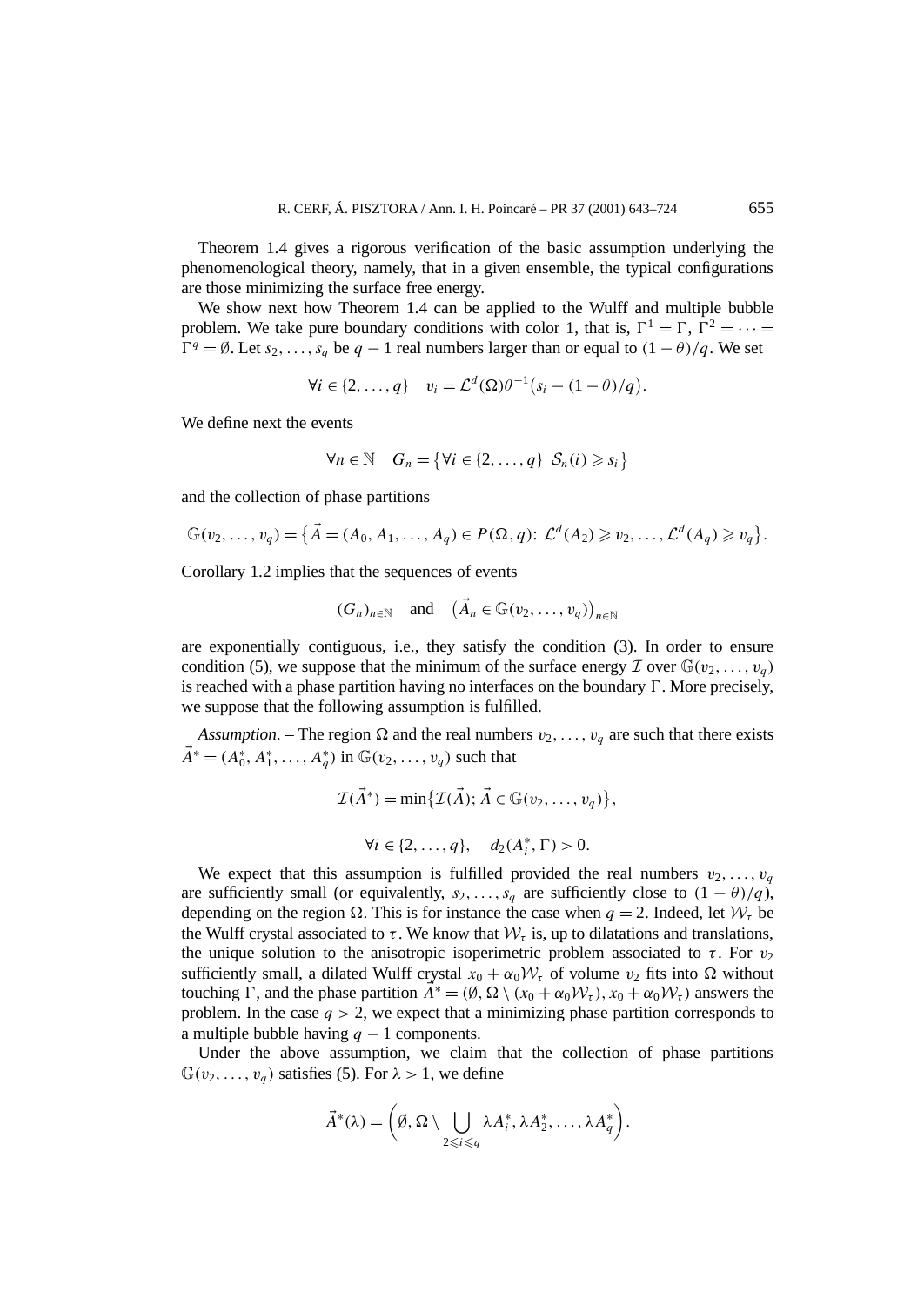Since by hypothesis the sets  $A_2^*, \ldots, A_q^*$  are at positive distance from  $\Gamma$ , for  $\lambda$  larger than 1 and sufficiently close to 1, the phase partition  $A^*(\lambda)$  satisfies

$$
\vec{A}^*(\lambda) \in \mathbb{G}(\lambda^d v_2, \dots, \lambda^d v_q) \subset \mathring{\mathbb{G}}(v_2, \dots, v_q)
$$

and moreover  $\mathcal{I}(\vec{A}^*(\lambda)) = \lambda^{d-1}\mathcal{I}(\vec{A}^*)$ . Sending  $\lambda$  to 1, and remarking that  $\mathbb{G}(v_2, \ldots, v_q)$ is closed, we see that  $\mathbb{G}(v_2,\ldots,v_q)$  satisfies (5). Thus we can apply Theorem 1.4 with the sequence of events  $(G_n)_{n\in\mathbb{N}}$ , thereby obtaining a LDP and a weak law of large numbers for the conditional measures  $\mu_n^G = \mu_n(\cdot \mid G_n)$ . In the particular case  $q = 2$ , we obtain again the main result of our previous paper [15]. In the more challenging situations  $q > 2$ , the unresolved questions concerning the macroscopic behavior of such systems belong to the realm of the calculus of variations.

**Ising model.** For the reader's convenience, we rephrase our basic results in the Ising setting. In this case  $q = 2$  and the phases 1 and 2 are usually called  $+$  and  $-$  phases. We use the same notation as in the Potts case except that  $1$  will be replaced by  $+$  and  $2$ by –. For instance we write  $\Gamma_n^+$  instead of  $\Gamma_n^1$  and  $\Omega_n^-$  instead of  $A_n^2$ . The index 0 remains. In this case the spontaneous magnetization can be given as  $m^*(\beta) = \theta^w(p, 2)$ with  $p = 1 - e^{-\beta}$ . The *locally averaged magnetization*  $\sigma_n$  is the map from  $\Omega$  to [-1, 1] defined by

$$
\forall x \in \Omega \qquad \sigma_n(x) = \frac{1}{f(n)^d} \sum_{y \in \Lambda(x, f(n)/n) \cap \Omega_n} \sigma(y).
$$

We partition  $\Omega$  into the random sets  $\Omega_n^-$ ,  $\Omega_n^0$  and  $\Omega_n^+$  according to whether the value of the local magnetization is smaller, equal or larger than zero.

COROLLARY 1.5. – Let 
$$
d \ge 3
$$
,  $\beta > \hat{\beta}_c$ ,  $\beta \in \mathcal{U}(2, d)$ . For  $\delta > 0$ ,  
\n
$$
\limsup_{n \to \infty} \frac{1}{n^{d-1}} \log \mu_n \left[ \int_{\Omega_n} |\sigma_n(x) + m^*| \, dx + \mathcal{L}^d(\Omega_n^0) + \int_{\Omega_n^+} |\sigma_n(x) - m^*| \, dx > \delta \right] = -\infty.
$$

The surface energy  $\mathcal I$  on  $P(\Omega, 2)$  is given as follows. If  $A^0 \neq \emptyset$  or if  $\mathcal P(A^-)$  +  $P(A^+) = \infty$ , we set  $\mathcal{I}(A^0, A^-, A^+) = \infty$ . For any  $(A^0, A^-, A^+)$  with  $A^0$  and  $A^-, A^+$ having finite perimeter we set

$$
\mathcal{I}(A^{0}, A^{-}, A^{+}) = \frac{1}{2} \int_{\partial^{*} A^{-} \cap \Omega} \tau(\nu_{A_{-}}(x)) d\mathcal{H}^{d-1}(x) + \int_{\partial^{*} A^{-} \cap \Gamma^{+}} \tau(\nu_{A_{-}}(x)) d\mathcal{H}^{d-1}(x) + \frac{1}{2} \int_{\partial^{*} A^{+} \cap \Omega} \tau(\nu_{A_{+}}(x)) d\mathcal{H}^{d-1}(x) + \int_{\partial^{*} A^{+} \cap \Gamma^{-}} \tau(\nu_{A_{+}}(x)) d\mathcal{H}^{d-1}(x).
$$

COROLLARY 1.6. – *The sequence*  $(\vec{\Omega}_n)_{n \in \mathbb{N}} = ((\Omega_n^0, \Omega_n^-, \Omega_n^+))_{n \in \mathbb{N}}$  of the empirical *phase partitions of*  $\Omega$  *satisfies a LDP in*  $(P(\Omega, 2), \text{dist}_P)$  *with respect to*  $\mu_n$  *with speed*  $n^{d-1}$  *and rate function*  $\mathcal{I} - \min_{P(\Omega, 2)} \mathcal{I}$ *, i.e., for any Borel subset*  $\mathbb{E}$  *of*  $P(\Omega, 2)$ *,* 

$$
-\inf_{\mathbb{E}} \mathcal{I} + \min_{P(\Omega,2)} \mathcal{I} \leq \liminf_{n \to \infty} \frac{1}{n^{d-1}} \log \mu_n \left[ \vec{\Omega}_n \in \mathbb{E} \right] \leq \limsup_{n \to \infty} \frac{1}{n^{d-1}} \log \mu_n \left[ \vec{\Omega}_n \in \mathbb{E} \right]
$$
  

$$
\leq -\inf_{\mathbb{E}} \mathcal{I} + \min_{P(\Omega,2)} \mathcal{I}.
$$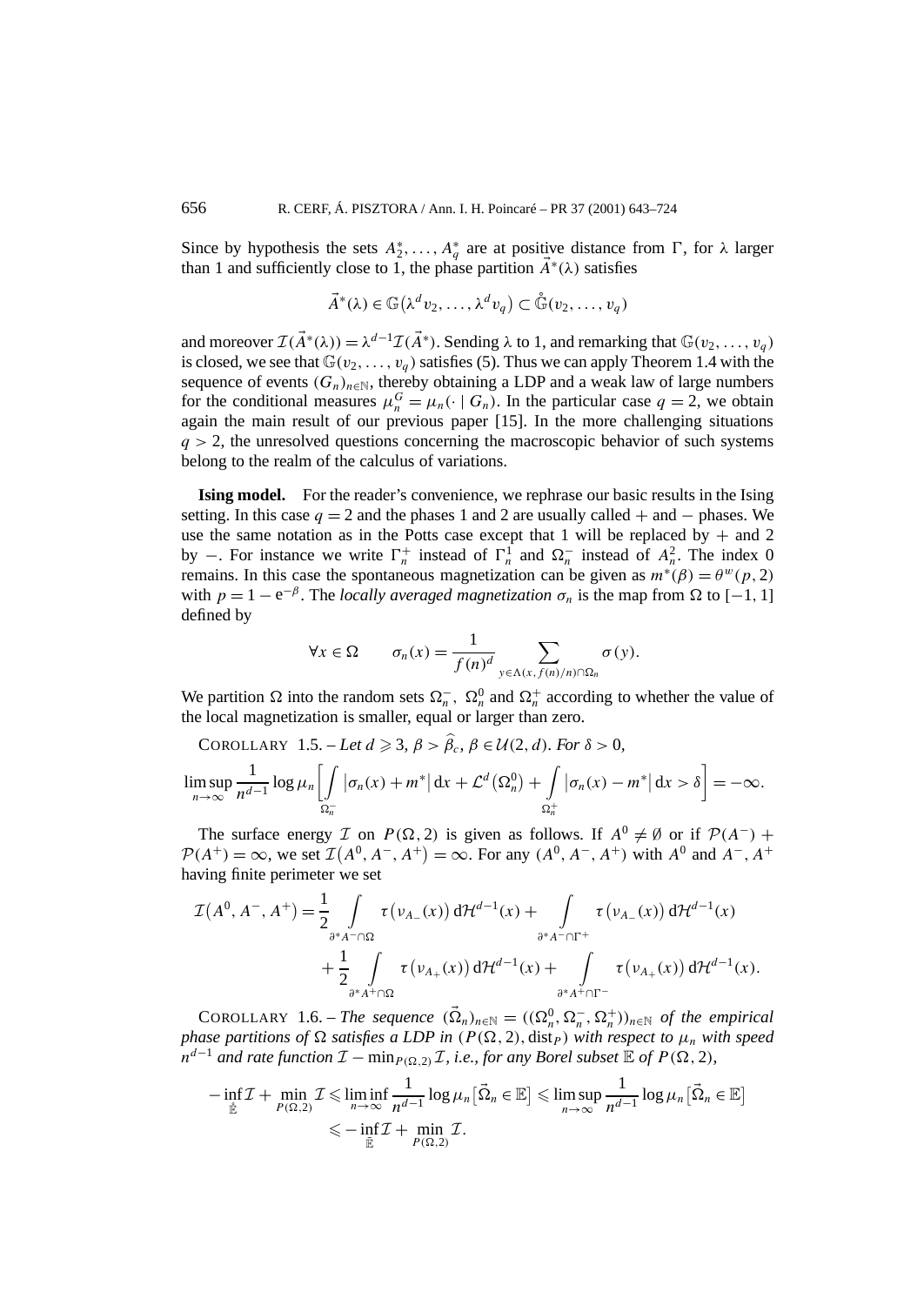**FK model.** Consider a sequence  $\gamma = (\Gamma^m)_{m \in \mathbb{N}}$  of (possibly empty) disjoint and relatively open subsets of  $\Gamma$ . The relative boundary of  $\Gamma \setminus \bigcup_m \Gamma^m$  in  $\Gamma$  should have zero  $\mathcal{H}^{d-1}$  measure. We set for  $n \in \mathbb{N}$ 

$$
\Gamma_n^m = \{ x \in \Gamma_n; d_\infty(x, \Gamma^m) < 1/n, \ \forall \ell < m, \ d_\infty(x, \Gamma^\ell) \geqslant 1/n \}, \quad m \in \mathbb{N}.
$$

We use the sequence  $(\Gamma_n^m)_{m \in \mathbb{N}}$  to specify boundary conditions for FK percolation in the following way: for each  $m \in \mathbb{N}$ , the points belonging to  $\Gamma_n^m$  are wired together, while the points in  $\Gamma_n \setminus \bigcup_m \Gamma_m^m$  are let free. FK clusters are regarded to be connected (hence identical) when they contain sites which are wired together, i.e., if they intersect the same boundary piece  $\Gamma_n^m$  for some *m*.

Let  $\gamma(n)$  be the partition of  $\Gamma_n$  consisting of the sequence  $(\Gamma_n^m)_{m \in \mathbb{N}}$  together with the singletons  $\{x\}$ ,  $x \in \Gamma_n \setminus \bigcup_m \Gamma_m^m$ . The FK measure inside  $\Omega$  with partially wired boundary conditions induced by the sequence  $(\Gamma^m)_{m \in \mathbb{N}}$  with lattice spacing  $1/n$  is the measure  $\Phi_n$ given by

$$
\Phi_n = \Phi_{\Omega_n}^{p,q,\gamma(n)}.
$$

Our principal result, Theorem 1.8, describes a LDP for the collection of the large FK clusters in the FK model which correspond to several coexisting pure phases in the spin language. To deal with the entire collection of FK clusters simultaneously we use *Borel partitions* (to be defined below) in a similar way as they were employed in [14]. In the spin setting the framework of partitions allows us to describe systems with *more than two phases* on the macroscopic level. Regarding the applications to Ising–Potts models with mixed boundary conditions we have to refine the structure of partitions in order to keep track of the microscopic connections (whose absence indicates an interface) between large clusters and the wired boundary pieces. We achieve this by introducing a *touching function*  $T(A, m)$  indicating the presence or absence of a "connection" between  $\Gamma^m$  and a given set  $A \subseteq \Omega$ . Given a partition and its "touching status" there is a natural way to assign a *surface energy* to it with respect to the surface tension  $\tau$ . In the next paragraphs we give a brief description of these constructions so that we are able to formulate Theorem 1.8.

A *Borel partition*  $\mathcal A$  of  $\Omega$  is a finite or countable collection of non-negligible Borel subsets of  $\Omega$  which, up to negligible sets, form a partition of  $\Omega$ . The *perimeter*  $\mathcal{P}(\mathcal{A})$  of a partition  $A$  is defined as

$$
\mathcal{P}(\mathcal{A}) = \sum_{A \in \mathcal{A}} \mathcal{P}(A),
$$

where  $P(A)$  is the classical perimeter of  $A$  (see the appendix).

A *touching function* associated with a partition A of  $\Omega$  is a map  $T : A \times \mathbb{N} \mapsto \{0, 1\}$ describing contacts between the sets of A and the boundary pieces  $(\Gamma^m)_{m \in \mathbb{N}}$ ; for  $m \in \mathbb{N}$ , a set *A* of *A* is said to touch a boundary piece  $\Gamma^m$  if and only if  $\mathcal{T}(A, m) = 1$ . Thus there is no microscopic connection between *A* and  $\Gamma^m$  if  $\mathcal{T}(A, m) = 0$ .

To define FK clusters we identify the physical clusters intersecting the same piece  $\Gamma_n^m$  of the discretized boundary. As a consequence, a touching function must satisfy the following compatibility condition: a boundary piece  $\Gamma^m$  can touch at most one set of the partition.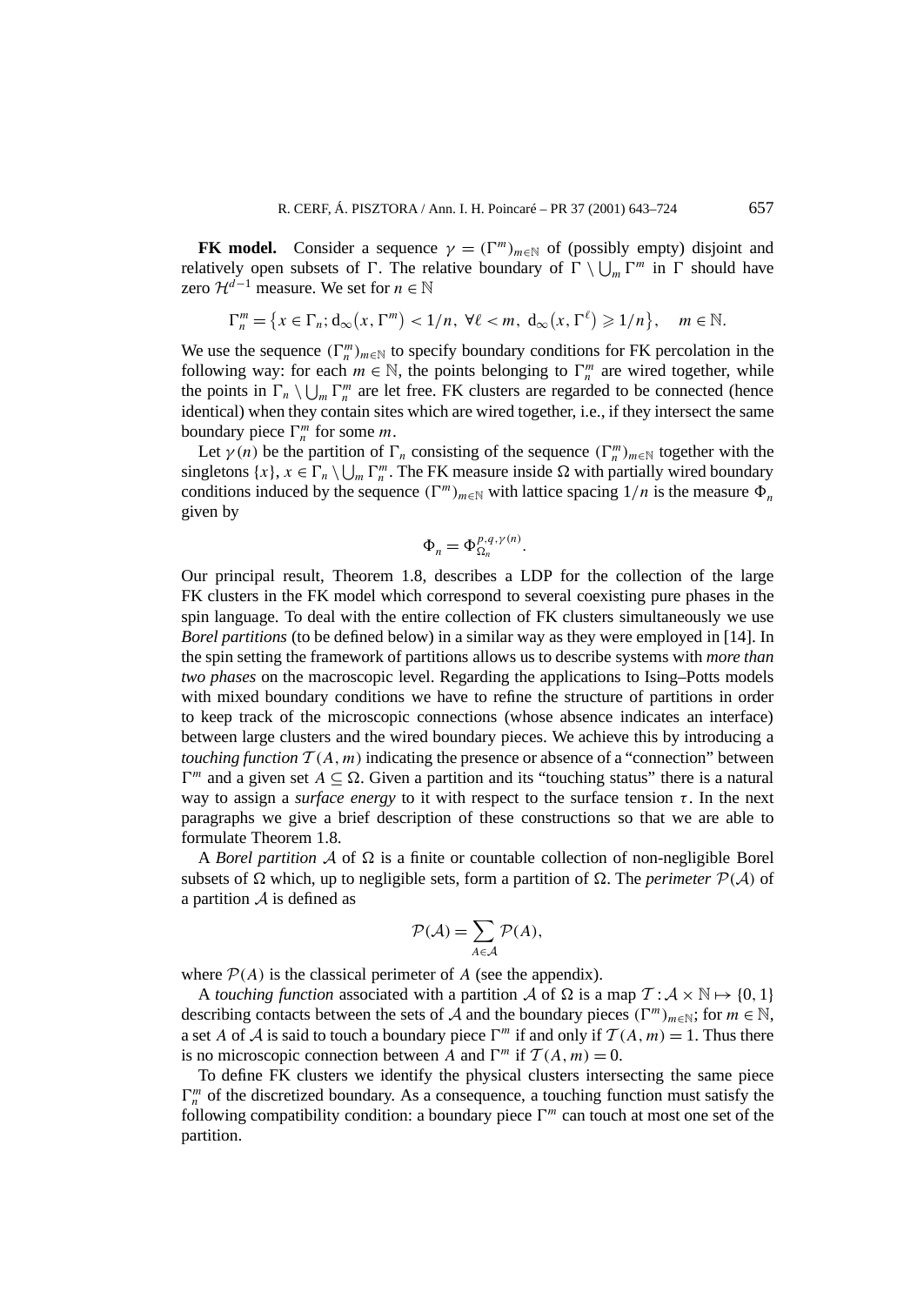A *t*-partition is a pair  $(A, T)$  where A is a partition of  $\Omega$  and T is a touching function associated with A. We denote by TP( $\Omega$ ) the set of all *t*-partitions of  $\Omega$  with finite perimeter.

Our next goal is to define an appropriate metric on the space  $TP(\Omega)$ . We first define a metric dist<sub>F</sub> to deal with touching functions. Let F be the set of the functions from N to {0*,* 1} endowed with the product topology. This topology is metrizable, for instance it is compatible with the metric dist  $\epsilon$  defined by

$$
\forall T_1, T_2 \in \mathcal{F} \quad \text{dist}_{\mathcal{F}}(T_1, T_2) = \sum_{m \in \mathbb{N}} 2^{-m} |T_1(m) - T_2(m)|.
$$

An *arrangement* of an element  $(A, T)$  of TP $(\Omega)$  is a sequence  $(A(i), T(i, \cdot), i \in \mathbb{N})$ of sets in  $\mathcal{A} \cup {\emptyset}$  and functions in  $\mathcal{F}$  such that:

– each set of A appears exactly once in the sequence  $(A(i), i \in \mathbb{N})$  and the empty set

- $\emptyset$  appears countably many times in the sequence *(A(i), i* ∈ <sup>N</sup>).
- for any *i* ∈  $\mathbb N$ , if *A(i)*  $\neq \emptyset$ , then *T(i, ·)* = *T(A(i), ·).*

In particular, if A is finite, then  $A(i) = \emptyset$  for *i* sufficiently large. Whenever  $A(i) = \emptyset$ , the corresponding function  $T(i, \cdot)$  might be any element of  $\mathcal F$ . However we impose the global constraint that a boundary piece can touch at most one set, that is,

$$
\forall m \in \mathbb{N} \quad \sum_{i \in \mathbb{N}} T(i, m) \leq 1.
$$

Finally we define a *metric* Dist on TP( $\Omega$ ) as follows: for  $(A_1, T_1)$ ,  $(A_2, T_2) \in TP(\Omega)$ 

$$
Dist((\mathcal{A}_1, \mathcal{T}_1), (\mathcal{A}_2, \mathcal{T}_2)) = inf \bigg\{ \sum_{i \in \mathbb{N}} (dist_{L^1}(A_1(i), A_2(i)) + dist_{\mathcal{F}}(T_1(i, \cdot), T_2(i, \cdot))) \bigg\},
$$

where the infimum is taken over all possible arrangements  $(A_i(i), T_i(i, \cdot), i \in \mathbb{N})$  of  $A_i$ ,  $j = 1, 2$ , and dist<sub>*L*1</sub> was defined in (2).

*Remark*. – If we forget about the touching function, the metric Dist is the one used by Congedo and Tamanini [16–18] (which is stronger than the one employed in [14]). For a careful exposition and study of this metric on the space of Caccioppoli partitions, see [40].

The *surface energy* (depending on *τ* and on the boundary conditions *γ* ) of a *t*-partition in  $TP(\Omega)$  is defined as

$$
\mathcal{I}(\mathcal{A}, \mathcal{T}) = \sum_{A \in \mathcal{A}} \left( \frac{1}{2} \int_{\partial^* A \cap \Omega} \tau(\nu_A(x)) d\mathcal{H}^{d-1}(x) + \sum_{m \in \mathbb{N}} (1 - \mathcal{T}(A, m)) \int_{\partial^* A \cap \Gamma^m} \tau(\nu_A(x)) d\mathcal{H}^{d-1}(x) \right).
$$

The first term in the above formula corresponds to the interfaces present within  $\Omega$ , while the second term corresponds to the interfaces between the elements of the partition and the boundary  $\Gamma$ . It is instructive to express now the constant appearing in the LDP of Theorem 1.3 with the help of the above surface energy.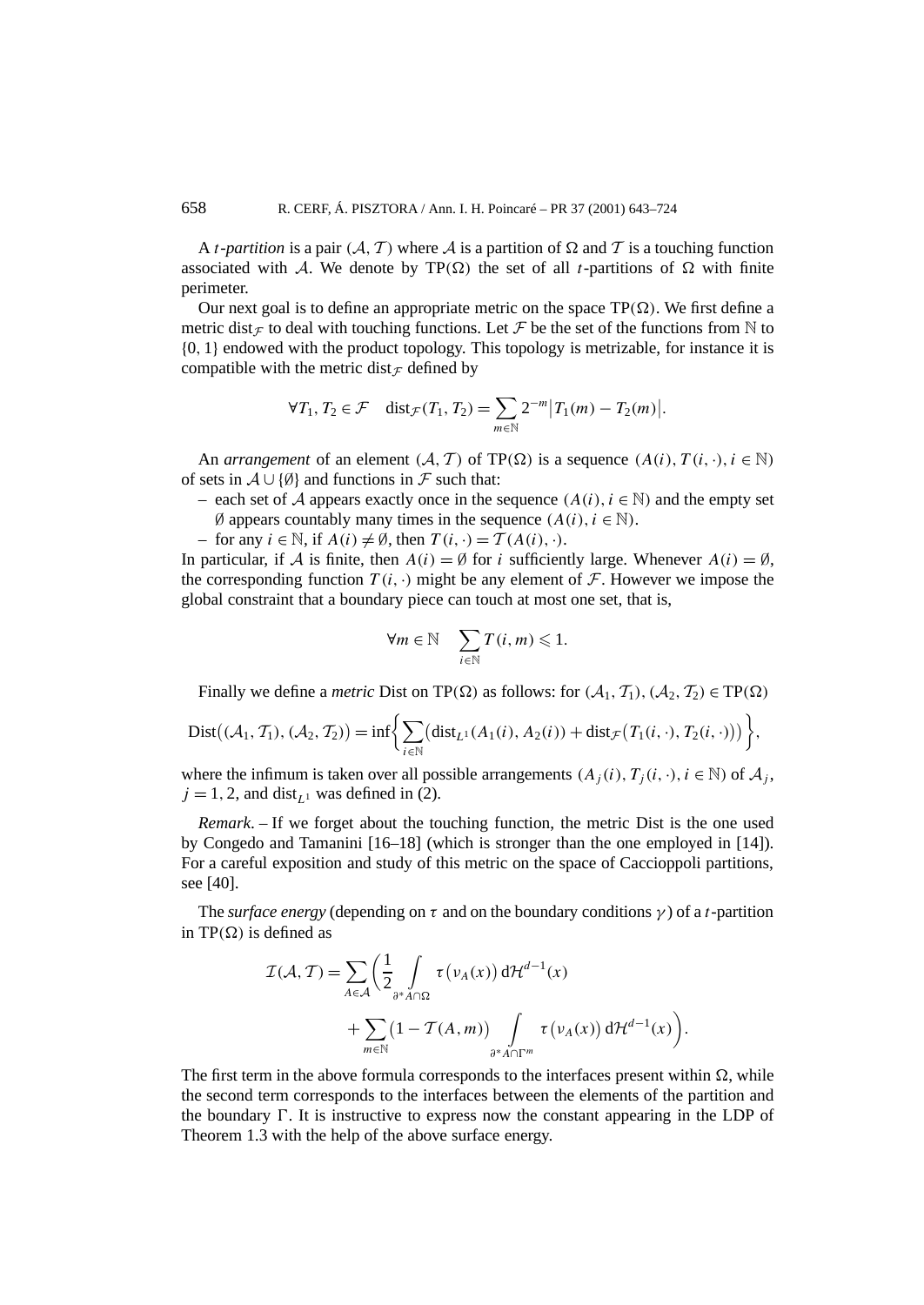LEMMA 1.7. – *For the sequence*  $(\Gamma^m)_{m \in \mathbb{N}}$ *, we choose here the finite sequence*  $\Gamma^1, \ldots, \Gamma^q$  used in the section on the Potts model. Let F denote the set of *t*-partitions *such that no set touches simultaneously two distinct boundary parts, i.e.,*

$$
\mathcal{F} = \left\{ (\mathcal{A}, \mathcal{T}) \in \mathrm{TP}(\Omega); \forall A \in \mathcal{A} \sum_{\substack{1 \leq i,j \leq q \\ i \neq j}} \mathcal{T}(A, i) \mathcal{T}(A, j) = 0 \right\}.
$$

*Then* min{ $I(A, T)$ ;  $(A, T) \in F$ } = min{ $I(\vec{A})$ ;  $\vec{A} \in P(\Omega, q)$ }.

*Proof. –* The argument is a straightforward consequence of the definitions of the two rate functions on the spaces TP( $\Omega$ ) and  $P(\Omega, q)$  respectively. Indeed, let  $(\mathcal{A}, \mathcal{T})$  belong to F. For  $i = 1, \ldots, q$ , there exists at most one element  $A_i$  of A such that  $T(A_i, i) = 1$ . If there is no such element in A, we set  $A_i = \emptyset$ . Let  $A_0 = A \setminus \{A_1, \ldots, A_q\}$ . Let A be the phase partition defined by

$$
\vec{A} = \left(\emptyset, A_1, \dots, A_{q-1}, A_q \cup \bigcup_{A \in \mathcal{A}_0} A\right).
$$

Then  $\mathcal{I}(\vec{A}) \leq \mathcal{I}(\mathcal{A}, \mathcal{T})$ . Therefore  $\min_{\mathcal{F}} \mathcal{I} \geqslant \min_{P(\Omega, q)} \mathcal{I}$ . Conversely, let  $\vec{A} = (\emptyset, \mathcal{I})$  $A_1, \ldots, A_q$   $\in$   $P(\Omega, q)$ . Let  $(A, \mathcal{T})$  be the element of TP $(\Omega)$  defined by  $\mathcal{A} =$  ${A_1, \ldots, A_q}$  and

$$
\forall i, j = 1, \dots, q \quad \mathcal{T}(A_i, j) = \begin{cases} 1; & \text{if } i = j, \\ 0; & \text{otherwise.} \end{cases}
$$

 $\mathcal{I}(\mathcal{A}, \mathcal{T}) = \mathcal{I}(\vec{\mathcal{A}})$  whence  $\min_{\mathcal{F}} \mathcal{I} \leqslant \min_{P(\Omega, q)} \mathcal{I}$ .  $\Box$ 

Now we are ready to turn to our basic LDP for FK percolation. Let  $f : \mathbb{N} \to \mathbb{N}$  be our fixed function representing an intermediate length scale satisfying (1). For given *n*, a (physical) cluster *C* on  $\Omega_n$  is called *large* if diam  $C > f(n)$  and *small* otherwise. Let  $C_n$  denote the random collection of the large clusters. With  $C_n$  we associate the *Voronoi partition* of  $\Omega$  with parts

$$
\text{vor } C = \{x \in \Omega; \forall C' \in C_n \setminus \{C\}, \ d_2(x, C') > d_2(x, C)\}, \quad C \in C_n.
$$

Recall that an FK cluster can be regarded as the union of clusters intersecting sites on the boundary which are wired. We define a large FK cluster as an FK cluster which contains at least one large cluster. The collection of all large FK clusters is denoted by  $C_n^{\text{FK}}$ . A generic element of  $C_n^{\text{FK}}$  will be denoted by  $C^{\text{FK}}$ . The Voronoi partition of  $\Omega$ induced by  $C_n^{\text{FK}}$  consists of the sets

$$
\operatorname{vor} C^{\text{FK}} = \bigcup_{C \in \mathcal{C}_n, \ C \subseteq C^{\text{FK}}} \operatorname{vor} C, \quad C^{\text{FK}} \in \mathcal{C}_n^{\text{FK}}.
$$

Finally, we associate with  $C_n^{\text{FK}}$  the *empirical t-partition*  $(A_n, \mathcal{T}_n) \in \text{TP}(\Omega)$  as follows:  $A_n$  is the Voronoi partition of  $\Omega$  induced by  $C_n^{\text{FK}}$  and  $T_n$  is the touching function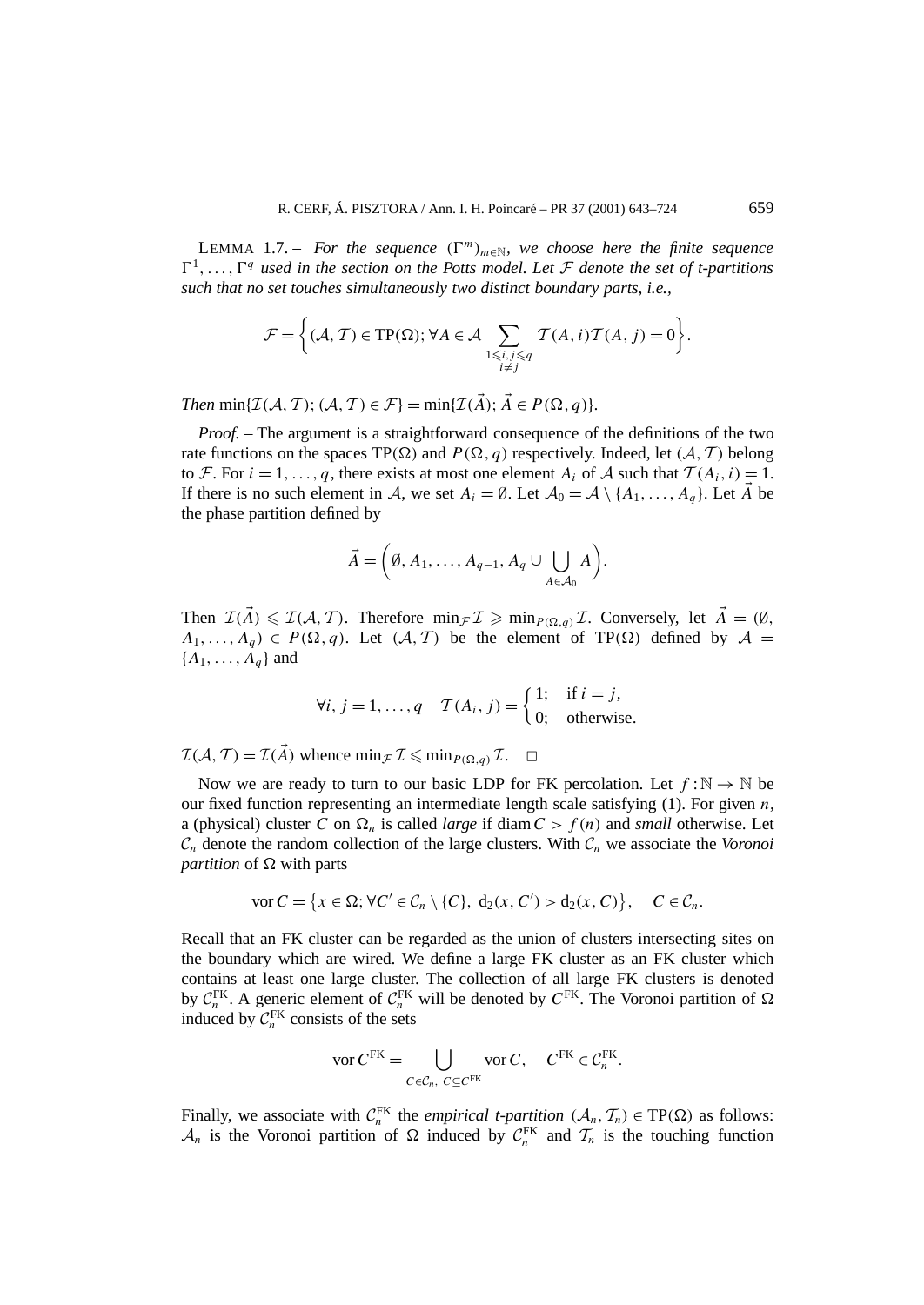determined by the existence or absence of connections between the large FK clusters and the boundary pieces. More precisely,

$$
\mathcal{A}_n = \{ \text{vor } C^{\text{FK}}; C^{\text{FK}} \in \mathcal{C}_n^{\text{FK}} \}
$$

and for any  $m \in \mathbb{N}$ , any  $C^{FK} \in C_n^{FK}$ ,

$$
\mathcal{T}_n(\text{vor } C^{\text{FK}}, m) = \begin{cases} 1; & \text{if } C^{\text{FK}} \cap \Gamma_n^m \neq \emptyset, \\ 0; & \text{otherwise.} \end{cases}
$$

THEOREM 1.8. – Let  $d \ge 3$ ,  $q \ge 1$ ,  $p > \hat{p}_c$  such that  $\theta^f(p) = \theta^w(p)$ . The law of *the empirical t-partition*  $(A_n, T_n)$  *under the FK measure*  $\Phi_n$  *satisfies a large deviation principle in the metric space* ( $TP(\Omega)$ , Dist) *with speed*  $n^{d-1}$  *and rate function the surface energy*  $I$ *, i.e., for any Borel subset*  $\mathcal{E}$  *of* (TP( $\Omega$ ), Dist)*,* 

$$
-\inf_{\hat{\mathcal{E}}} \mathcal{I} \leq \liminf_{n \to \infty} \frac{1}{n^{d-1}} \log \Phi_n[(\mathcal{A}_n, \mathcal{T}_n) \in \mathcal{E}] \leq \limsup_{n \to \infty} \frac{1}{n^{d-1}} \log \Phi_n[(\mathcal{A}_n, \mathcal{T}_n) \in \mathcal{E}]
$$
  

$$
\leq -\inf_{\overline{\mathcal{E}}} \mathcal{I}.
$$

*Remark*. – The LDP of Theorem 1.8 holds with a slightly weaker hypothesis on *f (n)*, namely: there exists a constant  $\kappa = \kappa(d, p, q)$  such that for any function  $f(n)$  satisfying

$$
\forall n \in \mathbb{N} \quad f(n) \geqslant \kappa \log n, \quad \lim_{n \to \infty} \frac{n}{f(n)^{d-1}} = \infty.
$$

the LDP stated in Theorem 1.8 holds. However, to transfer the LDP from the FK level to the spin level we work with the stronger hypothesis on  $f(n)$ .

The LDP stated in Theorem 1.8 is our most general LDP. In fact, we deduce the other LDPs from it. In the most general situation, this LDP ensures the concentration of the law of the system (under arbitrary conditions) near the minima of the associated variational problem. Since the rate function is good, the set of minima is never empty. However, in general, we have very little information on the minima themselves. A noticeable exception is for instance the Wulff problem, which we handled in [15] for the Ising model.

We finish with a straightforward consequence of the LDP of Theorem 1.8.

COROLLARY 1.9. – *Let*  $d \geq 3$ ,  $q \in \mathbb{N} \setminus \{0, 1\}$ ,  $\beta > \widehat{\beta}_c$ ,  $\beta \in \mathcal{U}(q, d)$ *. Then our definition of surface tension in the FK model coincides with the classical definition of surface tension in the spin setting.*

*Proof.* – Let *v* be a unit vector in  $\mathbb{R}^d$  and let  $i < j$  be two different colors. We apply the LDP of Theorem 1.8 to the following situation:  $\Omega = \Lambda(0, 1)$  is a unit box centered at the origin,  $\Gamma = \partial \Lambda(0, 1)$  and for the b.c.s we consider the two sets  $\Gamma^+ = \{x \in \Gamma : x \cdot \nu > 0\}$ ,  $\Gamma^{-} = \{x \in \Gamma : x \cdot v < 0\}$ . Let  $\tau^{classic}$  be the classical definition of surface tension in the spin setting for the Potts model (which is the limit of the excess free energy when putting for b.c.s. the color *i* on  $\Gamma^-$  and the color *j* on  $\Gamma^+$ ). It is known that  $\tau^{classic}(\nu)$  can be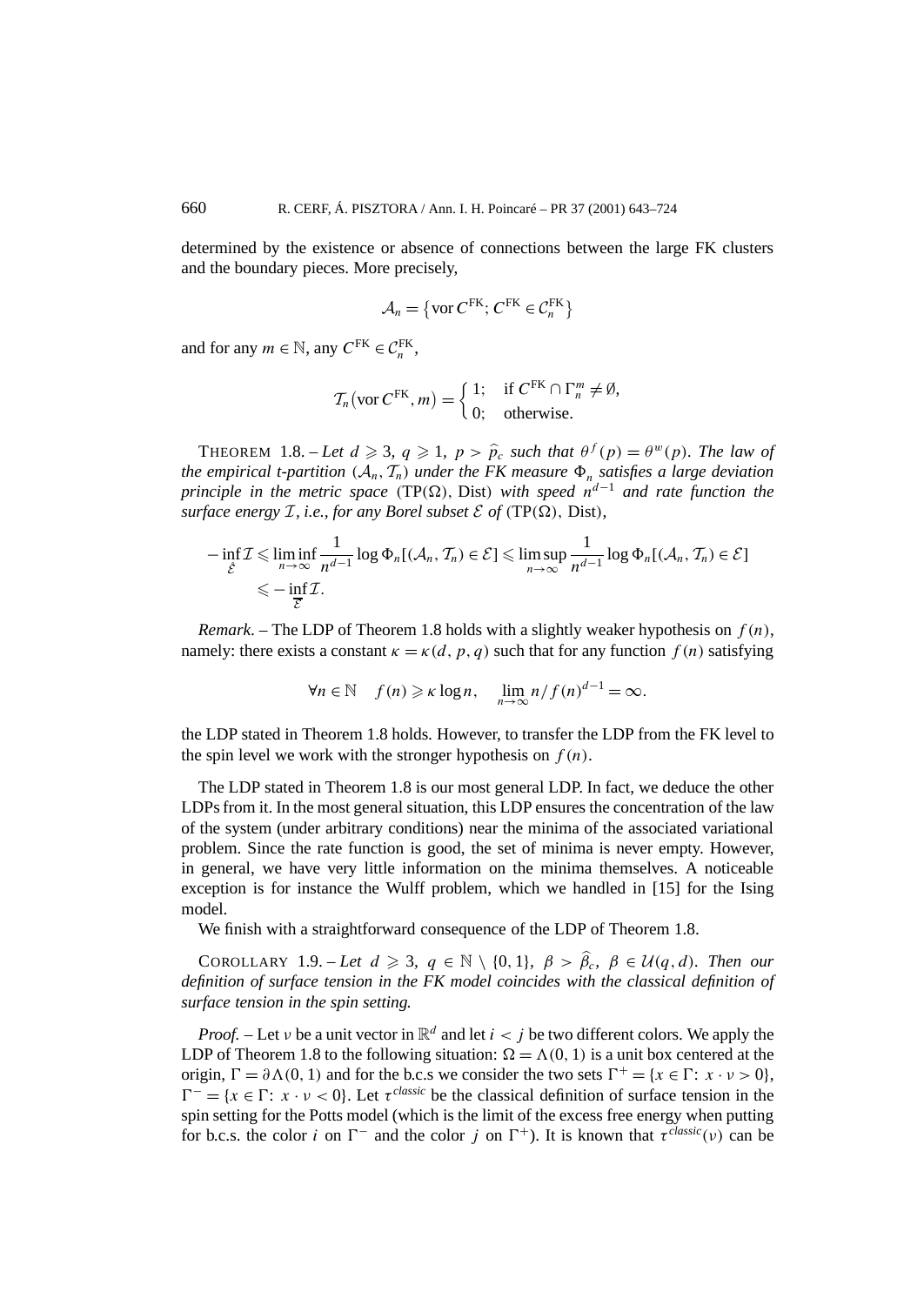rewritten as (see for instance [12])

$$
\tau^{classic}(\nu) = -\lim_{n \to \infty} \frac{1}{n^{d-1} \mathcal{H}^{d-1}(S)} \log \Phi_n \left[ \text{there is no open path between } \Gamma_n^- \text{ and } \Gamma_n^+ \right],
$$

where  $S = \{x \in \Lambda(0, 1); x \cdot v = 0\}$ . By Lemmas 1.7 and 4.14, the above limit is equal to

$$
\mathcal{H}^{d-1}(S)\tau^{classic}(\nu) = \min\{\mathcal{I}(\vec{A}); \vec{A} \in P(\Omega, q)\}.
$$

Let  $E_{-} = \{x \in \mathbb{R}^{d} : x \cdot v < 0\}$  and  $E_{+} = \{x \in \mathbb{R}^{d} : x \cdot v > 0\}$ . Let  $\vec{A} = (A_0, A_1, \dots, A_q)$ be the phase partition defined by  $A_i = \Lambda(0, 1) \cap E_-, A_j = \Lambda(0, 1) \cap E_+$  and  $A_k = \emptyset$  for  $k \neq i$ , *j*. Obviously,

$$
\mathcal{H}^{d-1}(S)\tau^{classic}(\nu) \leqslant \mathcal{I}(\vec{A}) = \mathcal{H}^{d-1}(S)\,\tau(\nu),
$$

whence  $\tau^{classic}(\nu) \leq \tau(\nu)$ . Conversely, let  $\vec{A} = (A_0, A_1, \ldots, A_q)$  be a phase partition having finite surface energy. Then  $A_0 = \emptyset$ , and setting  $\tilde{A}_i = A_i \cup (E_-\setminus \Lambda)$ , we have

$$
\mathcal{I}(\vec{A}) \geq \lim_{\varepsilon \to 0} \int\limits_{\Lambda(0,1+\varepsilon) \cap \partial^* \tilde{A}_i} \tau(\nu_{\tilde{A}_i}(x)) d\mathcal{H}^{d-1}(x).
$$

By the convexity of the homogeneous extension of  $\tau$ , for any  $\varepsilon > 0$ ,

$$
\int_{\Lambda(0,1+\varepsilon)\cap\partial^*\tilde{A}_i}\tau(\nu_{\tilde{A}_i}(x))\,\mathrm{d}\mathcal{H}^{d-1}(x)\geqslant|u|_2\tau(u/|u|_2),
$$

where

$$
u = \int\limits_{\Lambda(0,1+\varepsilon)\cap\partial^*\tilde{A}_i} \nu_{\tilde{A}_i}(x) d\mathcal{H}^{d-1}(x).
$$

Since  $\tilde{A}_i \Delta E_-\$  is included in a compact subset of the interior of  $\Lambda(0, 1 + \varepsilon)$ , then

$$
u = \int_{\Lambda(0,1+\varepsilon)\cap\partial^*E_{-}} \nu_{E_{-}}(x) d\mathcal{H}^{d-1}(x) = \mathcal{H}^{d-1}(\Lambda(0,1+\varepsilon)\cap\partial E_{-})\nu
$$

(see for instance [7], Proposition 3.10 for a more precise result) and therefore

$$
|u|_2\tau(u/|u|_2)=\mathcal{H}^{d-1}(\Lambda(0,1+\varepsilon)\cap\partial E_-)\tau(v).
$$

Thus

$$
\mathcal{I}(\vec{A}) \geqslant \mathcal{H}^{d-1}(\Lambda(0,1) \cap \partial E_{-})\tau(\nu) = \mathcal{H}^{d-1}(S)\tau(\nu)
$$

and taking the infimum over all phase partitions  $\vec{A}$  we conclude that  $\tau^{classic}(\nu) \geq$  $\tau(\nu)$ .  $\Box$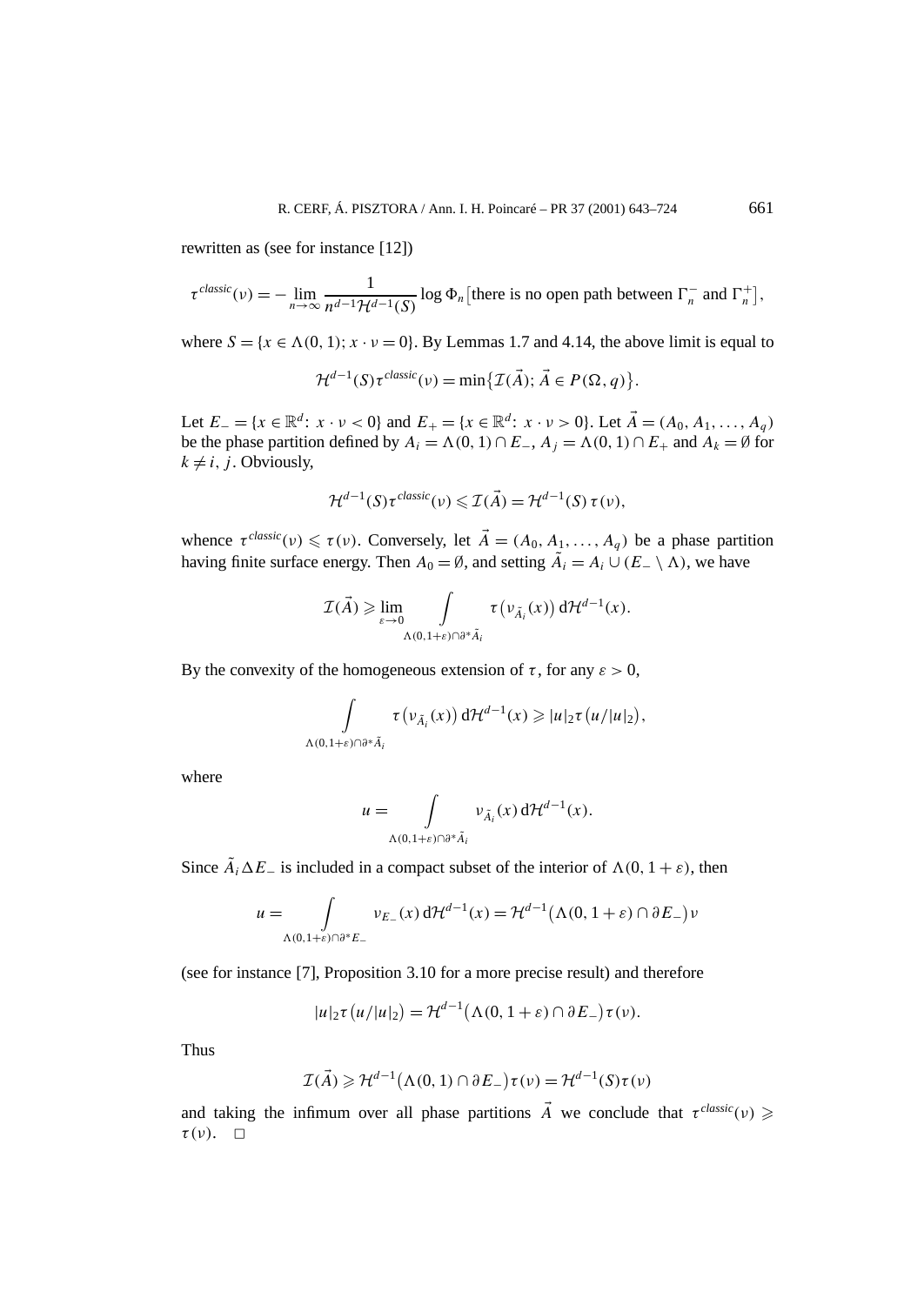#### **2. Preliminaries**

In this section we introduce first the notation and we give some basic definitions. In the second part, we recall some useful properties of FK (or random cluster) measures and we give a short description of the Potts and Ising models and their FK representation.

### **2.1. Notation**

The cardinality of a set *A* is denoted by |*A*|. The symmetric difference between two sets  $A_1, A_2$  is denoted by  $A_1 \triangle A_2$ . For  $r \in \mathbb{R}$ ,  $|r|$  denotes the integer part of *r* and  $[r]$ stands for the smallest integer larger than or equal to *r*.

**Metric.** We denote by  $d_p$  the metric associated with the *p*-norm, i.e.,  $d_p(x, y) =$  $|x - y|_p$  for any *x*, *y* in  $\mathbb{R}^d$ . We will only use the 1, 2 and  $\infty$  norms. The  $d_p$ distance between two subsets  $E_1$  and  $E_2$  of  $\mathbb{R}^d$  is  $d_p(E_1, E_2) = \inf\{|x_1 - x_2|_p : x_1 \in$  $E_1, x_2 \in E_2$ . The *r*-neighborhood of  $E \subseteq \mathbb{R}^d$  with respect to the  $d_p$  metric is the set  $V_p(E, r) = \{x \in \mathbb{R}^d : d_p(x, E) < r\}$ . The  $d_p$  diameter of a subset *E* of  $\mathbb{R}^d$  is diam<sub>p</sub> $E =$  $\sup\{|x - y|_p: x, y \in E\}$ . We will usually work with the Euclidean distance  $d_2$  on the continuous space  $\mathbb{R}^d$  and with the distance *d*<sub>1</sub> or *d*<sub>∞</sub> on the discrete lattice  $\mathbb{Z}^d$ . By default, when we speak of the diameter of a set without any specification, we mean the  $d_{\infty}$  diameter.

**Geometric objects.** Let  $x = (x_1, \ldots, x_d)$  be a point of  $\mathbb{R}^d$  and let *r* be positive. The closed ball of center x and Euclidean radius r is denoted by  $B(x, r)$ . The sphere of center *x* and radius *r* is *∂B(x, r)*. The unit sphere of R*<sup>d</sup>* is denoted by *S<sup>d</sup>*<sup>−</sup>1. The projective sphere  $PS^{d-1}$  is obtained by identifying opposite points on  $S^{d-1}$ . Let *w* be a unit vector. We set

hyp*(x, w)* = *y* ∈ R*<sup>d</sup>* ;*(y* − *x)* · *w* = 0 *.*

For  $r_1, r_2$  in  $\mathbb{R} \cup \{-\infty, +\infty\}$ , we define

$$
slab(x, w, r_1, r_2) = \{y \in \mathbb{R}^d; r_1 \leqslant (y - x) \cdot w \leqslant r_2\}.
$$

We set next

$$
B_{-}(x, r, w) = B(x, r) \cap \text{slab}(x, w, -\infty, 0),
$$
  

$$
B_{+}(x, r, w) = B(x, r) \cap \text{slab}(x, w, 0, \infty).
$$

By disc*(x, r, w)* we denote the closed disc centered at *x* of radius *r* and normal vector *w*. A *box* is a set of the form

$$
\Lambda(x,r) = \{ y = (y_1,\ldots,y_d) \in \mathbb{R}^d; -r_i/2 < y_i - x_i \leq r_i/2, i = 1,\ldots,d \},\
$$

where  $x = (x_1, \ldots, x_d)$  and  $r = (r_1, \ldots, r_d)$  belong to  $\mathbb{R}^d$ . Clearly, x is the center and *r* determines the side lengths of the box. If  $r_i = t$  for each  $i = 1, ..., d$ , where  $t \in \mathbb{R}^+$ , then we write simply  $\Lambda(x, t)$ . Notice that  $\Lambda(x, t)$  has diameter *t* and is neither open nor closed. If  $d_{\infty}(x, y) \ge t$  then  $\Lambda(x, t)$  and  $\Lambda(y, t)$  are disjoint. Let A be a subset of  $\mathbb{R}^d$  of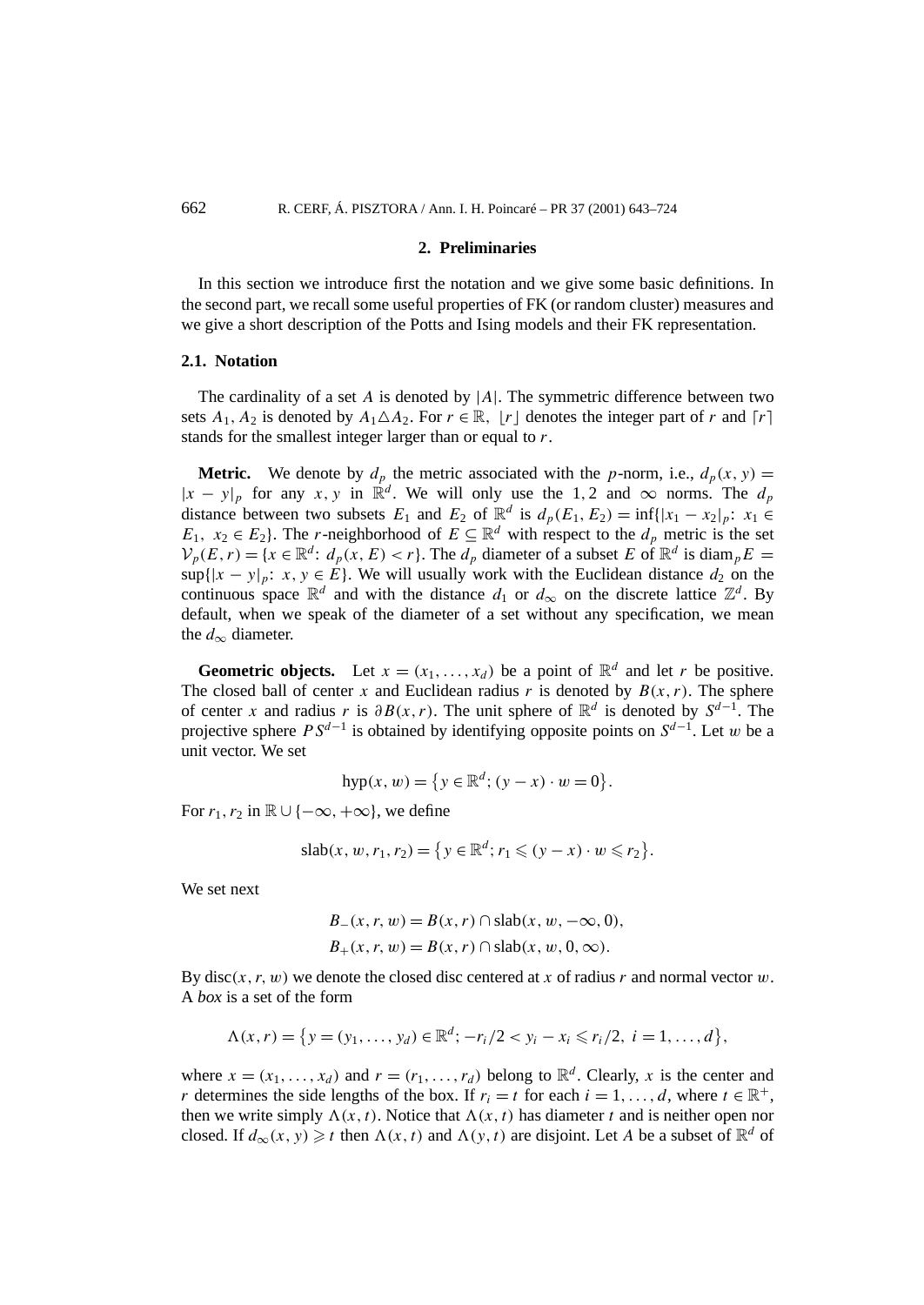linear dimension  $d - 1$ , that is *A* spans a hyperplane of  $\mathbb{R}^d$ , which we denote by hyp *A*. We call such a set an hyperset. By nor *A* we denote one of the two unit vectors orthogonal to hyp *A*, or equivalently the element of  $PS^{d-1}$  orthogonal to hyp *A*. The cylinder of basis *A* is the set

$$
\text{cyl } A = \{x + t \text{ nor } A; t \in \mathbb{R}, x \in A\}.
$$

We set also  $cyl(A, r) = \{x + t \text{ nor } A : |t| \leq r, x \in A\} = cyl A \cap slab(x, \text{ nor } A, -r, r).$ 

**Topology and measure.** Let *E* be a subset of  $\mathbb{R}^d$ . We denote its interior by  $\mathring{E}$ , its closure by  $\overline{E}$ , its boundary by  $\partial E$ . Whenever *A* is an hyperset of  $\mathbb{R}^d$ , that is *A* spans a hyperplane of  $\mathbb{R}^d$ , we use the induced  $(d-1)$ -dimensional topology of hyp *A* to define *∂A*, *A*<sup>*, A*</sub><sup>*A*</sup>, *A*<sup>*I*</sup>. The collection of the Borel subsets of a set *E* of  $\mathbb{R}^d$  is denoted by *B*(*E*). The</sup> volume of a Borel set E is simply its Lebesgue measure which we denote by  $\mathcal{L}^d$ . A Borel set is said to be negligible if its volume is zero. We define a (pseudo) metric dist<sub> $L_1$ 1</sub> on  $\mathcal{B}(\mathbb{R}^d)$  by

$$
\forall E, F \in \mathcal{B}(\mathbb{R}^d) \quad \text{dist}_{L^1}(E, F) = \mathcal{L}^d(E \Delta F).
$$

When dealing with topological questions on the space  $\mathcal{B}(\mathbb{R}^d)$ , we consider the equivalence classes of the Borel sets modulo negligible sets. We denote by  $\mathcal{H}^k$  the standard *k*-dimensional Hausdorff measure, for  $k = 1, 2, \ldots, d$ .

**The lattice**  $\mathbb{L}^d$ . We turn  $\mathbb{Z}^d$  into a graph with vertex set  $\mathbb{Z}^d$  and edge set

$$
\mathbb{E}^{d} = \{ \{x, y\}; x \in \mathbb{Z}^{d}, y \in \mathbb{Z}^{d}, d_{1}(x, y) = 1 \}.
$$

This graph is called the *d*-*dimensional cubic lattice* and is denoted by  $\mathbb{L}^d$ . We often think of this graph as embedded in  $\mathbb{R}^d$ , the edges  $\{x, y\}$  being straight line segments  $[x, y]$ between nearest neighbors. If *x* and *y* are nearest neighbors, we denote this relation by  $x \sim y$ .

Let *D* be a subset of  $\mathbb{R}^d$ . An edge  $\{x, y\}$  of  $\mathbb{E}^d$  is said to be included in *D* if both sites *x*, *y* belong to *D*. We denote by  $\mathbb{E}^d(D)$  the set of the edges of  $\mathbb{E}^d$  included in *D*. For *D* a subset of  $\mathbb{Z}^d$ , the graph  $(D, \mathbb{E}^d(D))$  will be often identified with its vertex set *D*. For *E* a subset of  $\mathbb{E}^d$ , a formula like  $E \subset \mathbb{E}^d(D)$  will be abbreviated into  $E \subset D$ .

To simplify notation, we will sometimes identify subsets of  $\mathbb{R}^d$  with their traces on the lattice, i.e., we identify  $A \subseteq \mathbb{R}^d$  with  $A \cap \mathbb{Z}^d$ . For example,  $\Lambda(n)$  denotes a box both in the continuum and in the lattice.

**The lattice**  $\mathbb{L}^{d,\infty}$ . We introduce another graph structure on  $\mathbb{Z}^d$ . First we define the edge set

$$
\mathbb{E}^{d,\infty} = \left\{ \{x, y\}; x \in \mathbb{Z}^d, y \in \mathbb{Z}^d, d_{\infty}(x, y) = 1 \right\}.
$$

The lattice  $\mathbb{L}^{d,\infty}$  is defined to be the graph  $(\mathbb{Z}^d, \mathbb{E}^{d,\infty})$ .

**Discrete topology.** Let *A* be a subset of  $\mathbb{Z}^d$ . We define its edge boundary,

$$
\partial^{edge} A = \{ \{x, y\} \in \mathbb{E}^d; x \in A, y \in A^c \}
$$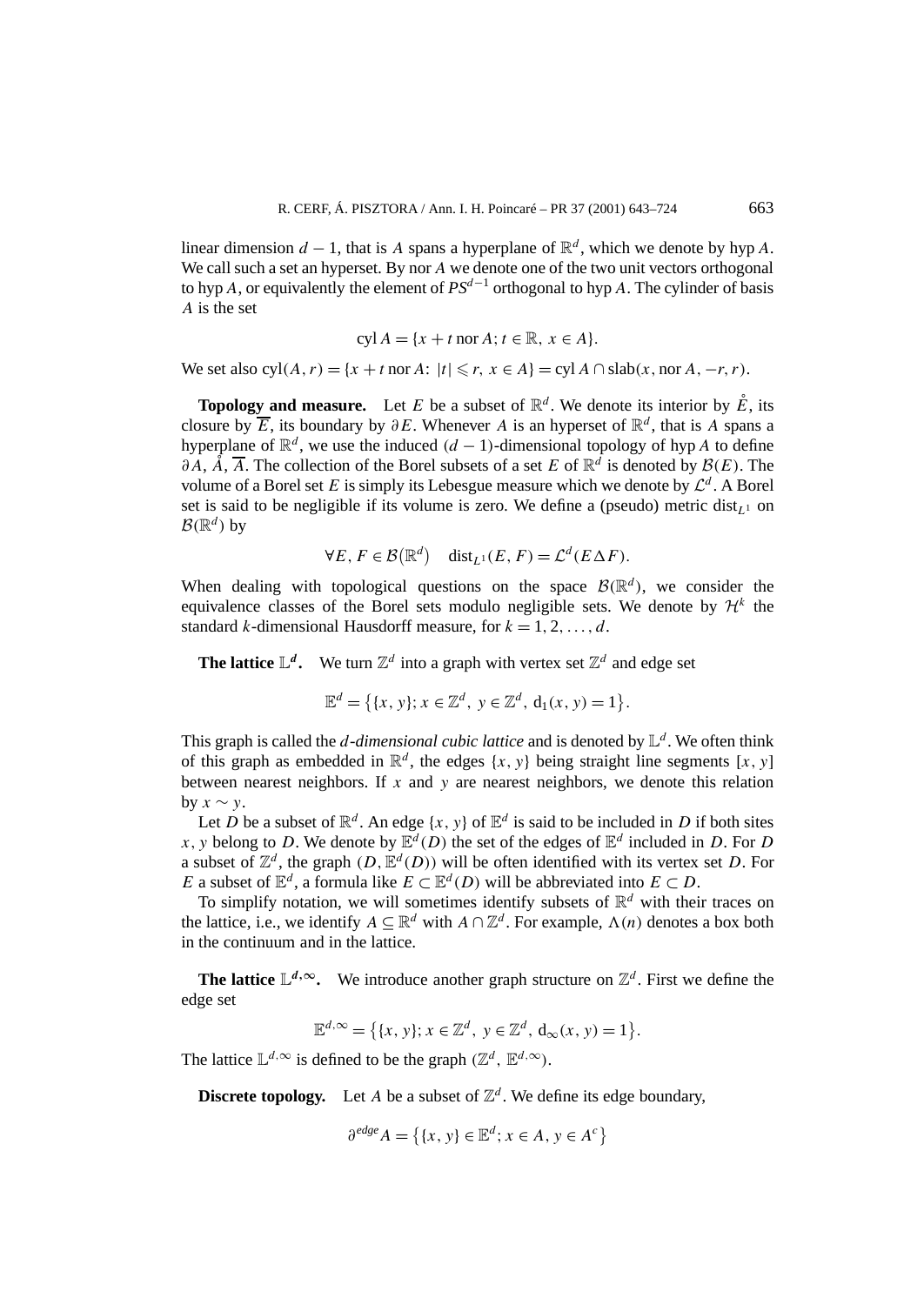its inner vertex boundaries,

$$
\partial^{in} A = \{ x \in A; \exists y \in A^c \ y \sim x \}, \qquad \partial^{in}_{\infty} A = \{ x \in A; \exists y \in A^c \ {x, y \in \mathbb{E}^{d, \infty} \}
$$

its outer vertex boundaries,

$$
\partial^{out} A = \{ x \in A^c; \exists y \in A \ y \sim x \}, \qquad \partial^{out}_{\infty} A = \{ x \in A^c; \exists y \in A \ \{x, y\} \in \mathbb{E}^{d, \infty} \}.
$$

These definitions are extended to the subsets of  $\mathbb{R}^d$  by setting, for  $E \subset \mathbb{R}^d$ ,  $\partial_x^* E =$ *∂*<sup>∗</sup><sub> $\times$ </sub> ( $\mathbb{Z}$ <sup>*d*</sup> ∩ *E*), where  $*$  stands for *edge*, *in* or *out* and  $\times$  stands for nothing or ∞.

A path  $\gamma$  in  $(\mathbb{Z}^d, \mathbb{E}^d)$  (respectively  $(\mathbb{Z}^d, \mathbb{E}^{d, \infty})$ ) is an alternating sequence  $x_0, e_0, x_1$ ,  $e_1, \ldots, e_{n-1}, x_n, \ldots$  of distinct vertices  $x_i$  and edges  $e_i$  belonging to  $(\mathbb{Z}^d, \mathbb{E}^d)$  (respectively  $(\mathbb{Z}^d, \mathbb{E}^{d,\infty})$ ), where  $e_i$  is the edge between  $x_i$  and  $x_{i+1}$ . The path is said to connect every pair of its vertices. If the path terminates at some vertex  $x_n$  it is said to have length *n*, otherwise it is infinite. Two paths are disjoint if they have no edges in common. The set *A* is said to be connected or  $\mathbb{L}^d$ -connected (respectively  $\mathbb{L}^d$ , $\infty$ -connected) if the graph  $(A, \mathbb{E}^d(A))$  (respectively  $(A, \mathbb{E}^{d, \infty}(A))$ ) is connected. Note that connectedness in the usual  $\mathbb{L}^d$  sense implies  $\mathbb{L}^{d,\infty}$ -connectedness.

Let *A*, *B*, *D* be subsets of  $\mathbb{R}^d$ . A set of edges  $E \subseteq \mathbb{E}^d$  is said to *separate A* and *B* in *D* if there is no path in the graph  $(\mathbb{Z}^d \cap D, \mathbb{E}^d(D) \setminus E)$  connecting *A* and *B*. The set *E separates*  $\infty$  *in D* if the graph  $(\mathbb{Z}^d \cap D, \mathbb{E}^d(D) \setminus E)$  has at least two infinite components.

The relevance of the lattice  $\mathbb{L}^{d,\infty}$  stems from the fact that the *external* boundary of any  $\mathbb{L}^{d,\infty}$ -connected finite set *A* in  $\mathbb{Z}^d$  is itself  $\mathbb{L}^{d,\infty}$ -connected (whereas the external boundary of any  $\mathbb{L}^d$ -connected finite set in  $\mathbb{Z}^d$  is not necessarily  $\mathbb{L}^d$ -connected). To be more specific, let us define the *residual* ∗*-components* of *A* as the ∗-connected components of  $A^c$  where  $*$  stands for  $\mathbb{L}^d$  or  $\mathbb{L}^{d,\infty}$ . Let *A* be a  $\mathbb{L}^{d,\infty}$ -connected subset of  $\mathbb{Z}^d$ . If *R* is a residual  $*$ -component of *A* (in either sense), then its inner and outer vertex boundaries *∂inR* and *∂outR* are L*d ,*<sup>∞</sup>-connected (cf. [21, Lemma 2.1]) and therefore also *∂*<sup>*in*</sup></sup>∞*R* and  $\partial_{\infty}^{\omega u}R$  are  $\mathbb{L}^{d,\infty}$ -connected. We will need the notion of external boundaries. Let *A* be a finite  $\mathbb{L}^{d,\infty}$ -connected set and let *R* be its unique infinite residual  $\mathbb{L}^{d}$ -component. The *external* outer vertex boundary of *A*, denoted by *∂out,extA*, is defined as *∂inR* and it is  $\mathbb{L}^{d,\infty}$ -connected. The external outer vertex  $\mathbb{L}^{d,\infty}$ -boundary is defined by

$$
\partial_{\infty}^{out,ext} A = \partial_{\infty}^{in} R = \{x \in R; \exists y \in A \text{ with } \{x, y\} \in \mathbb{E}^{d, \infty}\}
$$

and this set is also  $\mathbb{L}^{d,\infty}$ -connected.

For future reference, we prove a geometric lemma.

LEMMA 2.1. – *For any finite*  $\mathbb{L}^{d,\infty}$ -connected subset A of  $\mathbb{Z}^d$ , for  $r \geq 4$ ,

$$
\mathcal{L}^d(\mathcal{V}_{\infty}(A,r)) \leqslant 4^{d+1}r^{d-1}(|A| \vee r).
$$

*Proof.* – If diam  $A \le r$ , then  $\mathcal{L}^d$   $(\mathcal{V}_\infty(A, r)) \le (3r)^d$ . Suppose now that  $r <$  diam  $A <$  $\infty$ . Let  $\{x_1, \ldots, x_l\}$  be a collection of vertices of *A* of maximal cardinality such that

 $\forall i, j \in \{1, \ldots, l\}, \quad i \neq j, \quad \Lambda(x_i, r) \cap \Lambda(x_i, r) = \emptyset.$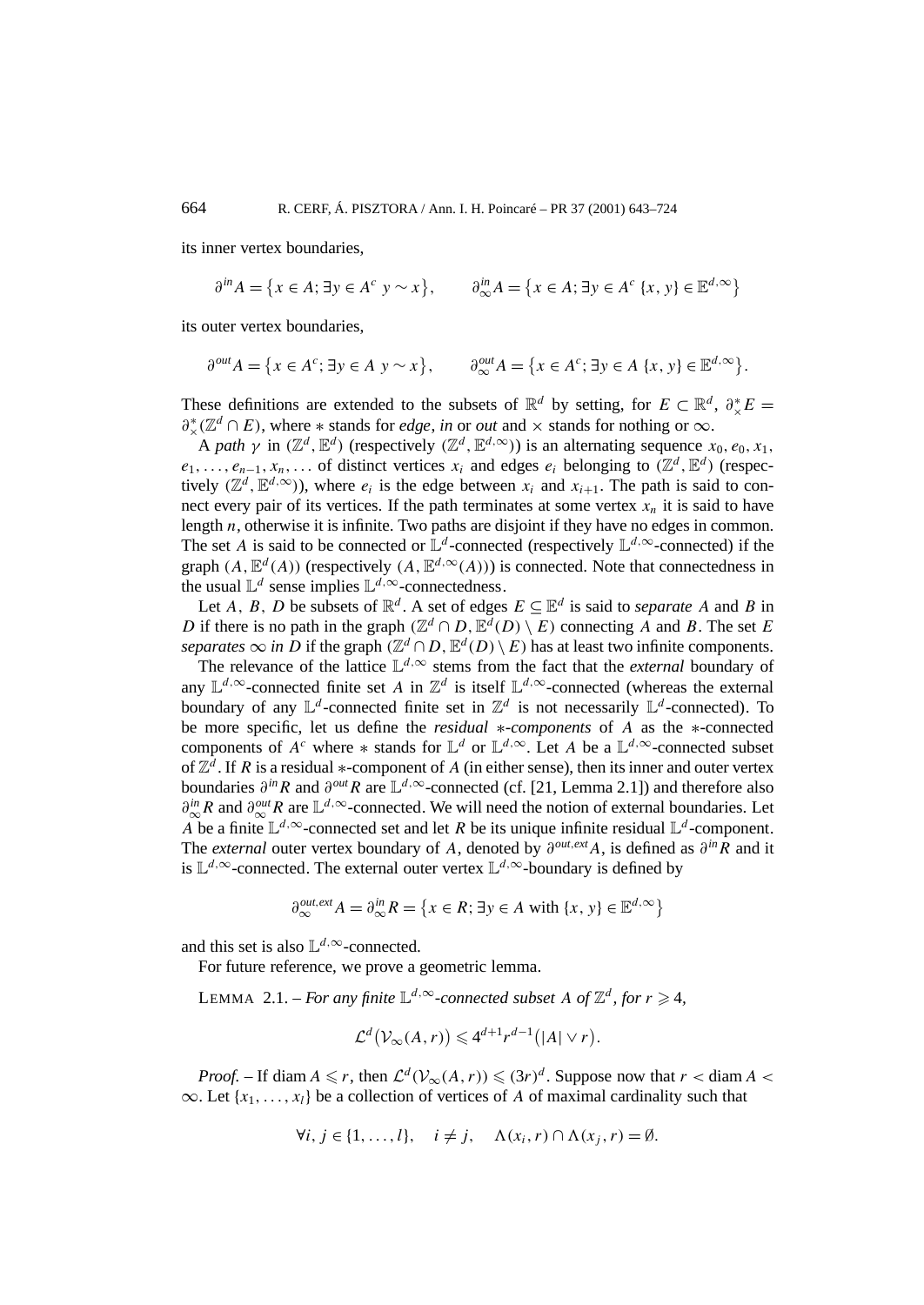The maximality of the collection implies that  $A \subset \Lambda(x_1, 2r) \cup \cdots \cup \Lambda(x_l, 2r)$ . Because *l* is necessarily larger or equal than 2 and *A* is  $\mathbb{L}^{d,\infty}$ -connected, for each *i* in  $\{1,\ldots,l\}$ ,

$$
|A \cap \Lambda(x_i,r)| \geq d_{\infty}(x_i,\partial^{in}\Lambda(x_i,r)) \geqslant r/2-1,
$$

so that  $|A| \ge l(r/2-1)$ . Since  $\mathcal{V}_{\infty}(A, r)$  is included in *l* boxes of diameter 4*r*, we obtain

$$
\mathcal{L}^d\big(\mathcal{V}_{\infty}(A,r)\big) \leqslant l(4r)^d \leqslant (4r)^d (r/2-1)^{-1} |A| \leqslant 4^{d+1} r^{d-1} |A|.
$$

#### **2.2. FK percolation and Ising–Potts models**

**Edge configurations.** For  $E \subseteq \mathbb{E}^d$  with  $E \neq \emptyset$ , we write  $\Omega(E)$  for the set  $\{0, 1\}^E$ ; its elements are called *edge configurations in E*. The natural projections are given by  $pr_e : \omega \in \Omega(E) \mapsto \omega(e) \in \{0, 1\}$ , where  $e \in E$ . An edge *e* is called open in the configuration  $\omega$  if  $pr_e(\omega) = 1$ , and closed otherwise.

For  $A \subseteq \mathbb{Z}^d$ , let  $\Omega_A$  stand for the set of the configurations within *A*, i.e.,  $\Omega_A =$  $\{0, 1\}^{\mathbb{E}^d(A)}$ , and  $\Omega^A$  for the set of the configurations *outside A*, i.e.,  $\Omega^A = \{0, 1\}^{\mathbb{E}^d \setminus \mathbb{E}^d(A)}$ . (Recall that  $\mathbb{E}^d(A)$  denotes the set of edges between sites in *A*.) In general, for  $A \subseteq$  $B \subseteq \mathbb{Z}^d$ , we set  $\Omega^A_B = \{0, 1\}^{\mathbb{E}^d(B) \setminus \mathbb{E}^d(A)}$ . Given  $\omega \in \Omega$  and  $E \subseteq \mathbb{E}^d$ , we denote by  $\omega(E)$ the restriction of  $\omega$  to  $\Omega(E)$ . Analogously,  $\omega_B^A$  stands for the restriction of  $\omega$  to the set  $\mathbb{E}^d(B) \setminus \mathbb{E}^d(A)$ .

Given  $\eta \in \Omega$ , we denote by  $\mathcal{O}(\eta)$  the set of the edges of  $\mathbb{E}^d$  which are open in the configuration *η*. The connected components of the graph  $(\mathbb{Z}^d, \mathcal{O}(\eta))$  are called *ηclusters*. The path  $\gamma = (x_1, e_1, x_2, ...)$  is said to be *η*-open if all the edges  $e_i$  belong to  $\mathcal{O}(\eta)$ . We write  $\{A \leftrightarrow B\}$  for the event that there exists an open path joining some site in *A* with some site in *B*. Similarly, we denote by  $\{A \leftrightarrow \infty\}$  the event that there exists  $x \in A$  lying in an infinite component.

Let  $\omega$  be an edge configuration in  $\mathbb{Z}^d$  (or in a subgraph of  $\mathbb{L}^d$ ). We can look at the *open clusters in V* or alternatively the open *V* -*clusters*. These clusters are simply the connected components of the random graph  $(V, \mathcal{O}(\omega(E)))$ , where  $\omega(E)$  is the restriction of  $\omega$  to  $E$ .

Given  $E \subseteq \mathbb{E}^d$ , we write  $\mathcal{F}(E)$  for the *σ*-field generated by the finite-dimensional cylinders associated with configurations in  $\Omega(E)$ . Similarly, for  $A \subseteq B \subseteq \mathbb{Z}^d$ , we use the notation  $\mathcal{F}_{B}^{A}$  for the  $\sigma$ -field generated by finite-dimensional cylinders associated with configurations in  $\Omega_B^A$ . If  $A = \emptyset$  or  $B = \mathbb{Z}^d$ , then we omit them from the notation.

**Stochastic domination.** There is a partial order  $\leq$  in  $\Omega$  given by  $\omega \leq \omega'$  iff  $\omega(e) \leq$  $\omega'(e)$  for every  $e \in \mathbb{E}^d$ . A function  $f : \Omega \to \mathbb{R}$  is called *increasing* if  $f(\omega) \leq f(\omega')$ whenever  $\omega \leq \omega'$ . An event is called increasing if its characteristic function is increasing. Let F be a  $\sigma$ -field of subsets of  $\Omega$ . For a pair of probability measures  $\mu$  and  $\nu$  on  $(\Omega, \mathcal{F})$ , we say that *µ* (*stochastically*) *dominates v* if for any *F*-measurable increasing function *f* the expectations satisfy  $\mu(f) \geq \nu(f)$ . If, in addition, for each *F*-measurable cylinder *Z* with  $\mu(Z) \wedge \nu(Z) > 0$ , we have  $\mu(f | Z) \geq \nu(f | Z)$ , then we say that *μ strongly dominates ν*, and we denote this relation by  $\mu \geq \nu$ .

**FK measures.** Let  $V \subseteq \mathbb{Z}^d$  be finite and  $E = \mathbb{E}^d(V)$ . We first introduce (*partially wired) boundary conditions* as follows. Consider a partition  $\pi$  of the set  $\partial^{in}V$ , say  $\pi =$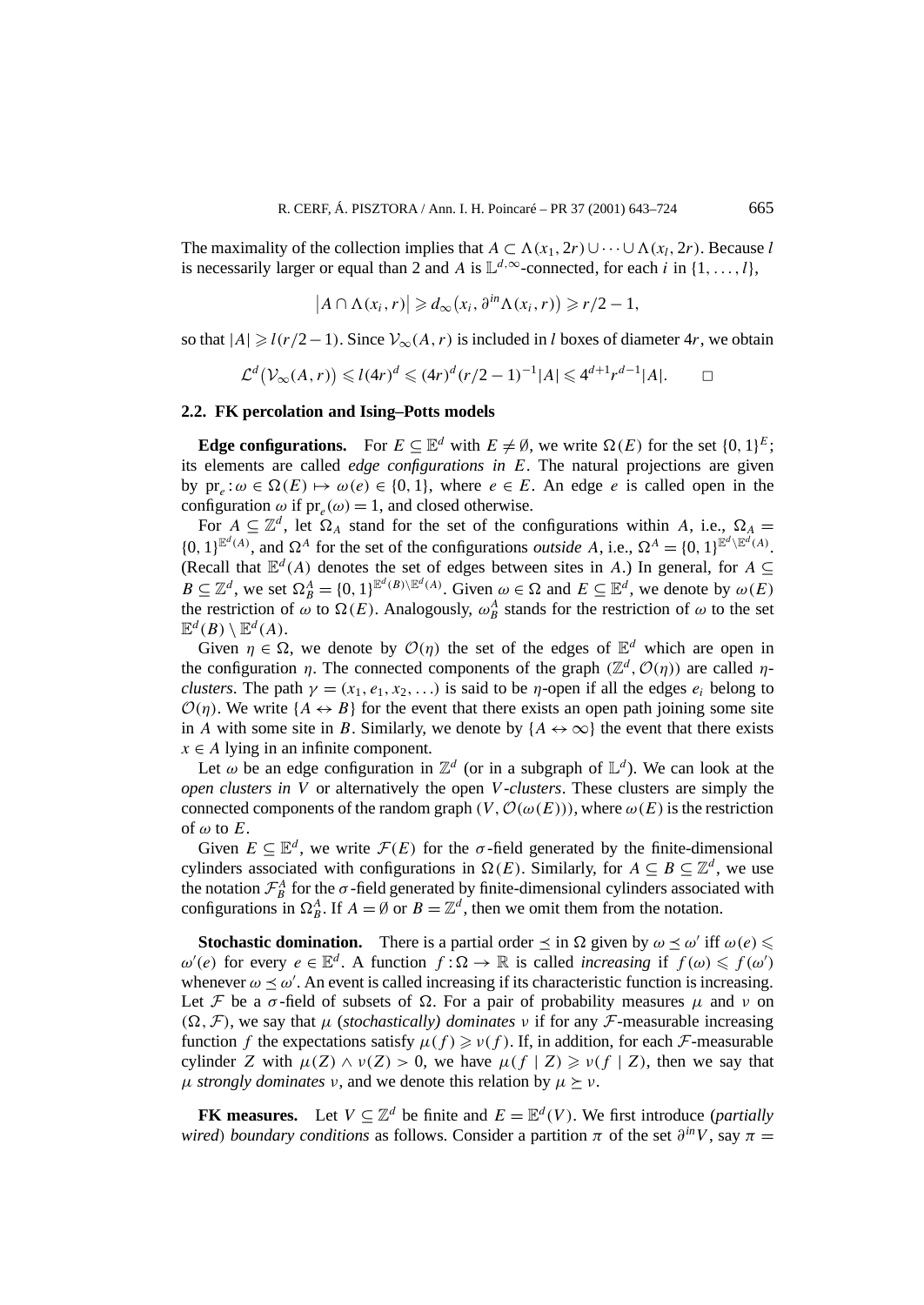${B_1, \ldots, B_n}$ . (The sets *B<sub>i</sub>* are disjoint non-empty subsets of  $\partial^{in}V$  with  $B_1 \cup \cdots \cup B_n =$  $\partial^{in}V$ ). We say that *x, y* ∈  $\partial^{in}V$  are *π-connected*, if *x, y* ∈ *B<sub>i</sub>* for an *i* ∈ {1,...,*n*}. Fix a configuration  $\eta \in \Omega_V$ . We introduce an equivalence relation on *V*: *x* and *y* are said to be  $\pi \cdot \eta$ -connected if they are both joined by  $\eta$ -open paths to (or identical with) sites  $x', y' \in \partial^{in} V$  which are themselves  $\pi$ -wired. The new equivalence classes are called *π*· *η*-clusters, or *FK clusters* in *V* with respect to the boundary condition *π*. The number of FK clusters (w.r.t.  $\pi$ ) is denoted by  $cl^{\pi}(\eta)$ . In general, we will use C to denote clusters and *C*FK for FK clusters.

For fixed  $p \in [0, 1]$  and  $q \ge 1$ , the *FK measure with parameters*  $(p, q)$  *and boundary conditions*  $\pi$  is a probability measure on the *σ*-field  $\mathcal{F}_V$ , defined by the formula

$$
\forall \eta \in \Omega_V \quad \Phi_V^{\pi, p, q}[\{\eta\}] = \frac{1}{Z_V^{\pi, p, q}} \left( \prod_{e \in E} p^{\eta(e)} (1 - p)^{1 - \eta(e)} \right) q^{cl^{\pi}(\eta)},\tag{6}
$$

where  $Z_V^{\pi,p,q}$  is the appropriate normalization factor. Since  $\mathcal{F}_V$  is an atomic  $\sigma$ -field with atoms  $\{\eta\}$ ,  $\eta \in \Omega_V$ , (6) determines a unique measure on  $\mathcal{F}_V$ . Note that every cylinder has non-zero probability. There are two extremal b.c.s: the free boundary condition corresponds to the partition *f* defined to have exactly  $|\partial^{in}V|$  classes, and the wired b.c. corresponds to the partition  $w$  with only one class. The set of all such measures called FK (or random cluster) measures corresponding to different b.c.s will be denoted by  $\mathcal{FK}(p, q, V)$ , and we write  $c\mathcal{FK}(p, q, V)$  for its convex hull. The stochastic process  $(\text{pr}_e)_{e \in \mathbb{E}^d(V)} : \Omega \to \Omega_V$  given on the probability space  $(\Omega, \mathcal{F}, \Phi_V^{\pi, p, q})$  is called *FK percolation with boundary conditions π*.

We will list some useful properties of FK measures. A property of crucial importance is that for  $q \ge 1$ , every  $\Phi \in \mathcal{FK}(p, q, V)$  is *strong FKG*. This means that for every  $\mathcal{F}_V$ -measurable cylinder *Z*, and for all  $\mathcal{F}_V$ -measurable increasing functions *f*, *g*, we have

$$
\Phi[fg \mid Z] \geqslant \Phi[f \mid Z] \Phi[g \mid Z].\tag{7}
$$

In some cases it is possible to compare FK measures with different b.c.s. There is a partial order on the set of partitions of  $\partial^{in}V$ . We say that *π dominates*  $\pi'$ ,  $\pi \geq \pi'$ , if *x*, *y*  $\pi'$ -wired implies that they are  $\pi$ -wired. We then have  $\Phi_V^{\pi',p,q} \preceq \Phi_V^{\pi,p,q}$ . This implies immediately that for each  $\Phi \in \mathcal{FK}(p,q,V)$ ,  $\Phi_V^{f,p,q} \preceq \Phi \preceq \Phi_V^{w,p,q}$ . Next we discuss properties of conditional FK measures. For given  $U \subseteq V$  and  $\omega \in \Omega$ , we define a partition  $W_V^U(\omega)$  of  $\partial^{i} U$  by declaring  $x, y \in \partial^{i} U$  to be  $W_V^U(\omega)$ -wired if they are joined by an  $\omega_V^U$ -open path. Fix a partition  $\pi$  of  $\partial^{in}V$ . We define a new partition of  $\partial^{in}U$ , denoted by  $\pi \cdot W_V^U(\omega)$ , by considering  $x, y \in \partial^{in} U$  to be  $\pi \cdot W_V^U(\omega)$ -wired if they are both joined by  $\omega_V^U$ -open paths to (or identical with) sites x', y', which are themselves  $\pi$ -wired. Then, for every  $\mathcal{F}_{U}$ -measurable function  $f$ ,

$$
\Phi_V^{\pi, p, q}[f \mid \mathcal{F}_V^U](\omega) = \Phi_U^{\pi \cdot W_V^U(\omega), p, q}[f], \quad \Phi_V^{\pi, p, q}
$$
-a.s. (8)

Note that (8) can be interpreted as a kind of Markov property. A direct consequence of this formula is that the restriction of every FK measure  $\Phi$  in  $\mathcal{FK}(p,q,V)$  to  $\mathcal{F}_U$  is contained in the convex hull  $c$ FK $(p, q, U)$ .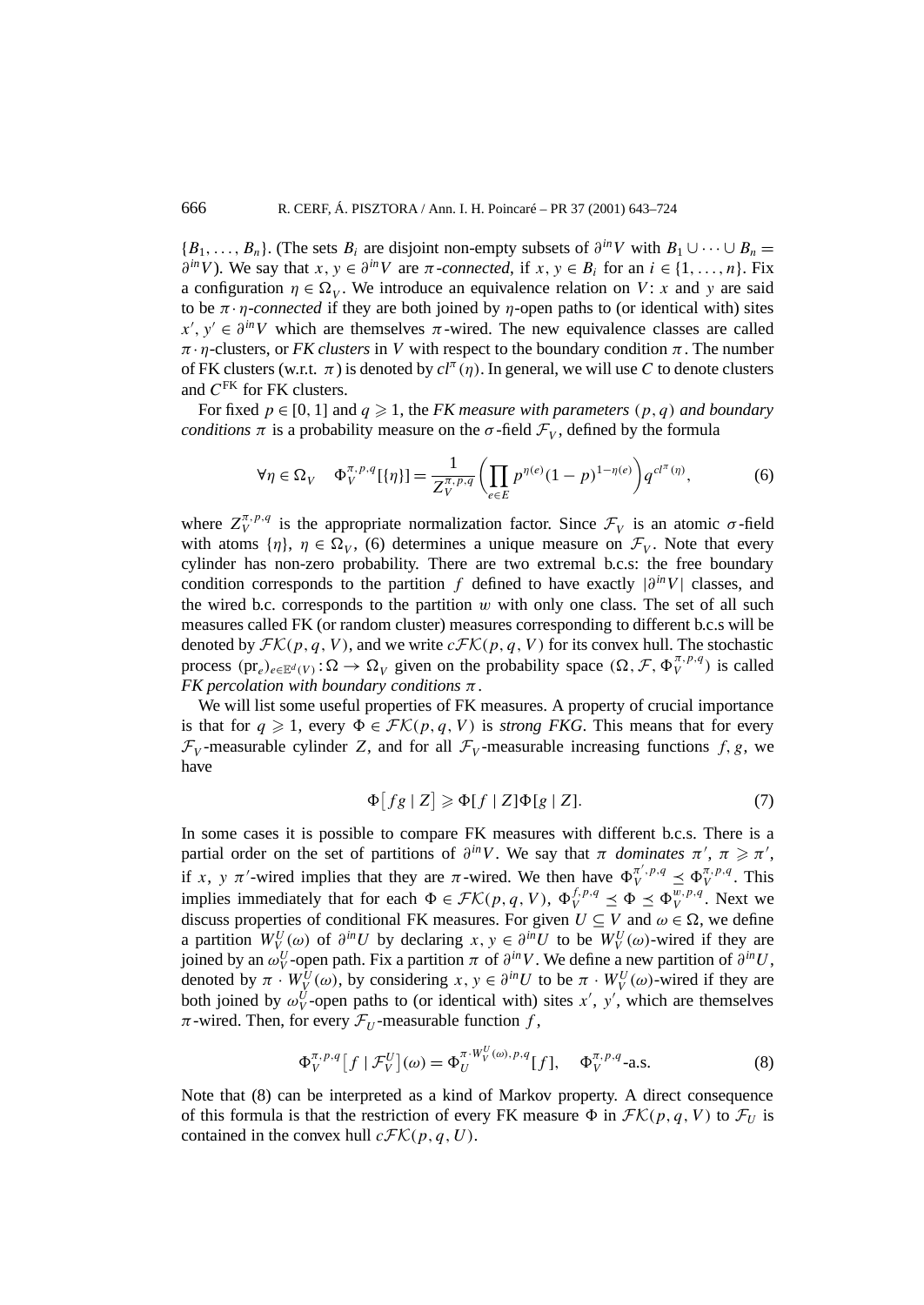**Ising–Potts measure.** Let  $V \subset \mathbb{Z}^d$  be finite and let  $q \geq 2$  be an integer. A *spin (color) configuration* in *V* is a map  $\sigma: V \to \{1, 2, ..., q\}$ . We denote by  $\sigma(x)$  the spin at site *x* in the configuration  $\sigma$ . To define (mixed) boundary conditions (b.c.s) on *V* we consider an ordered partition  $\rho$  of  $\partial^{in}V$  into  $q + 1$  disjoint sets  $(R^0, R^1, \ldots, R^q)$ . A configuration  $\sigma$  is said to be  $\rho$ -compatible if  $\sigma_{\lceil R^i \rceil} = i$  for  $i = 1, \ldots, q$ . Note that there is no constraint on the spins in  $R^0$ . The constant b.c.s with  $R^i = \partial^{in} V$  for some *i* are called *i*-b.c.s for  $i = 1, \ldots, q$  and *free*-b.c.s for  $i = 0$ .

Let  $\rho$  be fixed. The energy or Hamiltonian of a configuration is given by

$$
H_V^{\rho}(\sigma) = \begin{cases} \sum_{\{x,y\},x \sim y} 1_{\sigma(x) \neq \sigma(y)}; & \text{if } \sigma \text{ is } \rho\text{-compatible,} \\ \infty; & \text{otherwise.} \end{cases}
$$

For  $\beta > 0$ , the corresponding Gibbs measure  $\mu_V^{\beta,q,\rho}$  with boundary conditions  $\rho$  at inverse temperature *β* is the probability measure on  $\{1, \ldots, q\}^V$  defined by:

$$
\mu_V^{\beta,q,\rho}[\sigma] = \exp(-\beta H_V^{\rho}(\sigma))/Z(\beta,q,\rho,V),
$$

where  $Z(\beta, q, \rho, V)$  is the normalizing factor, called the partition function, given by

$$
Z(\beta, q, \rho, V) = \sum_{\sigma \in \{1, \dots, q\}^V} \exp(-\beta H_V^{\rho}(\sigma)).
$$

**FK representation of Ising–Potts measures.** We describe a coupling, constructed by Fortuin and Kasteleyn [27], between FK percolation and the Ising–Potts model (see e.g. [45] and the references therein for more details). Let  $V \subset \mathbb{Z}^d$  be finite. An *edge–spin configuration* in *V* is an element  $(\omega, \sigma)$  of  $\{0, 1\}^{\mathbb{E}^d(V)} \times \{1, ..., q\}^V$ . Let  $\rho = (R^0, R^1, \ldots, R^q)$  be a b.c. for the spin model and let  $\rho'$  be the boundary condition for the percolation model defined as follows: the equivalence classes of the partition  $\rho'$  are  $R^1, \ldots, R^q$  plus all the singletons  $\{x\}$ ,  $x \in R^0$ . In words: wired b.c.s on the  $R^i$ -s for  $i = 1, ..., q$  (but these sets are not wired together) and free b.c.s on  $R^0$ . We denote by  $\Phi_V^{p,q,p',\nleftrightarrow}$  the probability measure on the edge configurations in *V* obtained by *conditioning* the regular FK measure  $\Phi_V^{p,q,\rho'}$  on not having any open connections between the sets  $R^i$ ,  $R^j$  for  $1 \leq i < j \leq q$ . Note that in the case of constant b.c.s there is no restriction on the existence of open connections.

For a given  $\beta > 0$ , we set  $p = 1 - e^{-\beta}$ . We can sample a spin configuration from the distribution  $\mu_V^{\beta,q,\rho}$  as follows. First we draw an edge configuration in *V* according to  $\Phi_V^{p,q,\rho',\nleftrightarrow}$ . In a second step we color each open cluster independently, with color (spin) *i* for clusters intersecting  $\overline{R}$ <sup>*i*</sup> and with the uniform distribution on  $\{1, \ldots, q\}$  for the other clusters. In this way we obtain a random edge–spin configuration whose distribution will be denoted by  $\mathbb{P}_{V}^{\beta,q,\rho}$ . We refer to a process of edge–spin configurations with this law as the FK coupling of the Ising–Potts and FK percolation processes.

**Basic asymptotic properties of FK and Ising–Potts measures.** It is known that for  $* = f$  or *w*, the weak limits  $\Phi_{\infty}^{p,q,*} = \lim_{n \to \infty} \Phi_{\Lambda(n)}^{p,q,*}$  exist and are translation invariant. Moreover they are extremal w.r.t. stochastic ordering among measures obtained as weak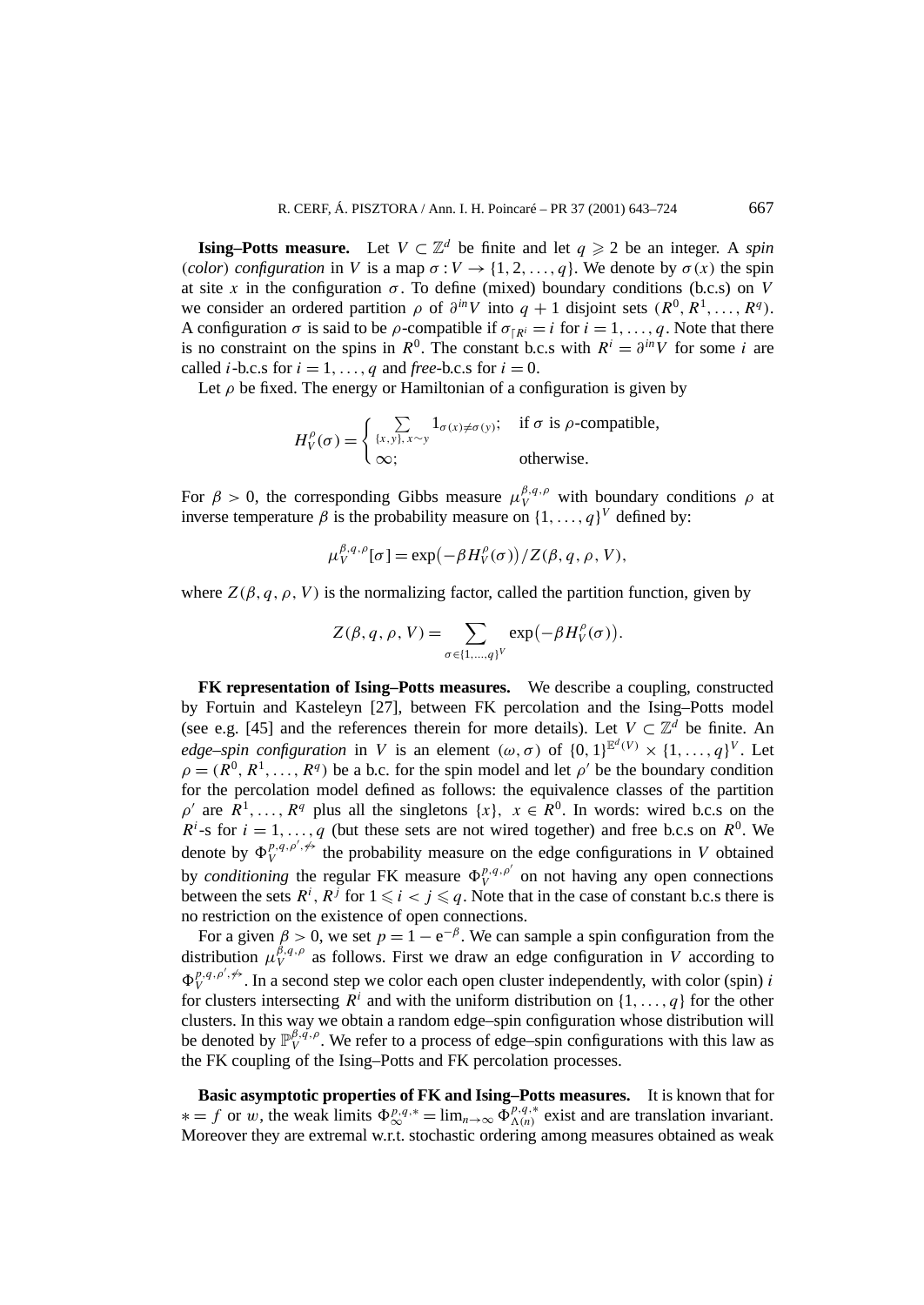limits of FK measures with mixed boundary conditions. The order parameter of FK percolation is given by the percolation probability  $\theta^w = \theta^w(p, q, d) = \Phi_{\infty}^{p,q,w}[0 \leftrightarrow \infty]$ . It is known that for  $d \ge 2$  the system exhibits a phase transition, more precisely, there exists  $p_c = p_c(q, d) \in (0, 1)$  such that  $\theta^w(p) = 0$  for  $p < p_c$  and  $\theta^w(p) > 0$  for  $p > p_c$ . It has been conjectured that  $\Phi^{p,q,w}_{\infty} = \Phi^{p,q,f}_{\infty}$  (which is known to be equivalent to  $\theta^w(p) = \theta^f(p)$  when  $p \neq p_c$  but it is only known that the complement of the set of regular points

$$
\mathcal{U}(q,d) = \{ p \in [0,1]; \Phi_{\infty}^{p,q,w} = \Phi_{\infty}^{p,q,f} \}
$$

can have at most countably many elements. More about this topic can be found in [30].

Assume  $p \in \mathcal{U}(q, d)$  and  $p > \hat{p}_c$ . Typical configurations (w.r.t. any measure in  $c$ FK(p, q,  $\Lambda$ )) in a large finite box  $\Lambda$  have the following properties: there exists a unique largest cluster which is "omnipresent", in particular, it crosses the box from wall to wall in each direction. Its density is close to  $\theta$  and its mass is homogeneously distributed in the entire box. Most of the remaining clusters are bounded in diameter by a constant  $L = L(p, q, d)$ . More precisely, these latter clusters and the largest cluster fill up the box up to a negligible fractional volume *ε*. Large deviations estimates for (the complements) of such events can be found in [49]. By using the FK representation of the corresponding spin models it is easy to derive the following information about the "pure phases" of Ising–Potts models: in a large box with constant 1-boundary conditions (or if we restrict the infinite volume measure  $\mu_{\infty}^{\beta,q,(1)}$  to the box), we typically see a large spin cluster of color 1 which is omnipresent in the box. All the different colors (spins) are homogeneously distributed in the box and they have densities  $\theta + (1 - \theta)/q$  for spin  $i = 1$ , and  $(1 - \theta)/q$  for  $i = 2, ..., q$ .

**The region**  $\Omega$ **.** We consider a bounded, open and connected region  $\Omega$  in  $\mathbb{R}^d$  with boundary  $\Gamma = \partial \Omega$  satisfying the following assumption:

*Hypothesis on*  $\Omega$ . – We suppose that  $\Omega$  is a Lipschitz domain, i.e., its boundary  $\Gamma$  can be locally represented as the graph of a Lipschitz function defined on some open ball of  $ℝ^{d-1}$ .

The precise condition can be expressed as follows: each point *x* of  $\Gamma = \partial \Omega$  has a neighborhood *U* such that  $U \cap \Omega$  is represented by the inequality  $x_n < f(x_1, \ldots, x_{n-1})$  in some cartesian coordinate system where *f* is a function satisfying a Lipschitz condition. Such domains are usually called Lipschitz domains in the literature and they possess all the geometric properties we will need in the course of our proofs. In particular the boundary  $\Gamma$  of  $\Omega$  is *d* − 1 rectifiable (in the terminology of Federer's book [26]), so that its Minkowski content is equal to  $\mathcal{H}^{d-1}(\Gamma)$ . In addition, a Lipschitz domain  $\Omega$  is admissible (in the terminology of Ziemer's book [54]) and in particular  $\mathcal{H}^{d-1}(\Gamma \setminus \partial^* \Omega) =$ 0. Moreover, each point of  $\Gamma$  is accessible from  $\Omega$  through a rectifiable arc.

Note that this hypothesis is automatically satisfied when  $\Omega$  is a bounded open set with a  $C<sup>1</sup>$  boundary or when  $\Omega$  is a polyhedral domain.

We will study Ising–Potts models and FK percolation on discretized versions of  $\Omega$ . More precisely, we define for  $n \in \mathbb{N}$ ,

 $\mathbb{Z}_n^d = \mathbb{Z}^d / n$  (the rescaled lattice),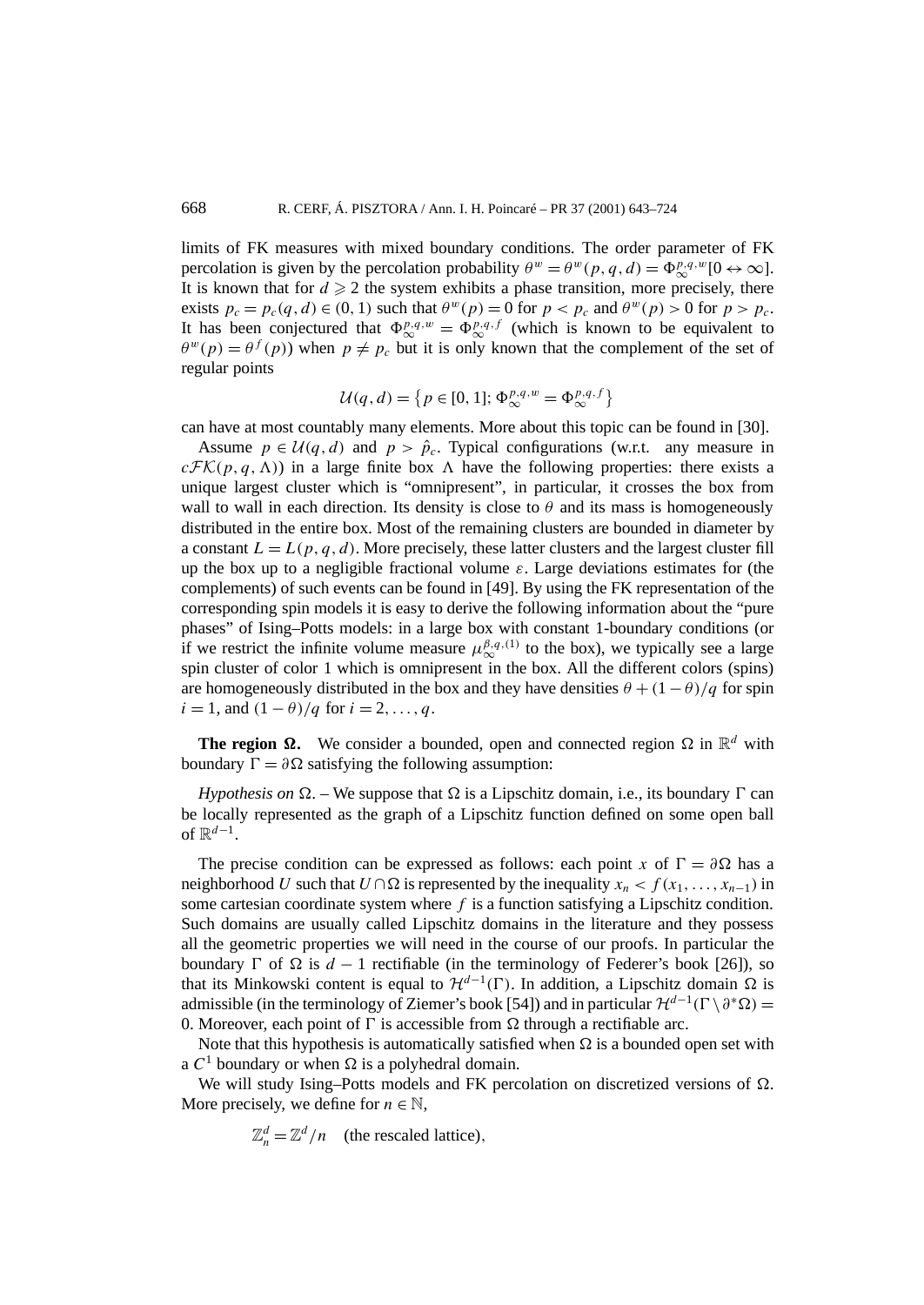$$
\Omega_n = \{ x \in \mathbb{Z}_n^d; d_\infty(x, \Omega) < 1/n \} \quad \text{(the discrete counterpart of } \Omega),
$$
\n
$$
\Gamma_n = \partial^{in} \Omega_n \quad \text{(the inner vertex boundary of } \Omega_n).
$$

# Coarse graining of FK processes on  $\Omega_n$ .

**The blocks and the block events.** Let *n* and *K* be positive integers whose value will be fixed for the sequel. For  $x \in \mathbb{Z}^d$ , we define the block indexed by *x* as  $B(x) =$  $\Lambda(\underline{x}K/n, K/n)$ . Note that the blocks partition the entire space, in particular  $\mathbb{Z}_n^d$ . We will sometimes identify the block  $B(x)$  with its index x. In particular, we will speak about nearest neighbor blocks,  $\mathbb{L}^d$ - or  $\mathbb{L}^d$ , $\infty$ -connected components of blocks, and about the various boundaries of such sets. If <u>*A*</u> is a subset of  $\mathbb{Z}^d$ , we define  $B(\underline{A})$  to be the union of the blocks indexed by *A*, i.e.,

$$
B(\underline{A}) = \bigcup_{\underline{x} \in \underline{A}} B(\underline{x}).
$$

To obtain a coarse graining of FK percolation in  $\Omega_n$  we will consider events which can be observed within the individual blocks or in their neighborhood. Let  $\alpha$  be a positive integer, called the *event-block size*. For  $\underline{x} \in \mathbb{Z}^d$ , we introduce a larger block  $B'(\underline{x})$  around  $B(x)$ , called the *event-block*, by setting

$$
B'(\underline{x}) = \bigcup_{\underline{z}:\ d_{\infty}(\underline{z},\underline{x}) < \alpha} B(\underline{z}).
$$
\n(9)

Note that  $\alpha$  is equal to the total number of layers of boxes in  $B'(\underline{x})$ .

LEMMA 2.2. – *Under our hypothesis on*  $\Omega$ , there exists an increasing sequence of *open and connected sets*  $\Omega'_n$  *with*  $\bigcup_{n \in \mathbb{N}} \Omega'_n = \Omega$  *such that* 

$$
\sup_{n \in \mathbb{N}} \mathcal{H}^{d-1}(\partial \Omega'_n) < \infty,\tag{10}
$$

$$
\lim_{n \to \infty} \frac{n}{f(n)} \mathbf{d}_2(\partial \Omega'_n, \Gamma) = \infty,
$$
\n(11)

*where f is our fixed function satisfying (*1*).*

*Remark*. – A stronger statement is proved in [42], namely, an approximating sequence of strict subsets of  $\Omega$  is built whose perimeter converges to the perimeter of  $\Omega$ .

*Proof. –* For *t >* 0, let us define

$$
\Omega(t) = \{ x \in \Omega : d_2(x, \Gamma) > t \}.
$$

Let  $f : \Omega \to \mathbb{R}^+$  be the map defined by  $f(x) = d_2(x, \Gamma)$ . This map is Lipschitzian with Lipschitz constant 1. We apply the coarea formula to f and  $\Omega \setminus \Omega(1/m)$  (see [26, Theorem 3.2.11], or [24, paragraph 3.4.2]). We have for  $m \in \mathbb{N}$ 

$$
\mathcal{L}^d(\Omega \setminus \Omega(1/m)) \ge \int_{\Omega \setminus \Omega(1/m)} |\nabla f(x)| d\mathcal{L}^d(x)
$$
  
\n
$$
\ge \int_{\mathbb{R}} \mathcal{H}^{d-1}((\Omega \setminus \Omega(1/m)) \cap f^{-1}(t)) dt = \int_{0}^{1/m} \mathcal{H}^{d-1}(\partial \Omega(t)) dt
$$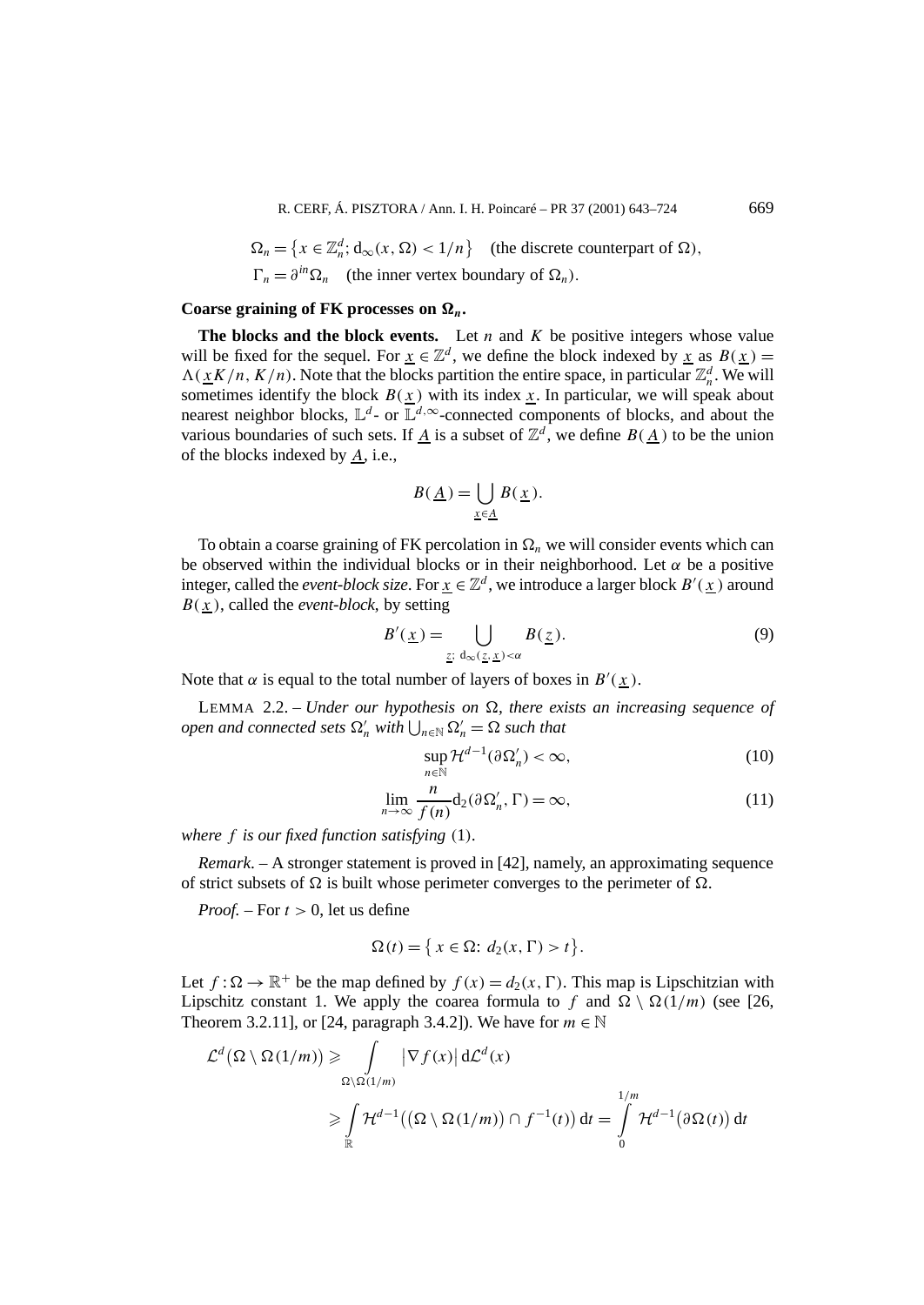hence there exists  $t(m)$  in  $(0, 1/m)$  such that

$$
m\mathcal{L}^d\big(\Omega\setminus\Omega(t(m))\big)\geqslant\mathcal{H}^{d-1}\big(\partial\Omega(t(m))\big).
$$

Our hypothesis on  $\Omega$  implies in particular that the boundary  $\Gamma$  of  $\Omega$  is *d* − 1 rectifiable (in the terminology of Federer's book [26]) and closed, therefore its Minkowski content is equal to  $\mathcal{H}^{d-1}(\Gamma)$  (see the appendix for details), hence

$$
\lim_{m\to\infty}\frac{m}{2}\mathcal{L}^d\big(\big\{x\in\mathbb{R}^d\colon d_2(x,\Gamma)<1/m\big\}\big)=\mathcal{H}^{d-1}(\Gamma)\geqslant\frac{1}{2}\limsup_{m\to\infty}\mathcal{H}^{d-1}\big(\partial\Omega(t(m))\big).
$$

Notice that the set  $\Omega(t(m))$  is not necessarily connected. Let us fix a point  $x_0$  in  $\Omega$ . Let  $\Omega(t(m), x_0)$  be the connected component of  $\Omega(t(m))$  containing  $x_0$ . Obviously  $\mathcal{H}^{d-1}(\partial \Omega(t(m))) \geq \mathcal{H}^{d-1}(\partial \Omega(t(m), x_0))$  and therefore

$$
\limsup_{m\to\infty} \mathcal{H}^{d-1}(\partial \Omega(t(m),x_0)) \leq 2\mathcal{H}^{d-1}(\Gamma)
$$

so that (10) is satisfied. Since  $\lim_{m\to\infty} t(m) = 0$ , we can extract from  $(t(m))_{m\in\mathbb{N}}$  a decreasing subsequence  $(u(m))_{m\in\mathbb{N}}$ . The sequence of sets  $(\Omega(u(m), x_0))_{m\in\mathbb{N}}$  is then increasing, and since  $\Omega$  is connected, we have

$$
\bigcup_{m\in\mathbb{N}}\Omega(u(m),x_0)=\Omega.
$$

Finally, the sequence  $(d_2(\Omega(u(m), x_0), \Gamma))_{m \in \mathbb{N}}$  is positive and decreases to 0. By reindexing appropriately our sequence of sets, we can ensure condition (11).  $\Box$ 

It turns out, somewhat surprisingly, that it will be sufficient to have a coarse grained picture of the FK process in a certain neighborhood of the set  $\Omega'_n$ . For given *n*, *α*, *K* (whose value may depend on *n*) and function  $f : \mathbb{N} \to \mathbb{N}$  satisfying (1) we consider the following collection of blocks:

$$
\underline{\Omega}_n = \{ \underline{x} \in \mathbb{Z}^d; d_2(\underline{x}K/n, \Omega'_n) < d_2(\partial \Omega'_n, \Gamma)/2 \text{ and } \alpha K/n < d_2(\underline{x}K/n, \Gamma) \}.
$$

Note that the event-blocks cover the  $f(n)$ -neighborhood of  $\Omega'_n$  and are entirely contained in  $\Omega_n$ .

**Block events.** Let  $\Lambda$  be a box in  $\mathbb{Z}^d$  with side-length equal to *k*. An open cluster within  $\Lambda$  is called crossing for  $\Lambda$  if it intersects each of the 2*d* faces of  $\partial^{in}\Lambda$ . Let *g* be an increasing function from  $\mathbb N$  to  $\mathbb R^+$  such that  $g(k) \leq k$  for all  $k$  and let  $\delta > 0$ . We consider the following events:

 $U(\Lambda) =$ {there exists a unique open crossing cluster  $C^*$  in  $\Lambda$ }*,*  $R(\Lambda, g) = U(\Lambda) \cap \{\exists!$  open cluster with diameter  $\geq g(k)\},$  $O(\Lambda, g) = R(\Lambda, g) \cap \{C^*$  intersects every sub-box of  $\Lambda$  of diameter  $\geq g(k)$ }  $V(\Lambda, \delta) = U(\Lambda) \cap \{(\theta - \delta) | \Lambda | < |C^*| < (\theta + \delta) |\Lambda| \},\$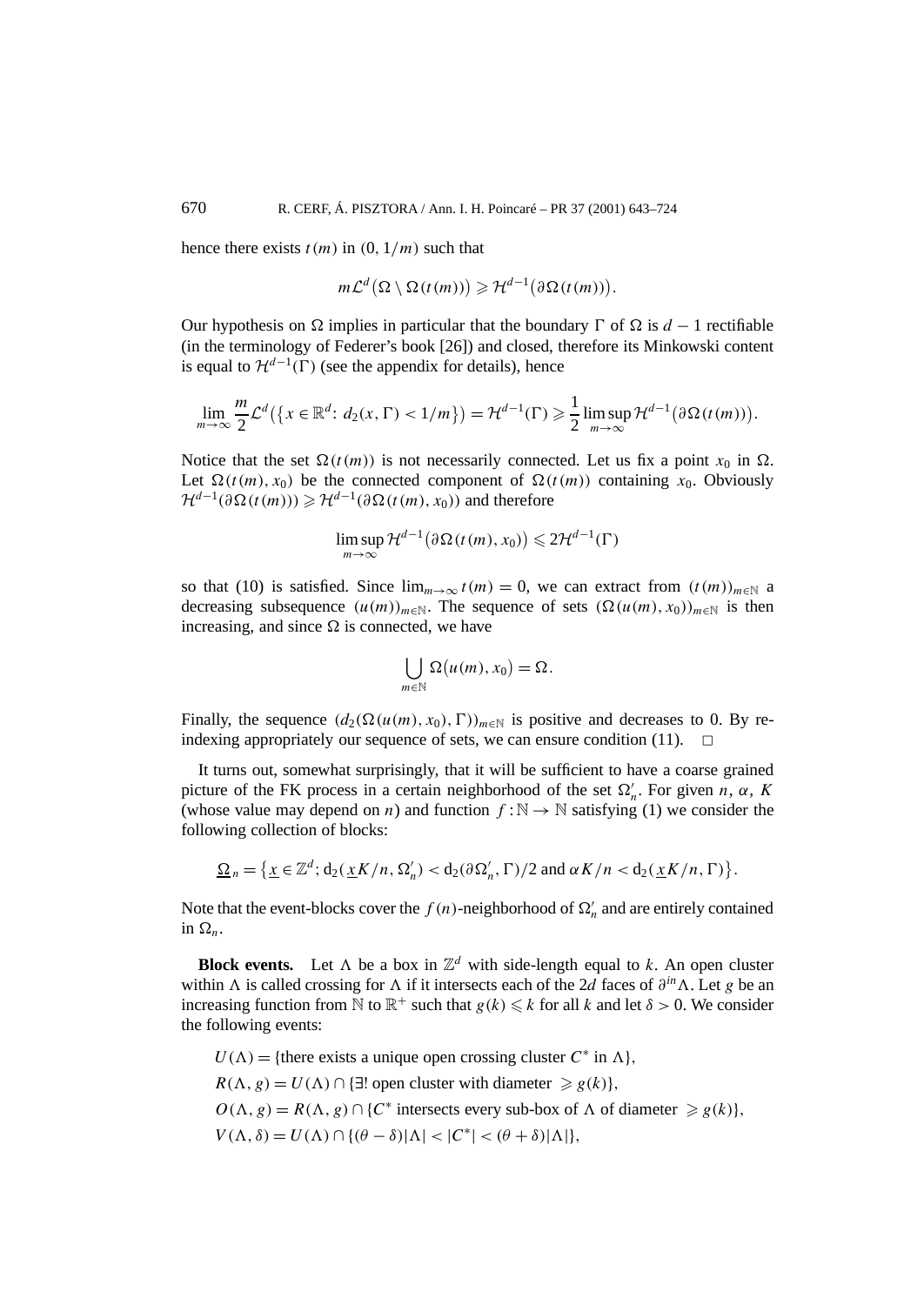$$
T(\Lambda, g, \delta) = O(\Lambda, g) \cap \{ \text{for any box } \Lambda' \subset \Lambda \text{ of diameter } \geq g(k), (\theta - \delta) |\Lambda'| < |C^* \cap \Lambda'| < (\theta + \delta) |\Lambda'| \}.
$$
 (12)

Theorem 3.1 in [49] implies that for  $d \ge 3$ ,  $q \ge 1$ ,  $p > \hat{p}_c$ ,  $\theta^f(p) = \theta^w(p)$ , there exist positive constants  $b = b(p, q, d)$ ,  $c = c(p, q, d)$  and  $\kappa = \kappa(p, q, d)$ , such that for each  $k \ge 1$ , each box with side-length *k*, and each measure  $\Phi \in c \mathcal{F} \mathcal{K}(p, q, \Lambda)$ 

$$
\Phi[U(\Lambda)^c] \leqslant b \exp(-ck). \tag{13}
$$

Moreover, if  $\kappa \ln k \leq g(k) \leq k$  for all  $k$  in  $\mathbb{N}$ ,

$$
\Phi[R(\Lambda, g)^c] \leq \Phi[O(\Lambda, g)^c] \leq b \exp(-cg(k)). \tag{14}
$$

Also, for  $\delta > 0$ , there exist positive constants  $b = b(p, q, d, \delta)$ ,  $c = c(p, q, d, \delta)$  and  $\kappa = \kappa(p, q, d, \delta)$ , such that for each  $k \geq 1$ , each box with side-length k, and each measure  $\Phi \in c \mathcal{F} \mathcal{K}(p, q, \Lambda)$ 

$$
\Phi[V(\Lambda, \delta)^c] \leqslant b \exp(-ck) \tag{15}
$$

and, if  $\kappa \ln k \leq g(k) \leq k$  for all  $k$  in  $\mathbb{N}$ ,

$$
\Phi[T(\Lambda, g, \delta)^c] \leqslant b \exp(-cg(k)).\tag{16}
$$

Notice that we have introduced a new type of event named  $T(\Lambda, g, \delta)$ . The corresponding estimate follows from Theorems 3.1 and 1.2 in [49].

We will have to work on the lattices  $\mathbb{Z}_n^d$  for  $n \geq 1$ . In order to keep the notation relatively simple we adopt the following *convention*. When working on the lattice  $\mathbb{Z}_n^d$ with  $n \neq 1$  the events described in (12) have to be understood in scales adapted to the actual lattice spacing. In particular, the effective diameter of  $\Lambda$  with "side length  $k$ " will be  $k/n$ , a sub-box of "diameter  $\ge g(k)$ " will have diameter  $\ge g(k)/n$  etc. In general, length and volume have to be measured on the actual lattice scale. This is of course not valid for the cardinality of sets.

**Block variables.** In the course of the proofs we will often use coarse graining in  $\underline{\Omega}_n$  by looking at a block process  $(X(\underline{x}))_{x \in \Omega_n}$ , indicating the non-occurrence of one of the typical events listed in (12) in the corresponding event-block. (According to our *convention*, the block size has to be measured in the lattice units!) By controlling the coarse grained process *X* we can extract useful information about the underlying FK process; in fact this is our main tool to control the microscopic behavior of the model. The definition of the events and the estimates  $(13)$ – $(16)$  guarantee that the block process satisfies the following properties:

– the variable 
$$
X(\underline{x})
$$
 depends only on the edges in  $B'(\underline{x})$ ,

$$
-\max_{\Phi \in c\mathcal{FK}(p,q,B'(\underline{x}))} \Phi[X(\underline{x})=1] \leq \varepsilon. \tag{17}
$$

These two properties imply furthermore

$$
\max_{\Phi \in c\mathcal{FK}(p,q,\Omega_n)} \Phi\big[X(\underline{x}) = 1 \mid \sigma\big(X(\underline{z}),\,d_\infty(\underline{x},\underline{z}) \geqslant 2\alpha - 1\big)\big] \leqslant \varepsilon. \tag{18}
$$

For later reference we re-state Lemma 2.2 from [15].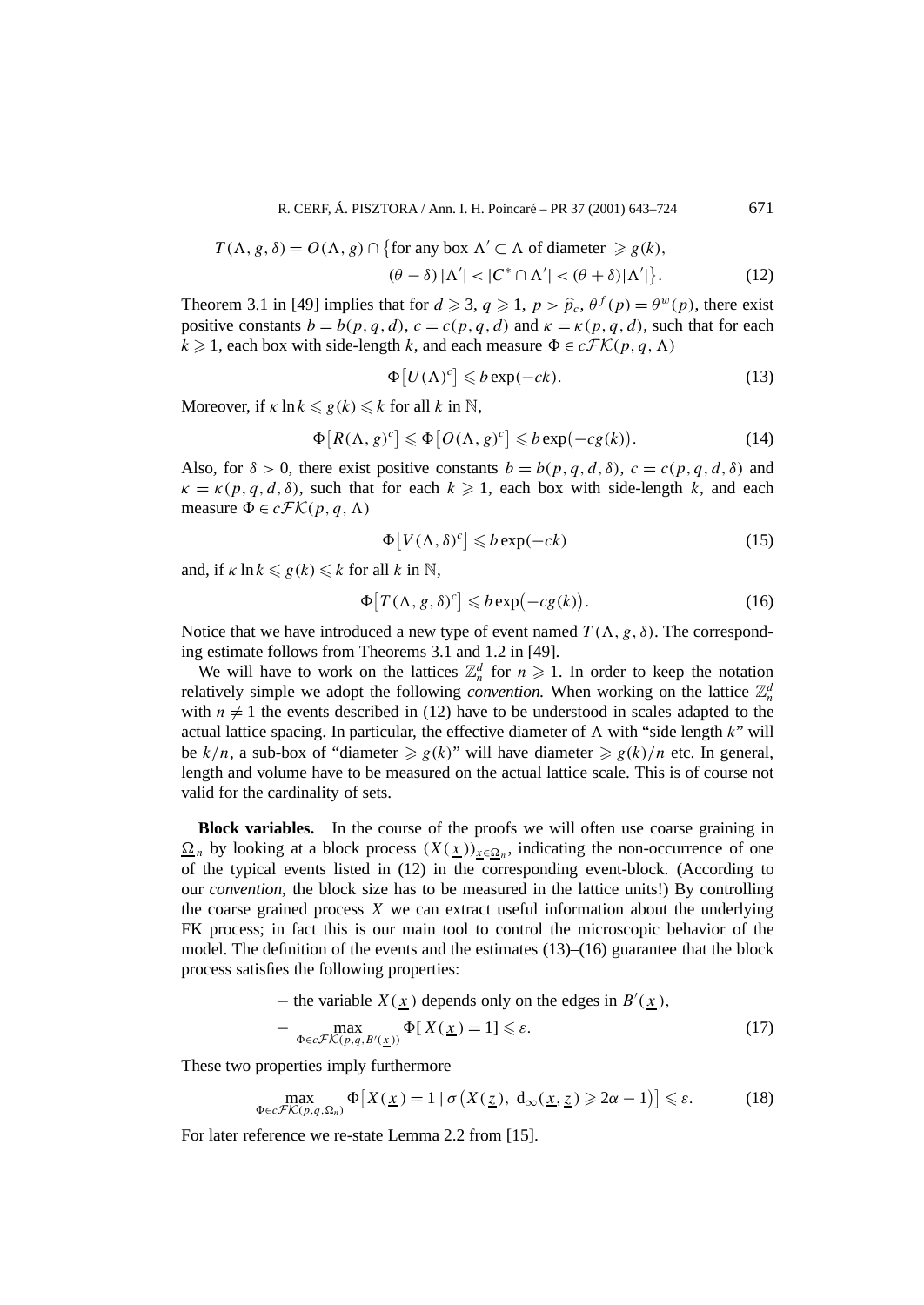LEMMA 2.3. – *Consider a* 0–1 *valued random field*  $(X_z)_{z \in \Lambda(m)}$  *with the property that there exist a positive integer D and*  $\varepsilon \in [0, 1]$  *such that for each*  $z \in \Lambda(m)$ *,* 

$$
P\left[X_{z}=1 \mid \sigma(X_{y}; d_{\infty}(z, y) \geqslant D)\right] \leqslant \varepsilon. \tag{19}
$$

*Then, for every*  $\delta \in (\varepsilon, 1]$ *,* 

$$
P\left[\frac{1}{m^d}\sum_{z\in\Lambda(m)}X_z\geqslant\delta\right]\leqslant D^d\exp\bigg(-\Lambda_{\varepsilon}^*(\delta)\left\lfloor\frac{m}{D}\right\rfloor^d\bigg),
$$

*where*

$$
\Lambda_{\varepsilon}^*(\delta) = \delta \log \frac{\delta}{\varepsilon} + (1 - \delta) \log \frac{1 - \delta}{1 - \varepsilon}
$$

*is the Legendre transform of the logarithmic moment generating function of a Bernoulli variable with parameter*  $\varepsilon$ *.* (We remark that if  $\varepsilon < \delta \leq 1/2$ , then  $\Lambda_{\varepsilon}^*(\delta) \geq \delta \log(\delta/\varepsilon)$  – log 2*.)*

# **3. The surface energy of partitions**

In this section, we introduce the metric on the space of partitions with finite perimeter and we prove the basic geometrical results necessary to obtain the large deviations principles. Some extra technical work is needed compared to the existing results because we wish to take into account boundary effects. Apart from this additional feature, the metric on the space of partitions Dist is the one used by Congedo and Tamanini [16–18]; for a careful exposition and study of this metric on the space of Caccioppoli partitions, see [40].

Throughout the section, we consider an open bounded domain  $\Omega$  in  $\mathbb{R}^d$ , together with a sequence  $(\Gamma^m)_{m\in\mathbb{N}}$  of (possibly empty) disjoint subsets of its boundary  $\Gamma = \partial \Omega$ .

*Hypothesis.* – We suppose that the boundary  $\Gamma$  of  $\Omega$  can be locally represented as the graph of a Lipschitz function defined on some open ball of R*d*<sup>−</sup>1. For each *m* in N, the set  $\Gamma^m$  is open for the relative topology of  $\Gamma$ . The relative boundary of  $\Gamma \setminus \bigcup_m \Gamma^m$  in  $\Gamma$ has null <sup>H</sup>*<sup>d</sup>*−<sup>1</sup> measure.

The precise condition on  $\Omega$  can be expressed as follows: each point *x* of  $\Gamma = \partial \Omega$  has a neighborhood *U* such that  $U \cap \Omega$  is represented by the inequality  $x_d < f(x_1, \ldots, x_{d-1})$ in some cartesian coordinate system where  $f$  is a function satisfying a Lipschitz condition. Such domains are usually called Lipschitz domains in the literature and they possess all the geometric properties we will need in the course of our proofs. First the boundary  $\Gamma$  of  $\Omega$  is *d* − 1 rectifiable (in the terminology of Federer's book [26]), so that its Minkowski content is equal to  $\mathcal{H}^{d-1}(\Gamma)$ . Second, a Lipschitz domain  $\Omega$  is admissible (in the terminology of Ziemer's book [54]) and therefore  $\mathcal{H}^{d-1}(\Gamma \setminus \partial^* \Omega) = 0$ . Third, each point of  $\Gamma$  is accessible from  $\Omega$  through a rectifiable arc.

We recall that the relative topology of  $\Gamma$  is the topology induced on  $\Gamma$  by the topology of  $\mathbb{R}^d$ . Hence each set  $\Gamma^m$  is the intersection of  $\Gamma$  with an open set of  $\mathbb{R}^d$ . Finally the last sentence in the hypothesis is equivalent to saying  $\mathcal{H}^{d-1}(\partial_{\Gamma} \bigcup_m \Gamma^m) = 0$ , where  $\partial_{\Gamma}$  is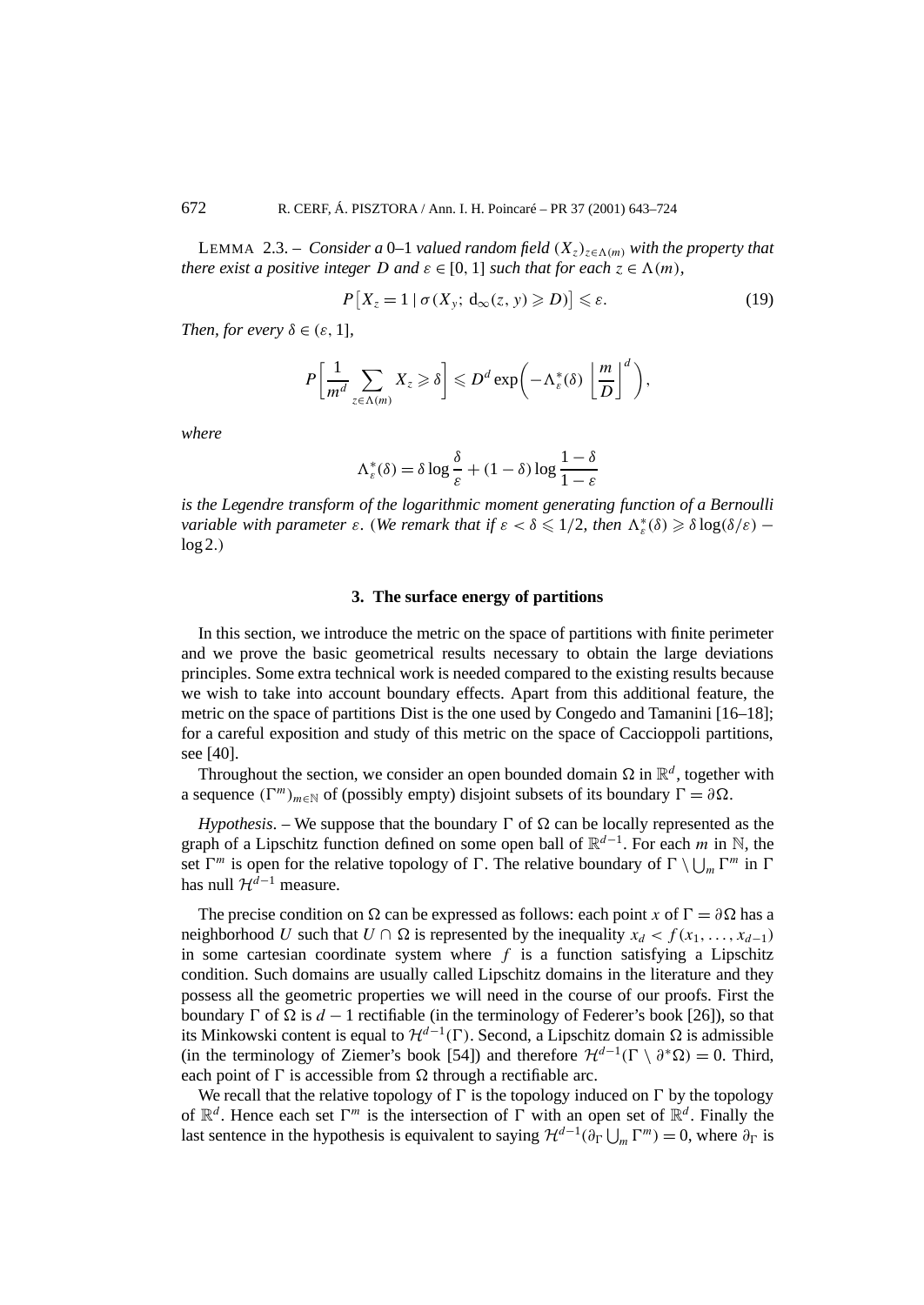the boundary for the topology induced by  $\mathbb{R}^d$  on  $\Gamma$ . Since the sets  $\Gamma^m$  are relatively open and disjoint, we have  $\bigcup_m \partial_{\Gamma} \Gamma^m \subset \partial_{\Gamma} \bigcup_m \Gamma^m$ .

The sequence  $(\Gamma^m)_{m \in \mathbb{N}}$  induces the b.c. on  $\Omega$  in the following way: for any  $m \in \mathbb{N}$ , the points belonging to  $\Gamma^m$  are wired together, while the points in  $\Gamma \setminus \bigcup_m \Gamma^m$  are let free. The aim of this section is to describe the geometric macroscopic object which emerges from the FK measure defined inside  $\Omega$  with b.c. induced by the sequence  $(\Gamma^m)_{m \in \mathbb{N}}$ .

A partition  $A$  of  $\Omega$  is a finite or countable collection of non-negligible Borel subsets of  $\Omega$  which, up to negligible sets, form a partition of  $\Omega$ . The perimeter  $\mathcal{P}(\mathcal{A})$  of a partition A is defined as

$$
\mathcal{P}(\mathcal{A}) = \sum_{A \in \mathcal{A}} \mathcal{P}(A).
$$

A set of a partition is the macroscopic object corresponding to a *large FK cluster* of the percolation configuration. Because we wish to take into account the effect of b.c., we need to keep track of the connections between the clusters and the boundary. Unfortunately, the macroscopic picture of the sets alone does not describe what might happen on the microscopic level near  $\Gamma$ . Hence we record separately the relevant information with a touching function.

A touching function associated with a partition A of  $\Omega$  is a map  $T : A \times \mathbb{N} \mapsto \{0, 1\}$ describing the contacts between the sets of A and the boundary pieces  $(\Gamma^m)_{m \in \mathbb{N}}$ . A touching function must satisfy the following compatibility condition: a boundary piece  $\Gamma^m$  can touch at most one set of the partition, or equivalently,

$$
\forall m \in \mathbb{N} \quad \sum_{A \in \mathcal{A}} \mathcal{T}(A, m) \leq 1.
$$

Indeed, a set of  $A$  is the macroscopic object corresponding to a large FK cluster of the percolation configuration, and to define the FK clusters we take into account the boundary conditions.

We say that a partition A of  $\Omega$  has touching status T (or that A is a partition of  $\Omega$  with touching status T) if T is a touching function associated with A. Formally, a partition with touching status is a pair  $(A, \mathcal{T})$  where  $\mathcal A$  is a partition of  $\Omega$  and  $\mathcal T$  is a touching function associated with A. Let  $(A, \mathcal{T})$  be a partition of  $\Omega$  with touching status. For *m*  $\in$  *N*, a set *A* of *A* is said to touch the boundary piece  $\Gamma^m$  if and only if  $\mathcal{T}(A, m) = 1$ . Thus an interface between *A* and  $\Gamma^m$  is taken into account only if  $\mathcal{T}(A, m) = 0$ .

We denote by  $TP(\Omega)$  the set of all partitions of  $\Omega$  with touching status whose perimeter is finite.

We next build a metric on TP( $\Omega$ ). We first define a (pseudo) metric dist<sub>L1</sub> on  $\mathcal{B}(\Omega)$  by

$$
\forall A_1, A_2 \in \mathcal{B}(\Omega) \quad \text{dist}_{L^1}(A_1, A_2) = \mathcal{L}^d(A_1 \Delta A_2).
$$

Let F be the set of the functions from  $\mathbb N$  to  $\{0, 1\}$  endowed with the product topology. This topology is metrizable, for instance it is compatible with the metric dist  $\tau$  defined by

$$
\forall T_1, T_2 \in \mathcal{F} \quad \text{dist}_{\mathcal{F}}(T_1, T_2) = \sum_{m \in \mathbb{N}} 2^{-m} |T_1(m) - T_2(m)|.
$$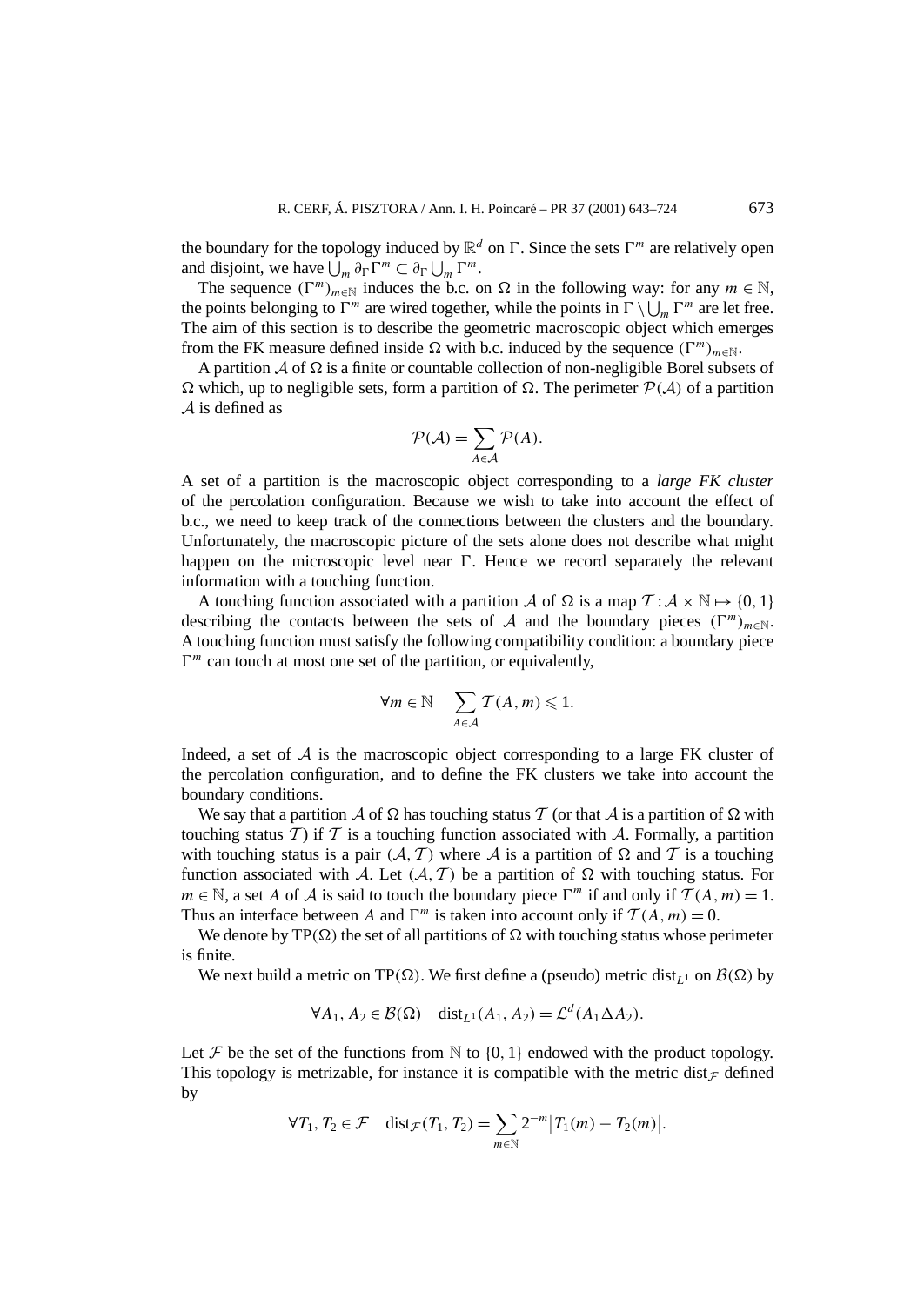An arrangement of an element  $(A, \mathcal{T})$  of TP $(\Omega)$  is a sequence  $(A(i), T(i, \cdot), i \in \mathbb{N})$  of sets in  $\mathcal{A} \cup {\emptyset}$  and functions in  $\mathcal{F}$  such that:

- each set of A appears exactly once in the sequence  $(A(i), i \in \mathbb{N})$  and the empty set  $\emptyset$  appears countably many times in the sequence *(A(i), i* ∈ <sup>N</sup>).
- for any *i* ∈  $\mathbb{N}$ , if *A*(*i*)  $\neq$  Ø, then *T*(*i*, ·) = *T*(*A*(*i*), ·).

In particular, if A is finite, then  $A(i) = \emptyset$  for *i* sufficiently large. Whenever  $A(i) = \emptyset$ , the corresponding function  $T(i, \cdot)$  might be an arbitrary element of  $\mathcal F$ . However we impose the global constraint on the functions  $(T(i, \cdot), i \in \mathbb{N})$  that a boundary piece can touch at most one set, that is,

$$
\forall m \in \mathbb{N} \quad \sum_{i \in \mathbb{N}} T(i, m) \leq 1.
$$

We define a metric Dist on TP( $\Omega$ ) by: for  $(A_1, T_1), (A_2, T_2) \in \text{TP}(\Omega)$ 

$$
Dist((\mathcal{A}_1, \mathcal{T}_1), (\mathcal{A}_2, \mathcal{T}_2)) = inf \left\{ \sum_{i \in \mathbb{N}} (dist_{L^1}(A_1(i), A_2(i)) + dist_{\mathcal{F}}(T_1(i, \cdot), T_2(i, \cdot))) \right\},\
$$

where the infimum is taken over all possible arrangements  $(A_i(i), T_i(i, \cdot), i \in \mathbb{N})$  of  $A_i$ ,  $j = 1, 2.$ 

Our next aim is to define the surface energy corresponding to the surface tension  $\tau$ (extracted from the microscopic model) for a partition with touching status. The results of this section are valid for any function  $\tau$  from  $S^{d-1}$  to  $\mathbb{R}^+$  satisfying the following hypothesis.

*Hypothesis on*  $\tau$ . – The function  $\tau$  does not vanish on  $S^{d-1}$  and it is invariant under sign change:  $\forall x \in S^{d-1}$   $0 < \tau(x) = \tau(-x)$ . The homogeneous extension  $\tau_0$  of  $\tau$  to  $\mathbb{R}^d$ defined by  $\tau_0(0) = 0$  and  $\tau_0(x) = |x|_2 \tau(x/|x|_2)$  for  $x \in \mathbb{R}^d \setminus \{0\}$  is a convex function.

We define the surface energy of an element  $(A, T)$  of TP $(\Omega)$  by

$$
\mathcal{I}(\mathcal{A}, \mathcal{T}) = \sum_{A \in \mathcal{A}} \left( \frac{1}{2} \int_{\partial^* A \cap \Omega} \tau(\nu_A(x)) d\mathcal{H}^{d-1}(x) + \sum_{m \in \mathbb{N}} (1 - \mathcal{T}(A, m)) \int_{\partial^* A \cap \Gamma^m} \tau(\nu_A(x)) d\mathcal{H}^{d-1}(x) \right).
$$

The first term in the above formula corresponds to the interfaces present in  $\Omega$ , while the second term corresponds to the interfaces on  $\Gamma$ . Let  $(A, \mathcal{T}) \in \mathrm{TP}(\Omega)$ . We define the reduced boundary  $\partial^*(\mathcal{A}, \mathcal{T})$  of  $(\mathcal{A}, \mathcal{T})$  to be the set

$$
\partial^*(\mathcal{A}, \mathcal{T}) = \bigg( \bigcup_{A_1, A_2 \in \mathcal{A}, A_1 \neq A_2} \partial^* A_1 \cap \partial^* A_2 \bigg) \cup \bigg( \bigcup_{(A,m) \in \mathcal{A} \times \mathbb{N} : \mathcal{T}(A,m) = 0} \partial^* A \cap \partial^* \Omega \cap \Gamma^m \bigg).
$$

For a point *x* of  $\partial^*(A, \mathcal{T}) \cap \Omega$ , the pair  $(A_1, A_2)$  of elements of A satisfying  $A_1 \neq A_2$ ,  $x \in \partial^* A_1 \cap \partial^* A_2$ , is unique up to the order (both sets  $A_1$  and  $A_2$  have density 1/2 at *x*); moreover, the generalized normal vectors of  $A_1$  and  $A_2$  at *x* satisfy  $v_{A_1}(x) + v_{A_2}(x) = 0$ . With each point *x* of  $\partial^*(A, \mathcal{T}) \cap \Omega$ , we associate the element  $\overline{\nu}(x)$  of the projective sphere  $PS^{\hat{d}-1}$  corresponding to the vectors  $v_{A_1}(x)$ ,  $v_{A_2}(x)$ . We denote by  $v(x)$  one among these two unit vectors, selected in such a way that the map  $x \in \partial^*(A, \mathcal{T})$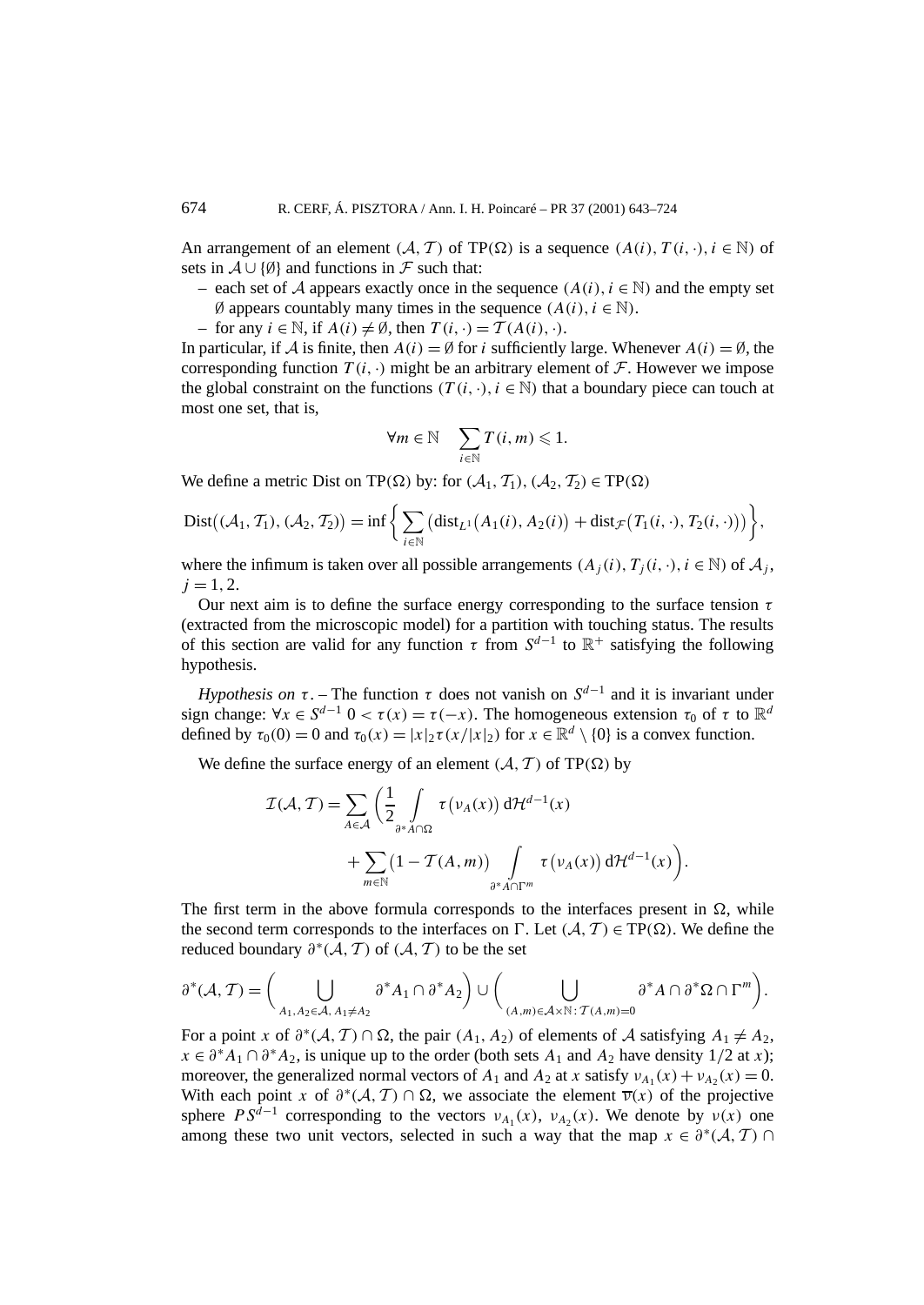$\Omega$  → *ν*(*x*) ∈ *S<sup>d-1</sup>* is measurable with respect to  $\mathcal{H}^{d-1}|_{\partial^*(\mathcal{A},\mathcal{T})}$  (a way to perform this construction is to choose an arrangement  $(A(i), i \in \mathbb{N})$  of A and then to select at each point the normal unit vector corresponding to the set having the smallest index in the arrangement; more precisely, if *x* belongs to  $\partial^* A(i) \cap \partial^* A(j)$ , where  $i < j$ , we set  $v(x) = v_{A(i)}(x)$ . In any case the map  $x \in \partial^*(A, \mathcal{T}) \cap \Omega \mapsto \overline{v}(x) \in PS^{d-1}$  is *H*<sup>d−1</sup> $|_{\partial^*(A,T)}$  measurable. Similarly, for a point *x* of  $\partial^*(A,T) \cap \Gamma$ , there exist a unique set *A* in  $\overrightarrow{A}$  and a unique integer *m* such that  $\mathcal{T}(A, m) = 0$  and  $x \in \partial^* A \cap \Gamma^m$ . Moreover, the generalized normal vectors of *A* and  $\Omega$  at *x* satisfy  $v_A(x) - v_\Omega(x) = 0$ . We define  $\nu(x) = v_A(x)$ , and  $\overline{\nu}(x)$  is the projection of  $\nu(x)$  on  $PS^{d-1}$ . Now the surface energy  $I(A, T)$  can be rewritten as

$$
\mathcal{I}(\mathcal{A}, \mathcal{T}) = \int_{\partial^*(\mathcal{A}, \mathcal{T}) \cap \Omega} \tau(\overline{\nu}(x)) d\mathcal{H}^{d-1}(x) + \int_{\partial^*(\mathcal{A}, \mathcal{T}) \cap \Gamma} \tau(\nu(x)) d\mathcal{H}^{d-1}(x)
$$

or even in the more concise form

$$
\mathcal{I}(\mathcal{A}, \mathcal{T}) = \int_{\partial^*(\mathcal{A}, \mathcal{T})} \tau(\overline{\nu}(x)) d\mathcal{H}^{d-1}(x).
$$

The symmetry of the surface tension  $\tau$  allows to define it on the projective sphere  $PS^{d-1}$ , so that  $\tau(\overline{\nu}(x))$  makes sense. The agreement of the two expressions of the surface energy  $\mathcal{I}(\mathcal{A}, \mathcal{T})$  is a consequence of the following fact: for any  $\hat{A}$  in  $\mathcal{A}$ ,

$$
\mathcal{H}^{d-1}(\partial^* A) = \mathcal{H}^{d-1}(\partial^* A \cap \partial^* \Omega) + \sum_{E \in \mathcal{A} \setminus \{A\}} \mathcal{H}^{d-1}(\partial^* A \cap \partial^* E). \tag{20}
$$

See [17], Lemma 1*.*4 and formula *(*1*.*5*)*.

LEMMA 3.1. – *Let*  $(A, \mathcal{T})$  *belong to* TP $(\Omega)$ *. Let*  $f : \partial^*(A, \mathcal{T}) \mapsto \mathbb{R}$  *be a*  $\mathcal{H}^{d-1}|_{\partial^*(A, \mathcal{T})}$ *measurable bounded function. For* <sup>H</sup>*<sup>d</sup>*−<sup>1</sup> *almost all <sup>x</sup> in <sup>∂</sup>*<sup>∗</sup>*(*A*,* <sup>T</sup> *),*

$$
\lim_{r \to 0} \left( \alpha_{d-1} r^{d-1} \right)^{-1} \int\limits_{B(x,r) \cap \partial^*(\mathcal{A}, \mathcal{T})} f(y) \, d\mathcal{H}^{d-1}(y) = f(x).
$$

*Proof.* – Since A is a partition of  $\Omega$  having finite perimeter, then  $\mathcal{H}^{d-1}(\partial^*(\mathcal{A}, \mathcal{T}))$  is finite, whence for  $\mathcal{H}^{d-1}$  almost all *x* in  $\partial^*(\mathcal{A}, \mathcal{T})$  (by [25], Corollary 2.5),

$$
\limsup_{r\to 0} (\alpha_{d-1}r^{d-1})^{-1}\mathcal{H}^{d-1}(B(x,r)\cap\partial^*(\mathcal{A},\mathcal{T}))\leq 1.
$$

We do the proof for the points in  $\partial^*(A, \mathcal{T}) \cap \Omega$ , the argument is similar for the points in  $∂$ <sup>∗</sup>( $A$ ,  $T$ ) ∩  $Γ$ . Let *A* be an element of  $A$ . It follows from (20) that for  $H^{d-1}$  almost all *x*  $\overline{\partial}$ <sup>\*</sup> $A \cap \partial$ <sup>\*</sup> $(A, \mathcal{T}) \cap \Omega$ ,

$$
\liminf_{r \to 0} (\alpha_{d-1} r^{d-1})^{-1} \mathcal{H}^{d-1}(B(x, r) \cap \partial^*(A, T))
$$
  
\n
$$
\geq \liminf_{r \to 0} (\alpha_{d-1} r^{d-1})^{-1} \mathcal{H}^{d-1}(B(x, r) \cap \partial^* A) = 1,
$$
  
\n
$$
\lim_{r \to 0} (\alpha_{d-1} r^{d-1})^{-1} \mathcal{H}^{d-1}(B(x, r) \cap (\partial^* A \Delta \partial^*(A, T))) = 0.
$$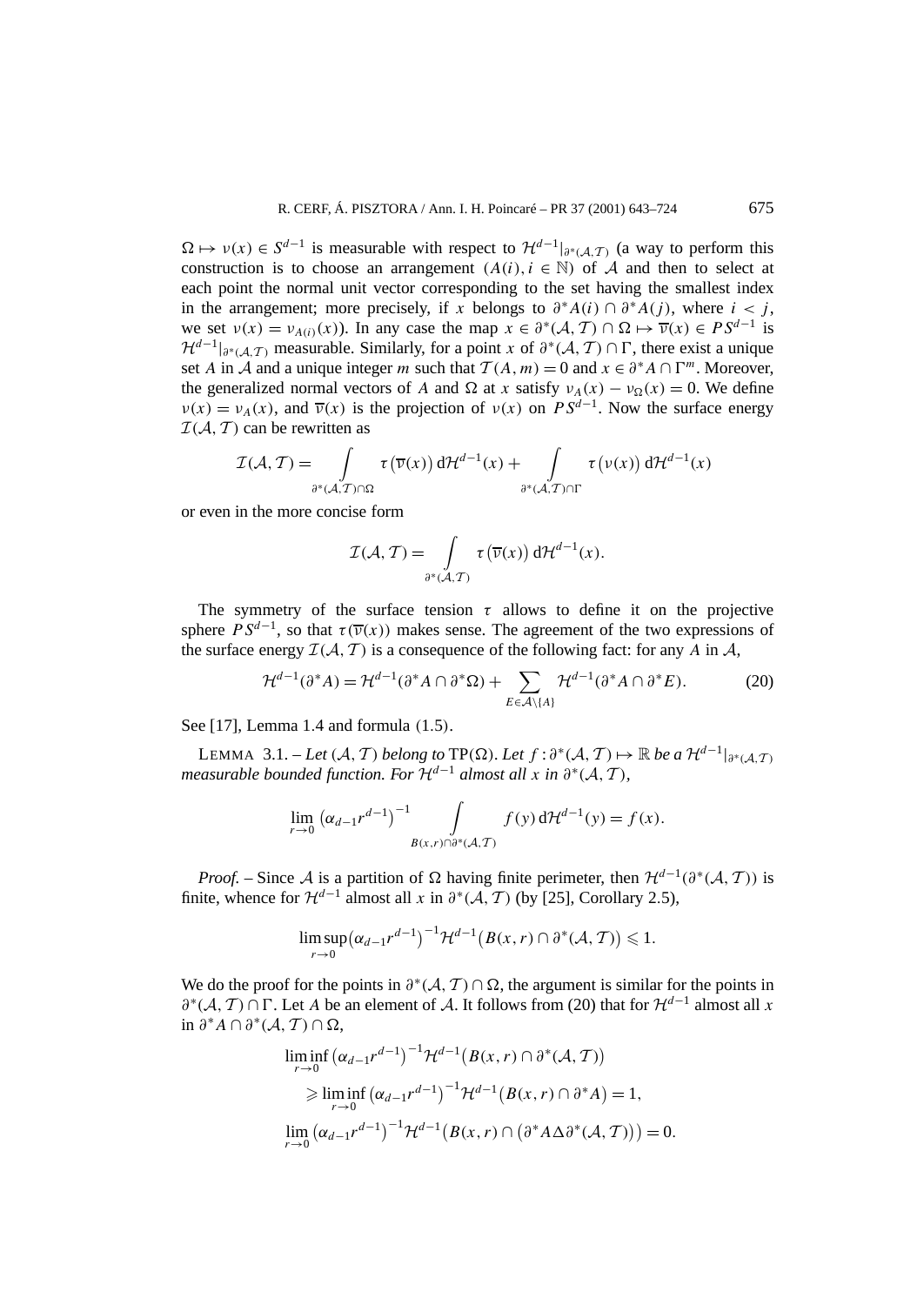Since A is countable, then for  $\mathcal{H}^{d-1}$  almost all *x* in  $\partial^*(\mathcal{A}, \mathcal{T}) \cap \Omega$ ,

$$
\lim_{r \to 0} (\alpha_{d-1} r^{d-1})^{-1} \mathcal{H}^{d-1}(B(x, r) \cap \partial^*(A, T)) = 1,
$$
  

$$
\lim_{r \to 0} (\alpha_{d-1} r^{d-1})^{-1} \mathcal{H}^{d-1}(B(x, r) \cap (\partial^*(A, T) \Delta \partial^* A_1(x))) = 0,
$$

(where  $A_1(x)$  is one of the 2 sets of A having density  $1/2$  at *x*). Next, using the Besicovitch differentiation theorem (see the appendix), for  $\mathcal{H}^{d-1}$  almost all *x* in  $∂$ <sup>∗</sup>(*A*, *T*) ∩ Ω,

$$
\lim_{r \to 0} \left( \alpha_{d-1} r^{d-1} \right)^{-1} \int_{B(x,r) \cap \partial^* A_1(x)} f(y) d\mathcal{H}^{d-1}(y) = f(x).
$$

By decomposing  $B(x, r) \cap \partial^*(A, T)$  as

$$
(B(x,r) \cap \partial^* A_1(x)) \cup (B(x,r) \cap (\partial^* (A,T) \setminus \partial^* A_1(x)))
$$
  
 
$$
\setminus (B(x,r) \cap (\partial^* A_1(x) \setminus \partial^* (A,T)))
$$

and integrating *f* separately over each of these sets, with the help of the previous density results, we obtain the claim of the lemma for  $\mathcal{H}^{d-1}$  almost all *x* in  $\partial^*(\mathcal{A}, \mathcal{T}) \cap \Omega$ . □

We check that

$$
\forall (\mathcal{A}, \mathcal{T}) \in TP(\Omega) \quad \frac{1}{2} \tau_{min} \big( \mathcal{P}(\mathcal{A}) - \mathcal{P}(\Omega) \big) \leqslant \mathcal{I}(\mathcal{A}, \mathcal{T}) \leqslant \frac{1}{2} \tau_{max} \big( \mathcal{P}(\mathcal{A}) + \mathcal{P}(\Omega) \big),
$$

where  $\tau_{\text{min}}$  and  $\tau_{\text{max}}$  are the infimum and the supremum of  $\tau$  on  $S^{d-1}$ . The hypothesis on  $\tau$  implies that  $0 < \tau_{\text{min}} \le \tau_{\text{max}} < \infty$ . Therefore  $\mathcal{I}(\mathcal{A}, \mathcal{T})$  is finite whenever  $\mathcal{A}$  is a partition of  $\Omega$  having finite perimeter.

LEMMA 3.2. – *The surface energy* I *is lower semicontinuous with respect to the metric* Dist*.*

*Remark*. – It seems that the general results of [5,6] cannot be applied directly in this situation, because we are dealing with partitions having a countable number of sets. Therefore we provide a direct proof of the lower semicontinuity.

*Proof.* – Let  $M \in \mathbb{N}$ . For  $m \in \{0, ..., M\}$ , since  $\Gamma^m$  is relatively open in  $\Gamma$ , there exists a set  $V_m$ , relatively open in  $\Gamma$ , such that

$$
\overline{V}_m\subset\Gamma^m,\quad \mathcal{H}^{d-1}\big(\Gamma^m\setminus V_m\big)<1/M^2.
$$

As a consequence, there exists  $\delta > 0$  such that  $V(V_m, \delta) \cap \Gamma \subset \Gamma^m$  for each  $m \in$  $\{0,\ldots,M\}$ , and the sets  $\overline{V(V_m,\delta)}$ ,  $m \in \{0,\ldots,M\}$ , are pairwise disjoint. Let  $m \in$  $\{0, \ldots, M\}$ . Since  $\mathcal{H}^{d-1}(V_m)$  is finite, by the definition of the Hausdorff measure  $\mathcal{H}^{d-1}$ , there exists a collection of balls  $B(x_i, r_i)$ ,  $i \in I$ , such that

$$
\forall i \in I \quad B(x_i, r_i) \cap V_m \neq \emptyset, \quad 0 < r_i < \delta/4, \\
V_m \subset \bigcup_{i \in I} B(x_i, r_i), \quad \sum_{i \in I} r_i^{d-1} < \infty.
$$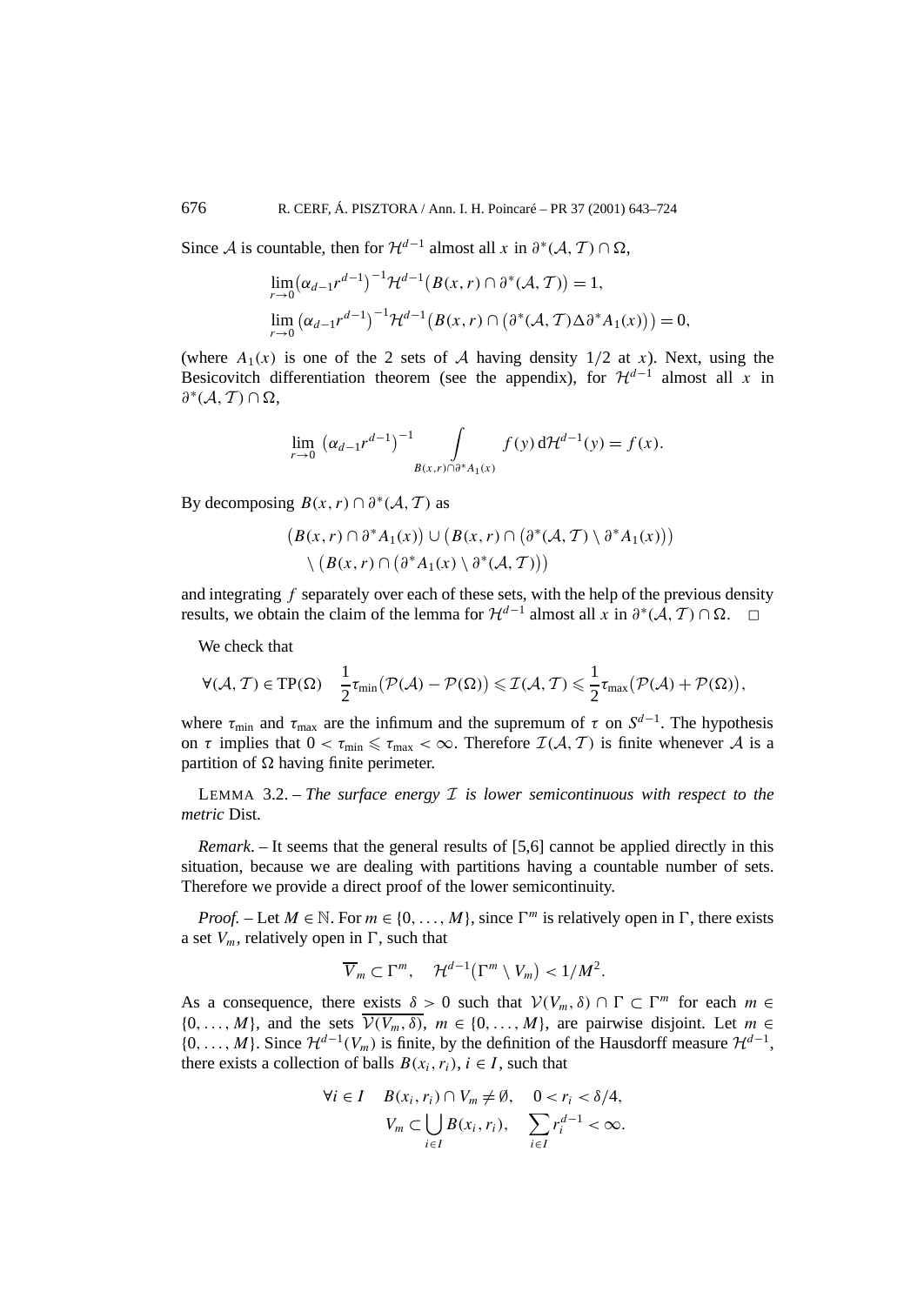Let  $G_m = \bigcup_{i \in I} B(x_i, r_i) \setminus \Omega$ . The sets  $G_m$ ,  $m \in \{0, ..., M\}$ , are pairwise disjoint, moreover,  $(\partial G_m \cup V(V_m, \delta))$  ∩ Γ ⊂ Γ<sup>*m*</sup> for each *m* ∈ {0, ..., *M*}. Let us define the map  $\mathcal{I}_M$ : TP( $\Omega$ )  $\mapsto \mathbb{R}^+$  by

$$
\mathcal{I}_M(\mathcal{A}, \mathcal{T}) = \sum_{A \in \mathcal{A}} \left( \frac{1}{2} \int_{\partial^* A \cap \Omega} \tau \left( \nu_A(x) \right) d\mathcal{H}^{d-1}(x) + \sum_{0 \le m \le M} \left( 1 - \mathcal{T}(A, m) \right) \int_{\partial^* A \cap G_m} \tau \left( \nu_A(x) \right) d\mathcal{H}^{d-1}(x) \right).
$$

We have then for all  $M \in \mathbb{N}$ 

$$
\forall (\mathcal{A}, \mathcal{T}) \in \mathrm{TP}(\Omega)
$$
  

$$
0 \leq \mathcal{I}(\mathcal{A}, \mathcal{T}) - \mathcal{I}_M(\mathcal{A}, \mathcal{T}) \leq \tau_{\max} \mathcal{H}^{d-1} \left( \bigcup_{m > M} \Gamma^m \right) + \tau_{\max} (M + 1) / M^2,
$$

so that

$$
\forall (\mathcal{A}, \mathcal{T}) \in \mathrm{TP}(\Omega) \quad \mathcal{I}(\mathcal{A}, \mathcal{T}) = \sup_{M \in \mathbb{N}} \mathcal{I}_M(\mathcal{A}, \mathcal{T})
$$

and we need only to prove that for a fixed  $M \in \mathbb{N}$  the map  $\mathcal{I}_M$  is lower semicontinuous. We denote by  $C_0^1(\mathbb{R}^d, \mathcal{W}_\tau)$  the set of the compactly supported vector fields defined on  $\mathbb{R}^d$  taking values in the Wulff crystal  $W_τ$ . Let  $(A, T) ∈ TP(Ω)$ . We claim that, up to an additive constant,  $2\mathcal{I}_{M}(\mathcal{A}, \mathcal{T})$  is equal to the supremum of the quantity

$$
\sum_{A \in \mathcal{A}} \int \left( \chi_A(x) + \sum_{0 \le m \le M} \mathcal{T}(A, m) \chi_{G_m}(x) \right) \operatorname{div} f_A(x) dx
$$

$$
+ \sum_{0 \le m \le M} \left( 1 - \sum_{A \in \mathcal{A}} \mathcal{T}(A, m) \right) \int \chi_{G_m}(x) \operatorname{div} f(x) dx
$$

over all families of vector fields *f*, *f<sub>A</sub>*, *A*  $\in$  *A*, belonging to  $C_0^1(\mathbb{R}^d, \mathcal{W}_\tau)$ . Indeed, the surface energy  $\mathcal{I}(E)$  of a set *E* of finite perimeter is (see [15])

$$
\mathcal{I}(E) = \sup \left\{ \int\limits_E \text{div} f(x) \, dx \colon f \in C_0^1(\mathbb{R}^d, \mathcal{W}_\tau) \right\} = \int\limits_{\partial^* E} \tau \left( \nu_E(x) \right) d\mathcal{H}^{d-1}(x).
$$

Thus the supremum of the previous quantity is equal to

$$
\left[\sum_{A\in\mathcal{A}}\mathcal{I}\left(A\cup\bigcup_{\substack{m\in\{0,\ldots,M\}\\T(A,m)=1}}G_m\right)\right]+\mathcal{I}\left(\bigcup_{\substack{m\in\{0,\ldots,M\}\\D_{A\in\mathcal{A}}T(A,m)=0}}G_m\right)
$$

which is further equal to  $2\mathcal{I}_M(\mathcal{A}, \mathcal{T}) + c$ , where *c* is the constant

$$
c = \sum_{0 \leqslant m \leqslant M} \int\limits_{\partial^* G_m \backslash \Gamma} \tau \left( \nu_{G_m}(x) \right) d\mathcal{H}^{d-1}(x) + \int\limits_{\Gamma \backslash \bigcup\limits_{0 \leqslant m \leqslant M} G_m} \tau \left( \nu_{\Omega}(x) \right) d\mathcal{H}^{d-1}(x).
$$

We finally prove the lower semicontinuity of  $\mathcal{I}_M$  with the help of the previous representation. Let  $(A, \mathcal{T}) \in \text{TP}(\Omega)$  and let  $(A(i), T(i, \cdot))_{i \in \mathbb{N}}$  be an arrangement of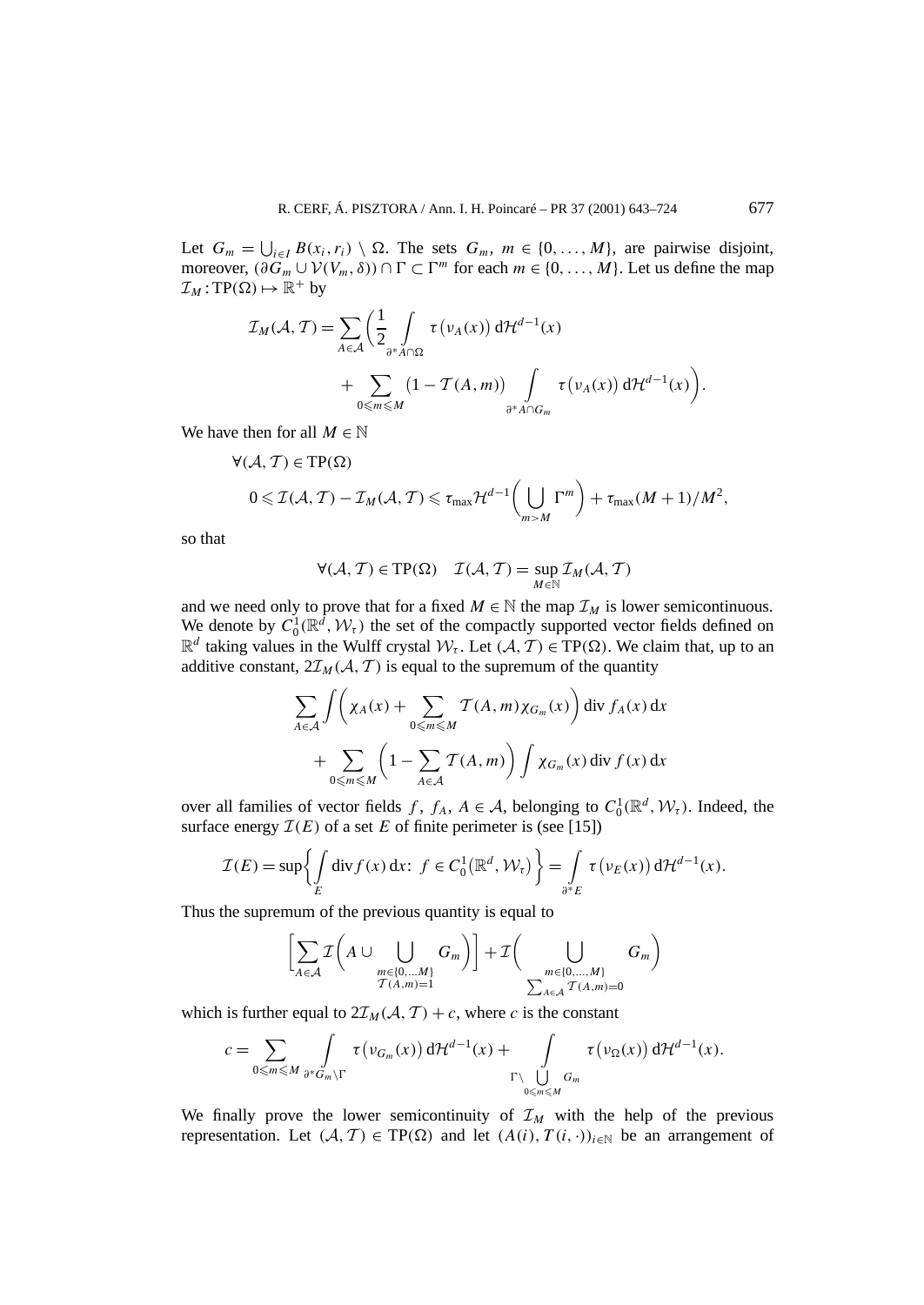$(A, T)$  such that  $T(i, \cdot)$  is the null function whenever  $A(i) = \emptyset$ . Let  $\varepsilon > 0$ . There exists a finite subset *I* of  $N$  and a finite family of vector fields  $f, (f_i)_{i \in I}$  in  $C_0^1(\mathbb{R}^d, \mathcal{W}_\tau)$  such that

$$
\forall m \in \{0, ..., M\} \quad \sum_{i \in I} T(i, m) = \sum_{i \in \mathbb{N}} T(i, m),
$$
  

$$
2\mathcal{I}_M(\mathcal{A}, \mathcal{T}) + c - \varepsilon \leq \sum_{i \in I} \int \left(\chi_{A(i)}(x) + \sum_{0 \leq m \leq M} T(i, m) \chi_{G_m}(x)\right) \operatorname{div} f_i(x) dx
$$
  

$$
+ \sum_{0 \leq m \leq M} \left(1 - \sum_{i \in \mathbb{N}} T(i, m)\right) \int \chi_{G_m}(x) \operatorname{div} f(x) dx.
$$

Let

$$
a = \max \left( \sup_{i \in I} \sup_{x \in \mathbb{R}^d} |\text{div } f_i(x)|, \sup_{x \in \mathbb{R}^d} |\text{div } f(x)| \right).
$$

Let  $\delta$  be such that  $0 < \delta < \min(2^{-M}, \varepsilon/a)$  and let  $(\mathcal{A}', \mathcal{T}')$  be an element of TP( $\Omega$ ) such that

 $Dist((\mathcal{A}, \mathcal{T}), (\mathcal{A}', \mathcal{T}')) < \delta.$ 

Then there exists an arrangement  $(A'(i), T'(i, \cdot))_{i \in \mathbb{N}}$  of  $(A', T')$  such that

$$
\sum_{i\in\mathbb{N}}\big(\mathrm{dist}_{L^1}\big(A(i),A'(i)\big)+\mathrm{dist}_{\mathcal{F}}\big(T(i,\cdot),T'(i,\cdot)\big)\big)<\delta.
$$

Then we must have

$$
\forall i \in \mathbb{N} \quad \forall m \in \{0, \ldots, M\} \quad T(i,m) = T'(i,m),
$$

and thus

$$
2\mathcal{I}_M(\mathcal{A}, \mathcal{T}) + c - \varepsilon
$$
  
\n
$$
\leqslant \sum_{i \in I} \int \left( \chi_{A'(i)}(x) + \sum_{0 \leqslant m \leqslant M} T'(i, m) \chi_{G_m}(x) \right) \operatorname{div} f_i(x) dx
$$
  
\n
$$
+ \sum_{0 \leqslant m \leqslant M} \int \left( 1 - \sum_{i \in \mathbb{N}} T'(i, m) \right) \chi_{G_m}(x) \operatorname{div} f(x) dx + a \sum_{i \in I} \mathcal{L}^d \left( A'(i) \Delta A(i) \right)
$$
  
\n
$$
\leqslant 2\mathcal{I}_M(\mathcal{A}', \mathcal{T}') + c + a\delta \leqslant 2\mathcal{I}_M(\mathcal{A}', \mathcal{T}') + c + \varepsilon
$$

which proves the lower semicontinuity of  $\mathcal{I}_M$  at  $(\mathcal{A}, \mathcal{T})$ .  $\Box$ 

PROPOSITION 3.3. – *The map*  $(A, \mathcal{T}) \in (TP(\Omega), Dist) \mapsto \mathcal{I}(A, \mathcal{T}) \in \mathbb{R}^+$  *is a good rate function, i.e., its level sets*  $\{(\mathcal{A}, \mathcal{T}) \in \mathrm{TP}(\Omega): \mathcal{I}(\mathcal{A}, \mathcal{T}) \leq \lambda\}, \lambda \in \mathbb{R}^+$ *, are compact with respect to the metric* Dist*.*

*Proof.* – The proof is a variant of the proof of the compactness result for Caccioppoli partitions of Congedo and Tamanini [17], Theorem 1*.*6. The only additional problem is the touching function. Let  $\lambda$  belong to  $\mathbb{R}^+$  and let  $(\mathcal{A}_n, \mathcal{T}_n)_{n \in \mathbb{N}}$  be a sequence in TP( $\Omega$ ) such that  $\mathcal{I}(\mathcal{A}_n, \mathcal{T}_n) \le \lambda$  for all *n* in  $\mathbb{N}$ . For any  $n \in \mathbb{N}$ , since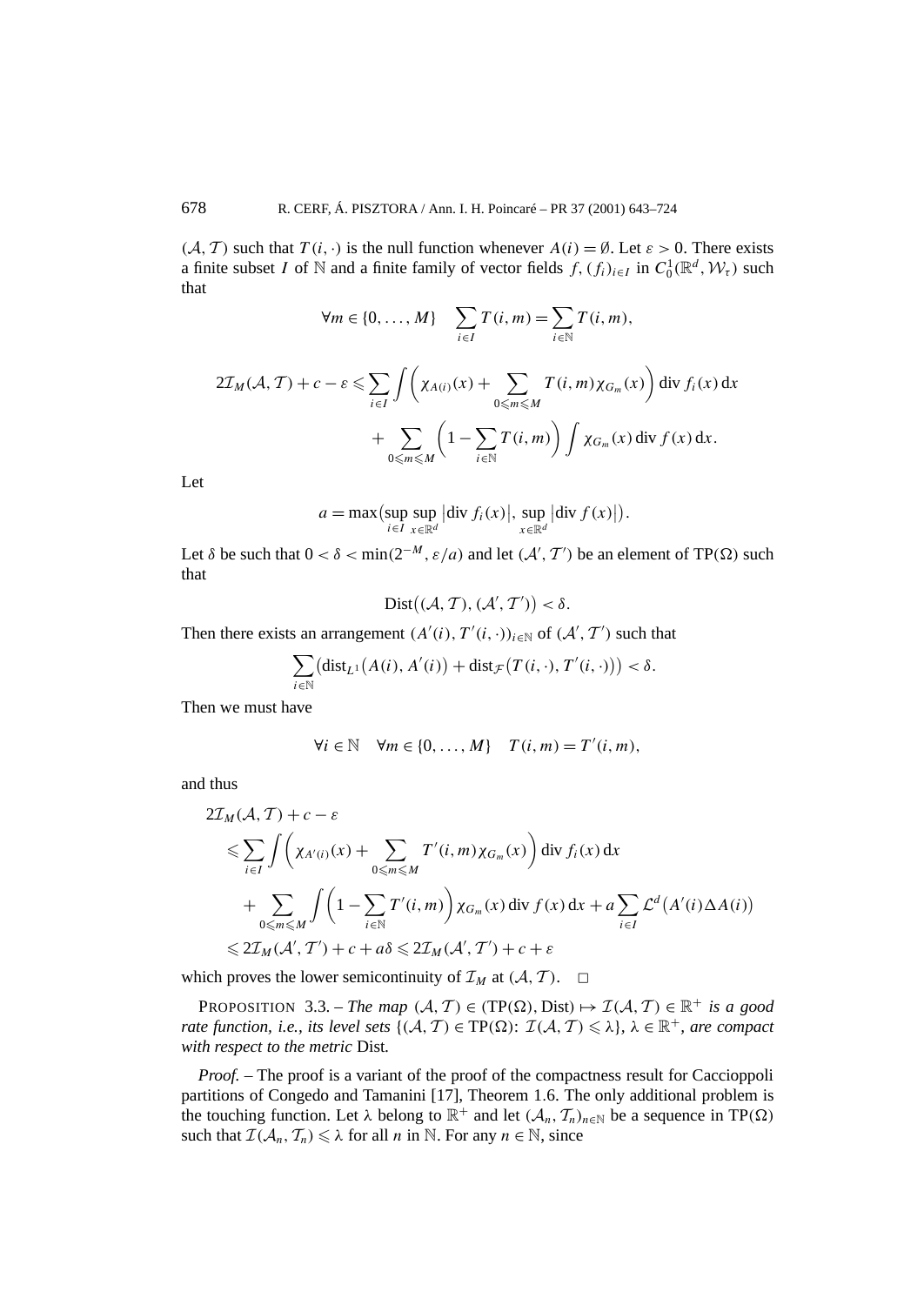R. CERF, Á. PISZTORA / Ann. I. H. Poincaré – PR 37 (2001) 643–724 679

$$
\sum_{A \in \mathcal{A}} \mathcal{L}^d(A) \leq \mathcal{L}^d(\Omega),
$$
\n
$$
\sum_{A \in \mathcal{A}} \mathcal{P}(A) \leq (2/\tau_{\min}) \mathcal{I}(\mathcal{A}, \mathcal{T}) + \mathcal{P}(\Omega) \leq 2\lambda/\tau_{\min} + \mathcal{P}(\Omega),
$$
\n
$$
\sum_{A \in \mathcal{A}} \sum_{m \in \mathbb{N}} 2^{-m} \mathcal{T}(A, m) \leq 2,
$$

then, for *t* positive, there is a finite number of sets *A* in  $A_n$  such that

$$
\mathcal{L}^d(A) + \mathcal{P}(A) + \sum_{m \in \mathbb{N}} 2^{-m} \mathcal{T}(A, m) > t.
$$

Therefore there exists an arrangement  $(A_n(i), T_n(i, \cdot), i \in \mathbb{N})$  of  $A_n$  such that  $A_n(2i +$ 1) =  $\emptyset$ ,  $T_n(2i + 1, \cdot) = 0$  for  $i \in \mathbb{N}$  ( $0$  f is the null function of F) and if we set

$$
\forall i \in \mathbb{N} \quad u_n(i) = \mathcal{L}^d(A_n(2i)) + \mathcal{P}(A_n(2i)) + \sum_{m \in \mathbb{N}} 2^{-m} T_n(2i, m),
$$

then the sequence  $(u_n(i))_{i\in\mathbb{N}}$  is decreasing. Yet the space  $\{E \in \mathcal{B}(\Omega): \mathcal{P}(E) \le \lambda\}$  is compact with respect to the metric dist<sub>*L*1</sub> (see the appendix). The space  $(F, dist_F)$  is also compact. By a standard diagonal argument, we can extract from the sequence of arrangements  $(A_n(i), T_n(i, \cdot), i \in \mathbb{N})_{n \in \mathbb{N}}$  a subsequence (not relabeled) such that: for each *i* in N, there exist a Borel set  $A(2i)$  in  $B(\Omega)$  and a map  $T_i$  in  $\mathcal F$  such that

$$
\lim_{n\to\infty} dist_{L^1}(A_n(2i), A(2i)) + dist_{\mathcal{F}}(T_n(2i, \cdot), T_i) = 0.
$$

For *i* odd we set  $A(i) = \emptyset$ . For any  $i_1 \neq i_2$  and *n* in N,

$$
\mathcal{L}^d(A(i_1) \cap A(i_2)) \leq \text{dist}_{L^1}(A(i_1), A_n(i_1)) + \text{dist}_{L^1}(A_n(i_2), A(i_2)).
$$

Letting *n* go to  $\infty$  we obtain that  $A(i_1) \cap A(i_2)$  is negligible for any  $i_1 \neq i_2$ . Let A be the collection of the nonnegligible sets of the sequence  $(A(i), i \in \mathbb{N})$ , that is,  $A = \{A(i): i \in \mathbb{N}\}\setminus\{\emptyset\}$ . Then  $(A(i), i \in \mathbb{N})$  is an arrangement of A. Next, we have

$$
\forall n, i \in \mathbb{N} \quad \mathcal{L}^d(\Omega) + \mathcal{P}(\Omega) + 2\lambda/\tau_{\min} + 2 \geq i u_n(i).
$$

We set  $a = \mathcal{L}^d(\Omega) + \mathcal{P}(\Omega) + 2\lambda/\tau_{\min} + 2$ . By the isoperimetric inequality in  $\mathbb{R}^d$ , for all  $n, i$  in  $\mathbb{N}$ , we have

$$
\mathcal{L}^d(A_n(2i)) \leqslant c_{\text{iso}} \mathcal{P}(A_n(2i))^{d/(d-1)} \leqslant c_{\text{iso}}(a/i)^{d/(d-1)}.
$$

By summing the isoperimetric inequality, we get

$$
\forall n \in \mathbb{N} \quad \mathcal{L}^d(\Omega) = \sum_{A \in \mathcal{A}_n} \mathcal{L}^d(A) \leqslant \sum_{0 \leqslant k \leqslant 2i} \mathcal{L}^d(A_n(k)) + (d-1)c_{\text{iso}} a^{d/(d-1)} i^{-1/(d-1)}.
$$

By letting successively *n* and *i* go to infinity, we get  $\mathcal{L}^d(\Omega) \leq \sum_{A \in \mathcal{A}} \mathcal{L}^d(A)$ . By the lower semicontinuity of the perimeter and Fatou's Lemma,

$$
\mathcal{P}(\mathcal{A}) = \sum_{i \in \mathbb{N}} \mathcal{P}(A(2i)) \leq \sum_{i \in \mathbb{N}} \liminf_{n \to \infty} \mathcal{P}(A_n(2i))
$$
  

$$
\leq \liminf_{n \to \infty} \sum_{i \in \mathbb{N}} \mathcal{P}(A_n(2i)) = \liminf_{n \to \infty} \mathcal{P}(\mathcal{A}_n) \leq 2\lambda / \tau_{\min} + \mathcal{P}(\Omega) < \infty.
$$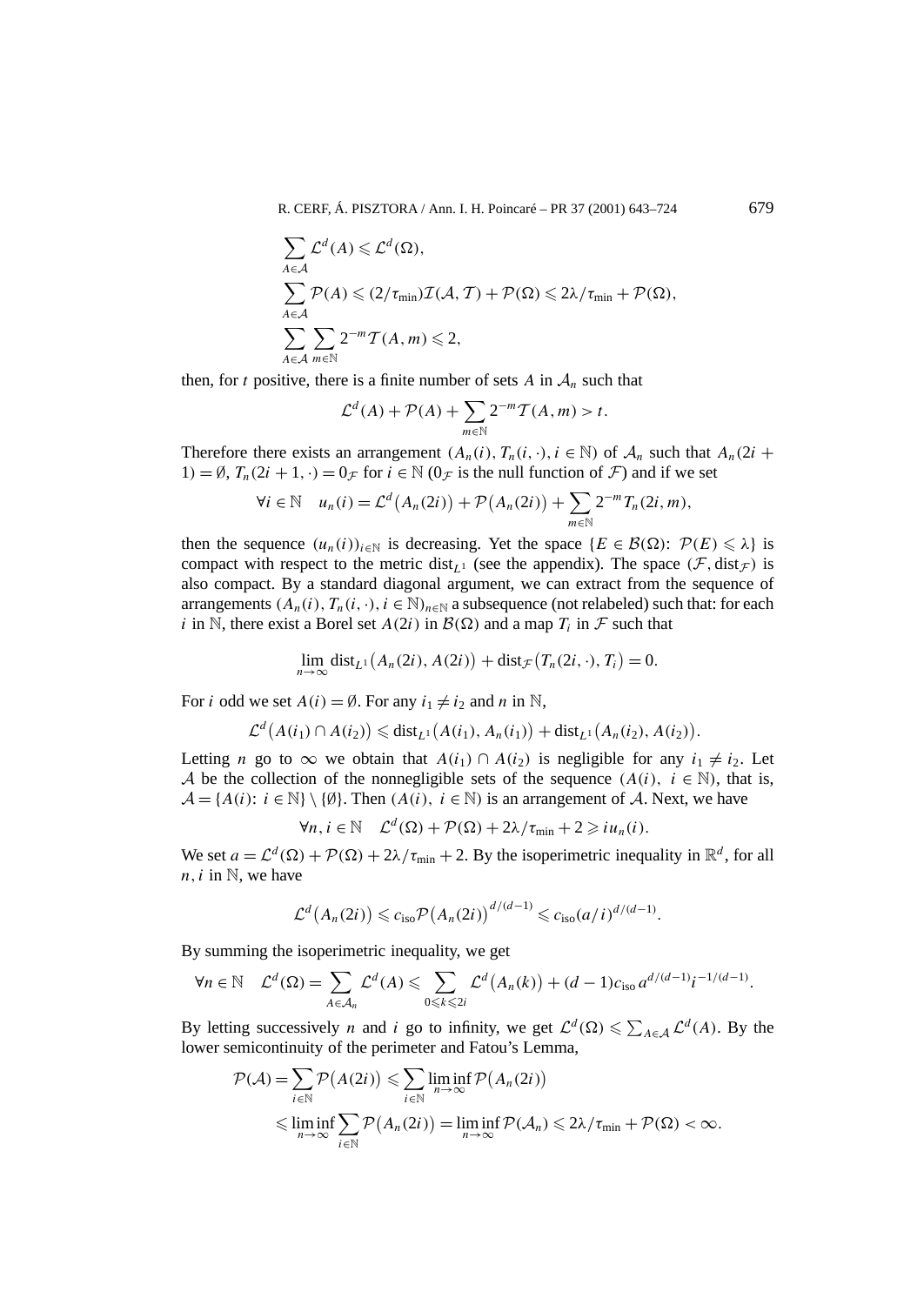Thus  $A$  is a partition of  $\Omega$  having finite perimeter. Let A belong to  $A$ . There exists a unique index *i* such that  $A = A(2i)$ . We set  $T(A, \cdot) = T_i$ . Let us check that T satisfies the compatibility condition. For any  $m \in \mathbb{N}$ , by Fatou Lemma,

$$
\sum_{A \in \mathcal{A}} \mathcal{T}(A, m) = \sum_{i \in \mathbb{N}} T_i(m) = \sum_{i \in \mathbb{N}} \lim_{n \to \infty} \mathcal{T}_n(A_n(i), m)
$$
  
\$\leqslant \liminf\_{n \to \infty} \sum\_{i \in \mathbb{N}} \mathcal{T}\_n(A\_n(i), m) = \liminf\_{n \to \infty} \sum\_{A \in \mathcal{A}\_n} \mathcal{T}\_n(A, m) \leqslant 1.

Thus  $T$  is a touching function for  $A$ . It remains to check that the subsequence  $(A_n, T_n)_{n \in \mathbb{N}}$  converges towards  $(A, T)$  with respect to Dist. Setting

$$
\forall i \in \mathbb{N} \quad A(2i+1) = \emptyset, \quad T(2i+1, \cdot) = 0_{\mathcal{F}}, \quad T(2i, \cdot) = T_i
$$

we see that  $(A(i), T(i, \cdot), i \in \mathbb{N})$  is an arrangement of  $(A, \mathcal{T})$ . For all  $n, i \in \mathbb{N}$ ,

$$
\sum_{m\in\mathbb{N}}2^{-m}T_n(2i,m)\leqslant a/i.
$$

Let *i* be strictly larger than *a* and let  $\phi(i)$  be the unique integer such that  $2^{-\phi(i)} > a/i \geq$  $2^{-\phi(i)-1}$ . Then, for any *n* ∈ N and any *m* ≤  $\phi(i)$ , we have  $T_n(2i, m) = 0$  so that

$$
\sum_{k>2i} \sum_{m\in\mathbb{N}} 2^{-m} T_n(2k, m) = \sum_{k>2i} \sum_{m>\phi(i)} 2^{-m} T_n(2k, m)
$$
  
= 
$$
\sum_{m>\phi(i)} 2^{-m} \sum_{k>2i} T_n(2k, m) \leq \sum_{m>\phi(i)} 2^{-m} \leq 2^{-\phi(i)}.
$$

Therefore, for any  $n, i$  in  $\mathbb N$ 

Dist
$$
((A_n, T_n), (A, T)) \le \sum_{0 \le k \le 2i} (dist_{L^1}(A_n(k), A(k)) + dist_{\mathcal{F}}(T_n(k, \cdot), T(k, \cdot)))
$$
  
  $+ 2(d - 1)c_{iso}a^{d/(d-1)}i^{-1/(d-1)} + 2^{1-\phi(i)}$ .

Letting first *n* and then *i* go to  $\infty$  in this inequality, we see that the subsequence  $(A_n, \mathcal{T}_n)_{n \in \mathbb{N}}$  converges towards  $(A, \mathcal{T})$  in  $(\text{TP}(\Omega), \text{Dist})$ .  $\Box$ 

**LEMMA** 3.4. – Let  $(A, T)$  belong to  $TP(\Omega)$ . For any positive  $\varepsilon$ ,  $\delta$ , there exists a finite *collection of disjoint balls*  $B(x_i, r_i)$ *,*  $i \in I_0 \cup I_1$ *<i>, such that*:

 $-$  *for any*  $i \in I_0$ ,  $B(x_i, r_i) \subseteq \Omega$ ,  $0 < r_i \leq 1$ , and there exist  $A^i_-, A^i_+ \in \mathcal{A}$ ,  $v_i \in S^{d-1}$ *such that*

$$
\text{dist}_{L^1}\big(A^i_-\cap B(x_i,r_i),\,B_-(x_i,r_i,\nu_i)\big)\leq \delta\,r_i^d,
$$
  

$$
\text{dist}_{L^1}\big(A^i_+\cap B(x_i,r_i),\,B_+(x_i,r_i,\nu_i)\big)\leq \delta\,r_i^d,
$$

 $-$  *for any*  $i \in I_1$ ,  $x_i \in \Gamma$ ,  $0 < r_i \leq 1$ , and there exist  $A_i \in \mathcal{A}$ ,  $v_i \in S^{d-1}$ ,  $m_i \in \mathbb{N}$ , such *that*

$$
T(A_i, m_i) = 0, \quad B(x_i, r_i) \cap \Gamma \subset \Gamma^{m_i},
$$
  
dist<sub>L<sup>1</sup></sub> $(A_i \cap B(x_i, r_i), B_{(x_i, r_i, v_i)}) \leq \delta r_i^d,$   
dist<sub>L<sup>1</sup></sub> $(B(x_i, r_i) \setminus \Omega, B_{+}(x_i, r_i, v_i)) \leq \delta r_i^d.$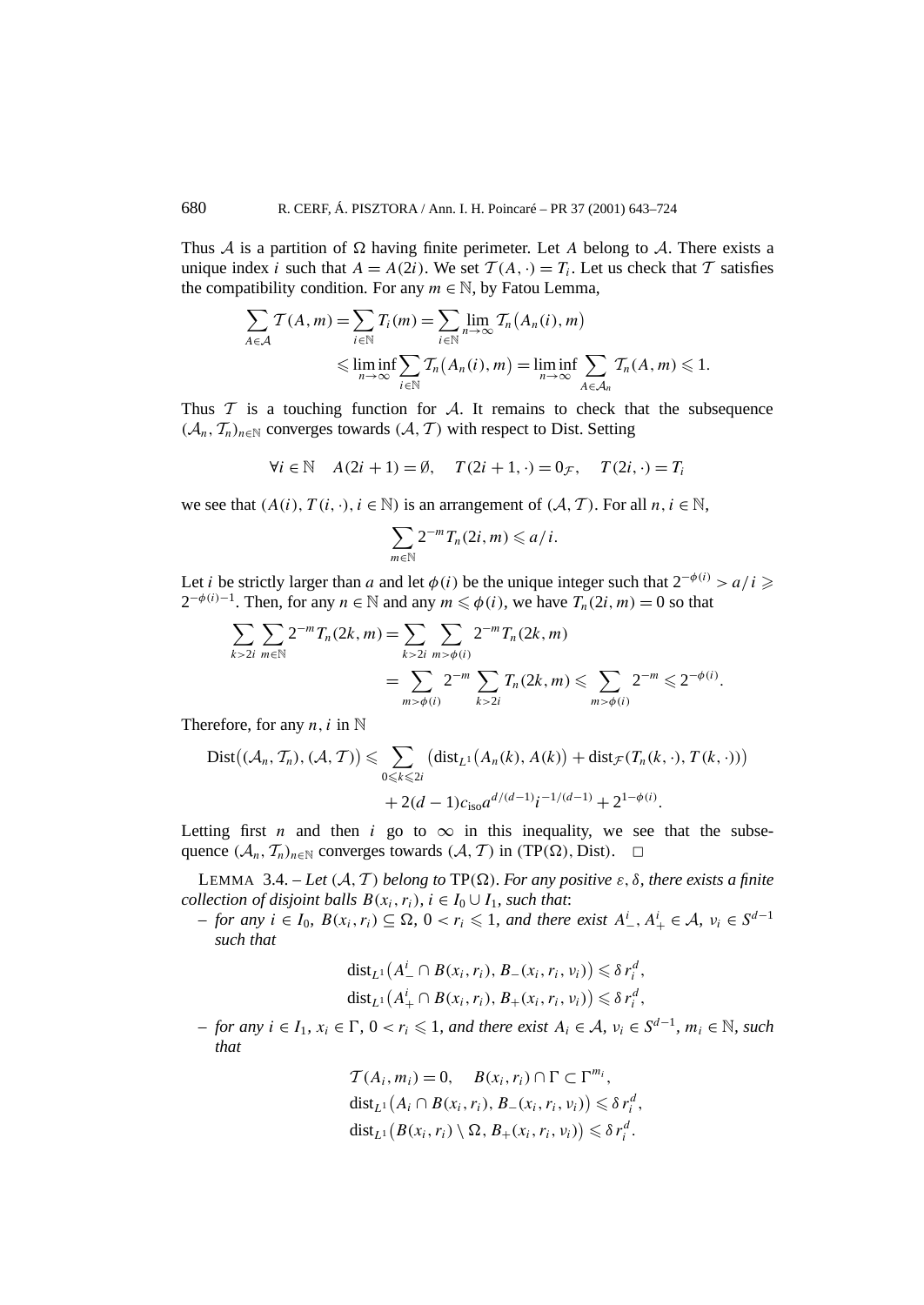*Finally we have*

$$
\left|\mathcal{I}(\mathcal{A},\mathcal{T})-\sum_{i\in I_0\cup I_1}\alpha_{d-1}r_i^{d-1}\tau(v_i)\right|\leq \varepsilon.
$$

*Proof.* – Let  $\varepsilon$ ,  $\delta$  be positive with  $\varepsilon$  < 1/2,  $\delta$  < 1. Because a generalized normal vector is also a measure theoretic normal (see the appendix for the definition), for any *x* in  $\partial^*(A, T) \cap \Omega$ , there exist a positive  $r_0(x, \delta)$  and two sets  $A^x_-, A^x_+$  in A such that, for any  $r < r_0(x, \delta)$ ,

$$
\text{dist}_{L^1}\big(A_-^x \cap B(x,r), B_-(x,r,\nu(x))\big) \leq \delta r^d,
$$
  

$$
\text{dist}_{L^1}\big(A_+^x \cap B(x,r), B_+(x,r,\nu(x))\big) \leq \delta r^d.
$$

We handle  $\partial^*(\mathcal{A}, \mathcal{T}) \cap \Gamma$  in a similar fashion. For any x in  $\partial^*(\mathcal{A}, \mathcal{T}) \cap \Gamma$ , there exist one set  $A^x$  in A, an integer m in N such that  $T(A^x, m) = 0$  and a positive  $r_1(x, \delta)$  such that for any  $r < r_1(x, \delta)$ ,

$$
B(x, r) \cap \Gamma \subseteq \Gamma^m,
$$
  
dist<sub>L<sup>1</sup></sub> $(A^x \cap B(x, r), B_-(x, r, v(x))) \le \delta r^d,$   
dist<sub>L<sup>1</sup></sub> $(B(x, r) \setminus \Omega, B_+(x, r, v(x))) \le \delta r^d.$ 

The map  $x \in \partial^*(\mathcal{A}, \mathcal{T}) \mapsto \overline{\nu}(x) \in PS^{d-1}$  is measurable with respect to  $\mathcal{H}^{d-1}|_{\partial^*(\mathcal{A}, \mathcal{T})}$ . By Lemma 3.1, for  $\mathcal{H}^{d-1}$  almost all *x* in  $\partial^*(\mathcal{A}, \mathcal{T})$ ,

$$
\lim_{r \to 0} (\alpha_{d-1} r^{d-1})^{-1} \mathcal{H}^{d-1}(B(x, r) \cap \partial^*(A, T)) = 1,
$$
  

$$
\lim_{r \to 0} (\alpha_{d-1} r^{d-1})^{-1} \int_{B(x, r) \cap \partial^*(A, T)} \tau(\overline{\nu}(y)) d\mathcal{H}^{d-1}(y) = \tau(\overline{\nu}(x)).
$$

Let  $\partial^{**}(A, \mathcal{T})$  be the set of the points of  $\partial^{*}(A, \mathcal{T})$  where the two preceding identities hold simultaneously. Clearly  $\mathcal{H}^{d-1}(\partial^*(\mathcal{A}, \mathcal{T}) \setminus \partial^{**}(\mathcal{A}, \mathcal{T})) = 0$ . For any *x* in  $\partial^{**}(\mathcal{A}, \mathcal{T})$ , there exists a positive  $r_2(x, \varepsilon)$  such that, for any  $r < r_2(x, \varepsilon)$ ,

$$
\left|\mathcal{H}^{d-1}(B(x,r)\cap\partial^*(\mathcal{A},\mathcal{T}))-\alpha_{d-1}r^{d-1}\right|\leqslant \varepsilon \alpha_{d-1}r^{d-1},
$$

$$
\left|(\alpha_{d-1}r^{d-1})^{-1}\int\limits_{B(x,r)\cap\partial^*(\mathcal{A},\mathcal{T})}\tau(\overline{\nu}(y))\,d\mathcal{H}^{d-1}(y)-\tau(\overline{\nu}(x))\right|\leqslant \varepsilon.
$$

The family of balls

$$
B(x, r), \quad x \in \partial^{**}(\mathcal{A}, \mathcal{T}) \cap \Omega, \quad r < \min(r_0(x, \delta), r_2(x, \varepsilon), 1, d_2(x, \Gamma)),
$$
  

$$
B(x, r), \quad x \in \partial^{**}(\mathcal{A}, \mathcal{T}) \cap \Gamma, \quad r < \min(r_1(x, \delta), r_2(x, \varepsilon), 1),
$$

is a Vitali relation for  $\partial^{**}(A, \mathcal{T})$ . By the standard Vitali covering theorem (see Theorem A.2), we may select a finite or countable collection of disjoint balls  $B(x_i, r_i)$ ,  $i \in I$ , such that: for any *i* in *I*,

- $-$  either *x<sub>i</sub>* belongs to  $∂^{**}(A, T) ∩ Ω$  and  $r_i$  < min( $r_0(x_i, δ)$ ,  $r_2(x_i, ε)$ , 1,  $d_2(x_i, Γ)$ ),
- $-$  or *x<sub>i</sub>* belongs to  $∂^{**}(A, T) ∩ Γ$  and  $r_i$  < min $(r_1(x_i, δ), r_2(x_i, ε), 1)$ ,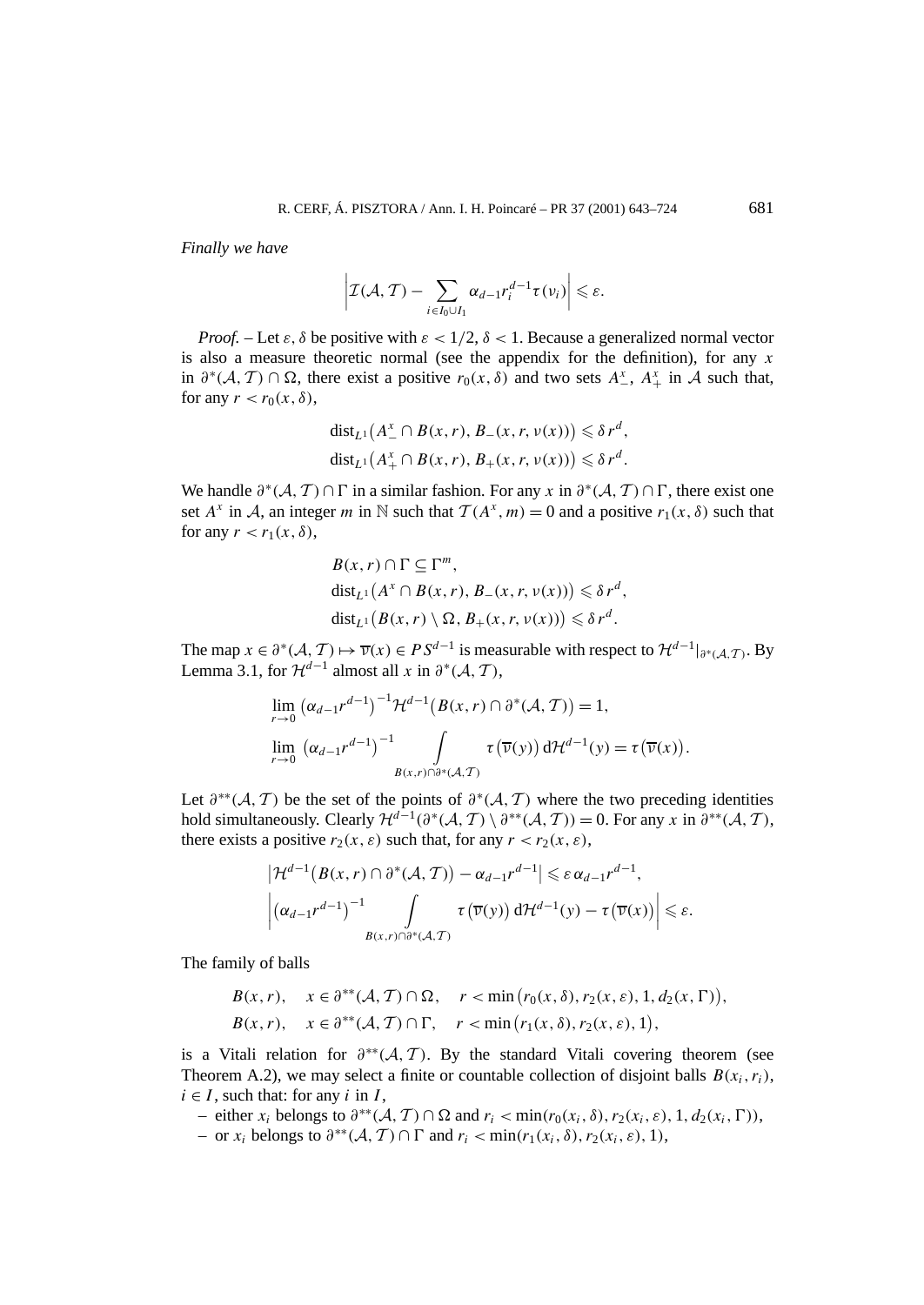and moreover

either 
$$
\mathcal{H}^{d-1}\left(\partial^{**}(\mathcal{A}, \mathcal{T}) \setminus \bigcup_{i \in I} B(x_i, r_i)\right) = 0
$$
 or  $\sum_{i \in I} r_i^{d-1} = \infty$ .

Because for each *i* in *I*,  $r_i$  is smaller than  $r_2(x_i, \varepsilon)$ ,

$$
(1-\varepsilon)\sum_{i\in I}\alpha_{d-1}r_i^{d-1}\leqslant \mathcal{H}^{d-1}(\partial^{**}(\mathcal{A},\mathcal{T}))\leqslant \mathcal{P}(\mathcal{A})<\infty,
$$

and therefore the first case occurs, so that we may select two disjoint finite subsets  $I_0$ ,  $I_1$ of *I* such that

$$
x_i \in \partial^{**}(\mathcal{A}, \mathcal{T}) \cap \Omega \quad \text{if } i \in I_0, \qquad x_i \in \partial^{**}(\mathcal{A}, \mathcal{T}) \cap \Gamma \quad \text{if } i \in I_1, \n\mathcal{H}^{d-1}\left(\partial^{**}(\mathcal{A}, \mathcal{T}) \setminus \bigcup_{i \in I_0 \cup I_1} B(x_i, r_i)\right) < \varepsilon \mathcal{H}^{d-1}\left(\partial^{**}(\mathcal{A}, \mathcal{T})\right).
$$

We claim that the collection of balls  $B(x_i, r_i)$ ,  $i \in I_0 \cup I_1$ , enjoys the desired properties. In fact, we need only to check the final inequality stated in the lemma. We compute

$$
\left| \int_{\partial^*(A,T)} \tau(\overline{\nu}(x)) d\mathcal{H}^{d-1}(x) - \sum_{i \in I_0 \cup I_1} \alpha_{d-1} r_i^{d-1} \tau(\overline{\nu}(x_i)) \right|
$$
  
\$\leqslant \int \tau(\overline{\nu}(x)) d\mathcal{H}^{d-1}(x)\$  

$$
\partial^{**}(A,T) \setminus \bigcup_{i \in I_0 \cup I_1} B(x_i,r_i)
$$
  
\$+\sum\_{i \in I\_0 \cup I\_1} \left| \int\_{\partial^{\*\*}(A,T) \cap B(x\_i,r\_i)} \tau(\overline{\nu}(x)) d\mathcal{H}^{d-1}(x) - \alpha\_{d-1} r\_i^{d-1} \tau(\overline{\nu}(x\_i)) \right|\$.

The first integral of the right-hand member is less than  $\varepsilon \mathcal{H}^{d-1}(\partial^{**}(\mathcal{A}, \mathcal{T}))\tau_{\text{max}}$ . For any *i* in  $I_0 \cup I_1$ ,

$$
\left| \int_{\partial^{**}(A,T) \cap B(x_i,r_i)} \tau(\overline{\nu}(x)) d\mathcal{H}^{d-1}(x) - \alpha_{d-1} r_i^{d-1} \tau(\overline{\nu}(x_i)) \right|
$$
  
\$\leq 2\varepsilon \mathcal{H}^{d-1}(B(x\_i,r\_i) \cap \partial^{\*\*}(A,T)),

whence by summing over *i* in  $I_0 \cup I_1$ ,

$$
\sum_{i\in I_0\cup I_1}\left|\int_{\partial^{**}(\mathcal{A},\mathcal{T})\cap B(x_i,r_i)}\tau(\overline{\nu}(x))\,\mathrm{d}\mathcal{H}^{d-1}(x)-\alpha_{d-1}r_i^{d-1}\tau(\overline{\nu}(x_i))\right|\leqslant 2\varepsilon\,\mathcal{H}^{d-1}\big(\partial^{**}(\mathcal{A},\mathcal{T})\big)
$$

and putting these inequalities together, we get

$$
\left|\int\limits_{\partial^*(\mathcal{A},\mathcal{T})}\tau(\overline{\nu}(x))\,d\mathcal{H}^{d-1}(x)-\sum_{i\in I_0\cup I_1}\alpha_{d-1}r_i^{d-1}\tau(\overline{\nu}(x_i))\right|\leq \varepsilon\,\mathcal{H}^{d-1}(\partial^{**}(\mathcal{A},\mathcal{T}))(\tau_{\max}+2).
$$

Since  $\mathcal{H}^{d-1}(\partial^{**}(\mathcal{A}, \mathcal{T})) \leq \mathcal{I}(\mathcal{A}, \mathcal{T})/\tau_{\min}$ , we get

$$
\left|\mathcal{I}(\mathcal{A},\mathcal{T})-\sum_{i\in I_0\cup I_1}\alpha_{d-1}r_i^{d-1}\tau(\overline{\nu}(x_i))\right|\leqslant \varepsilon(2+\tau_{\max})\,\mathcal{I}(\mathcal{A},\mathcal{T})/\tau_{\min}.
$$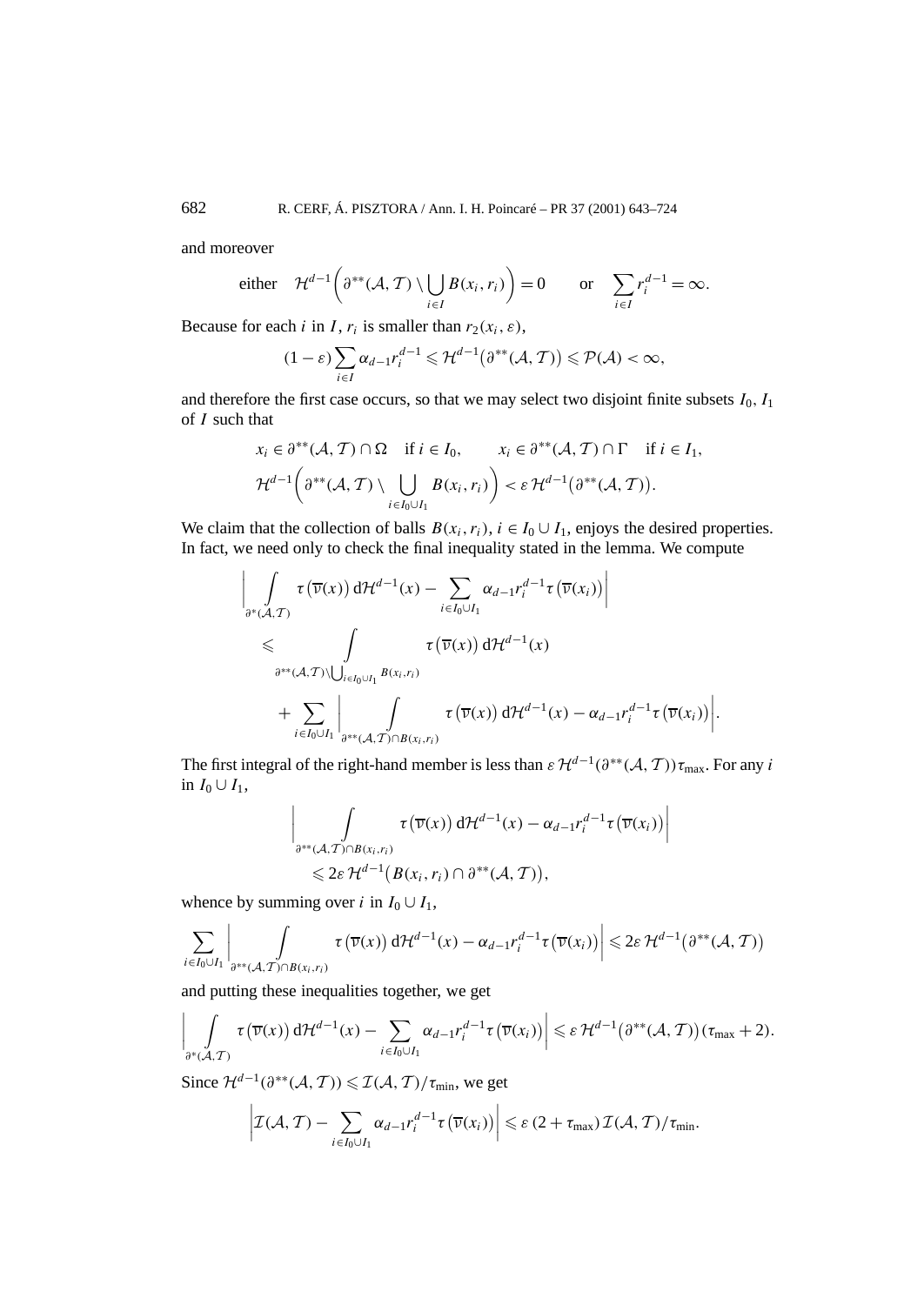Since  $\tau_{\text{max}}$ ,  $\tau_{\text{min}}$  and  $\mathcal{I}(\mathcal{A}, \mathcal{T})$  are fixed and finite, we have the required estimate.  $\Box$ 

An element  $(A, \mathcal{T})$  of TP $(\Omega)$  is said to be polyhedral if A contains a finite number of sets and *<sup>∂</sup>*<sup>∗</sup>*(*A*,* <sup>T</sup> *)* <sup>∩</sup> is included in the union of a finite number of hyperplanes. An hypersurface is a  $C^1$  submanifold of  $\mathbb{R}^d$  of codimension 1.

THEOREM 3.5. – Let  $(A, T)$  belong to TP $(\Omega)$ *. For any*  $\varepsilon > 0$ *, there exists a*  $polyhedral$  *element*  $(A', T')$  *in*  $TP(\Omega)$  *such that* 

 $\text{Dist}((\mathcal{A}, \mathcal{T}), (\mathcal{A}', \mathcal{T}')) < \varepsilon, \quad |\mathcal{I}(\mathcal{A}, \mathcal{T}) - \mathcal{I}(\mathcal{A}', \mathcal{T}')| < \varepsilon, \quad \mathcal{H}^{d-1}(\overline{\partial^*(\mathcal{A}', \mathcal{T}')}\cap \Gamma) < \varepsilon.$ 

*Proof.* – We first reduce the problem to a partition having a finite number of elements. Let  $(A, \mathcal{T})$  belong to TP $(\Omega)$  and let  $\varepsilon > 0$ . There exists a finite number of sets  $A_1, \ldots, A_r$ in A such that

$$
\sum_{A\in\mathcal{A}\backslash\{A_1,\ldots,A_r\}}\mathcal{L}^d(A)+\mathcal{H}^{d-1}(\partial^*A\cap\Gamma)<\varepsilon.
$$

Let  $(A', T')$  be the element of  $TP(\Omega)$  defined by:

$$
\mathcal{A}' = \Big\{ A_1, \dots, A_r, \Omega \setminus \bigcup_{1 \le i \le r} A_i \Big\},\
$$
  
\n
$$
\forall i \in \{1, \dots, r\} \quad \forall m \in \mathbb{N} \quad \mathcal{T}'(A_i, m) = \mathcal{T}(A_i, m),\
$$
  
\n
$$
\forall m \in \mathbb{N} \quad \mathcal{T}'\Big(\Omega \setminus \bigcup_{1 \le i \le r} A_i, m\Big) = \mathcal{T}(A_0, m),\
$$

where  $A_0$  is a fixed element of  $A \setminus \{A_1, \ldots, A_r\}$ . We have then  $\mathcal{I}(\mathcal{A}', \mathcal{T}') \leq \mathcal{I}(\mathcal{A}, \mathcal{T}) + \varepsilon$ and

$$
Dist((\mathcal{A}, \mathcal{T}), (\mathcal{A}', \mathcal{T}')) < \mathcal{L}^d\left(\Omega \setminus \bigcup_{1 \leq i \leq r} A_i\right) + \sum_{A \in \mathcal{A} \setminus \{A_1, \dots, A_r\}} \mathcal{L}^d(A) < 2\varepsilon.
$$

Hence we need only to consider the case where  $A$  has a finite number of elements.

The main difficulties of the proof are to handle properly the approximation close to  $\Gamma$ , that is, to push back inside  $\Omega$  almost all the interfaces up to a set of  $\mathcal{H}^{d-1}$  measure  $\varepsilon$ , and to keep simultaneously a partition. The essential tools of the proof are the Besicovitch differentiation theorem (Theorem A.1), the Vitali covering theorem (Theorem A.2) and the strong approximation result of Quentin de Gromard (Theorem A.3). Let us summarize the global strategy.

*Sketch of the proof.* – We fix  $\gamma > 0$ . Since  $\mathcal{H}^{d-1}(\Gamma \setminus \partial^* \Omega) = 0$ , applying an idea of De Giorgi we can find a compact subset *D* of  $\partial^* \Omega$  such that  $\mathcal{H}^{d-1}(\Gamma \setminus D) < \gamma$  and *D* is included in an hypersurface. By the definition of the measure theoretic boundary, close to a point of  $\partial^* \Omega$ , the set  $\Omega$  looks like a half-space. We cover *D* by a finite collection of disjoint balls  $B(x_i, r_i)$ ,  $i \in I_0 \cup I_1$ , centered on *D*, whose radii are sufficiently small to ensure that the surface and volume estimates within the balls are controlled by the factor *γ*. The remaining part of  $\Gamma$  is covered by a finite collection of balls  $B(y_s, s_i)$ , *j* ∈ *J*<sub>1</sub>. The indices of *I*<sub>0</sub> correspond to  $\Gamma \cap \partial^*(A, \mathcal{T})$  and the indices of *I*<sub>1</sub> correspond to  $\Gamma$  *∖* $\partial$ <sup>\*</sup>( $\mathcal{A}, \mathcal{T}$ ).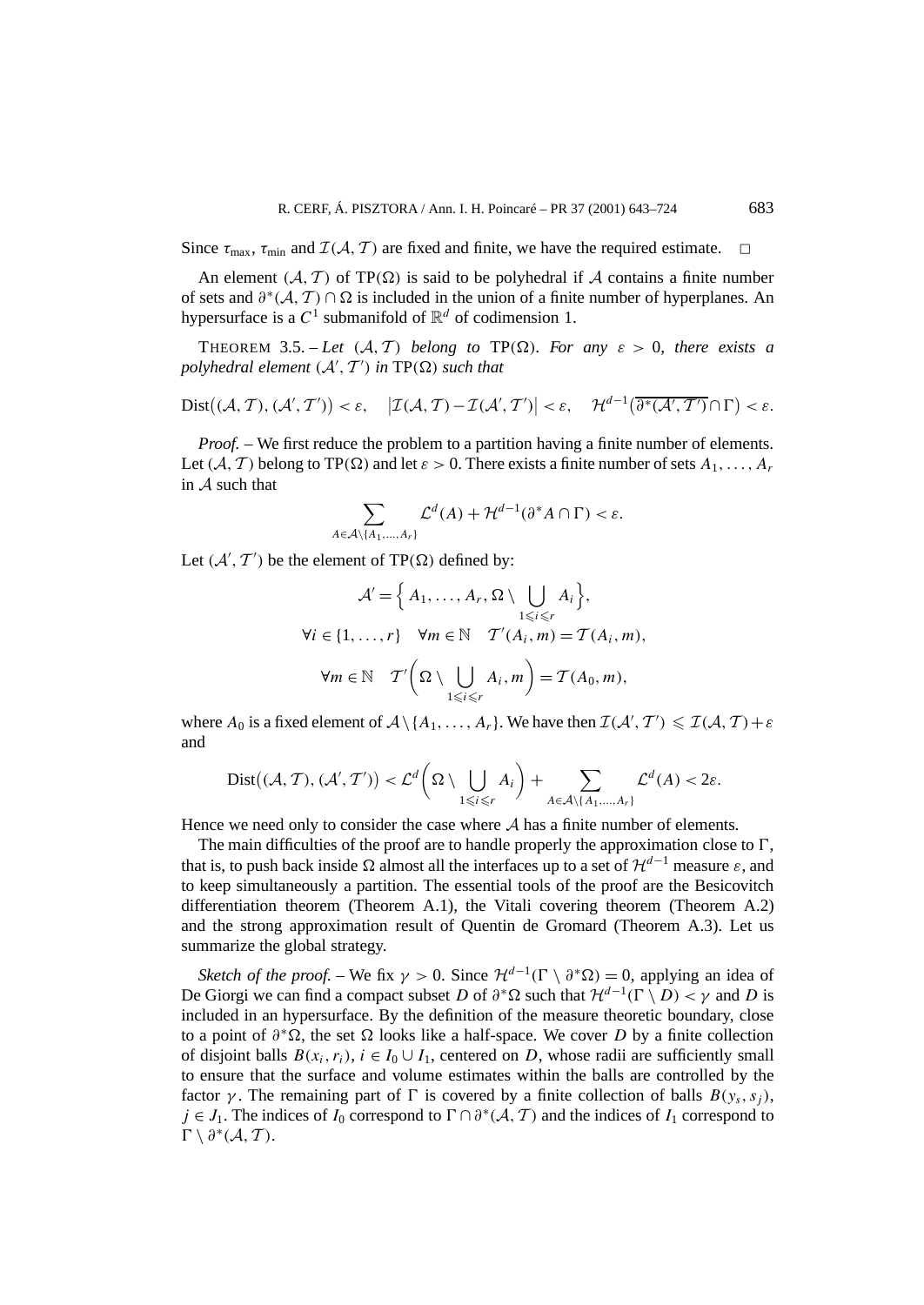We choose  $\varepsilon > 0$  sufficiently small, depending on the partition A, on  $\gamma$  and on the previous families of balls and we apply the strong approximation result of Quentin de Gromard to each set of the partition  $\overline{A}$ . We build then two further family of balls:

- $B(x_i, r_i)$ , *i* ∈ *I*<sub>2</sub>, cover the interfaces inside Ω, up to a set of  $\mathcal{H}^{d-1}$  measure *ε*.
- $B(y_s, s_j)$ ,  $j \in J_2$ , cover the remaining boundary pieces in  $\Omega$ .

Inside each ball  $B(x_i, r_i)$ ,  $i \in I_0 \cup I_1 \cup I_2$ , up to a small fraction, the interfaces are located on hypersurfaces and the radii of the balls are so small that these hypersurfaces are almost flat. Hence we can enclose the interfaces into small flat polyhedral cylinders  $D_i$ ,  $i \in I_0 \cup I_1 \cup I_2$ , and by aggregating adequately the cylinders to the sets of the partitions we move these interfaces on the boundaries of these cylinders. The remaining interfaces are enclosed in the balls  $B(y_s, s_j)$ ,  $j \in J_1 \cup J_2$ , and we apply a similar technique, by approximating these balls from the outside by polyhedra.

We have to define delicately the whole process, in order not to lose too much surface energy, and to control the possible interaction between interfaces close to  $\Gamma$ and interfaces in  $\Omega$ . The presence of boundary conditions creates a substantial additional difficulty compared to the polyhedral approximation performed in [14]. Indeed, the most difficult interfaces to handle are those corresponding to  $D_i$ ,  $i \in I_1$ . We first choose the balls  $B(x_i, r_i)$ ,  $i \in I_0 \cup I_1$ , corresponding to *γ*. We cover the remaining portion of  $\Gamma$ with the balls  $B(y_i, s_i)$ ,  $j \in J_1$ . At this point we can already define the cylinders  $D_i$ ,  $i \in I_0$ . Then we choose  $\varepsilon$  small enough, depending on  $\gamma$  and the balls  $B(x_i, r_i)$ ,  $i \in I_1$ , to ensure that the perturbation of volume *ε* caused when applying Quentin de Gromard's result will not alter significantly the situation inside the balls  $B(x_i, r_i)$ ,  $i \in I_1$ . Then we move inside  $\Omega$  and we build  $D_i$ ,  $i \in I_2$ . Then we come back to the boundary and we build  $D_i$ ,  $i \in I_1$ . We cover the remaining interfaces in  $\Omega$  by the balls  $B(y_s, s_i)$ ,  $j \in J_2$ . Finally we aggregate successively each flat polyhedral cylinder to some adequate set of the partition, in two steps, getting first a collection  $A'$  and then a second collection  $A''$ . An ultimate problem is that the collection  $A<sup>n</sup>$  might have overlaps, which is solved by a simple algorithm.

*Start of the proof.* – Let us consider now an element  $(A, \mathcal{T})$  of TP $(\Omega)$  such that A has a finite number of elements  $A_1, \ldots, A_h$ . Let  $\gamma$  belong to ]0, 1/16[. We start by handling the boundary  $\Gamma$ , for which we make locally flat approximations controlled by the factor *γ*. By hypothesis,  $\mathcal{H}^{d-1}(\partial_{\Gamma} \bigcup_m \Gamma^m) = 0$ . Our hypothesis on  $\Omega$  implies that  $\mathcal{H}^{d-1}(\Gamma \setminus \partial^* \Omega) = 0$ . We apply first an idea going back to De Giorgi (which is also used at the beginning of the proof of Quentin de Gromard's result). There exists a compact subset *D* of  $\Gamma$  such that  $\mathcal{H}^{d-1}(\Gamma \setminus D) < \gamma$  and moreover *D* is a compact subset of an hypersurface. Using the exterior regularity of  $\mathcal{H}^{d-1}|_{\Gamma}$ , we can find an open set  $O_0$ containing  $(\Gamma \setminus D) \cup \partial_{\Gamma} \bigcup_{m} \Gamma^{m}$  and such that  $\mathcal{H}^{d-1}(O_0 \cap \Gamma) < \gamma$ . We apply Lemma A.4 to the set  $\Gamma \setminus O_0$  and the hypersurface containing *D*:

$$
\exists M_0 \quad \forall \delta_0 > 0 \quad \exists \eta_0 > 0 \quad \forall x, y \in \Gamma \setminus O_0
$$
  

$$
|x - y|_2 \leq \eta_0 \Rightarrow d_2(y, \tan(\Gamma, x)) \leq M_0 \delta_0 |x - y|_2.
$$

Let  $\delta_0$  in ]0, 1/2[ be such that  $M_0\delta_0 < \gamma$  and let  $\eta_0$  be associated to  $\delta_0$  as in the above property. By Lemma 3.1, for  $\mathcal{H}^{d-1}$  almost all *x* in  $\bigcup_m \Gamma^m \cap \partial^*(\mathcal{A}, \mathcal{T}) \setminus O_0$ ,

$$
\lim_{r \to 0} (\alpha_{d-1} r^{d-1})^{-1} \mathcal{H}^{d-1}(B(x,r) \cap \partial^*(\mathcal{A}, \mathcal{T})) = 1,
$$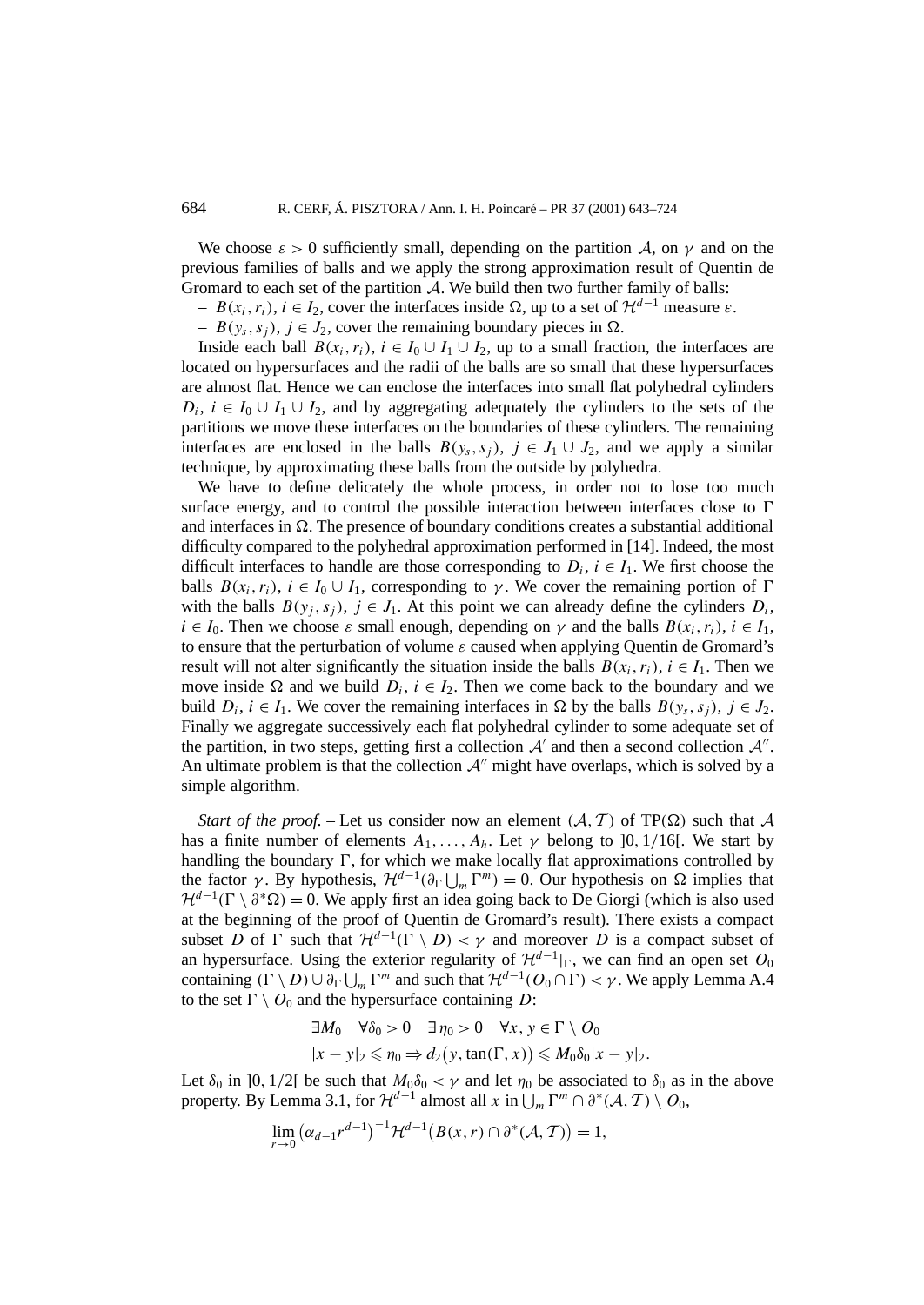R. CERF, Á. PISZTORA / Ann. I. H. Poincaré – PR 37 (2001) 643–724 685

$$
\lim_{r \to 0} \left( \alpha_{d-1} r^{d-1} \right)^{-1} \int\limits_{B(x,r) \cap \partial^*(\mathcal{A}, \mathcal{T})} \tau \left( \overline{\nu}(y) \right) d\mathcal{H}^{d-1}(y) = \tau \left( \overline{\nu}(x) \right).
$$

Let  $\partial^{**}A_0$  be the set of the points where the two preceding identities hold simultaneously. For any *x* in  $\partial^{**}A_0$ , there exists a positive  $r(x, y)$  such that, for any  $r < r(x, y)$ ,

$$
\left|\mathcal{H}^{d-1}(B(x,r)\cap\partial^*(\mathcal{A},\mathcal{T}))-\alpha_{d-1}r^{d-1}\right|\leqslant\gamma\alpha_{d-1}r^{d-1},
$$

$$
\left|(\alpha_{d-1}r^{d-1})^{-1}\int\limits_{B(x,r)\cap\partial^*(\mathcal{A},\mathcal{T})}\tau(\overline{\nu}(y))\,d\mathcal{H}^{d-1}(y)-\tau(\overline{\nu}(x))\right|\leqslant\gamma.
$$

Next, for  $\mathcal{H}^{d-1}$  almost all *x* in  $\Gamma \setminus \partial^*(\mathcal{A}, \mathcal{T}) \setminus O_0$ , there exists a set  $A_x$  in  $\mathcal{A}$  such that  $x \in \partial^* A_x$  and

$$
\lim_{r \to 0} \left( \alpha_d r^d \right)^{-1} \mathcal{L}^d \big( B(x, r) \cap A_x \big) = 1/2
$$

and moreover

$$
\lim_{r \to 0} (\alpha_d r^d)^{-1} \mathcal{L}^d (B(x, r) \setminus \Omega) = 1/2,
$$
  

$$
\lim_{r \to 0} (\alpha_{d-1} r^{d-1})^{-1} \mathcal{H}^{d-1} (B(x, r) \cap \partial^* (\mathcal{A}, \mathcal{T})) = 0,
$$
  

$$
\lim_{r \to 0} (\alpha_{d-1} r^{d-1})^{-1} \mathcal{H}^{d-1} (B(x, r) \cap \Gamma) = 1.
$$

Let  $\partial^* A_1$  be the set of the points where the four preceding identities hold simultaneously. For any *x* in  $\partial^{**}A_1$ , there exists a positive  $r(x, y)$  such that, for any  $r < r(x, y)$ ,

$$
\left| \mathcal{L}^d(B(x, r) \cap A_x) - \alpha_d r^d / 2 \right| \leq \gamma \alpha_d r^d,
$$
  

$$
\left| \mathcal{L}^d(B(x, r) \setminus \Omega) - \alpha_d r^d / 2 \right| \leq \gamma \alpha_d r^d,
$$
  

$$
\mathcal{H}^{d-1}(B(x, r) \cap \partial^*(A, T)) \leq \gamma \alpha_{d-1} r^{d-1},
$$
  

$$
\left| \mathcal{H}^{d-1}(B(x, r) \cap \Gamma) - \alpha_{d-1} r^{d-1} \right| \leq \gamma \alpha_{d-1} r^{d-1}.
$$

The family of balls  $B(x, r)$ ,  $x \in \partial^{**}A_0 \cup \partial^{**}A_1$ ,  $r < \min(r(x, \gamma), \gamma, \eta_0)$ , is a Vitali relation for

$$
(\Gamma \setminus O_0) \cap \big( \partial^{**} \mathcal{A}_0 \cup \partial^{**} \mathcal{A}_1 \big).
$$

By the standard Vitali covering theorem (see Theorem A.2), we may select a finite or countable collection of disjoint balls  $B(x_i, r_i)$ ,  $i \in I$ , such that: for any *i* in *I*,  $x_i$  belongs to the above set,  $r_i < \min(r(x_i, \gamma), \gamma, \eta_0)$  and

either 
$$
\mathcal{H}^{d-1}\left(\Gamma \setminus O_0 \setminus \bigcup_{i \in I} B(x_i, r_i)\right) = 0
$$
 or  $\sum_{i \in I} r_i^{d-1} = \infty$ .

Because for each *i* in *I*,  $r_i$  is smaller than  $r(x_i, \gamma)$ ,

$$
\alpha_{d-1}(1-\gamma)\sum_{i\in I}r_i^{d-1}\leq \mathcal{H}^{d-1}(\Gamma)<\infty,
$$

and therefore the first case occurs, so that we may select two finite subsets  $I_0$ ,  $I_1$  of  $I$ such that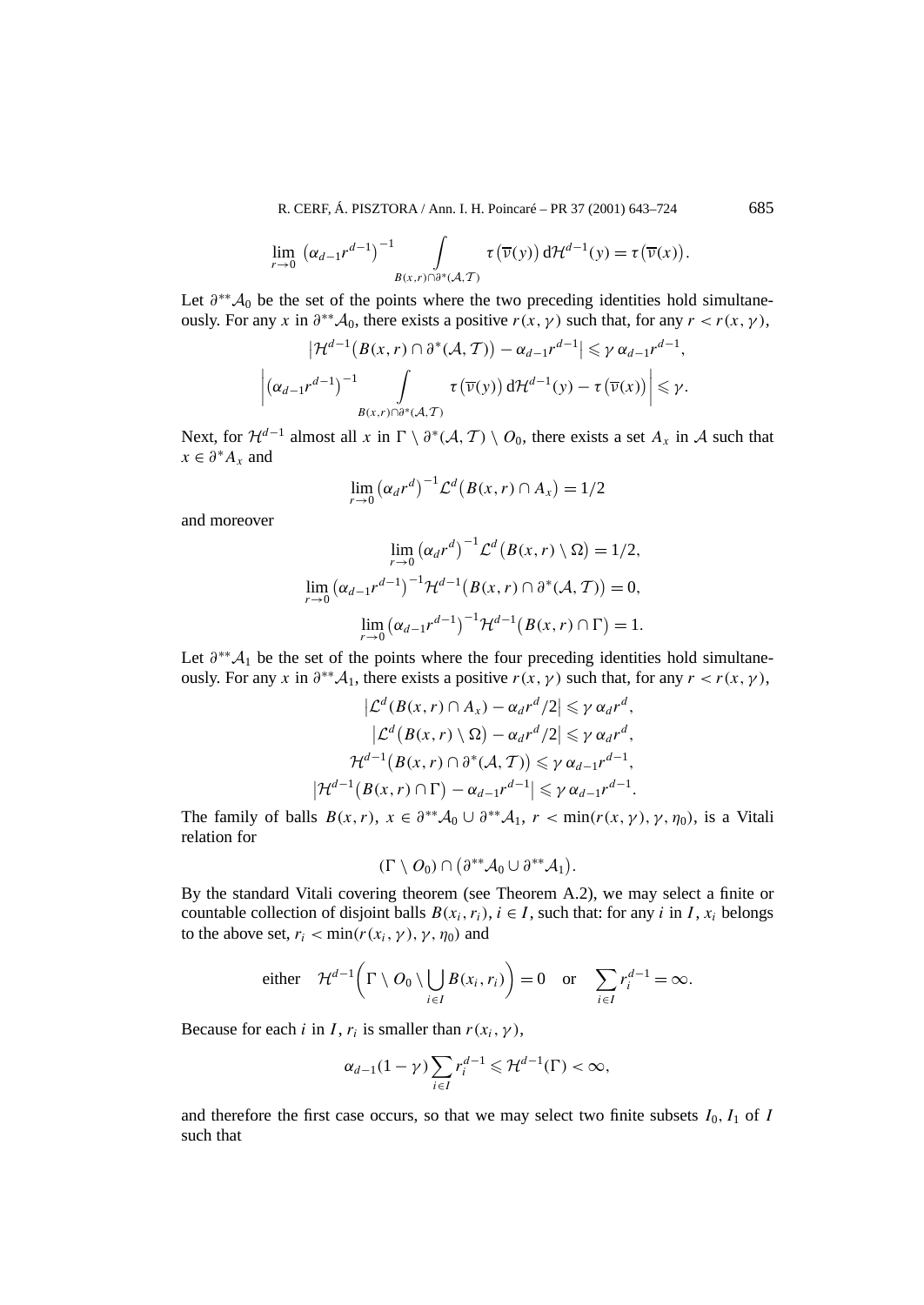686 R. CERF, Á. PISZTORA / Ann. I. H. Poincaré – PR 37 (2001) 643–724

$$
\forall i \in I_0 \quad x_i \in \partial^{**} A_0, \qquad \forall i \in I_1 \quad x_i \in \partial^{**} A_1,
$$

$$
\mathcal{H}^{d-1}\bigg(\Gamma \setminus O_0 \setminus \bigcup_{i \in I_0 \cup I_1} B(x_i, r_i)\bigg) < \gamma.
$$

Let  $i$  belong to  $I_1$ . We have

$$
\mathcal{H}^{d-1}\big(\Gamma \cap B(x_i, r_i) \setminus B(x_i, r_i(1 - 2\sqrt{\gamma}))\big)
$$
\n
$$
= \mathcal{H}^{d-1}\big(\Gamma \cap B(x_i, r_i)\big) - \mathcal{H}^{d-1}\big(\Gamma \cap B(x_i, r_i(1 - 2\sqrt{\gamma}))\big)
$$
\n
$$
\leq (1 + \gamma)\alpha_{d-1}r_i^{d-1} - (1 - \gamma)\alpha_{d-1}r_i^{d-1}(1 - 2\sqrt{\gamma})^{d-1}
$$
\n
$$
= \alpha_{d-1}r_i^{d-1}\big(1 + \gamma - (1 - \gamma)(1 - 2\sqrt{\gamma})^{d-1}\big) \leq \alpha_{d-1}r_i^{d-1}2d\sqrt{\gamma}.
$$

Hence

 $\sum$ *i*∈*I*<sup>1</sup>  $\mathcal{H}^{d-1}(\Gamma \cap B(x_i, r_i) \setminus B(x_i, r_i(1 - 2\sqrt{\gamma}))) \leq 2d\sqrt{\gamma} \sum$ *i*∈*I*<sup>1</sup>  $\alpha_{d-1} r_i^{d-1} \leqslant 4d\sqrt{\gamma} \mathcal{H}^{d-1}(\Gamma)$ 

and

$$
\mathcal{H}^{d-1}\bigg(\Gamma\setminus O_0\setminus \bigcup_{i\in I_0}B(x_i,r_i)\setminus \bigcup_{i\in I_1}B(x_i,r_i(1-2\sqrt{\gamma}))\bigg)<\gamma+4d\sqrt{\gamma}\mathcal{H}^{d-1}(\Gamma)
$$

so that

$$
\mathcal{H}^{d-1}\bigg(\Gamma \setminus \bigcup_{i \in I_0} B(x_i,r_i) \setminus \bigcup_{i \in I_1} B(x_i,r_i(1-2\sqrt{\gamma}))\bigg) < 2\gamma + 4d\sqrt{\gamma}\mathcal{H}^{d-1}(\Gamma).
$$

We have a finite number of disjoint closed balls  $B(x_i, r_i)$ ,  $i \in I_0$ ,  $B(x_i, r_i(1 - 2\sqrt{\gamma}))$ ,  $i \in I_1$ . By increasing slightly all the radii  $r_i$ , we can keep the balls disjoint, each  $r_i$  strictly smaller than  $min(r(x_i, \gamma), \gamma, \eta_0)$  for *i* in  $I_0 \cup I_1$ , and get the stronger inequality

$$
\mathcal{H}^{d-1}\bigg(\Gamma\setminus\bigcup_{i\in I_0}\mathring{B}(x_i,r_i)\setminus\bigcup_{i\in I_1}\mathring{B}(x_i,r_i(1-2\sqrt{\gamma}))\bigg)<2\gamma+4d\sqrt{\gamma}\mathcal{H}^{d-1}(\Gamma).
$$

The above set is a compact subset of  $\Gamma$ . Using the exterior regularity of  $\mathcal{H}^{d-1}|_{\Gamma}$ , we can find an open set  $O_1$  such that

$$
\Gamma \setminus \bigcup_{i \in I_0} \mathring{B}(x_i, r_i) \setminus \bigcup_{i \in I_1} \mathring{B}(x_i, r_i(1 - 2\sqrt{\gamma})) \subset O_1,
$$
  

$$
\mathcal{H}^{d-1}(O_1 \cap \Gamma) < 3\gamma + 4d\sqrt{\gamma}\mathcal{H}^{d-1}(\Gamma).
$$

Let

$$
\rho_1 = (1/6) \text{ dist}\bigg(\Gamma \setminus \bigcup_{i \in I_0} \mathring{B}(x_i, r_i) \setminus \bigcup_{i \in I_1} \mathring{B}(x_i, r_i(1 - 2\sqrt{\gamma})), \Gamma \setminus O_1\bigg).
$$

By the definition of the Hausdorff measure  $\mathcal{H}^{d-1}$ , there exists a collection of balls  $B(y_i, s_j)$ ,  $j \in J_1$ , such that:

$$
\forall j \in J_1 \quad 0 < s_j < \rho_1, \quad B(y_j, s_j) \cap \left( \Gamma \setminus \bigcup_{i \in I_0} \mathring{B}(x_i, r_i) \setminus \bigcup_{i \in I_1} \mathring{B}(x_i, r_i(1 - 2\sqrt{\gamma})) \right) \neq \emptyset,
$$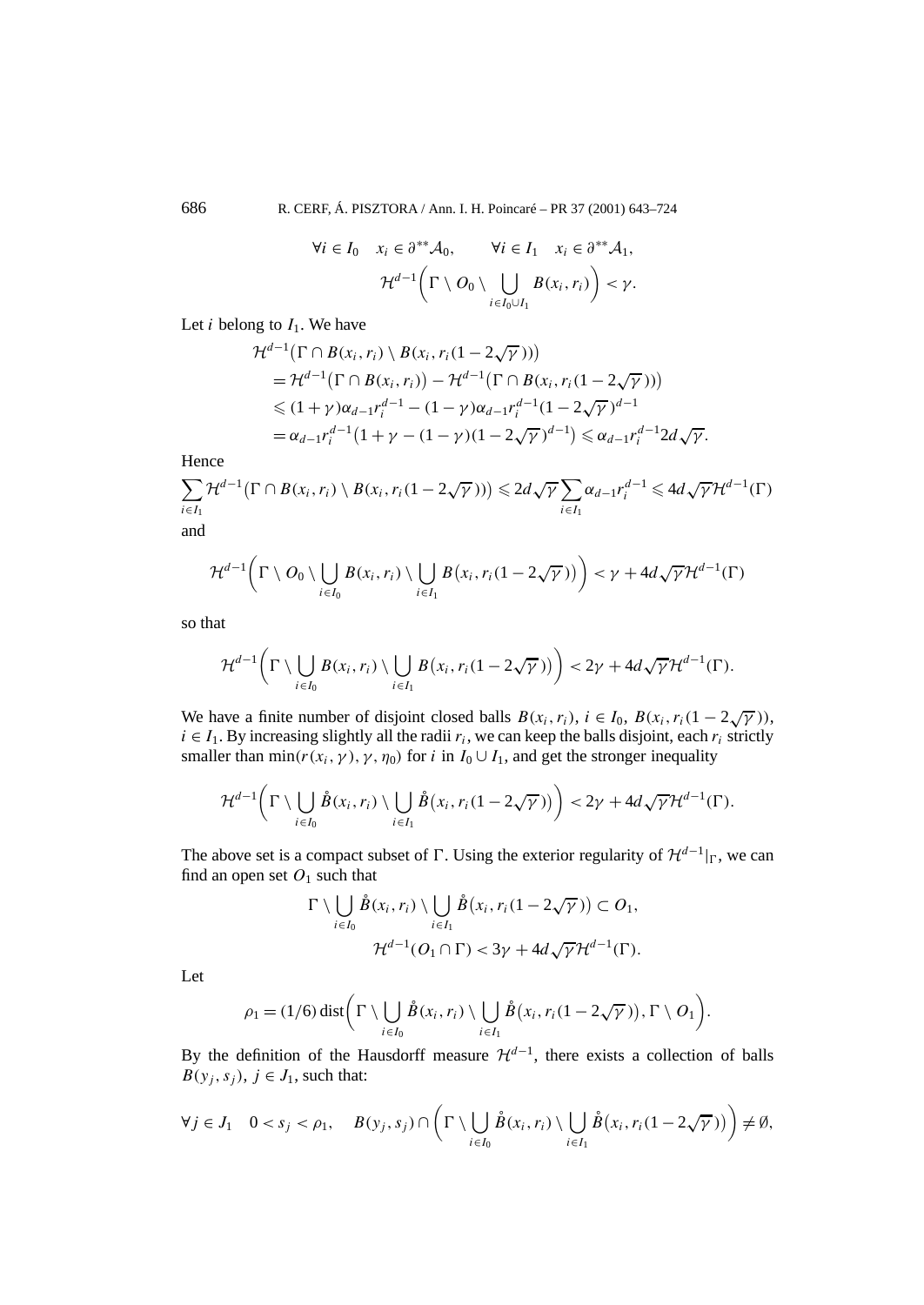R. CERF, Á. PISZTORA / Ann. I. H. Poincaré – PR 37 (2001) 643–724 687

$$
\sum_{j\in J_1} \alpha_{d-1} s_j^{d-1} < 3\gamma + 4d\sqrt{\gamma} \mathcal{H}^{d-1}(\Gamma),
$$
\n
$$
\Gamma \setminus \bigcup_{i\in I_0} \mathring{B}(x_i, r_i) \setminus \bigcup_{i\in I_1} \mathring{B}(x_i, r_i(1 - 2\sqrt{\gamma})) \subset \bigcup_{j\in J_1} \mathring{B}(y_j, s_j).
$$

By compactness, the set  $J_1$  can be chosen to be finite. For each *i* in  $I_0$ , let  $P_i$  be a convex open polygon inside the hyperplane  $hyp(x_i, v_\Gamma(x_i))$  such that

 $\operatorname{disc}(x_i, r_i, \nu_{\Gamma}(x_i)) \subset P_i \subset \operatorname{disc}(x_i, r_i(1 + \delta_0), \nu_{\Gamma}(x_i)),$ 

$$
\left|\mathcal{H}^{d-2}(\partial P_i) - \alpha_{d-2}r_i^{d-2}\right| \leq \delta_0 \alpha_{d-2}r_i^{d-2}, \quad \left|\mathcal{H}^{d-1}(P_i) - \alpha_{d-1}r_i^{d-1}\right| \leq \delta_0 \alpha_{d-1}r_i^{d-1}.
$$

Let *D<sub>i</sub>* be the cylinder cyl $(P_i, M_0\delta_0(1 + \delta_0)r_i)$  of basis  $P_i$  and height  $2M_0\delta_0(1 + \delta_0)r_i$ . Then  $\Gamma \cap B(x_i, r_i) \subset D_i$ .

For *i* in  $I_0 \cup I_1$ , there exists a unique  $l(i)$  in  $\{1, \ldots, h\}$  such that  $x_i \in \partial^* A_{l(i)}$ . For *i* in *I*<sub>0</sub> there exists a unique integer *m*(*i*) such that  $x_i \in \Gamma^{m(i)}$ .

We next deal with the interfaces inside  $\Omega$  and we make approximations controlled by the factor  $\varepsilon$ . We choose  $\varepsilon$  sufficiently small compared to  $\gamma$  so that, when we perturb the sets by a volume  $\varepsilon$ , the resulting effect close to the boundary is still of order  $\gamma$ . We have to delay the approximation of  $\Gamma$  by flat interfaces inside the balls  $B(x_i, r_i)$ ,  $i \in I_1$ , until we have modified the situation inside  $\Omega$ .

Let  $\varepsilon > 0$  be such that  $\varepsilon < \gamma$  and

$$
\varepsilon h\big(1+6\mathcal{H}^{d-1}\big(\partial^*(\mathcal{A},\mathcal{T})\big)\big)<\gamma\alpha_d\min_{i\in I_1}r_i^d.
$$

We apply next the approximation result of Quentin de Gromard (see Theorem A.3 in the appendix) to each set  $A_1, \ldots, A_h$  and  $\varepsilon$  (here we consider these sets as subsets of  $\mathbb{R}^d$ , i.e., we apply the approximation result in the whole space). For each  $i$  in  $\{1, \ldots, h\}$ , there exists a set  $L_i$  of finite perimeter, a  $C^1$  function  $f_i : \mathbb{R}^d \mapsto \mathbb{R}$ , a compact set  $C_i$ , an open set *V<sub>i</sub>* and an open bounded set *B<sub>i</sub>* such that, setting  $F_i = \{x \in \mathbb{R}^d : f_i(x) \ge 0\}$ , the set *V<sub>i</sub>* ∩  $\partial F_i$  is the hypersurface {*x* ∈ *V<sub>i</sub>*: *f<sub>i</sub>*(*x*) = 0} and

$$
C_i \subset B_i, \quad \overline{B_i} \subset V_i \subset \{x \in \mathbb{R}^d: df_i(x) \neq 0\}, \quad C_i \subset \partial^* A_i \cap \partial F_i,
$$
  
\n
$$
L_i \cap B_i = F_i \cap B_i, \quad V_i \cap \partial^* F_i = V_i \cap \partial F_i,
$$
  
\n
$$
\forall x \in C_i \quad \nu_{A_i}(x) = \nu_{F_i}(x) = -|\mathrm{d} f_i(x)|^{-1} \mathrm{d} f_i(x),
$$
  
\n
$$
\mathcal{L}^d(V_i) < \varepsilon, \quad \mathcal{L}^d(A_i \Delta L_i) < \varepsilon,
$$
  
\n
$$
\mathcal{H}^{d-1}(\partial F_i \cap (V_i \setminus C_i)) < \varepsilon, \quad \mathcal{H}^{d-1}(\partial^* A_i \setminus C_i) < \varepsilon, \quad \mathcal{H}^{d-1}(\partial^* A_i \Delta \partial L_i) <
$$
  
\n
$$
L_i \subset \mathcal{V}_2(A_i, \varepsilon), \quad \mathbb{R}^d \setminus L_i \subset \mathcal{V}_2(\mathbb{R}^d \setminus A_i, \varepsilon).
$$

Since  $\{A_1, \ldots, A_h\}$  is a partition of  $\Omega$  having finite perimeter, then the sets  $\partial^* A_i \cap \partial^* A_j$ ,  $1 \leq i < j \leq h$ , are pairwise disjoint, and so are the sets  $C_i \cap C_j$ ,  $1 \leq i < j \leq h$ . It is possible to impose that the open sets  $V_i$ ,  $1 \leq i \leq h$ , are chosen such that the sets  $V_i \cap V_j$ ,  $1 \leq i < j \leq h$ , are also disjoint. More precisely, at the beginning of the proof of Theorem *A.3*, the compact sets  $C_i$ ,  $1 \leq i \leq h$ , are chosen by applying Egoroff Theorem; using the exterior regularity of the measures  $\mathcal{H}^{d-1}|_{\partial^* A_i}$ , they are then approximated from

*Ai+∂Li) < ε,*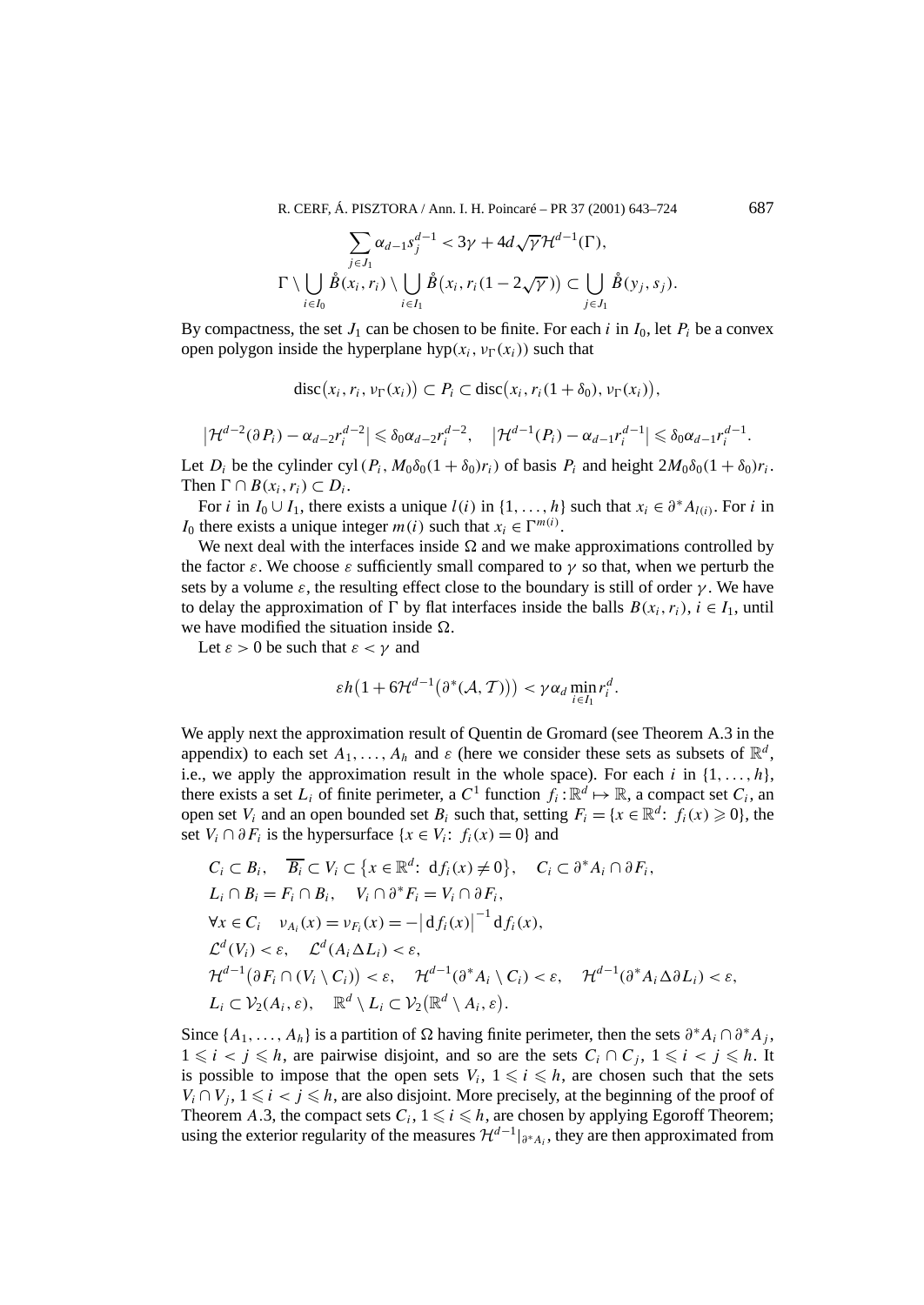outside by the sets  $V_i$ ,  $1 \leq i \leq h$ . We perform simultaneously this step for all the sets and we impose that each set  $V_i$  is close enough to  $C_i$ . If we set

$$
r = (1/3) \min \big\{ d_2(C_i \cap C_j, C_k \cap C_l) : 1 \leq i, j, k, l \leq h, i < j, k < l, (i, j) \neq (k, l) \big\},\
$$

then *r* is positive (the sets  $C_i \cap C_j$ ,  $1 \leq i < j \leq h$ , are disjoint and compact) and it is enough to require that  $V_i$  is included in  $V_2(C_i, r)$  for each *i* in  $\{1, \ldots, h\}$ . For any *i* in  $\{1, \ldots, h\}$ ,

$$
\mathcal{H}^{d-1}(\Omega \cap \partial L_i \setminus C_i) \leq \mathcal{H}^{d-1}(\Omega \cap \partial L_i \setminus \partial^* A_i) + \mathcal{H}^{d-1}(\Omega \cap \partial^* A_i \setminus C_i) \leq 2\varepsilon.
$$

Setting  $H = \bigcup_{1 \leq i \leq h} (\partial L_i \setminus B_i) \cap \Omega$ , we get  $\mathcal{H}^{d-1}(H) \leq 2h\varepsilon$ . Let next  $C = \bigcup_{1 \leq i < j \leq h} C_i \cap$  $C_i$ . Notice that  $\hat{C}$  is a subset of  $\Omega$ . We have

$$
\mathcal{H}^{d-1}(\Omega \cap \partial L_i \setminus C) \leq \mathcal{H}^{d-1}(\Omega \cap \partial L_i \setminus C_i) + \mathcal{H}^{d-1}(\Omega \cap C_i \setminus \bigcup_{1 \leq j \leq h, j \neq i} C_j)
$$
  

$$
\leq 2\varepsilon + \mathcal{H}^{d-1}(\Omega \cap C_i \setminus \bigcup_{1 \leq j \leq h, j \neq i} \partial^* A_j)
$$
  

$$
+ \mathcal{H}^{d-1}(\bigcup_{1 \leq j \leq h, j \neq i} \Omega \cap \partial^* A_j \setminus C_j) \leq (h+1)\varepsilon.
$$

Setting  $G = \bigcup_{1 \leq i \leq h} \Omega \cap \partial L_i$  we get  $\mathcal{H}^{d-1}(G \setminus C) \leq h(h+1)\varepsilon$ . For each *i* in  $\{1, \ldots, h\}$ , we apply Lemma A.4 to the set  $\partial F_i \cap \overline{B_i}$  and the hypersurface  $\partial F_i \cap V_i$  (since  $B_i$  is bounded, then  $\partial F_i \cap \overline{B_i}$  is compact):

$$
\exists M_i > 0 \quad \forall \delta > 0 \quad \exists \eta_i > 0 \quad \forall x, \, y \in \partial F_i \cap \overline{B_i}
$$
\n
$$
|x - y|_2 \leq \eta_i \Rightarrow d_2\big(y, \tan(\partial F_i \cap V_i, x)\big) \leq M_i \delta |x - y|_2.
$$

For a point *x* belonging to  $C_i$ , the tangent hyperplane of  $\partial F_i \cap V_i$  at *x* is precisely hyp  $(x, \overline{v}(x))$ . Let *M* be the maximum max $\{1, M_0, M_1, \ldots, M_h\}$  and let  $\delta$  in  $\{0, 1/2\}$  be such that  $2\delta M < \varepsilon$ . For *i* in  $\{1, \ldots, h\}$ , let  $\eta_i$  be a positive real number associated to  $\delta$  as in the above formula and let  $\eta = \min\{\eta_1, \ldots, \eta_h\}$ . Let also

$$
\rho_2 = (1/6) \min \left( \min \{ d_2(C_i, \mathbb{R}^d \setminus B_i) : 1 \leq i \leq h \}, \min \{ d_2(C_i \cap C_j, \mathbb{R}^d \setminus \Omega) : 1 \leq i < j \leq h \} \right).
$$

Since each set  $C_i$  is a compact subset of the open set  $B_i$  and each set  $C_i \cap C_j$  is a compact subset of  $\Omega$ , then  $\rho_2$  is positive.

The map  $x \in \partial^*(A, \mathcal{T}) \cap \Omega \mapsto \overline{\nu}(x) \in PS^{d-1}$  is measurable with respect to  $\mathcal{H}^{d-1}|_{\partial^*(\mathcal{A},\mathcal{T})\cap\Omega}$ . By Lemma 3.1, for  $\mathcal{H}^{d-1}$  almost all *x* in  $\partial^*(\mathcal{A},\mathcal{T})\cap\Omega$ ,

$$
\lim_{r \to 0} \left( \alpha_{d-1} r^{d-1} \right)^{-1} \mathcal{H}^{d-1} \left( B(x, r) \cap \partial^*(A, T) \right) = 1,
$$
  

$$
\lim_{r \to 0} \left( \alpha_{d-1} r^{d-1} \right)^{-1} \int_{B(x, r) \cap \partial^*(A, T)} \tau \left( \overline{\nu}(y) \right) d\mathcal{H}^{d-1}(y) = \tau \left( \overline{\nu}(x) \right).
$$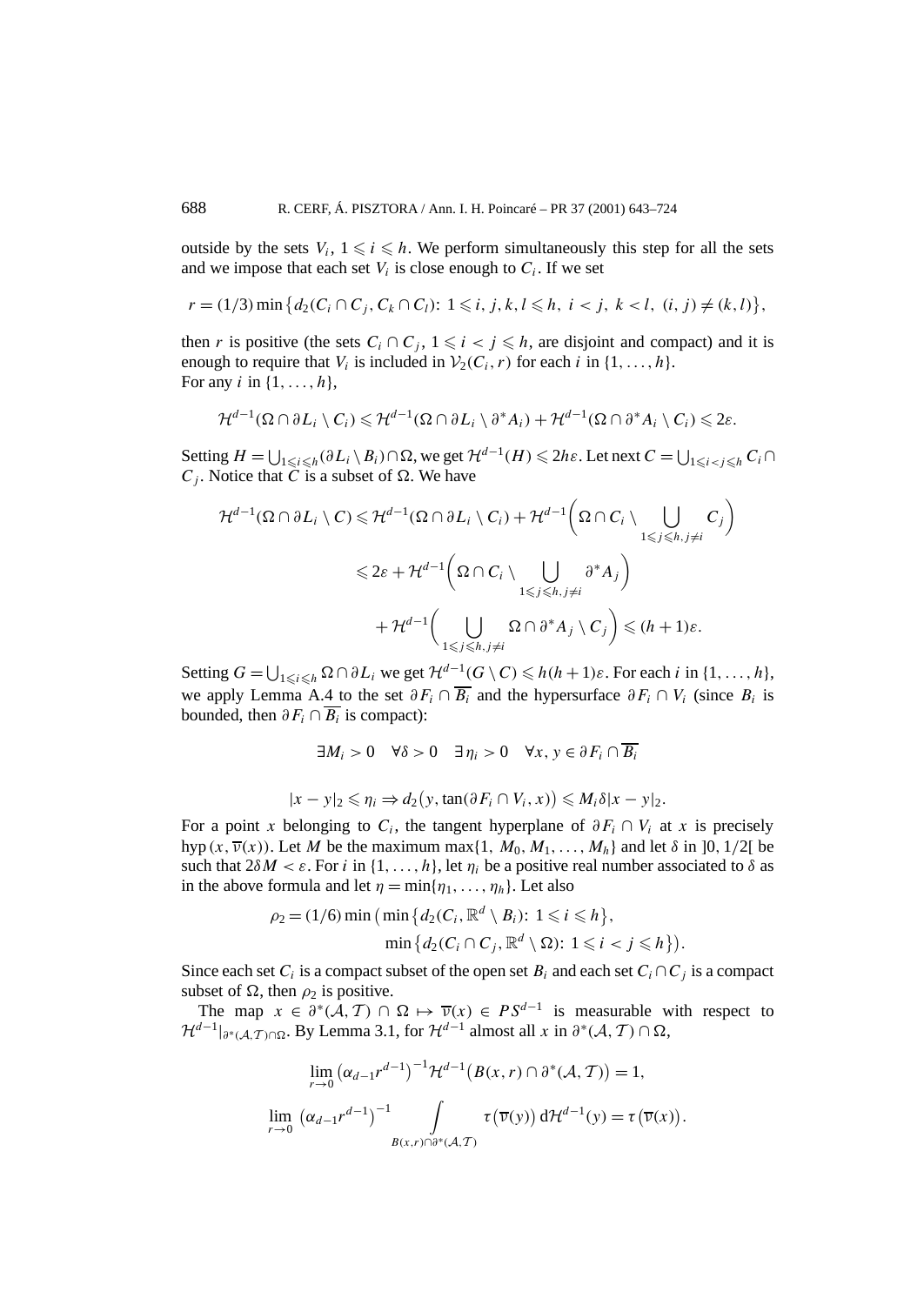Let  $\partial^* A$  be the set of the points of  $\partial^* (A, \mathcal{T}) \cap \Omega$  where the two preceding identities hold simultaneously. Clearly  $\mathcal{H}^{d-1}(\partial^*(\mathcal{A}, \mathcal{T}) \cap \Omega \setminus \partial^{**}\mathcal{A}) = 0$ . For any *x* in  $\partial^{**}\mathcal{A}$ , there exists a positive  $r(x, \varepsilon)$  such that, for any  $r < r(x, \varepsilon)$ ,

$$
\left|\mathcal{H}^{d-1}(B(x,r)\cap\partial^*(\mathcal{A},\mathcal{T}))-\alpha_{d-1}r^{d-1}\right|\leqslant \varepsilon \alpha_{d-1}r^{d-1},
$$

$$
\left|(\alpha_{d-1}r^{d-1})^{-1}\int\limits_{B(x,r)\cap\partial^*(\mathcal{A},\mathcal{T})}\tau(\overline{\nu}(y))\,d\mathcal{H}^{d-1}(y)-\tau(\overline{\nu}(x))\right|\leqslant \varepsilon.
$$

The family of balls  $B(x, r)$ ,  $x \in \partial^{**}A$ ,  $r < \min(r(x, \varepsilon), \varepsilon, \eta, \rho_2)$ , is a Vitali relation for *C*. By the standard Vitali covering theorem (see Theorem A.2), we may select a finite or countable collection of disjoint balls  $B(x_i, r_i)$ ,  $i \in I'$ , such that: for any *i* in *I'*, *x<sub>i</sub>* belongs to *C*,  $r_i < min(r(x_i, \varepsilon), \varepsilon, \eta, \rho_2)$  and

either 
$$
\mathcal{H}^{d-1}\left(C \setminus \bigcup_{i \in I'} B(x_i, r_i)\right) = 0
$$
 or  $\sum_{i \in I'} r_i^{d-1} = \infty$ .

Because for each *i* in *I'*,  $r_i$  is smaller than  $r(x_i, \varepsilon)$ ,

$$
\alpha_{d-1}(1-\varepsilon)\sum_{i\in I'}r_i^{d-1}\leqslant \mathcal{H}^{d-1}\big(\partial^*(\mathcal{A},\mathcal{T})\cap\Omega\big)<\infty,
$$

and therefore the first case occurs, so that we may select a finite subset  $I_2$  of  $I'$  such that

$$
\mathcal{H}^{d-1}\bigg(C\setminus\bigcup_{i\in I_2}B(x_i,r_i)\bigg)<\varepsilon.
$$

We have a finite number of disjoint closed balls  $B(x_i, r_i)$ ,  $i \in I_2$ . By increasing slightly all the radii  $r_i$ , we can keep the balls disjoint, each  $r_i$  strictly smaller than  $min(r(x_i, \varepsilon), \varepsilon, \eta, \rho_2)$  for *i* in  $I_2$ , and get the stronger inequality

$$
\mathcal{H}^{d-1}\bigg(C\setminus\bigcup_{i\in I_2}\mathring{B}(x_i,r_i)\bigg)<\varepsilon.
$$

For each *i* in  $I_2$ , let  $P_i$  be a convex open polygon inside the hyperplane hyp $(x_i, \overline{v}(x_i))$ such that

$$
\operatorname{disc}(x_i, r_i, \overline{\nu}(x_i)) \subset P_i \subset \operatorname{disc}(x_i, r_i(1+\delta), \overline{\nu}(x_i)),
$$
  

$$
|\mathcal{H}^{d-2}(\partial P_i) - \alpha_{d-2} r_i^{d-2}| \leq \delta \alpha_{d-2} r_i^{d-2}, \quad |\mathcal{H}^{d-1}(P_i) - \alpha_{d-1} r_i^{d-1}| \leq \delta \alpha_{d-1} r_i^{d-1}.
$$

We set  $\psi = M\delta(1+\delta)$  (hence  $\psi < \varepsilon < 1$ ). For *i* in  $I_2$ , let  $D_i$  be the cylinder  $\text{cyl}(P_i, M\delta(1+\delta)r_i)$  of basis  $P_i$  and height  $2\psi r_i$ . The sets

$$
\bigcup_{i\in I_2,\,x_i\in C_k\cap C_l}D_i,\quad 1\leqslant k
$$

are pairwise disjoint. Indeed, let *i* be an index in  $I_2$  such that  $x_i$  is in  $C_k \cap C_l$ ; because  $r_i < \rho_2$ ,

$$
D_i \subset B(x_i, 3\rho_2) \subset B_k \cap B_l \subset V_k \cap V_l
$$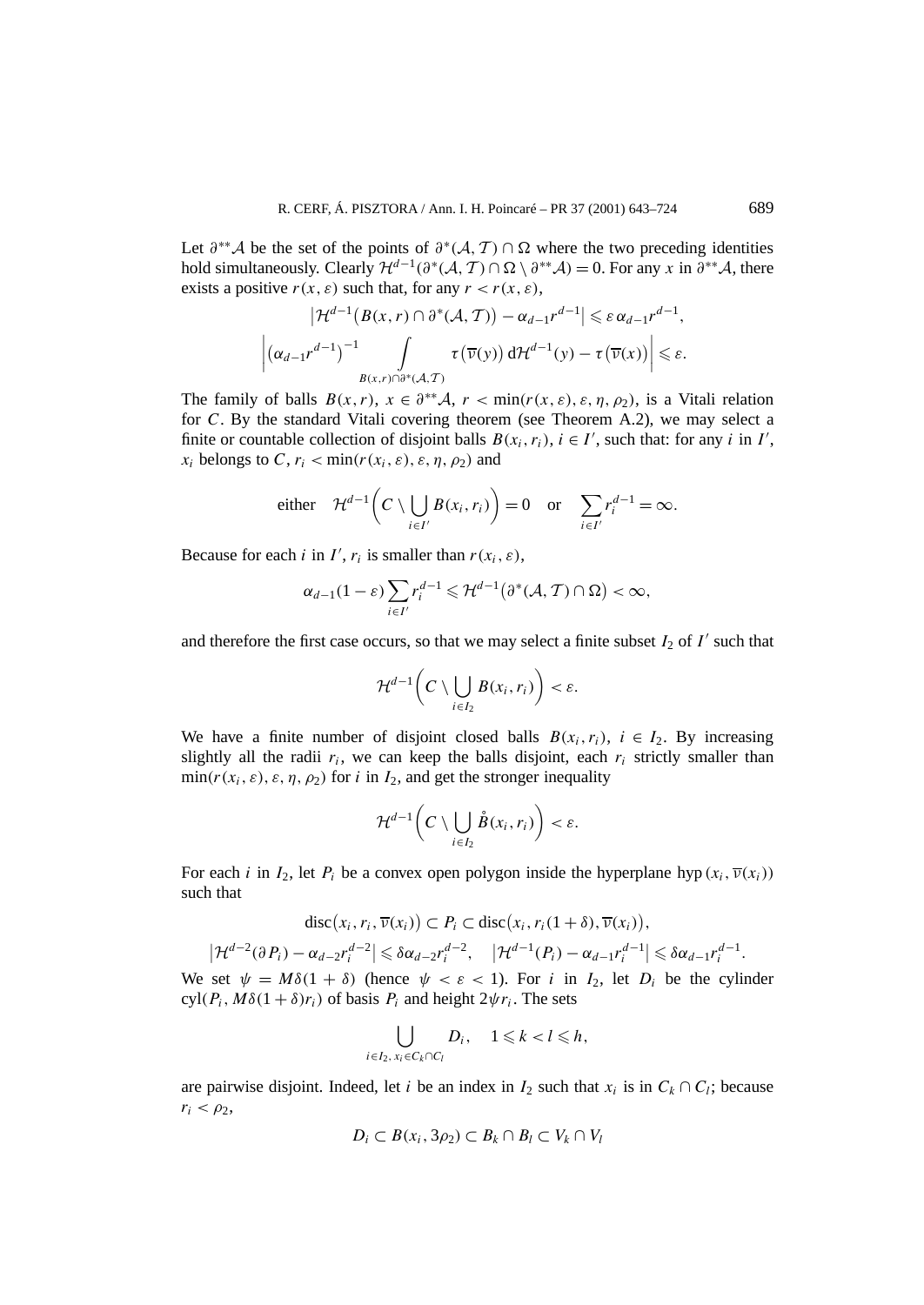and the sets  $V_k \cap V_l$ ,  $1 \leq k < l \leq h$ , are disjoint. Next, for any  $k < l$  in  $\{1, \ldots, h\}$ , any *i* in  $I_2$  such that  $x_i$  belongs to  $C_k \cap C_l$ ,  $r_i$  is smaller than  $\rho_2$  and  $\eta$ , so that  $B(x_i, r_i)$  ⊂  $B_k$  ∩  $B_l$ ,

$$
\partial L_k \cap B(x_i, r_i) = \partial F_k \cap B(x_i, r_i), \quad \partial L_l \cap B(x_i, r_i) = \partial F_l \cap B(x_i, r_i),
$$
  

$$
\forall x \in (\partial F_k \cup \partial F_l) \cap B(x_i, r_i) \quad d_2(x, \text{hyp}(x_i, \overline{v}(x_i))) \le M\delta |x - x_i|_2,
$$

whence

$$
(\partial L_k \cup \partial L_l) \cap B(x_i, r_i) \subset \text{cyl}\big(\text{disc}(x_i, r_i, \overline{\nu}(x_i)), M \delta r_i\big) \subset \mathring{D}_i.
$$

Next, for *m* distinct from *k*, *l*, since  $B(x_i, r_i) \subset B_k \cap B_l$  and  $B_k \cap B_l \cap B_m = \emptyset$ , then

$$
\partial L_m \cap B(x_i, r_i) \subset \Omega \cap \partial L_m \setminus B_m \subset H.
$$

Thus

$$
G \cap B(x_i, r_i) \subset (\partial L_k \cup \partial L_l \cup H) \cap B(x_i, r_i) \subset \mathring{D}_i \cup H.
$$

We are now ready to perform a first modification of the sets of the partition. The modification consists in pushing all the interfaces in the cylinders  $D_i$ ,  $i \in I_2$ , on one side of the cylinder and forcing the remaining interfaces in  $\Omega$  to lie on the boundaries of the sets  $L_1, \ldots, L_r$ . We set for *l* in  $\{1, \ldots, h\}$ 

$$
A'_{l} = (\Omega \cap L_{l}) \cup \bigcup_{1 \leq k < l} \bigcup_{\substack{i \in I_{2} \\ x_{i} \in C_{k} \cap C_{l}}} D_{i} \setminus \bigcup_{l < k \leq h} \bigcup_{\substack{i \in I_{2} \\ x_{i} \in C_{k} \cap C_{l}}} D_{i},
$$

and  $T'(A'_l, m) = T(A_l, m)$  for  $m \in \mathbb{N}$ . We set also  $A'_{h+1} = \Omega \setminus \bigcup_{1 \leq l \leq h} A'_l$  and

$$
\forall m \in \mathbb{N} \quad T'(A'_{h+1}, m) = 1 - \sum_{1 \leq l \leq h} T(A_l, m).
$$

Let us show that this new collection approximates correctly the initial partition. For each *l* in {1*,...,h*},

$$
A'_l \Delta A_l \subset (A_l \Delta L_l) \cup \bigcup_{i \in I_2} D_i
$$

and

$$
A'_{h+1} \subset \bigcup_{1 \leq l \leq h} A'_l \Delta A_l.
$$

Thus for *l* in {1*,...,h*}

$$
\mathcal{L}^d(A'_l\Delta A_l)\leqslant \varepsilon+\sum_{i\in I_2}2\alpha_{d-1}r_i^{d-1}(1+\delta)\psi r_i.
$$

Yet  $r_i < \varepsilon$  for *i* in  $I_2$  and  $\sum_{i \in I_2} \alpha_{d-1} r_i^{d-1} \leq 2\mathcal{H}^{d-1}(\partial^*(\mathcal{A}, \mathcal{T}) \cap \Omega)$ , so that for *l* in {1*,...,h*}

$$
\mathcal{L}^d(A'_l \Delta A_l) \leq \varepsilon \big(1 + 6\mathcal{H}^{d-1}(\partial^*(\mathcal{A}, \mathcal{T}) \cap \Omega)\big).
$$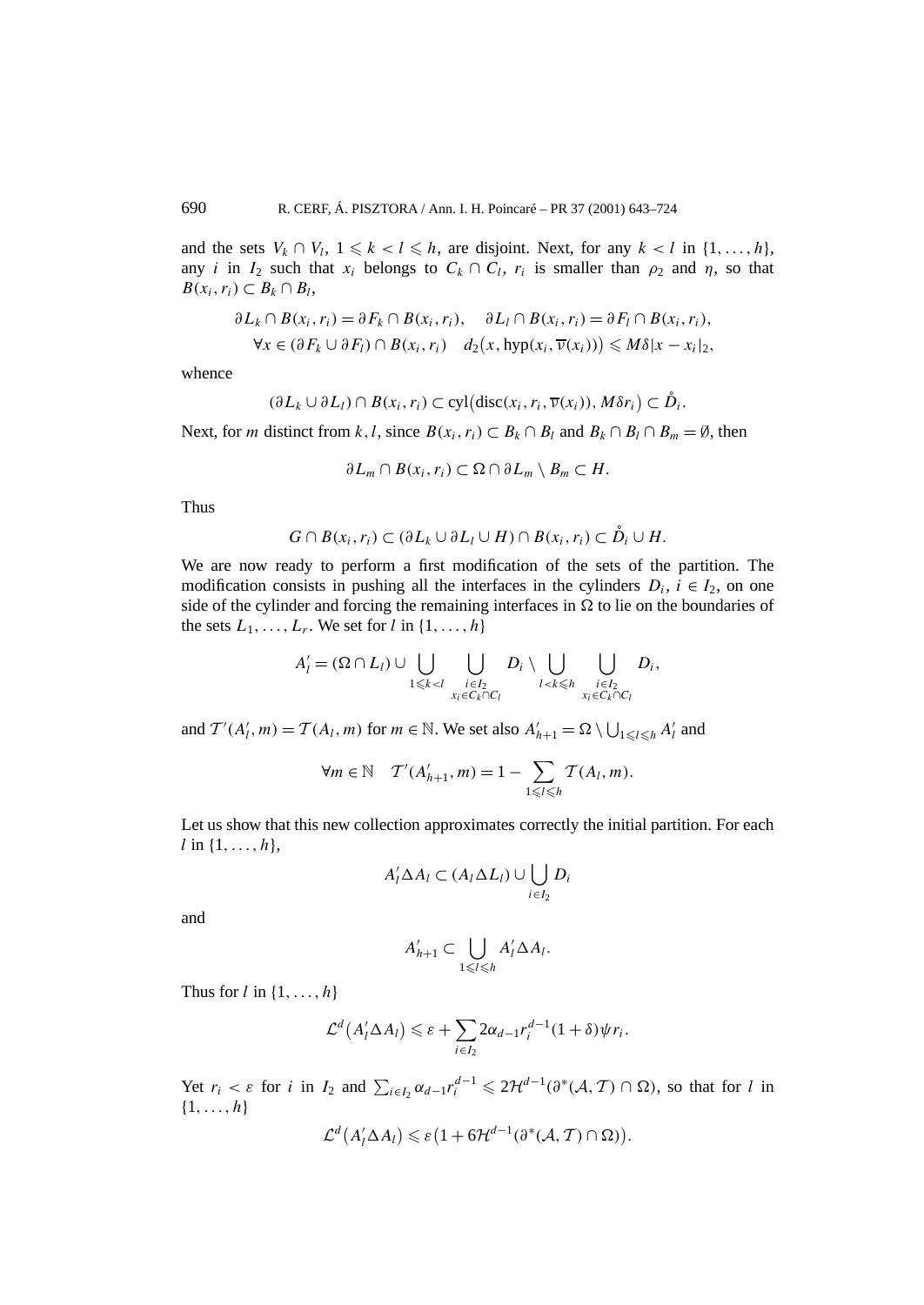Moreover

$$
\mathcal{L}^d(A'_{h+1}) \leqslant h\varepsilon \big(1 + 6\mathcal{H}^{d-1}(\partial^*(\mathcal{A}, \mathcal{T}) \cap \Omega)\big).
$$

Two problems remain at this point. First we have now to push the interfaces of  $\partial^*(A, T) \cap \Gamma$  into  $\Omega$ . Second the sets  $A'_1, \ldots, A'_r$  might overlap.

We next handle the regions close to  $\Gamma$  where the sets of the partition are touching boundary pieces, that is, the family of balls  $B(x_i, r_i)$ ,  $i \in I_1$ . We will modify adequately the sets  $A'_1, \ldots, A'_h$  to ensure that no significant interface is created within these balls. In order to avoid interferences with other interfaces, our modifications will take place inside the balls  $B(x_i, r_i)$ ,  $i \in I_1$ . Our technique consists in building a small flat cylinder centered on  $\Gamma$  which we add to the set of the partition touching the boundary piece containing  $x_i$ and which we remove from the other sets of the partition. We have to design carefully this operation in order not to create any significant additional interface. This is the place where we tie together the covering of the boundary and the inner approximation.

Let *i* belong to  $I_1$ . Because of the condition imposed on  $\varepsilon$ , we have:

$$
\left|\mathcal{L}^d(B(x_i,r_i)\cap A'_{l(i)})-\alpha_d r_i^d/2\right|\leq \gamma\,\alpha_d r_i^d+\varepsilon\leq 2\gamma\,\alpha_d r_i^d,
$$

$$
\forall l \in \{1,\ldots,h+1\} \setminus \{l(i)\} \quad \mathcal{L}^d\big(B(x_i,r_i)\cap A'_l\big) \leq 2\gamma \alpha_d r_i^d + \varepsilon \leq 3\gamma \alpha_d r_i^d.
$$

Since in addition

$$
\left|\mathcal{L}^d\big(B(x_i,r_i)\setminus\Omega\big)-\alpha_d r_i^d/2\right|\leqslant \gamma\,\alpha_d r_i^d
$$

it follows that

$$
\mathcal{L}^d\big(B(x_i,r_i)\cap(\Omega\setminus A'_{l(i)})\big)\leqslant 3\gamma\,\alpha_d r_i^d.
$$

Let  $P_i$  be a convex open polygon inside the hyperplane hyp  $(x_i, v_{\Gamma}(x_i))$  such that

$$
\operatorname{disc}(x_i, r_i(1 - 2\sqrt{\gamma}), v_{\Gamma}(x_i)) \subset P_i \subset \operatorname{disc}(x_i, r_i(1 - \sqrt{\gamma}), v_{\Gamma}(x_i)),
$$
  

$$
|\mathcal{H}^{d-2}(\partial P_i) - \alpha_{d-2} r_i^{d-2} (1 - \sqrt{\gamma})^{d-2}| \leq \delta \alpha_{d-2} r_i^{d-2} (1 - \sqrt{\gamma})^{d-2},
$$
  

$$
|\mathcal{H}^{d-1}(P_i) - \alpha_{d-1} r_i^{d-1} (1 - \sqrt{\gamma})^{d-1}| \leq \delta \alpha_{d-1} r_i^{d-1} (1 - \sqrt{\gamma})^{d-1}.
$$

The choice of  $\delta_0$  guarantees that  $M_0\delta_0(1+\delta_0)r_i < 2\gamma r_i$ . For any *t* such that

$$
M_0 \delta_0 (1 + \delta_0) r_i < t < \sqrt{\gamma} r_i
$$

we have

$$
-t\nu_{\Gamma}(x_i)+P_i\subset B(x_i,r_i),\qquad \Gamma\cap(-t\nu_{\Gamma}(x_i)+P_i)=\emptyset.
$$

Moreover  $\Gamma \cap B(x_i, r_i(1 - 2\sqrt{\gamma})) \subset \text{cyl}(P_i, 2\gamma r_i)$  and in addition

$$
\int_{2\gamma r_i < t < \sqrt{\gamma} r_i} \left( \mathcal{H}^{d-1} \left( (-t \nu_{\Gamma}(x_i) + P_i) \setminus A'_{l(i)} \right) + \sum_{\substack{1 \leq l \leq h+1 \\ l \neq l(i)}} \mathcal{H}^{d-1} \left( (-t \nu_{\Gamma}(x_i) + P_i) \cap A'_l \right) \right) dt
$$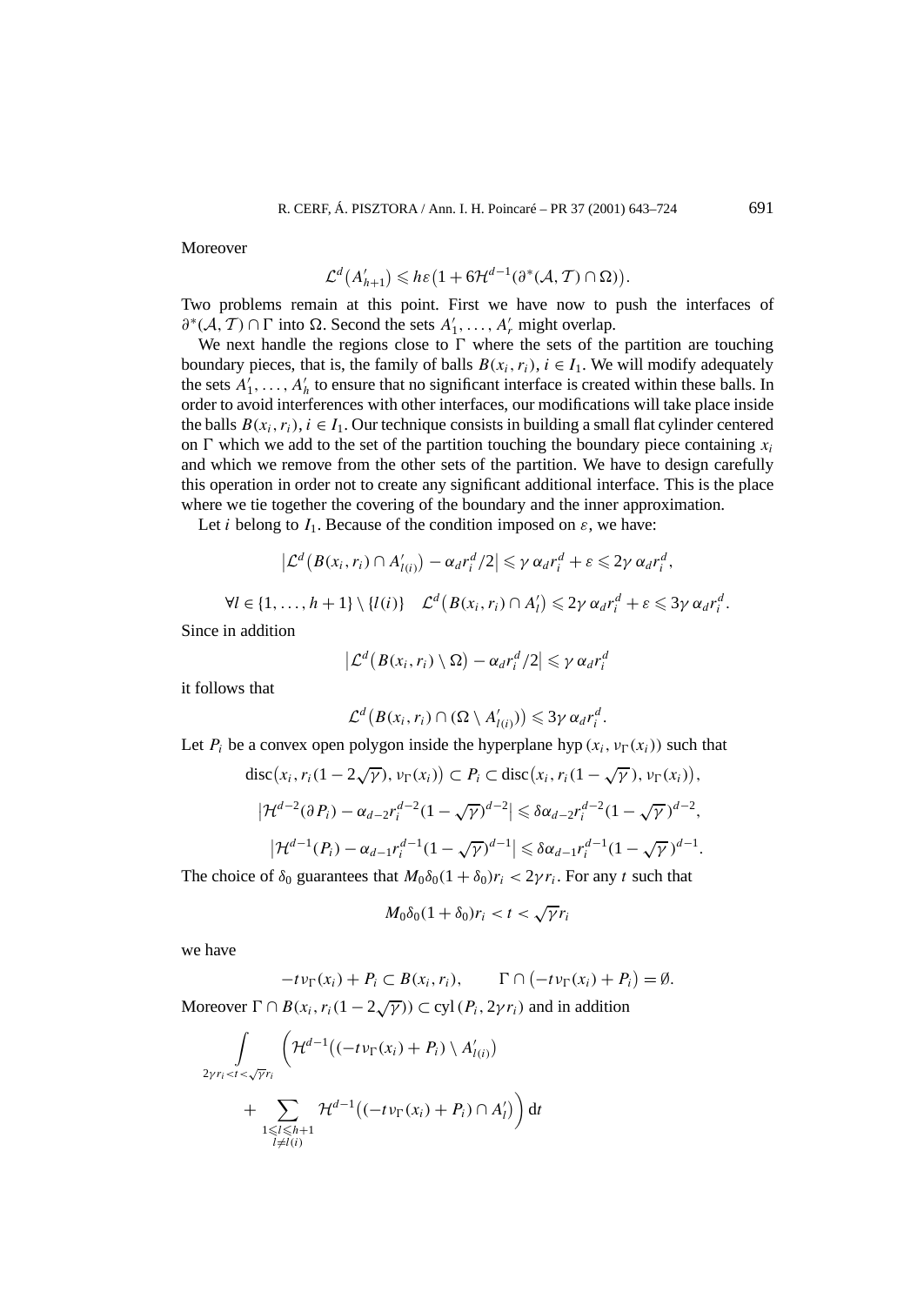692 R. CERF, Á. PISZTORA / Ann. I. H. Poincaré – PR 37 (2001) 643–724

$$
\leqslant \mathcal{L}^d\big(B(x_i,r_i)\cap(\Omega\setminus A'_{l(i)})\big)+\sum_{\substack{1\leqslant l\leqslant h+1\\l\neq l(i)}}\mathcal{L}^d\big(B(x_i,r_i)\cap A'_{l}\big)\leqslant 3\gamma(h+1)\alpha_d r_i^d.
$$

The condition on *γ* yields in particular  $\sqrt{\gamma} - 2\gamma \ge \sqrt{\gamma}/2$ . Hence there exists  $t_i \in$ The condition on  $\gamma$  y<br> $]2\gamma r_i, \sqrt{\gamma} r_i[$  such that

$$
\mathcal{H}^{d-1}\big((-t\nu_{\Gamma}(x_i) + P_i) \setminus A'_{l(i)}\big) + \sum_{\substack{1 \leq l \leq h+1 \\ l \neq l(i)}} \mathcal{H}^{d-1}\big((-t\nu_{\Gamma}(x_i) + P_i) \cap A'_{l}\big) \leq \delta\sqrt{\gamma}(h+1)\alpha_d r_i^{d-1}.
$$

Let  $D_i$  be the cylinder  $D_i = \text{cyl}(P_i, t_i)$ . We deduce from the preceding inequalities that

$$
\mathcal{H}^{d-1}\Big(G \setminus \bigcup_{i \in I_0 \cup I_1 \cup I_2} \mathring{D}_i \setminus \bigcup_{j \in J_1} \mathring{B}(y_j, s_j)\Big)
$$
  
\$\leqslant \mathcal{H}^{d-1}\Big(G \setminus \bigcup\_{i \in I\_2} \mathring{D}\_i\Big)\$  
\$\leqslant \mathcal{H}^{d-1}\Big(G \setminus \bigcup\_{i \in I\_2} \mathring{B}(x\_i, r\_i)\Big) + \mathcal{H}^{d-1}(H)\$  
\$\leqslant \mathcal{H}^{d-1}(G \setminus C) + \varepsilon + 2h\varepsilon \leqslant h(h+1)\varepsilon + \varepsilon + 2h\varepsilon \leqslant (h+1)(h+2)\varepsilon\$.

Since the sets  $\hat{D}_i$ ,  $i \in I_0 \cup I_1$ ,  $\hat{B}(y_i, s_i)$ ,  $j \in J_1$ , cover  $\Gamma$ , then the set appearing on the left-hand side of the above inequality is compact and it is at positive distance from  $\Gamma$ . Let

$$
\rho_3 = (1/6)\mathrm{dist}_{L^1}\bigg(\Gamma, G \setminus \bigcup_{i \in I_0 \cup I_1 \cup I_2} \mathring{D}_i \setminus \bigcup_{j \in J_1} \mathring{B}(y_j, s_j)\bigg).
$$

By the definition of the Hausdorff measure  $\mathcal{H}^{d-1}$ , there exists a collection of balls  $B(y_i, s_j)$ ,  $j \in J_2$ , such that:

$$
\forall j \in J_2 \quad 0 < s_j < \rho_3, \quad B(y_j, s_j) \cap \left( G \setminus \bigcup_{i \in I_0 \cup I_1 \cup I_2} \mathring{D}_i \setminus \bigcup_{j \in J_1} \mathring{B}(y_j, s_j) \right) \neq \emptyset,
$$
\n
$$
G \setminus \bigcup_{i \in I_0 \cup I_1 \cup I_2} \mathring{D}_i \setminus \bigcup_{j \in J_1} \mathring{B}(y_j, s_j) \subset \bigcup_{j \in J_2} \mathring{B}(y_j, s_j),
$$
\n
$$
\sum_{j \in J_2} \alpha_{d-1} s_j^{d-1} \leq (h+1)(h+2)\varepsilon + \varepsilon.
$$

By compactness, we might assume in addition that  $J_2$  is finite.

For each *j* in  $J_1 \cup J_2$ , let  $Q_j$  be an open convex polyhedral set such that  $B(y_j, s_j) \subset$  $Q_j \subset B(y_j, 2s_j)$  and  $\mathcal{H}^{d-1}(\partial Q_j) \leq \alpha_{d-1} 2^{d-1} s_j^{d-1}$ .

We now perform the second modification. The resulting sets will be polyhedral and all the interfaces up to a small portion are pushed back into  $\Omega$ . We set for *l* in  $\{1, \ldots, h\}$ 

$$
A''_l = A'_l \cup \Big( \bigcup_{\substack{i \in I_1 \\ l(i) = l}} D_i \cap \Omega \Big) \cup \Big( \bigcup_{\substack{m \in \mathbb{N} \\ T(A_l, m) = 1}} \bigcup_{\substack{i \in I_0 \\ x_i \in \Gamma^m}} D_i \cap \Omega \Big)
$$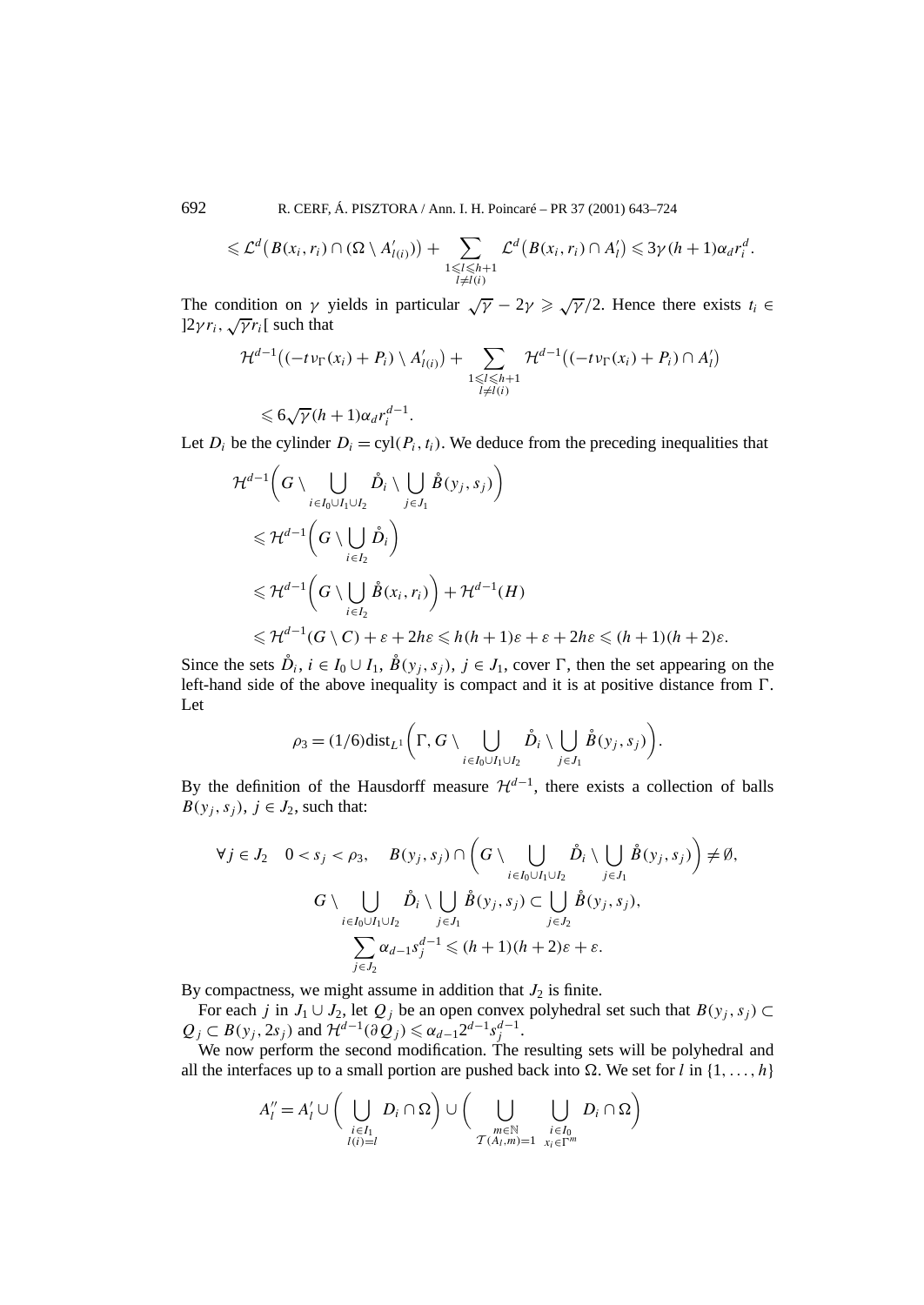R. CERF, Á. PISZTORA / Ann. I. H. Poincaré – PR 37 (2001) 643–724 693

$$
\setminus \Big(\bigcup_{\substack{m\in\mathbb{N}\\ T(A_l,m)=0}} \bigcup_{\substack{i\in I_0\\ x_i\in\Gamma^m}} D_i\cap\Omega\Big) \setminus \Big(\bigcup_{\substack{i\in I_1\\ l(i)\neq l}} D_i\Big) \setminus \Big(\bigcup_{j\in J_1\cup J_2} Q_j\Big)
$$

and  $T''(A''_l, m) = T(A_l, m)$  for  $m \in \mathbb{N}$ . We set also  $A''_{h+1} = \Omega \setminus \bigcup_{1 \leq l \leq h} A''_l$  and

$$
\forall m \in \mathbb{N} \quad T''(A''_{h+1}, m) = 1 - \sum_{1 \leq l \leq h} T(A_l, m).
$$

We first check that the collection  $A''_1, \ldots, A''_{h+1}$  approximates the initial partition with respect to the metric Dist. For each  $l$  in  $\{1, \ldots, h\}$ ,

$$
A''_l \Delta A_l \subset (A'_l \Delta A_l) \cup \bigcup_{i \in I_0 \cup I_1 \cup I_2} D_i \cup \bigcup_{j \in J_1 \cup J_2} Q_j,
$$

whence

$$
\mathcal{L}^{d}(A''_{l}\Delta A_{l}) \leq \varepsilon (1 + 6\mathcal{H}^{d-1}(\partial^{*}(\mathcal{A}, \mathcal{T}) \cap \Omega)) + \sum_{i \in I_{0}} 2\alpha_{d-1} r_{i}^{d-1} (1 + \delta_{0})^{2} \gamma r_{i} \n+ \sum_{i \in I_{1}} 2\alpha_{d-1} r_{i}^{d-1} (1 + \delta) \sqrt{\gamma} r_{i} + \sum_{i \in I_{2}} 2\alpha_{d-1} r_{i}^{d-1} (1 + \delta) \psi r_{i} \n+ \sum_{j \in J_{1} \cup J_{2}} \alpha_{d} (2s_{j})^{d}.
$$

Yet each  $r_i$  is smaller than  $\gamma$ ,

$$
\sum_{i \in I_0 \cup I_1} \alpha_{d-1} r_i^{d-1} \leq 2\mathcal{H}^{d-1}(\Gamma),
$$
\n
$$
\sum_{i \in I_2} \alpha_{d-1} r_i^{d-1} \leq 2\mathcal{H}^{d-1}(\partial^*(\mathcal{A}, \mathcal{I}) \cap \Omega),
$$
\n
$$
\sum_{j \in J_1 \cup J_2} \alpha_{d-1} s_j^{d-1} \leq 3\gamma + 4d\sqrt{\gamma} \mathcal{H}^{d-1}(\Gamma) + (h+1)(h+2)\varepsilon + \varepsilon,
$$

so that for *l* in {1*,...,h*}

$$
\mathcal{L}^d(A_l''\Delta A_l) \leq \varepsilon \left(1 + 6\mathcal{H}^{d-1}(\partial^*(\mathcal{A}, \mathcal{T}) \cap \Omega)\right) + \gamma \left(9\mathcal{H}^{d-1}(\Gamma) + 6\mathcal{H}^{d-1}(\partial^*(\mathcal{A}, \mathcal{T}) \cap \Omega)\right) + 2^d \left(3\gamma + 4d\sqrt{\gamma}\mathcal{H}^{d-1}(\Gamma) + (h+1)(h+2)\varepsilon + \varepsilon\right).
$$

Moreover

$$
A''_{h+1} \subset \bigcup_{1 \leq l \leq h} (A_l \setminus L_l) \cup \bigcup_{i \in I_0 \cup I_1} D_i \cup \bigcup_{j \in J_1 \cup J_2} Q_j,
$$

whence

$$
\mathcal{L}^d(A''_{h+1}) \leqslant h\varepsilon + 9\gamma \mathcal{H}^{d-1}(\Gamma) + 2^d \left(3\gamma + 4d\sqrt{\gamma}\mathcal{H}^{d-1}(\Gamma) + (h+1)(h+2)\varepsilon + \varepsilon\right).
$$

It follows that

$$
Dist(\mathcal{A}, \mathcal{A}'') \leq h(6\varepsilon + 6\gamma)\mathcal{H}^{d-1}(\partial^*(\mathcal{A}, \mathcal{T}) \cap \Omega) + (h+1)(9\gamma + 2^{d+2}d\sqrt{\gamma})\mathcal{H}^{d-1}(\Gamma) + 2^d 3(h+1)\gamma + h\varepsilon + 2^d (h+1)((h+1)(h+3)\varepsilon + \varepsilon),
$$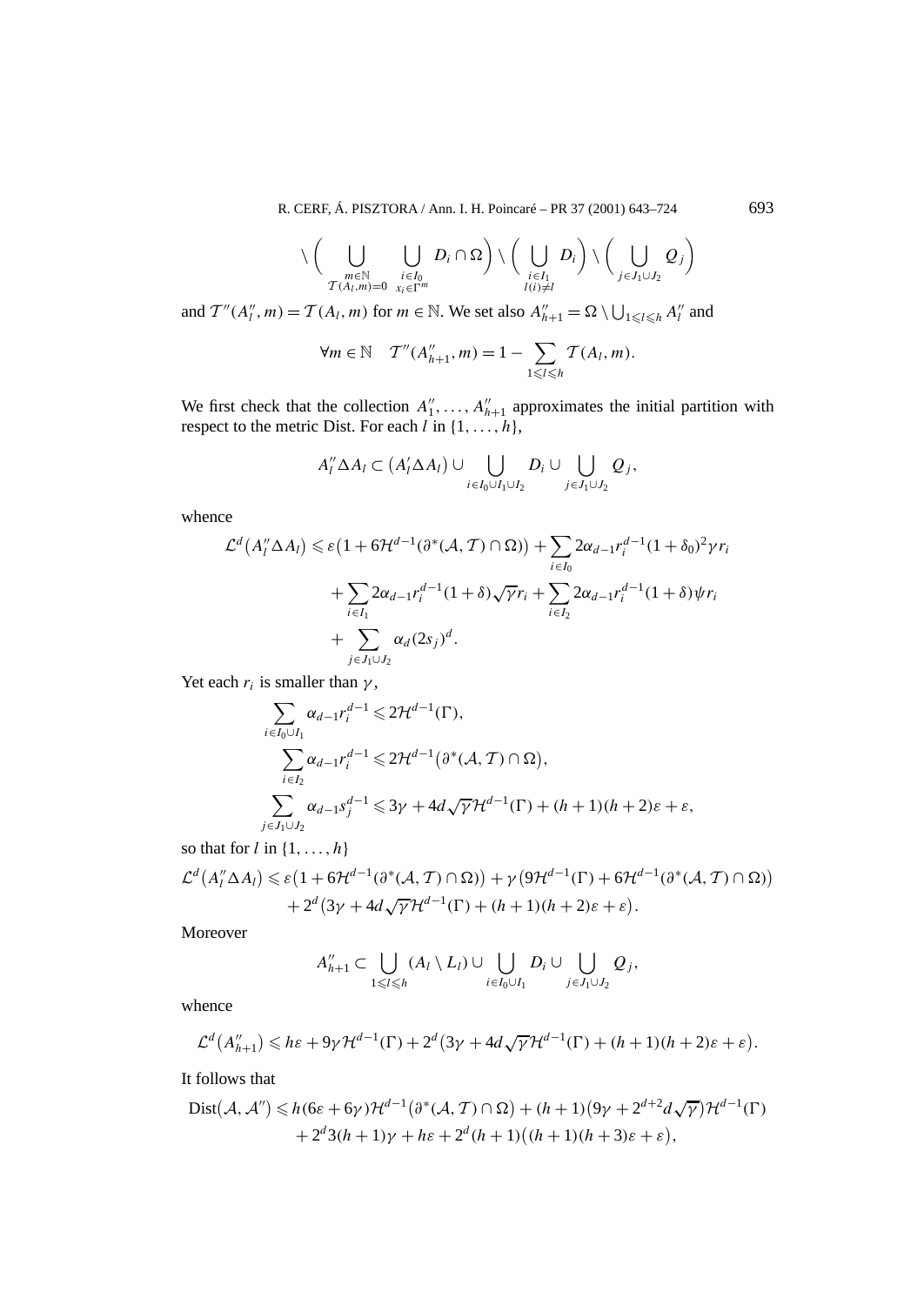and the collection  $A''$  approximates the collection  $A$  with respect to the metric Dist.

We show next that  $\mathcal{A}''$  is polyhedral. The sets  $Q_i$ ,  $j \in J_1 \cup J_2$ ,  $\mathring{D}_i$ ,  $i \in I_0 \cup I_1 \cup I_2$ cover *G*. The definition of the sets  $A''_m$ ,  $1 \le m \le h + 1$ , implies that

$$
\bigcup_{1 \leq m \leq h+1} \partial A''_m \subset \Gamma \cup \left( G \setminus \left( \bigcup_{i \in I_0 \cup I_1 \cup I_2} \mathring{D}_i \cup \bigcup_{j \in J_1 \cup J_2} \mathring{Q}_j \right) \right) \cup \bigcup_{i \in I_0 \cup I_1 \cup I_2} \partial D_i \cup \bigcup_{j \in J_1 \cup J_2} \partial Q_j
$$
\n
$$
= \Gamma \cup \bigcup_{i \in I_0 \cup I_1 \cup I_2} \partial D_i \cup \bigcup_{j \in J_1 \cup J_2} \partial Q_j
$$

and the collection  $A''$  is polyhedral. We next refine the above inclusion in order to estimate the surface energy of  $A''$ . Let us again consider  $k < l$  in  $\{1, \ldots, h\}$  and *i* in  $I_2$ such that *x<sub>i</sub>* belongs to  $C_k \cap C_l$ . Let  $\beta = \sqrt{1 - \psi^2}$ . We set

$$
G_i = \text{disc}(x_i - \psi r_i \nu_{L_k}(x_i), \beta r_i, \overline{\nu}(x_i)) = \text{disc}(x_i + \psi r_i \nu_{L_l}(x_i), \beta r_i, \overline{\nu}(x_i)).
$$

We claim that  $G_i$  is included in the interior of  $L_k$  and in the interior of  $\mathbb{R}^d \setminus L_l$ . Indeed, *G<sub>i</sub>* is included in *B*( $x_i, r_i$ ) ∩  $\partial D_i$  and therefore  $G_i$  does not intersect  $\partial L_k \cup \partial L_l$ . Since  $\nu_{L_k}(x_i) = \nu_{A_k}(x_i) = -\nu_{L_l}(x_i) = -\nu_{A_l}(x_i)$  is the exterior normal vector to  $L_k$  at  $x_i$  and the interior normal vector to  $L_l$  at  $x_i$  then  $G_i$  is included in  $\mathring{L}_k \setminus \overline{L}_l$ . The sets

$$
\bigcup_{i\in I_2,\,x_i\in C_{k'}\cap C_{l'}}D_i,\quad 1\leqslant k'< l'\leqslant h,
$$

being closed and disjoint, looking at the definition of  $A'_{k}$  and  $A'_{l}$ , we see that for a sufficiently small neighborhood *Wi* of *Gi*

$$
W_i \cap A'_k = W_i \cap L_k, \qquad W_i \cap A'_l = W_i \cap L_l = \emptyset,
$$

whence  $\partial A'_k \cap G_i = \partial A'_l \cap G_i = \emptyset$ . The definition of the sets  $A''_m$ ,  $1 \le m \le h + 1$ , implies that

$$
\partial A_k'' \cap G_i \subset \bigcup_{j \in J_1 \cup J_2} \partial Q_j, \qquad \partial A_l'' \cap G_i = \emptyset.
$$

It follows that

$$
\partial^*(\mathcal{A}'', \mathcal{T}'') \cap \Omega \subset \bigcup_{i \in I_0} (\partial D_i \cap \Omega) \cup \bigcup_{i \in I_1} \left( (\partial D_i \cap \Omega) \cap \left( (\mathbb{R}^d \setminus A'_{l(i)}) \cup \bigcup_{l \neq l(i)} A'_l \right) \right)
$$

$$
\cup \bigcup_{i \in I_2} (\partial D_i \setminus G_i) \cup \bigcup_{j \in J_1 \cup J_2} \partial Q_j.
$$

Notice also that  $\hat{D}_i$ ,  $i \in I_0 \cup I_1$  and  $B(y_i, s_i)$ ,  $j \in J_1$  cover  $\Gamma$ , therefore

$$
\overline{\partial^*(\mathcal{A}'',\mathcal{T}'')} \cap \Gamma \subset \bigcup_{i \in I_0 \cup I_1} (\partial D_i \cap \Gamma) \cup \bigcup_{j \in J_1} (\overline{Q}_j \cap \Gamma) \subset \bigcup_{i \in I_0 \cup I_1} (\partial D_i \cap \Gamma) \cup (O_1 \cap \Gamma).
$$

Notice that for *i* in  $I_0 \cup I_1$ , the intersection  $\partial D_i \cap \Gamma$  is contained in the "lateral" part of the cylinder *Di*. Therefore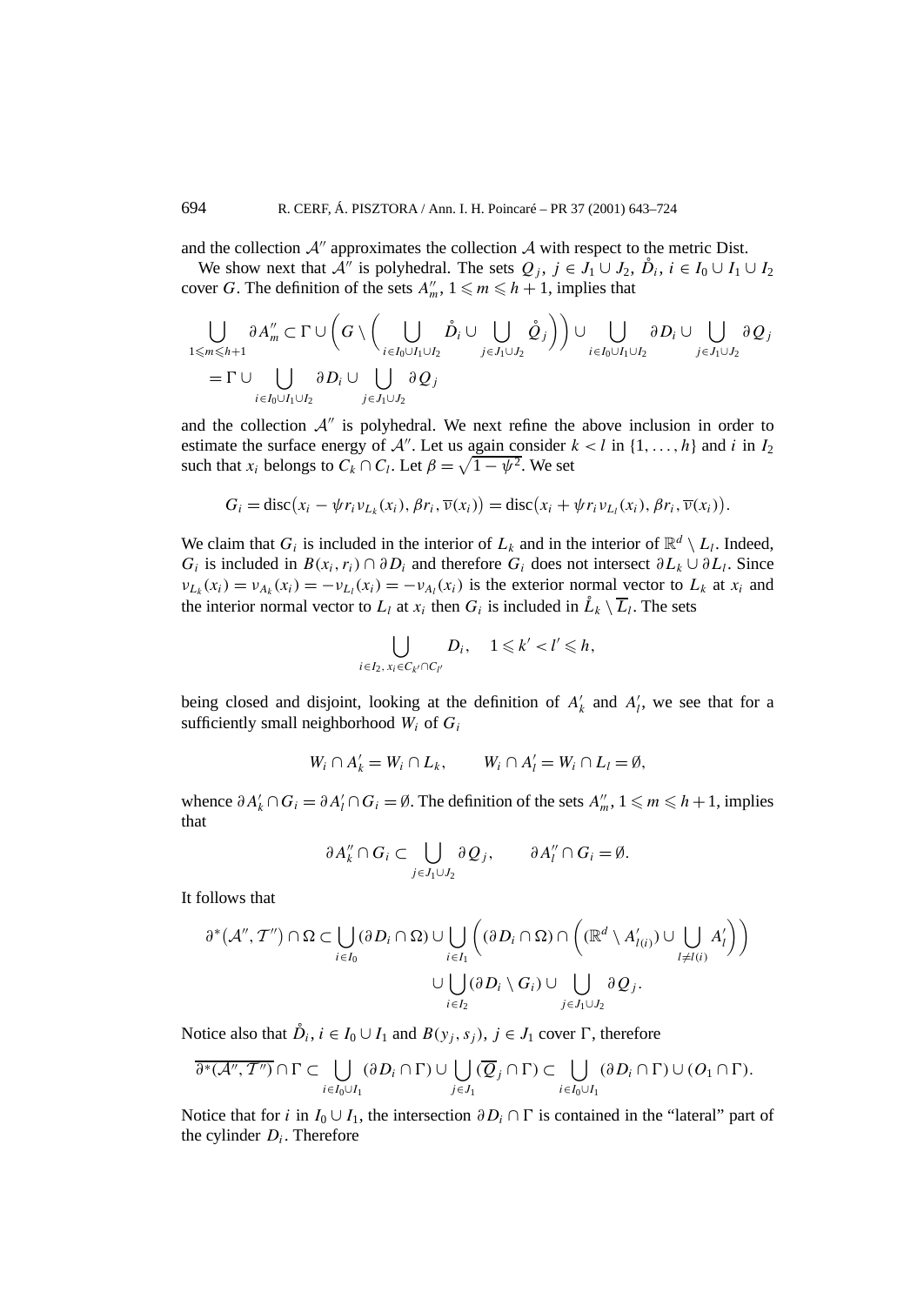$$
\mathcal{H}^{d-1}(\overline{\partial^*(\mathcal{A}'',\mathcal{T}'')}\cap \Gamma)
$$
  
\$\leqslant \sum\_{i\in I\_0\cup I\_1} \mathcal{H}^{d-1}(\partial D\_i \cap \Gamma) + \mathcal{H}^{d-1}(O\_1 \cap \Gamma)\$  
\$\leqslant \sum\_{i\in I\_0} 2\gamma\alpha\_{d-2}r\_i^{d-1}(1+\delta\_0) + \sum\_{i\in I\_1} 2\sqrt{\gamma}\alpha\_{d-2}r\_i^{d-1}(1+\delta\_0) + 3\gamma + 4d\sqrt{\gamma}\mathcal{H}^{d-1}(\Gamma)\$  
\$\leqslant 6\sqrt{\gamma}(\alpha\_{d-2}/\alpha\_{d-1})\mathcal{H}^{d-1}(\Gamma) + 3\gamma + 4d\sqrt{\gamma}\mathcal{H}^{d-1}(\Gamma).

Finally

$$
\mathcal{I}(\mathcal{A}'',\mathcal{T}'') \leqslant \sum_{i \in I_0} \int_{\partial D_i \cap \Omega} \tau(\overline{\nu}(x)) d\mathcal{H}^{d-1}(x) + \sum_{i \in I_1} \int_{\Delta} \tau(\overline{\nu}(x)) d\mathcal{H}^{d-1}(x) \n+ \sum_{i \in I_2} \int_{\partial D_i \setminus G_i} \tau(\overline{\nu}(x)) d\mathcal{H}^{d-1}(x) + \tau_{\max} \sum_{j \in J_1 \cup J_2} \mathcal{H}^{d-1}(\partial Q_j) \n+ \tau_{\max} \mathcal{H}^{d-1}(\partial^*(\mathcal{A}'',\mathcal{T}'') \cap \Gamma),
$$

where the set of integration for the second integral is  $\Delta = (\partial D_i \cap \Omega \setminus A'_{(i)})$  ∪  $(\partial D_i \cap \bigcup_{l \neq l(i)} A'_l)$ . We use now the various estimates obtained in the course of the approximation. We get

$$
\mathcal{I}(\mathcal{A}'', \mathcal{T}'') \leq \sum_{i \in I_0} \alpha_{d-1} r_i^{d-1} (1 + \delta) \tau (\overline{\nu}(x_i)) + \sum_{i \in I_0} \tau_{\max} \alpha_{d-2} r_i^{d-1} 2M_0 \delta_0 (1 + \delta_0)^2 \n+ \sum_{i \in I_1} \tau_{\max} (6\sqrt{\gamma}(h+1) \alpha_d r_i^{d-1} + 2\sqrt{\gamma}(1+\delta) \alpha_{d-2} r_i^{d-1}) \n+ \sum_{i \in I_2} \alpha_{d-1} r_i^{d-1} (1 + \delta) \tau (\overline{\nu}(x_i)) + \sum_{i \in I_2} \tau_{\max} \alpha_{d-1} r_i^{d-1} (4\psi + 1 + \delta - \beta^{d-1}) \n+ \sum_{i \in I_1 \cup J_2} \tau_{\max} \alpha_{d-1} 2^{d-1} s_j^{d-1} \n\leq \frac{1+\delta}{1-\gamma} \sum_{i \in I_0 \cup I_2} \int_{B(x_i, r_i) \cap \partial^*(\mathcal{A}, \mathcal{T})} \tau (\overline{\nu}(y)) d\mathcal{H}^{d-1}(y) \n+ 2\tau_{\max} \mathcal{H}^{d-1}(\Gamma) (5\gamma \alpha_{d-2}/\alpha_{d-1} + 6\sqrt{\gamma}(h+1) \alpha_d/\alpha_{d-1} \n+ 3\sqrt{\gamma} \alpha_{d-2}/\alpha_{d-1}) \n+ 2\tau_{\max} \mathcal{H}^{d-1} (3\gamma + 4d\sqrt{\gamma}\mathcal{H}^{d-1}(\Gamma) + (h+1)(h+2)\varepsilon + \varepsilon) \n\leq (1+\delta)/(1-\gamma) + 2(\tau_{\max}/\tau_{\min})((d+3)\varepsilon + \delta)) \mathcal{I}(\mathcal{A}, \mathcal{T}) \n+ 16\tau_{\max} \mathcal{H}^{d-1}(\Gamma) \sqrt{\gamma} (\alpha_{d-2}/\alpha_{d-1} + (h+1) \alpha_d/\alpha_{d-1}) \n+ \tau_{\max} 2^{d-1} (3\gamma + 4d\sqrt{\gamma}\mathcal{H}^{d-1}(\Gamma) + (h+1)(h+2)\varepsilon + \varepsilon),
$$

where we have used the inequality  $\psi < \varepsilon$  in the last step. The only remaining problem is that the sets of the collection  $A''$  are not necessarily disjoint. This issue is solved through the next lemma. We recall that a subset *A* of  $\Omega$  is said to be polyhedral if  $\partial^* A \cap \Omega$  is included in the union of a finite number of hyperplanes.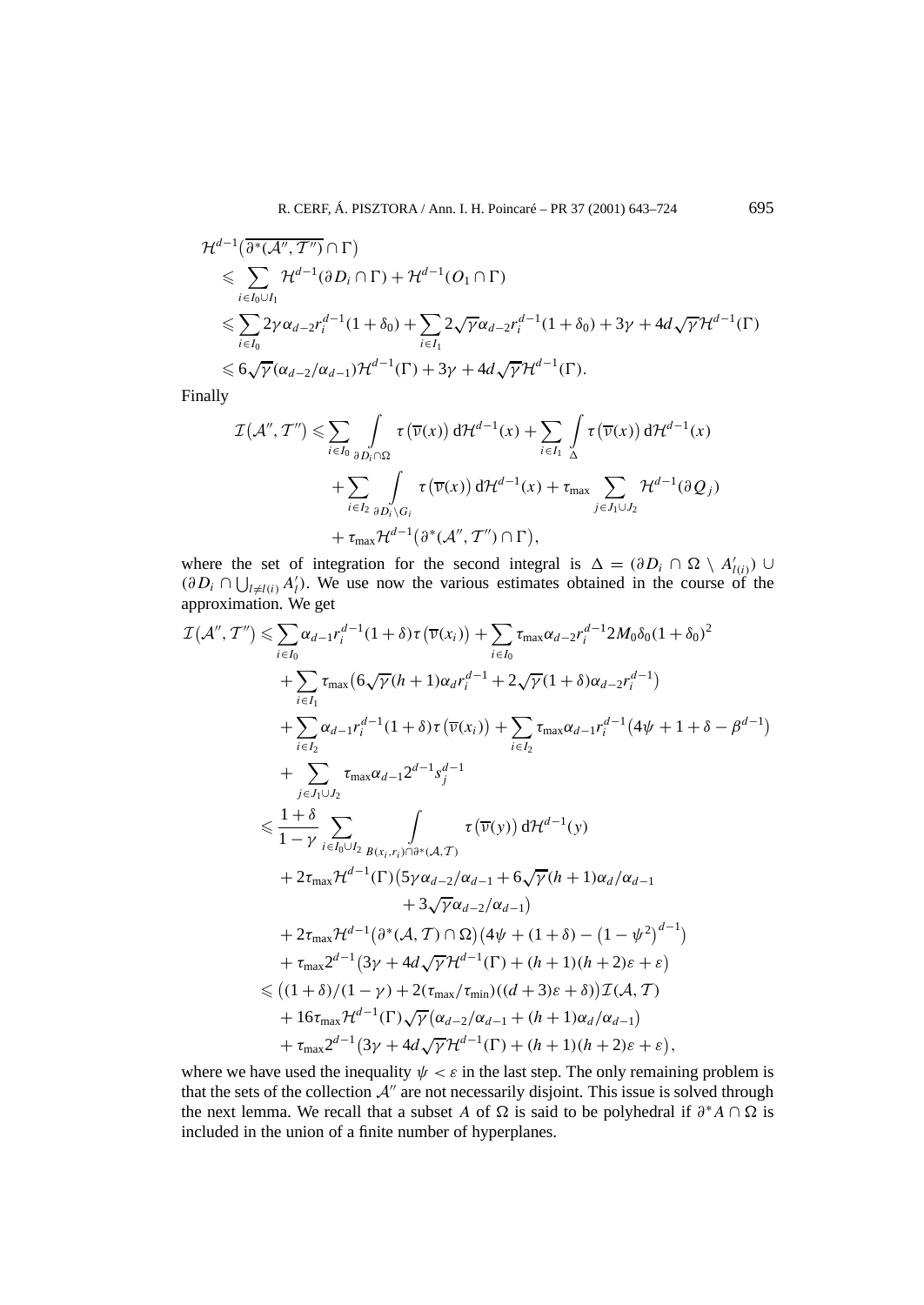LEMMA 3.6. – Let A be a finite collection of bounded polyhedral subsets of  $\Omega$  and let T *be a touching function associated to* A*. There exists a finite collection* B *of bounded*  $polyhedral$  *subsets of*  $\Omega$  *and an associated touching function*  $S$  *such that* 

$$
\bigcup_{B \in \mathcal{B}} B = \bigcup_{A \in \mathcal{A}} A, \quad \mathcal{I}(\mathcal{B}, \mathcal{S}) \leq \mathcal{I}(\mathcal{A}, \mathcal{T}), \quad \mathcal{L}^d \bigg( \bigcup_{B_1, B_2 \in \mathcal{B}, B_1 \neq B_2} B_1 \cap B_2 \bigg) = 0,
$$
  
Dist $((\mathcal{B}, \mathcal{S}), (\mathcal{A}, \mathcal{T})) \leq (|\mathcal{A}| - 1) |\mathcal{A}| \mathcal{L}^d \bigg( \bigcup_{A_1, A_2 \in \mathcal{A}, A_1 \neq A_2} A_1 \cap A_2 \bigg).$ 

*Remark.* – The collection  $\beta$  is not necessarily a partition. To define its surface energy  $\mathcal{I}(\mathcal{B}, \mathcal{S})$ , we simply use the first formula provided for  $\mathcal I$  at the beginning of Section 3. We do the same to define the distance Dist between  $(\mathcal{B}, \mathcal{S})$  and  $(\mathcal{A}, \mathcal{T})$ : the definition given for partitions is readily extended to more general collections of sets.

*Proof of Theorem* 3.5 *continued.* – We apply Lemma 3.6 to  $(A'', T'')$  to get a finite collection  $(A''', T''')$  of polyhedral subsets of  $\Omega$  with touching function  $T'''$ . Because of the choice of  $A''_{h+1}$ , we have  $\bigcup_{A \in \mathcal{A}''} = \Omega$ . Moreover

$$
\mathcal{L}^d \bigg( \bigcup_{A_1, A_2 \in \mathcal{A}^{\prime\prime}, A_1 \neq A_2} A_1 \cap A_2 \bigg) \leqslant \sum_{1 \leqslant k < l \leqslant h} \mathcal{L}^d \big( A_k^{\prime\prime} \cap A_l^{\prime\prime} \big) \\
\leqslant \sum_{1 \leqslant k < l \leqslant h} \mathcal{L}^d \big( A_k^{\prime\prime} \Delta A_k \big) + \mathcal{L}^d \big( A_l^{\prime\prime} \Delta A_l \big).
$$

Therefore the resulting collection  $\mathcal{A}^{\prime\prime\prime}$  is a polyhedral element of TP( $\Omega$ ) satisfying

$$
Dist((\mathcal{A}''', \mathcal{T}'''), (\mathcal{A}, \mathcal{T})) \le 3h(6\varepsilon + 6\gamma)\mathcal{I}(\mathcal{A}, \mathcal{T})/\tau_{\min}
$$
  
+ 3(h+1)(9\gamma + 2^{d+2}d\sqrt{\gamma})\mathcal{H}^{d-1}(\Gamma) + 2^d 9(h+1)\gamma  
+ 3h\varepsilon + 2^d 3(h+1)((h+1)(h+3)\varepsilon + \varepsilon)

and furthermore

$$
\mathcal{I}(\mathcal{A}''',\mathcal{T}''')\leqslant\mathcal{I}(\mathcal{A}'',\mathcal{T}'')\leqslant\big((1+\delta)/(1-\gamma)+2(\tau_{\max}/\tau_{\min})((d+3)\varepsilon+\delta)\big)\mathcal{I}(\mathcal{A},\mathcal{T})+\n+16\tau_{\max}\mathcal{H}^{d-1}(\Gamma)\sqrt{\gamma}(\alpha_{d-2}/\alpha_{d-1}+(h+1)\alpha_d/\alpha_{d-1})\n+ \tau_{\max}2^{d-1}(3\gamma+4d\sqrt{\gamma}\mathcal{H}^{d-1}(\Gamma)+(h+1)(h+2)\varepsilon+\varepsilon).
$$

Since  $\mathcal{I}(\mathcal{A}, \mathcal{T})$  is finite and  $h, \mathcal{H}^{d-1}(\Gamma)$ ,  $\tau_{\text{max}}$ ,  $\tau_{\text{min}}$  are fixed, we have the required approximation by choosing  $\gamma$ ,  $\delta$ ,  $\varepsilon$  sufficiently small.  $\Box$ 

*Proof of Lemma 3.6.* – We use an algorithm to build  $(B, S)$  starting from  $(A, T)$ . We define for *A* a subset of  $\Omega$  having finite perimeter and *T* a function of  $\mathcal F$ 

$$
\mathcal{I}(A, T) = \frac{1}{2} \int_{\partial^* A \cap \Omega} \tau(\nu_A(x)) d\mathcal{H}^{d-1}(x) + \sum_{m \in \mathbb{N}} (1 - T(m)) \int_{\partial^* A \cap \Gamma^m} \tau(\nu_A(x)) d\mathcal{H}^{d-1}(x)
$$

so that the surface energy of a collection with touching status  $(A, T)$  can be expressed as

$$
\mathcal{I}(\mathcal{A}, \mathcal{T}) = \sum_{A \in \mathcal{A}} \mathcal{I}(A, \mathcal{T}(A, \cdot))
$$

*.*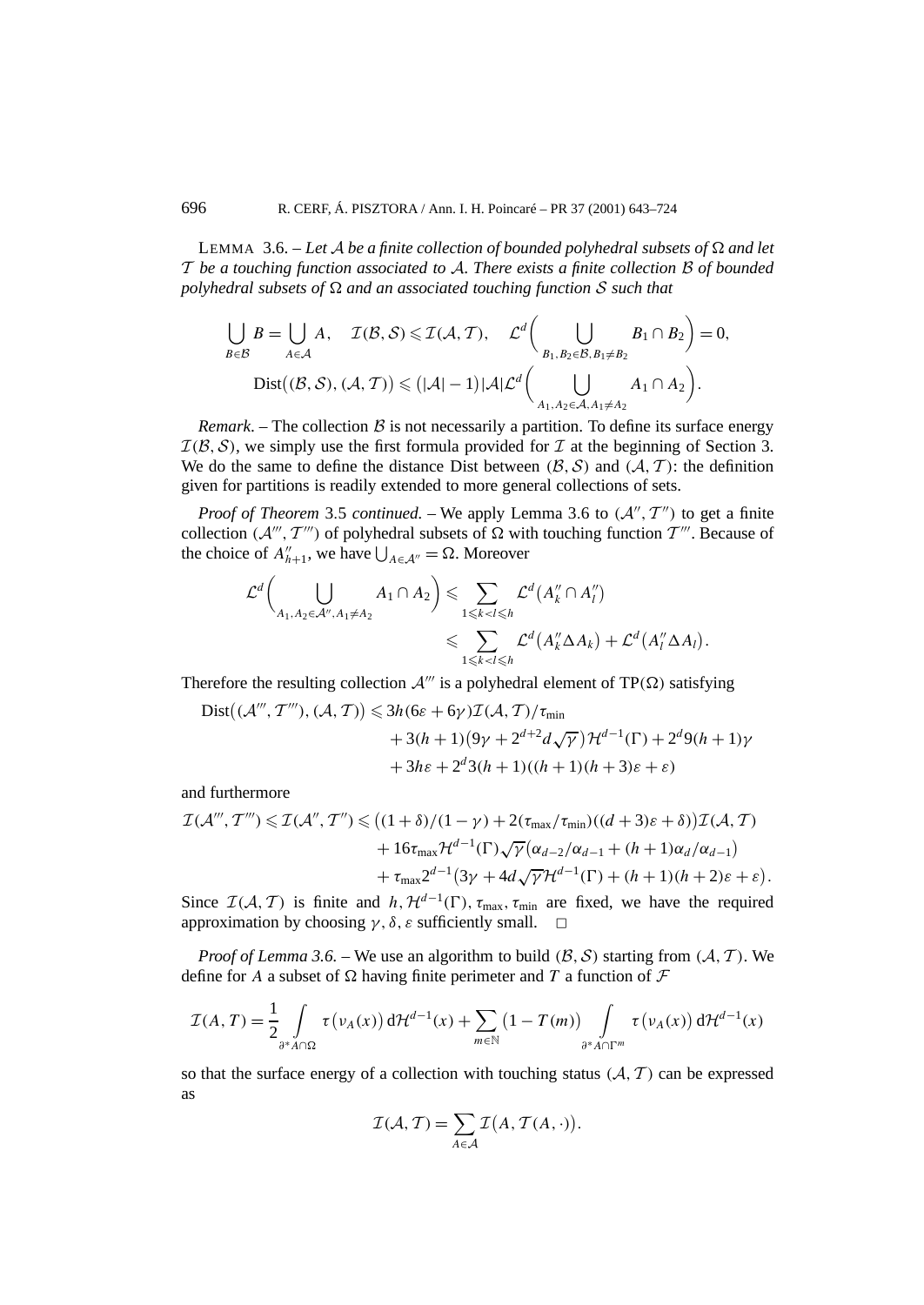We initialize the algorithm with the collection  $B^0 = A$  and the touching function  $S^0 = T$ . We describe next the *k*-step of the algorithm. Suppose that we have built the collection  $\mathcal{B}^k$  and the function  $\mathcal{S}^k$  for some k in N. If

$$
\mathcal{L}^d\bigg(\bigcup_{B_1,B_2\in\mathcal{B}^k,B_1\neq B_2}B_1\cap B_2\bigg)=0
$$

the algorithm stops. Otherwise, let  $B_1$ ,  $B_2$  be two sets of  $\mathcal{B}^k$  such that  $\mathcal{L}^d(B_1 \cap B_2) > 0$ . Let  $B'_1 = B_1 \setminus B_2$  and  $B'_2 = B_2 \setminus B_1$ . We have

$$
\max(\mathcal{L}^d(B'_1 \Delta B_1), \mathcal{L}^d(B'_2 \Delta B_2)) \leq \mathcal{L}^d(B_1 \cap B_2) \leq \mathcal{L}^d\bigg(\bigcup_{B_1, B_2 \in \mathcal{B}^k, B_1 \neq B_2} B_1 \cap B_2\bigg).
$$

Moreover

$$
\nu_{B_1 \setminus B_2}(x) = \begin{cases} \nu_{B_1}(x) & \text{if } x \in \partial^* B_1 \setminus \overline{B_2}, \\ -\nu_{B_2}(x) & \text{if } x \in \partial^* B_2 \cap \mathring{B_1}, \\ \nu_{B_1}(x) & \text{if } x \in \partial^* B_2 \cap \partial^* B_1 \text{ and } \nu_{B_1}(x) + \nu_{B_2}(x) = 0, \\ 0 & \text{elsewhere.} \end{cases}
$$

This result is quite direct here because we deal only with polyhedral sets. See [53] for a more general result. Using the symmetry and the positivity of  $\tau$ ,

$$
\mathcal{I}(B'_1, \mathcal{S}^k(B_1, \cdot)) \leq \frac{1}{2} \int_{\Omega \cap \partial^* B_1 \setminus \overline{B_2}} \tau(\nu_{B_1}(x)) d\mathcal{H}^{d-1}(x) + \frac{1}{2} \int_{\hat{B}_1 \cap \partial^* B_2} \tau(\nu_{B_2}(x)) d\mathcal{H}^{d-1}(x)
$$
\n
$$
+ \frac{1}{2} \int_{\partial^* B_1 \cap \partial^* B_2} \tau(\nu_{B_1}(x)) d\mathcal{H}^{d-1}(x)
$$
\n
$$
+ \sum_{m \in \mathbb{N}} (1 - \mathcal{S}^k(B_1, m)) \int_{\Gamma \cap \partial^* B_1 \setminus \overline{B_2}} \tau(\nu_{B_1}(x)) d\mathcal{H}^{d-1}(x),
$$
\n
$$
\mathcal{I}(B'_2, \mathcal{S}^k(B_2, \cdot)) \leq \frac{1}{2} \int_{\Omega \cap \partial^* B_2 \setminus \overline{B_1}} \tau(\nu_{B_2}(x)) d\mathcal{H}^{d-1}(x) + \frac{1}{2} \int_{\hat{B}_2 \cap \partial^* B_1} \tau(\nu_{B_1}(x)) d\mathcal{H}^{d-1}(x)
$$
\n
$$
+ \frac{1}{2} \int_{\partial^* B_2 \cap \partial^* B_1} \tau(\nu_{B_2}(x)) d\mathcal{H}^{d-1}(x)
$$
\n
$$
+ \sum_{m \in \mathbb{N}} (1 - \mathcal{S}^k(B_2, m)) \int_{\Gamma \cap \partial^* B_2 \setminus \overline{B_1}} \tau(\nu_{B_2}(x)) d\mathcal{H}^{d-1}(x).
$$

Summing the two inequalities yields

$$
\mathcal{I}(B'_1, \mathcal{S}^k(B_1, \cdot)) + \mathcal{I}(B'_2, \mathcal{S}^k(B_2, \cdot)) \leq \mathcal{I}(B_1, \mathcal{S}^k(B_1, \cdot)) + \mathcal{I}(B_2, \mathcal{S}^k(B_2, \cdot)).
$$

Two cases can occur.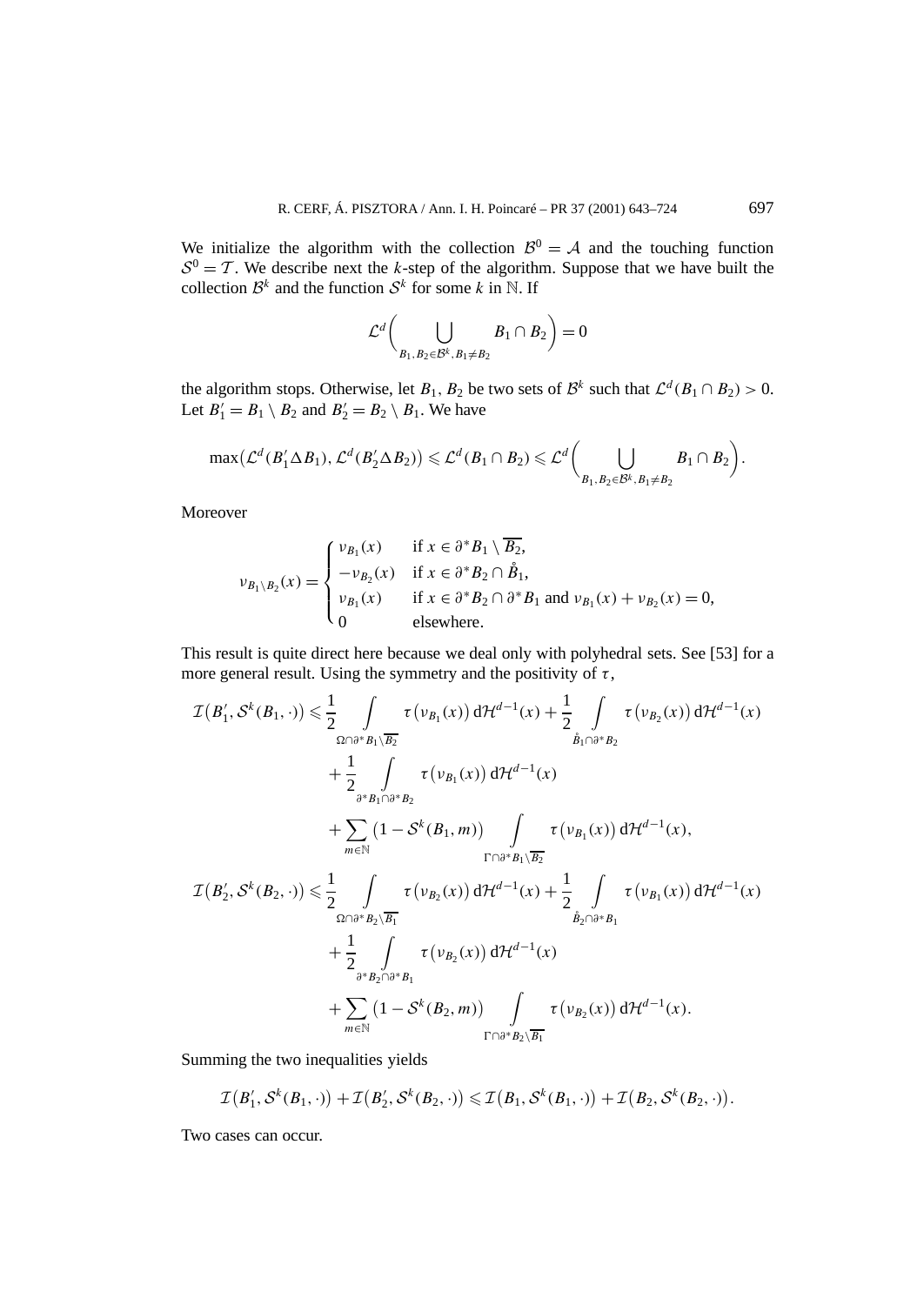\n- \n If 
$$
\mathcal{I}(B'_1, \mathcal{S}^k(B_1, \cdot)) \leq \mathcal{I}(B_1, \mathcal{S}^k(B_1, \cdot))
$$
, then we set\n  $\mathcal{B}^{k+1} = \{B'_1\} \cup \mathcal{B}^k \setminus \{B_1\}, \quad \mathcal{S}^{k+1}(B'_1, \cdot) = \mathcal{S}^k(B_1, \cdot),$ \n $\forall B \in \mathcal{B}^k \setminus \{B_1\} \quad \mathcal{S}^{k+1}(B, \cdot) = \mathcal{S}^k(B, \cdot).$ \n
\n- \n If  $\mathcal{I}(B'_1, \mathcal{S}^k(B_2, \cdot)) \leq \mathcal{I}(B_2, \mathcal{S}^k(B_2, \cdot))$  then we set\n
\n

• If  $\mathcal{I}(B_2', \mathcal{S}^k(B_2, \cdot)) \le \mathcal{I}(B_2, \mathcal{S}^k(B_2, \cdot))$ , then we set  $\mathcal{B}^{k+1} = \{B'_2\} \cup \mathcal{B}^k \setminus \{B_2\}, \quad \mathcal{S}^{k+1}(B'_2, \cdot) = \mathcal{S}^k(B_2, \cdot)$  $\forall B \in \mathcal{B}^k \setminus \{B_2\} \quad \mathcal{S}^{k+1}(B,\cdot) = \mathcal{S}^k(B,\cdot).$ 

The collection with touching status  $(B^{k+1}, S^{k+1})$  satisfies

$$
\mathcal{I}(\mathcal{B}^{k+1},\mathcal{S}^{k+1}) \leqslant \mathcal{I}(\mathcal{B}^{k},\mathcal{S}^{k}), \qquad \bigcup_{B \in \mathcal{B}^{k+1}} B = \bigcup_{B \in \mathcal{B}^{k}} B,
$$
\n
$$
\bigcup_{B_1, B_2 \in \mathcal{B}^{k+1}, B_1 \neq B_2} B_1 \cap B_2 \subseteq \bigcup_{B_1, B_2 \in \mathcal{B}^{k}, B_1 \neq B_2} B_1 \cap B_2,
$$
\n
$$
\text{Dist}\Big((\mathcal{B}^{k+1}, \mathcal{S}^{k+1}), (\mathcal{A}, \mathcal{T})\Big) \leqslant \text{Dist}\Big((\mathcal{B}^{k+1}, \mathcal{S}^{k+1}), (\mathcal{B}^{k}, \mathcal{S}^{k})\Big) + \text{Dist}\Big((\mathcal{B}^{k}, \mathcal{S}^{k}), (\mathcal{A}, \mathcal{T})\Big)
$$
\n
$$
\leqslant \mathcal{L}^d \Big(\bigcup_{B_1, B_2 \in \mathcal{B}^{k}, B_1 \neq B_2} B_1 \cap B_2 \Big) + \text{Dist}\Big((\mathcal{B}^{k}, \mathcal{S}^{k}), (\mathcal{A}, \mathcal{T})\Big).
$$

Necessarily the algorithm stops at some step *k* less than  $(|A| - 1)|A|$ . The final collection with touching status  $(\beta, \mathcal{S})$  obtained at the end of the algorithm satisfies the conditions stated in the lemma.  $\Box$ 

## **4. Proofs of the main results**

We prove first the large deviations principle of Theorem 1.8 for FK percolation. The upper bound is split in two parts: exponential tightness (Section 4.1) and a local upper bound (Section 4.2). We then prove the lower bound (Section 4.3). Next comes the proof of Theorem 1.1 in Section 4.4. Finally, the proof of the large deviations principle of Theorem 1.3 for the Potts model is split into three parts: the study of the asymptotics of the conditioning event in Section 4.5, then the lower bound (Section 4.6) and the upper bound (Section 4.7).

## **4.1. The exponential tightness estimate for FK percolation**

Let *k* be a fixed integer. We work with the  $(K = k, \alpha = 2)$  renormalization process with block variables  $X(\underline{x})$  given by the indicator functions of the event  $O(B'(\underline{x}), k -$ 1)<sup>*c*</sup> for  $\underline{x} \in \underline{\Omega}_n$ . Let <u>A</u> be a  $\mathbb{L}^{d,\infty}$ -connected subset of  $\underline{\Omega}_n$ . We recall that a residual  $\mathbb{L}^{d,\infty}$ -component <u>R</u> of <u>A</u> in <u>Ω</u><sub>n</sub> is an  $\mathbb{L}^{d,\infty}$ -connected component of <u>Ω</u><sub>n</sub> \ <u>A</u>. We define

fill 
$$
\underline{A} = \underline{A} \cup \{\underline{R}; \underline{R} \text{ is a residual } \mathbb{L}^{d, \infty} \text{-component of } \underline{A},
$$

diam  $\underline{R} \leqslant f(n)/k$ ,  $\underline{R} \cap \underline{\Omega}'_n \neq \emptyset$ 

where  $\Omega'_n = \{ \underline{x} \in \Omega_n : B(\underline{x}) \cap \Omega'_n \neq \emptyset \}$  (see Section 2 for the notation). Remark that a  $\mathbb{L}^{d,\infty}$ -connected set <u>R</u> such that diam  $\underline{R}$  ≤  $f(n)/k$ ,  $\underline{R} \cap \Omega'_n$  ≠ Ø does not intersect  $\partial^{in}\Omega_n$ .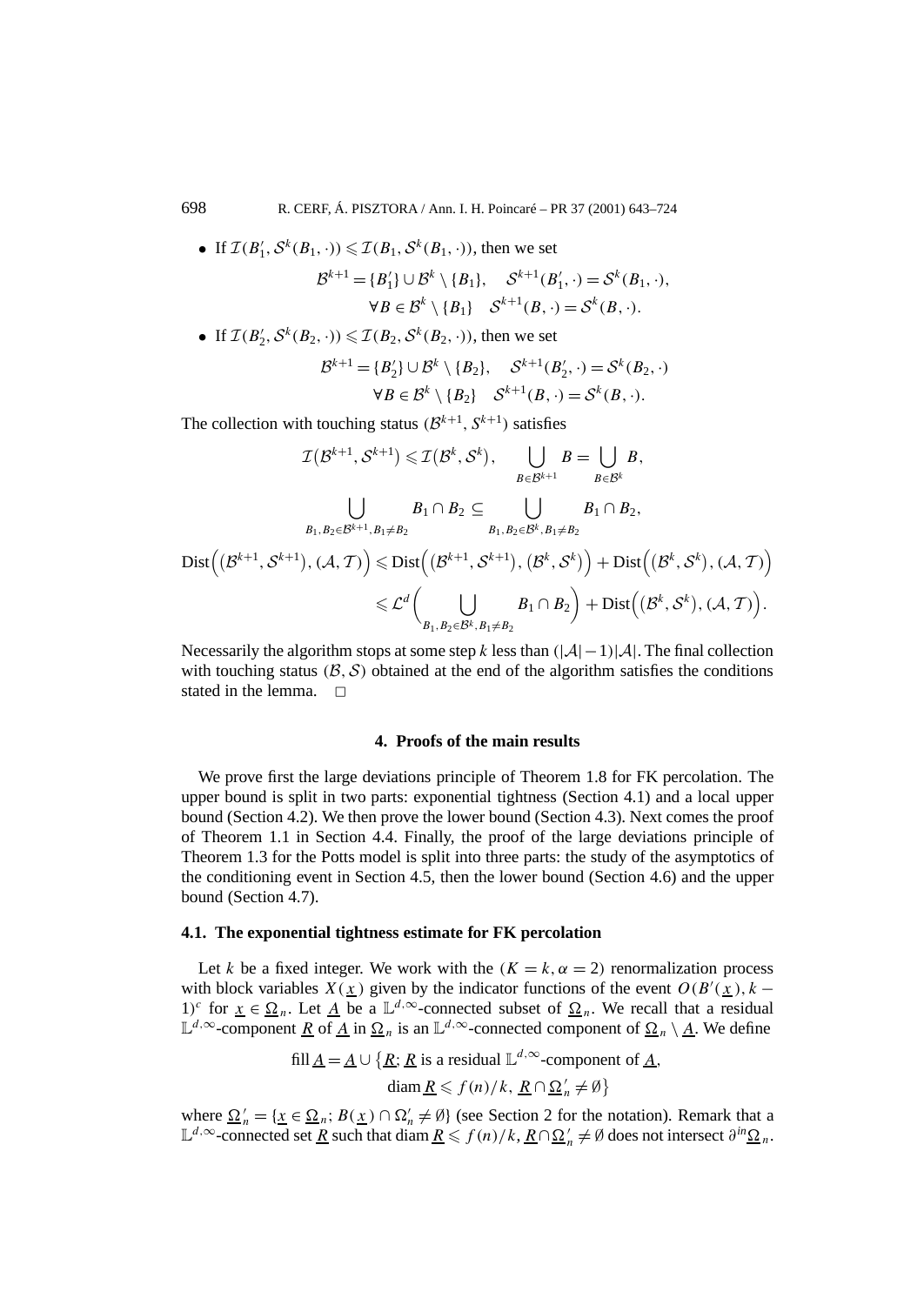For a cluster *C* of the configuration, we set  $\underline{C} = \{ \underline{x} \in \underline{\Omega}_n : B(\underline{x}) \cap C \neq \emptyset \}$ . Notice that if *C* is a large cluster, i.e.,  $C \in \mathcal{C}_n$ , then diam  $C > f(n)/k$ . Let  $\underline{A}$  be a  $\mathbb{L}^{d,\infty}$ -connected component of good blocks, i.e., of the set  $\{x \in \Omega_n : X(x) = 0\}$ . Note that there is at most one large cluster intersecting *A* (if there were two then they would be connected via *A* ). Let <u>R</u> be a residual  $\mathbb{L}^{d,\infty}$ -component of <u>A</u> such that diam  $R \leq f(n)/k$  and let C be a large cluster such that  $C \cap R \neq \emptyset$ . Since *C* cannot fit into *R* (for reasons of diameter), we have *C* ∩ *∂out* <sup>∞</sup> *R* = ∅; however *∂out* <sup>∞</sup> *R* ⊆ *A* (recall that *∂out* <sup>∞</sup> *R* is a connected set of good blocks) so that  $\underline{C} \cap \underline{A} \neq \emptyset$ . Therefore, if *C* is a large cluster then either  $\underline{C} \cap \underline{A} \neq \emptyset$  or *C* ∩ fill *A* =  $\emptyset$ . For *C* ∈  $C_n$  we define

$$
\underline{\widehat{C}} = \bigcup \text{fill} \underline{A},
$$

where the union runs over all the  $\mathbb{L}^{d,\infty}$ -connected components <u>A</u> of good blocks such that  $\underline{C} \cap \underline{A} \neq \emptyset$ . The previous discussion shows that the sets  $\hat{C}$ ,  $C \in \mathcal{C}_n$ , are pairwise disjoint. By definition, the  $\mathbb{L}^{d,\infty}$  outer boundary of  $\hat{C}$  consists of bad blocks whenever  $\hat{C} \neq \emptyset$ . In case  $\hat{C} = \emptyset$ , we define  $\frac{\partial^{out} \hat{C}}{\partial S}$  as  $C$  which again consists only of bad blocks.

Let now *C* belong to  $C_n$  and let  $\overline{F}$  be an  $\mathbb{L}^d$ , $\infty$ -connected component of bad blocks intersecting simultaneously  $\partial_{\infty}^{out} \hat{C}$  and  $\Omega'_n$ . We claim that  $|E| > f(n)/k$ . To show this we consider only the case where  $\hat{C} \neq \emptyset$  (the case  $\hat{C} = \emptyset$  is straightforward) and we assume  $|F| \le f(n)/k$ . The definition of  $\Omega_n$  implies that for *n* large enough  $d_2(\partial^{in}\Omega_n, \Omega'_n)$ *f* (*n*)/*k* therefore  $\underline{F} \cap \partial^{in} \underline{\Omega}_n = \emptyset$ . Let  $\underline{D} = \partial^{out,ext}_{\infty} \underline{F}$ . Then  $\underline{D}$  is a  $\mathbb{L}^{d,\infty}$  connected set of good blocks surrounding <u>F</u>, so that <u>F</u> is included in a  $\mathbb{L}^{d,\infty}$  residual component *R* of *D* satisfying diam  $R \le f(n)/k$ ,  $R \cap \Omega'_n \neq \emptyset$ . Let  $\underline{A}$  be the  $\mathbb{L}^{d,\infty}$ -connected component of good blocks containing *D*. The above properties imply that  $\underline{R} \subseteq \text{fill } \underline{A}$ . Moreover  $\partial_{\infty}^{out} E \cap \hat{C} \neq \emptyset$ ; since diam $\hat{C} > f(n)/k$ , necessarily  $(\partial_{\infty}^{out, ext} E) \cap \hat{C} \neq \emptyset$ , hence  $A \cap \hat{C} \neq \emptyset$ . Either  $A \cap C \neq \emptyset$ , whence  $R \subseteq \hat{C}$ , a contradiction. Or there exists a  $\mathbb{L}^{d, \infty}$ connected component  $\underline{A}$  of good blocks intersecting  $\underline{C}$  such that  $\underline{A} \cap \text{fill } \underline{A}' \neq \emptyset$ , which implies that  $\underline{A} \subset \text{fill } \underline{A}'$  (any  $\mathbb{L}^{d,\infty}$ -connected component of good blocks intersecting a residual component of  $\underline{A}$ <sup>'</sup> is fully included in this residual component, otherwise it would intersect <u>*A*</u><sup> $\prime$ </sup>) and again  $\underline{R} \subseteq \widehat{\text{fill }A'} \subseteq \widehat{C}$ , which is absurd. Thus  $|\underline{F}| > f(n)/k$ , as claimed.

Let  $\hat{F}$  be the union of all the  $\mathbb{L}^{d,\infty}$ -connected components of bad blocks intersecting simultaneously  $\Omega'_n$  and  $\bigcup_{C \in C_n} \partial_{\infty}^{out} \hat{C}$ .

LEMMA 4.1. – *There exists*  $k_0 = k_0(d, \Omega, p, q)$  *such that, for*  $k \ge k_0$ *, there exist positive constants*  $b = b(k, d, \Omega, p, q)$ ,  $c = c(k, d, \Omega, p, q)$  *such that for all*  $s > 0$  *and*  $n \in \mathbb{N}$ ,

$$
\Phi_n\big[|\widehat{F}| \geqslant s] \leqslant b \exp(-cs).
$$

*Proof.* – We proceed as in Lemma 2.3 in [15] or Lemma 7.9 in [14]. The set  $\hat{F}$  consists of bad blocks and each of its components has size larger than *f (n)/k*. We first prove the following estimate: for any subset  $\underline{A} \subseteq \underline{\Omega}_n$ ,

$$
\Phi_n\left[\forall \underline{x} \in \underline{A}; X(\underline{x}) = 1\right] \leqslant \exp\left(4^{-d} |\underline{A}| \log \varepsilon\right),\tag{21}
$$

where  $\varepsilon = b \exp(-ck)$  is given by (14). We use the equivalence relation on  $\Omega_n: \underline{x} \approx y$ iff 3 divides each component of  $x - y$ . Since there are at most 4<sup>*d*</sup> distinct classes in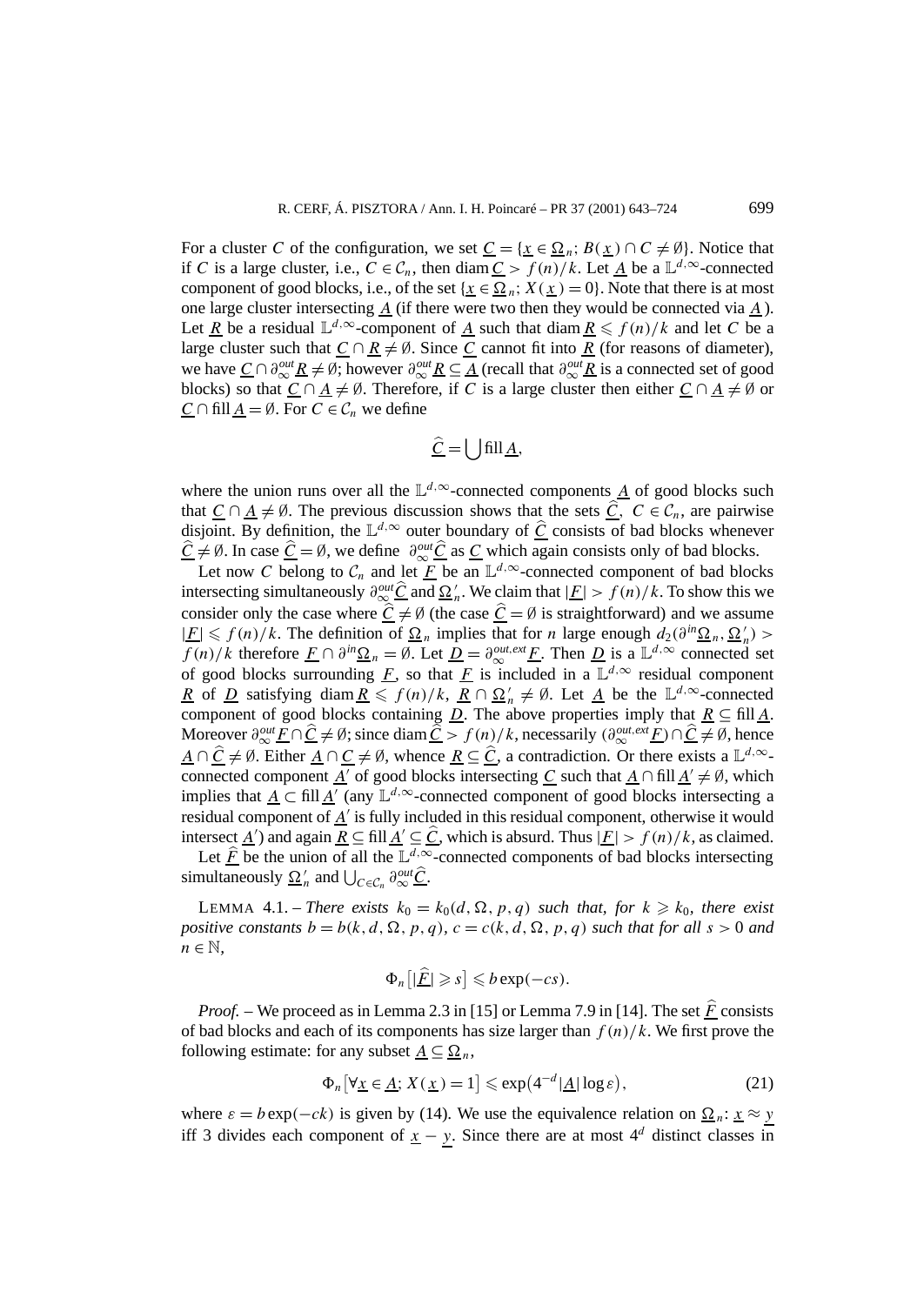$\Omega_n$ , certainly there exists  $x^* \in \Omega_n$  such that the intersection of  $\Lambda$  and the equivalence class of *x*<sup>\*</sup> has cardinality at least  $4^{-d}$  |<u>*A*</u>|. By (18), the field *X(x)*,  $x \in \Omega_n$ ,  $x \approx x^*$  is stochastically dominated by a Bernoulli product field with parameter  $\varepsilon$ . Finally,

$$
\Phi_n\left[\forall \underline{x} \in \underline{A}, \ X(\underline{x}) = 1\right] \leq \Phi_n\left[\forall \underline{x} \in \{\underline{y} \in \underline{A}; \ \underline{y} \approx \underline{x}^*\} \ X(\underline{x}) = 1\right]
$$
  

$$
\leq \exp\left(4^{-d} |\underline{A}| \log \varepsilon\right)
$$

as claimed. Now we turn to the statement of the lemma. By decomposing the event in question, we can estimate  $\Phi_n[|\hat{F}| \geq s]$  by

$$
\sum_{j\geqslant s}\sum_{1\leqslant i\leqslant jk/f(n)}\sum_{\substack{m_1,m_2,\ldots,m_i\geqslant f(n)/k\\m_1+m_2+\cdots+m_i=j}}\sum_{\underline{A}_1,\underline{A}_2,\ldots,\underline{A}_i}\Phi_n\big[\forall \underline{x}\in \underline{A}_1\cup \underline{A}_2\cup\cdots\cup \underline{A}_i\ X(\underline{x})=1\big].
$$

The ultimate summation extends over the pairwise disjoint sets  $\underline{A}_1, \ldots, \underline{A}_i$  intersecting  $\underline{\Omega}'_n$  such that  $\underline{A}_l$  is  $\mathbb{L}^{d,\infty}$ -connected and  $|\underline{A}_l| = m_l$  for  $1 \le l \le i$ . By (21), the probability appearing in the summation is less than  $exp(4^{-d} j \log \varepsilon)$ . For fixed *j* and *i*, there are at most  $2^j$  ways to choose the values  $m_1, \ldots, m_i$ . Recall that there exists a constant  $b = b(d) > 0$  such that the number of  $\mathbb{L}^{d,\infty}$ -connected sets of size *m* containing the origin is bounded by  $(b/2)^m$ . The number of possibilities for choosing the set  $\overline{A}_l$  is bounded by  $\mathcal{L}^d(\Omega)(n/k)^d b^{m_l}$  for  $1 \leq l \leq i$ . Thus the number of terms involved in the last three summations is less than  $2 \exp((2jk/f(n))\log(\mathcal{L}^d(\Omega)(n/k)^d) + j \log b)$ . Putting these estimates together, we get the claim of the lemma. these estimates together, we get the claim of the lemma.

Our next goal is to define a (random) t-partition associated with the objects  $\hat{C}$ ,  $C \in \mathcal{C}_n$ . Recall that for a set of (indices of) blocks  $\underline{A}$ ,  $B(\underline{A})$  denotes the union of the blocks indexed by *A*. First we set

$$
\underline{\widehat{R}} = \underline{\Omega}_n \setminus \left( \underline{\widehat{F}} \cup \bigcup_{C \in \mathcal{C}_n} \underline{\widehat{C}} \right)
$$

and for  $C^{FK} \in C_n^{FK}$ ,

$$
\widehat{\underline{C}}^{\text{FK}} = \bigcup_{C \in \mathcal{C}_n, \ C \subseteq C^{\text{FK}}} \widehat{\underline{C}}.
$$

Let  $(\widehat{A}_n, \widehat{T}_n)$  be the element of TP( $\Omega$ ) defined by

 $\widehat{\mathcal{A}}_n = \left\{ \Omega'_n \cap B(\widehat{\underline{C}}^{\text{FK}}); C^{\text{FK}} \in C_n^{\text{FK}} \right\} \cup \left\{ \Omega'_n \cap B(\widehat{\underline{F}}), (\Omega \setminus \Omega'_n) \cup B(\widehat{\underline{R}}) \right\}$ and for  $m \in \mathbb{N}$ ,  $C^{FK} \in C_n^{FK}$ ,

$$
\widehat{T}_n(B(\widehat{E}), m) = \widehat{T}_n(B(\widehat{R}), m) = 0,
$$
  

$$
\widehat{T}_n(B(\widehat{C}^{FK}), m) = \begin{cases} 1; & C^{FK} \cap \Gamma_n^m \neq \emptyset, \\ 0; & \text{otherwise.} \end{cases}
$$

We next derive a probabilistic estimate on the surface energy of this t-partition.

LEMMA 4.2. – *There exists*  $k_0 = k_0(d, \Omega, p, q)$  *such that, for*  $k \geq k_0$ *, there exist positive constants*  $c = c(k, d, \Omega, p, q)$  *and*  $\lambda_0 = \lambda_0(d, \Omega, p, q)$  *such that for all*  $\lambda > \lambda_0$ *,* 

$$
\limsup_{n \to \infty} \frac{1}{n^{d-1}} \log \Phi_n \left[ \mathcal{I}(\hat{\mathcal{A}}_n, \hat{\mathcal{T}}_n) \geq \lambda \right] \leq -c\lambda. \tag{22}
$$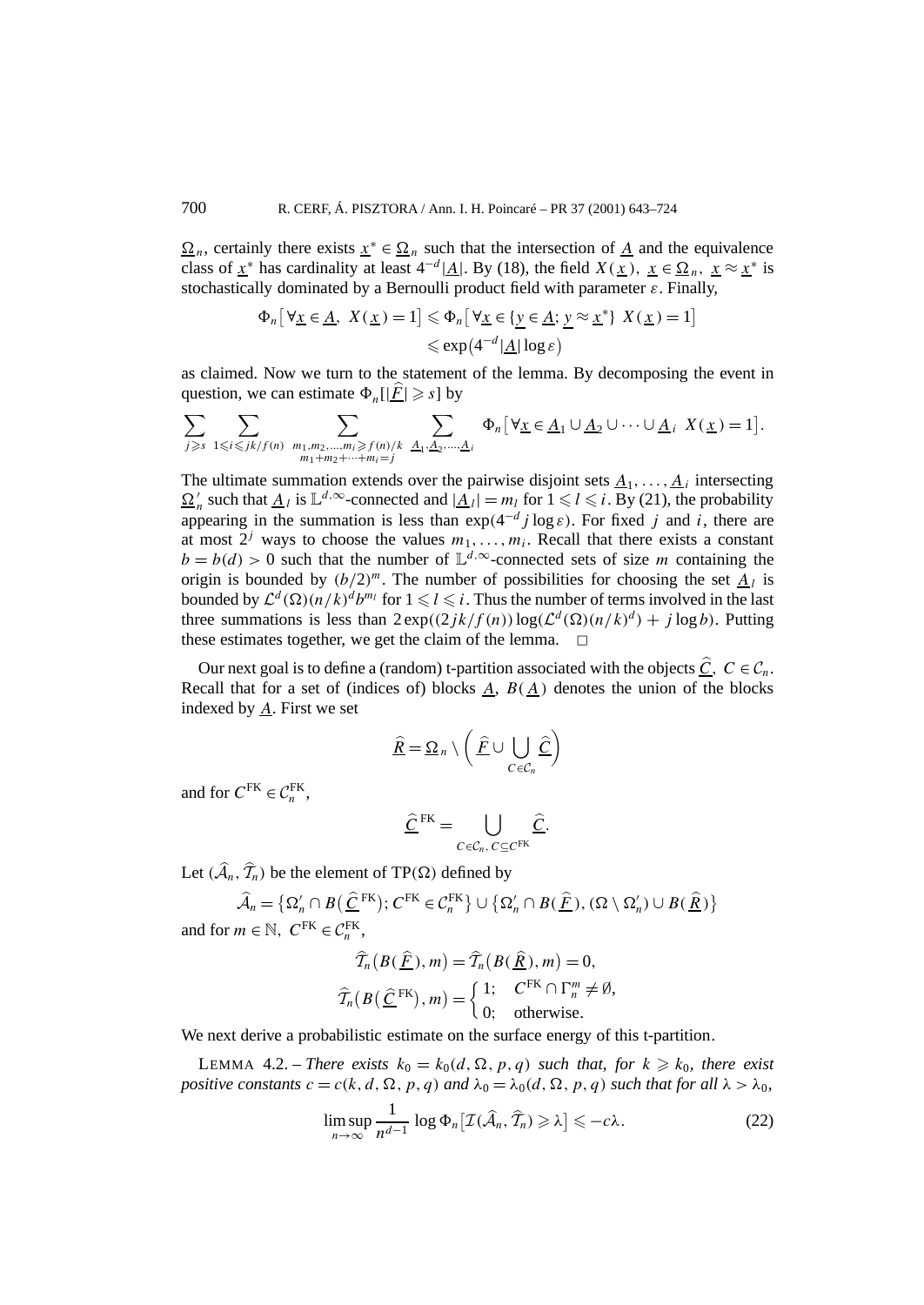*Proof.* – By construction, the interfaces of  $\hat{\mathcal{A}}_n$  (that is, the set  $\partial^*(\hat{\mathcal{A}}_n, \hat{\mathcal{T}}_n)$ ) are located either on  $\partial \Omega'_n \cup \Gamma$  or on the faces of the blocks of  $\underline{\hat{F}}$ . Thus

$$
\mathcal{I}(\widehat{\mathcal{A}}_n, \widehat{\mathcal{T}}_n) \leq \tau_{\max} \big(\mathcal{H}^{d-1}(\Gamma) + \mathcal{H}^{d-1}(\partial \Omega'_n) + (k/n)^{d-1} 2d|\widehat{\underline{F}}|\big).
$$

The desired claim follows from Lemma 4.1.  $\Box$ 

The next step is to show that the sequences of phase partitions  $(A_n, \mathcal{T}_n)_{n \in \mathbb{N}}$  and  $(\mathcal{A}_n, \mathcal{T}_n)_{n \in \mathbb{N}}$  are exponentially contiguous.

# LEMMA 4.3. – *There exists*  $k_0 = k_0(d, \Omega, p, q)$  *such that, for*  $k \geq k_0$ *, for each*  $\delta > 0$ *,* lim sup *n*→∞  $\frac{1}{n^{d-1}} \log \Phi_n \left[ \text{Dist}((\mathcal{A}_n, \mathcal{T}_n), (\hat{\mathcal{A}}_n, \hat{\mathcal{T}}_n)) \ge \delta \right] = -\infty.$  (23)

*Proof.* – We compute first the volume of the  $f(n)/n$ -neighborhood of  $B(\hat{F})$ . Let  $F_i$ , *i* ∈ *I*, be the  $\mathbb{L}^{d,\infty}$ -connected components of  $\widehat{F}$ . Applying Lemma 2.1,

$$
\mathcal{L}^d\left(\mathcal{V}_{\infty}\left(B(\widehat{E}), f(n)/n\right)\right) \leq \sum_{i \in I} n^{-d} \mathcal{L}^d\left(\mathcal{V}_{\infty}\left(nB(E_i), f(n)\right)\right)
$$
  

$$
\leq \sum_{i \in I} n^{-d} 4^{d+1} f(n)^{d-1} k^d |E_i| = 4^{d+1} (k/n)^d f(n)^{d-1} |\widehat{E}|.
$$

By construction, for any  $C \in \mathcal{C}_n$ , we have  $C \subseteq \widehat{C} \cup \widehat{F}$ . By setting

$$
E = \{x \in \Omega; \forall C \in C_n, d_{\infty}(x, C) \geq f(n)/n\}
$$

we have

$$
\Omega'_n \cap B(\widehat{\underline{R}}) \setminus \mathcal{V}_{\infty}(B(\widehat{\underline{F}}), f(n)/n) \subseteq \Omega'_n \cap E.
$$

(Indeed, any  $\mathbb{L}^{d,\infty}$ -component of good blocks in  $\underline{\Omega}'_n$  is surrounded by a  $\mathbb{L}^{d,\infty}$ -connected set of bad blocks which is included in *F*.)

In order to estimate the volume of *E* we work with the  $(K = f(n), \alpha = 2)$ renormalization process. Note that  $\Omega_n$  is different from the previous one since the block size is now different. The block variable  $Y(x)$  is the indicator function of the event  $O(B'(\underline{x}), f(n))^c$ . If  $Y(\underline{x}) = 0$  then there exists a unique large cluster *C* intersecting *B(x)* and *B(x)*  $\cap$  *E* =  $\emptyset$ . Therefore,

$$
\mathcal{L}^d(E \cap \Omega'_n) \leqslant (f(n)/n)^d \sum_{\underline{x} \in \underline{\Omega}_n} Y(\underline{x}).
$$

We derive an upper bound on the distance between  $(A_n, \mathcal{T}_n)$  and  $(\mathcal{A}_n, \hat{\mathcal{T}}_n)$  by considering an arrangement between the two t-partitions in which  $B(\hat{C}^{FK})$  corresponds to vor  $C^{FK}$ , for every  $C^{FK} \in C_n^{FK}$ :

$$
\begin{split} \text{Dist}\big((\mathcal{A}_n, \mathcal{T}_n), (\widehat{\mathcal{A}}_n, \widehat{\mathcal{T}}_n)\big) &\leqslant 2\mathcal{L}^d(\Omega \setminus \Omega_n') + \mathcal{L}^d\big(\Omega_n' \cap B(\widehat{\underline{F}})\big) + \mathcal{L}^d\big(\Omega_n' \cap B(\widehat{\underline{R}})\big) \\ &+ \sum_{C^{FK} \in \mathcal{C}_n^{FK}} \text{dist}_{L^1}\big(\Omega_n' \cap B\big(\widehat{\underline{C}}^{FK}\big), \Omega_n' \cap \text{vor } C^{FK}\big) \end{split}
$$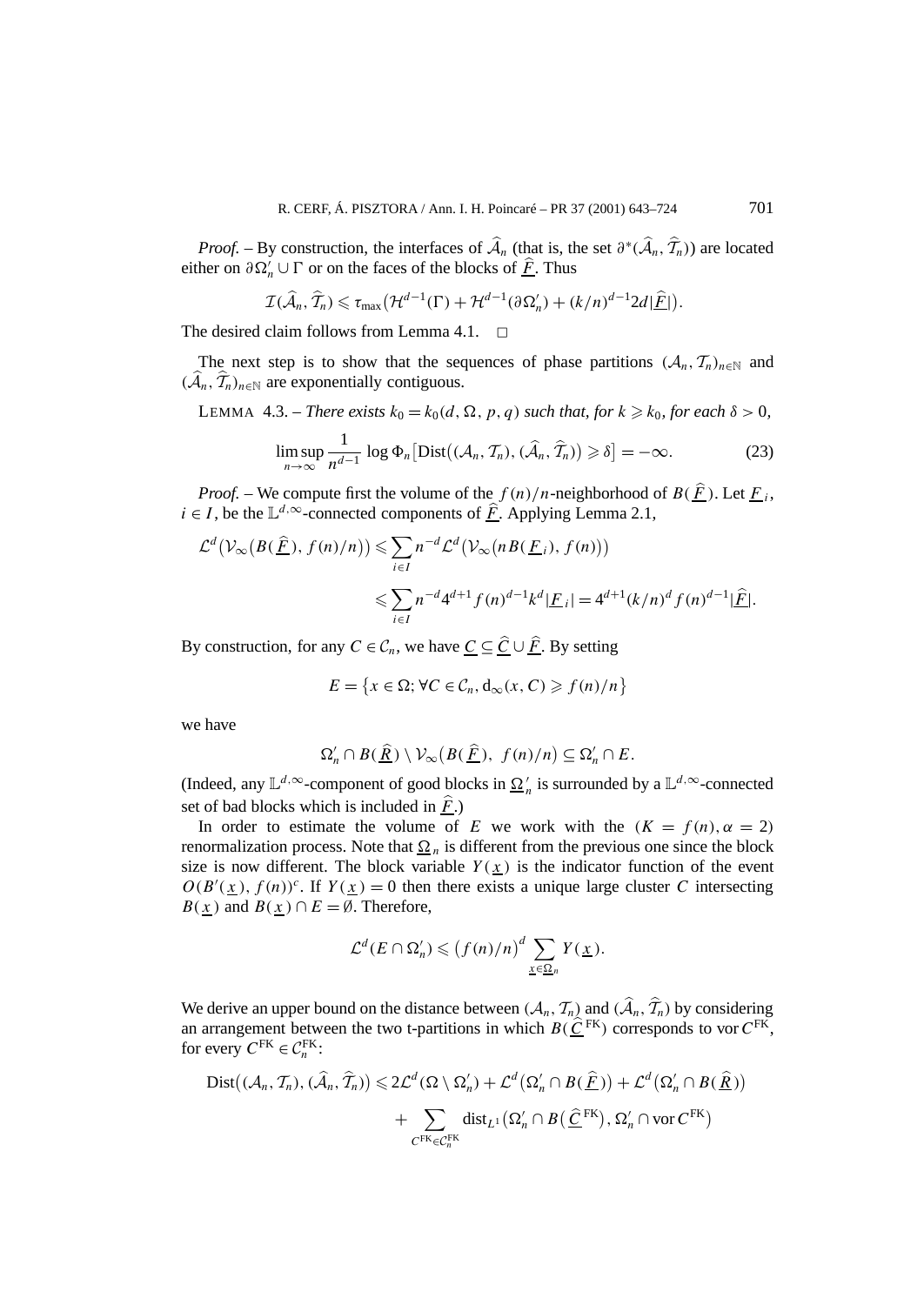702 R. CERF, Á. PISZTORA / Ann. I. H. Poincaré – PR 37 (2001) 643–724

$$
\leq 2\mathcal{L}^{d}(\Omega \setminus \Omega'_{n}) + \mathcal{L}^{d}(\Omega'_{n} \cap B(\widehat{F})) + \mathcal{L}^{d}(\Omega'_{n} \cap B(\widehat{R}))
$$
  
+ 
$$
\sum_{C \in C_{n}} \text{dist}_{L^{1}}(\Omega'_{n} \cap B(\widehat{C}), \Omega'_{n} \cap \text{vor } C).
$$

Yet,  $\Omega'_n \cap B(\hat{C}) \subseteq \Omega'_n \cap \text{vor } C$ . Since  $\hat{\mathcal{A}}_n$  is a partition and the sets vor  $C, C \in \mathcal{C}_n$ , are pairwise disjoint, we have

$$
\sum_{C \in \mathcal{C}_n} \text{dist}_{L^1}(\Omega'_n \cap B(\hat{\underline{C}}), \Omega'_n \cap \text{vor } C) = \sum_{C \in \mathcal{C}_n} \mathcal{L}^d(\Omega'_n \cap \text{vor } C \setminus B(\hat{\underline{C}}))
$$
  

$$
\leq \mathcal{L}^d\left(\Omega'_n \setminus \bigcup_{C \in \mathcal{C}_n} B(\hat{\underline{C}})\right)
$$
  

$$
\leq \mathcal{L}^d\left(\Omega'_n \cap B(\hat{\underline{F}})\right) + \mathcal{L}^d(\Omega'_n \cap B(\hat{\underline{R}})).
$$

Finally,

$$
\begin{split}\n\text{Dist}\big((\mathcal{A}_n, \mathcal{T}_n), (\widehat{\mathcal{A}}_n, \widehat{\mathcal{T}}_n)\big) \\
&\leq 2\mathcal{L}^d(\Omega \setminus \Omega'_n) + 2\mathcal{L}^d(\Omega'_n \cap B(\widehat{E})) + 2\mathcal{L}^d(\Omega'_n \cap B(\widehat{E})) \\
&\leq 2\mathcal{L}^d(\Omega \setminus \Omega'_n) + 2\mathcal{L}^d(\Omega'_n \cap B(\widehat{E})) + 2\mathcal{L}^d(\Omega'_n \cap E) + 2\mathcal{L}^d(\mathcal{V}_\infty(B(\widehat{E}), f(n)/n)) \\
&\leq 2\mathcal{L}^d(\Omega \setminus \Omega'_n) + 4^{d+2}(k/n)^d f(n)^{d-1}|\widehat{E}| + 2(f(n)/n)^d \sum_{\underline{x} \in \Omega_n} Y(\underline{x}).\n\end{split}
$$

The estimate obtained in Lemma 4.1 yields

$$
\forall \delta > 0, \quad \limsup_{n \to \infty} \frac{1}{n^{d-1}} \log \Phi_n\left[|\widehat{F}| \geq \delta n^d / f(n)^{d-1}\right] = -\infty.
$$

By the estimate (14) and Lemma 2.3, we have also

$$
\forall \delta > 0, \quad \limsup_{n \to \infty} \frac{1}{n^{d-1}} \log \Phi_n \left[ 2 \big( f(n)/n \big)^d \sum_{\underline{x} \in \underline{\Omega}_n} Y(\underline{x}) > \delta \right] = -\infty
$$

and the exponential contiguity (23) follows directly from these estimates.  $\Box$ 

An immediate consequence of Lemmas 4.2 and 4.3 is the exponential tightness of the sequence of t-partitions  $(A_n, T_n)_{n \in \mathbb{N}}$ : there exists  $c = c(d, \Omega, p, q) > 0$  and  $\lambda_0 > 0$  such that for every  $\lambda > \lambda_0$ , every  $\delta > 0$ ,

$$
\limsup_{n\to\infty}\frac{1}{n^{d-1}}\log\Phi_n\big[\text{Dist}\big((\mathcal{A}_n,\mathcal{T}_n),\mathcal{I}^{-1}([0,\lambda])\big)>\delta\big]\leqslant-c\lambda.\tag{24}
$$

# **4.2. Local upper bound estimate for Theorem 1.8 (FK percolation)**

We start by recalling some essential results from [15]. Let  $\Theta \subseteq \mathbb{R}^d$  be a box building, i.e., the union of finitely many *d*-dimensional boxes with nonempty interior. Fix a monotone increasing function  $\phi : \mathbb{N} \to \mathbb{N}$  satisfying  $\lim_{n \to \infty} \phi(n) = \infty$  and  $\lim_{n\to\infty} \phi(n)/n = 0$ . We will consider the  $\phi(n)/n$ -interior of the building  $\Theta$  which is defined as

$$
int (\Theta, \phi(n)/n) = \{x \in \Theta; d_{\infty}(x, \partial^{in} \Theta) > \phi(n)/n\}.
$$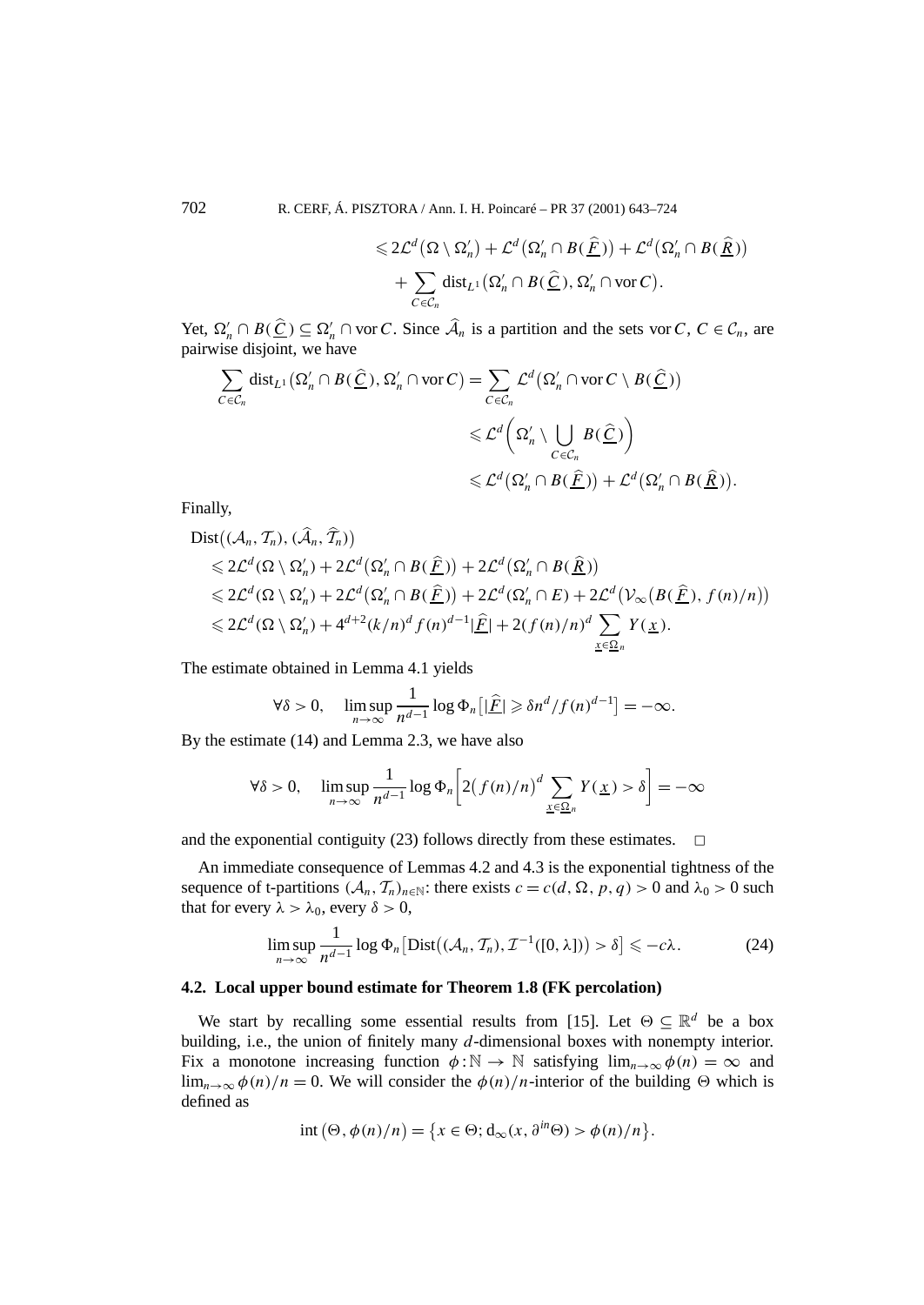**PROPOSITION** 4.4. – *Assume*  $d \geq 3$ ,  $q \geq 1$ ,  $p > \hat{p}_c$  *with*  $\theta^f(p) = \theta^w(p)$ *. Let*  $S_n$  *be a sequence of events such that*  $S_n$  *depends only on the edges in*  $int(\Theta, \phi(n)/n)$  *and for each*  $n \in \mathbb{N}$ , let  $\pi(n)$  *be a partially wired b.c. on*  $\Theta$ *. Then* 

$$
\limsup_{n\to\infty}\frac{1}{n^{d-1}}\log \Phi_{\Theta}^{\pi(n),p,q}[S_n]=\limsup_{n\to\infty}\frac{1}{n^{d-1}}\log \Phi_{\Theta}^{f,p,q}[S_n].
$$

*The same equality is valid when* lim sup *is replaced by* lim inf*.*

LEMMA 4.5 (Decoupling lemma). – *Let*  $d \ge 3$ ,  $q \ge 1$ ,  $p > \hat{p}_c$  *with*  $\theta^f(p) = \theta^w(p)$ . *Let*  $D_i$ ,  $i \in I$ , *be a finite collection of disjoint compact subsets of*  $\Omega \cup \Gamma$ . Assume that *these sets have non-empty connected interiors. For*  $i \in I$  *let*  $S_n^i$  *be a sequence of events such that*  $S_n^i$  *depends only on the edges in*  $D_i \cap \Omega_n$ *. Then* 

$$
\limsup_{n\to\infty}\frac{1}{n^{d-1}}\log\Phi_n\bigg[\bigcap_{i\in I}S_n^i\bigg]\leqslant \sum_{i\in I}\limsup_{n\to\infty}\frac{1}{n^{d-1}}\log\Phi_n\big[S_n^i\big].
$$

*Notation*. – Let *B(x, r)* be a ball in  $\Omega$ , let *w* belong to  $S^{d-1}$ , *n* to N and let *r*,  $\delta$  be positive. Recall that the open *B(x, r)*-clusters are the open clusters in the configuration restricted to the ball  $B(x, r)$ . Let  $\text{Sep}(n, x, r, w, \delta)$  be the event: there exists a collection  $C$  of open  $B(x, r)$ -clusters such that

$$
\text{dist}_{L^{1}}\bigg(\bigcup_{C\in\mathcal{C}}\bigcup_{x\in C}\Lambda(x,1/n),\ B_{-}(x,r,w)\bigg)\leqslant\delta r^{d}.\tag{25}
$$

Let next *B*(*x, r*) be a ball such that *x* belongs to  $\partial^* \Omega$ . Let  $n \in \mathbb{N}$  and  $\delta > 0$ . Let Sep<sup>bd</sup>(n, x, r,  $\delta$ ) be the event: there exists a collection C of open *B*<sub>−</sub>(x, r, v<sub>Γ</sub>(x))-clusters such that none of them intersects  $\partial^{in}\Omega_n$  and the inequality (25) is satisfied with *w* replaced by  $v_{\Gamma}(x)$ .

LEMMA 4.6 (Interface lemma). – *Let*  $d \ge 3$ ,  $q \ge 1$ ,  $p > \hat{p}_c$ ,  $\theta^f(p) = \theta^w(p)$ *. There exists a constant*  $c = c(p, q, d)$  *such that for every r in* (0, 1)*, every ball*  $B(x, r) \subset \Omega$ *, every unit vector w in*  $S^{d-1}$ *, and every*  $\delta$  *in*  $(0, \theta/2)$ *,* 

$$
\limsup_{n\to\infty}\frac{1}{n^{d-1}}\log \Phi_n\big[\operatorname{Sep}(n,x,r,w,\delta)\big]\leqslant -\alpha_{d-1}r^{d-1}\tau(w)\big(1-c\delta^{1/2}\big)
$$

*and for*  $m \in \mathbb{N}$ *, for every ball*  $B(x, r)$  *such that*  $x \in \Gamma^m \cap \partial^* \Omega$  *and*  $B(x, r) \cap \Gamma \subseteq \Gamma^m$ *,* 

$$
\limsup_{n\to\infty}\frac{1}{n^{d-1}}\log\Phi_n\big[\mathrm{Sep}^{\mathrm{bd}}(n,x,r,\delta)\big]\leqslant -\alpha_{d-1}r^{d-1}\tau\big(\nu_{\Gamma}(x)\big)\big(1-c\,\delta^{1/2}\big).
$$

The first estimate was proved in [15]. We explain briefly how to derive the second estimate. Let  $x \in \Gamma^m \cap \partial^* \Omega$  for some  $m \in \mathbb{N}$  and let *r* be such that  $B(x, r) \cap \Gamma \subseteq \Gamma^m$ . We remark first that the event Sep<sup>bd</sup> $(n, x, r, \delta)$  is decreasing. Let  $\Theta$  be a box building containing  $B(x, r)$  in its interior and such that  $\Theta \cap \Gamma \subseteq \Gamma^m$  (such a box building exists because  $\Gamma^m$  is a relatively open subset of  $\Gamma$ ). Let  $\Phi'_n$  be the FK measure in  $\hat{\Theta} \cap \Omega$  induced by the following b.c.:

- the points of  $\hat{\Theta} \cap \Gamma^m$  are wired together;
- the points of  $\partial(\Theta \cap \Omega) \setminus \Gamma^m$  are let free.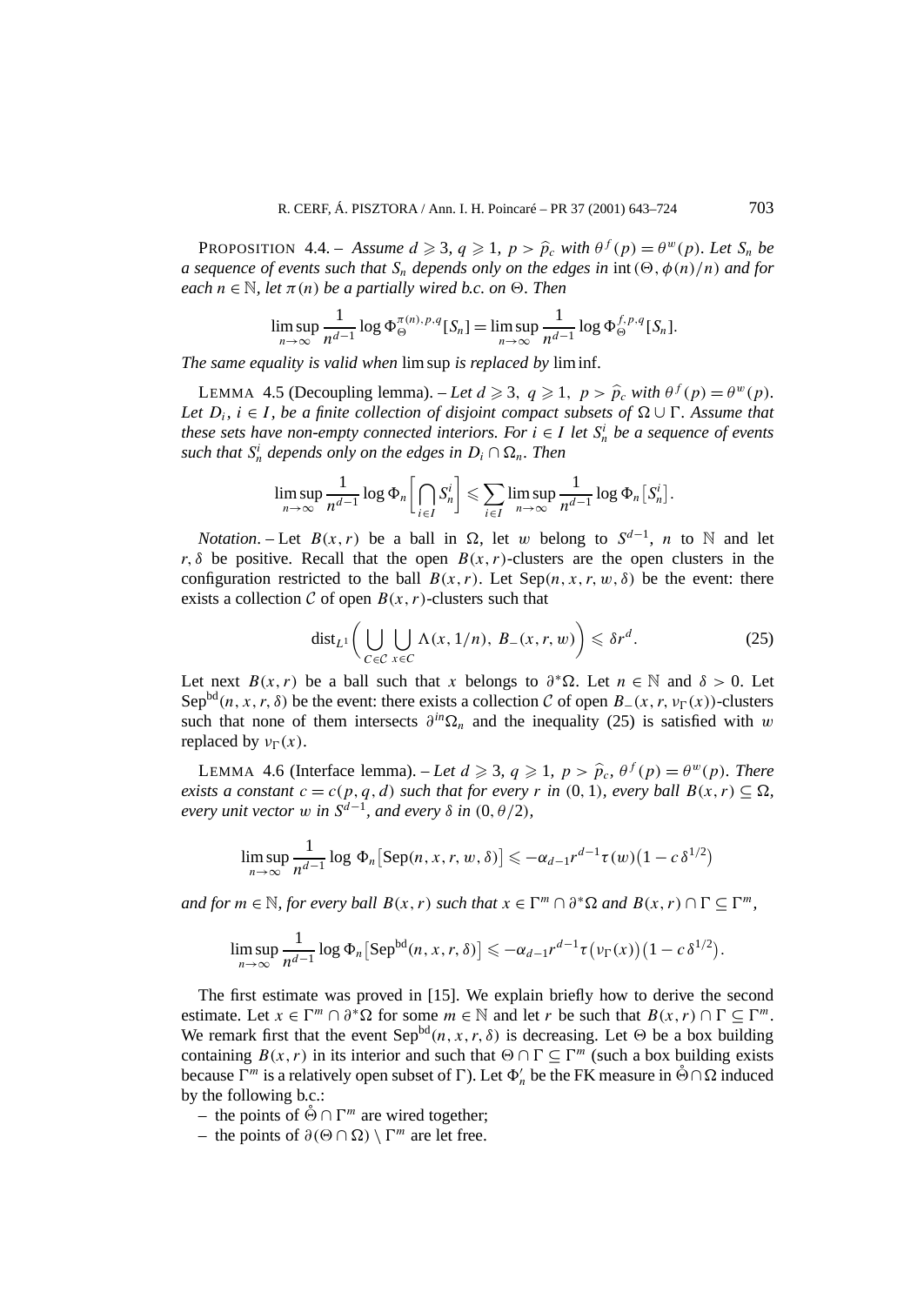Let  $\Phi_n''$  be the FK measure in  $\hat{\Theta}$  induced by the following b.c.:

- the points of  $∂Θ$  \  $Ω$  are wired together;
- the points of  $\partial(\Theta \cap Ω) \setminus \Gamma^m$  are let free.

By the monotonicity of FK measures with respect to boundary conditions,

$$
\Phi_n\big[\mathsf{Sep}^{\mathrm{bd}}(n,x,r,\delta)\big]\leqslant \Phi_n'\big[\mathsf{Sep}^{\mathrm{bd}}(n,x,r,\delta)\big]\leqslant \Phi_n''\big[\mathsf{Sep}(n,x,r,\nu_{\Gamma}(x),\delta)\big].
$$

The second estimate stated in Lemma 4.6 is then obtained by applying successively Proposition 4.4 and the first estimate stated in Lemma 4.6.

Our next goal is to construct a t-partition which is exponentially contiguous to the empirical t-partition  $(A_n, T_n)$  and whose boundary corresponds to closed edges. First we define a partition of  $\Omega_n$  by attaching each small cluster of the configuration not intersecting  $\Gamma_n$  to the closest large cluster. To break ties we use an arbitrary deterministic rule. For  $C \in \mathcal{C}_n$ , we denote by  $\widetilde{C}$  the corresponding continuous region:  $\widetilde{C}$  is the union of all cubes  $\Lambda(x, 1/n)$  centered at sites in either *C* or some of the small clusters attached to *C*. We define for  $C^{FK} \in C_n^{FK}$ 

$$
\widetilde{C}^{\text{FK}} = \bigcup_{C \in \mathcal{C}_n, \ C \subseteq C^{\text{FK}}} \widetilde{C}.
$$

We then define a random t-partition of  $\Omega$  by setting

$$
\widetilde{\mathcal{A}}_n = \{ \Omega \cap \widetilde{C}^{\text{FK}}; C^{\text{FK}} \in \mathcal{C}_n^{\text{FK}} \} \cup \{ G_n \},
$$

where  $G_n = \Omega \cap \bigcup_x \Lambda(x, 1/n)$  and the union runs over all the vertices of the small clusters intersecting  $\Gamma_n$ . The touching functions are given by

$$
\forall C^{FK} \in C_n^{FK} \quad \forall m \in \mathbb{N} \quad \widetilde{T}_n(\widetilde{C}^{FK}, m) = \begin{cases} 1; & C^{FK} \cap \Gamma_n^m \neq \emptyset, \\ 0; & \text{otherwise,} \end{cases}
$$

 $\forall m \in \mathbb{N}$   $\widetilde{\mathcal{T}}_n(G_n, m) = 0$ .

We first show that  $(\widetilde{\mathcal{A}}_n, \widetilde{\mathcal{T}}_n)_{n \in \mathbb{N}}$  and  $(\widehat{\mathcal{A}}_n, \widehat{\mathcal{T}}_n)_{n \in \mathbb{N}}$  are exponentially contiguous.

LEMMA  $4.7.$  – *For each*  $\delta > 0$ ,

$$
\limsup_{n\to\infty}\frac{1}{n^{d-1}}\log\Phi_n\big[\text{Dist}\big((\widetilde{\mathcal{A}}_n, \widetilde{\mathcal{T}}_n), (\widehat{\mathcal{A}}_n, \widehat{\mathcal{T}}_n)\big)\geq \delta\big]=-\infty.
$$

*Proof.* – By considering the natural arrangements of  $(\widehat{A}_n, \widehat{T}_n)$  and  $(\widetilde{A}_n, \widetilde{T}_n)$  in which *B*( $\hat{\mathcal{C}}^{\text{FK}}$ ) corresponds to  $\tilde{C}^{\text{FK}}$  for each  $C^{\text{FK}} \in C_n^{\text{FK}}$ , we obtain immediately

$$
\begin{split} &\text{Dist}\big((\widetilde{\mathcal{A}}_n, \widetilde{\mathcal{I}}_n), (\widehat{\mathcal{A}}_n, \widehat{\mathcal{I}}_n)\big) \\ &\leqslant \sum_{C^{FK} \in \mathcal{C}_n^{FK}} \text{dist}_{L^1}(\Omega'_n \cap B\left(\widehat{\underline{C}}^{FK}\right), \Omega'_n \cap \widetilde{C}^{FK}\right) + \mathcal{L}^d(\Omega'_n \cap B(\widehat{\underline{F}})) \\ &\quad + \mathcal{L}^d(\Omega'_n \cap B(\widehat{\underline{R}})) + 2\mathcal{L}^d(\Omega \setminus \Omega'_n) \end{split}
$$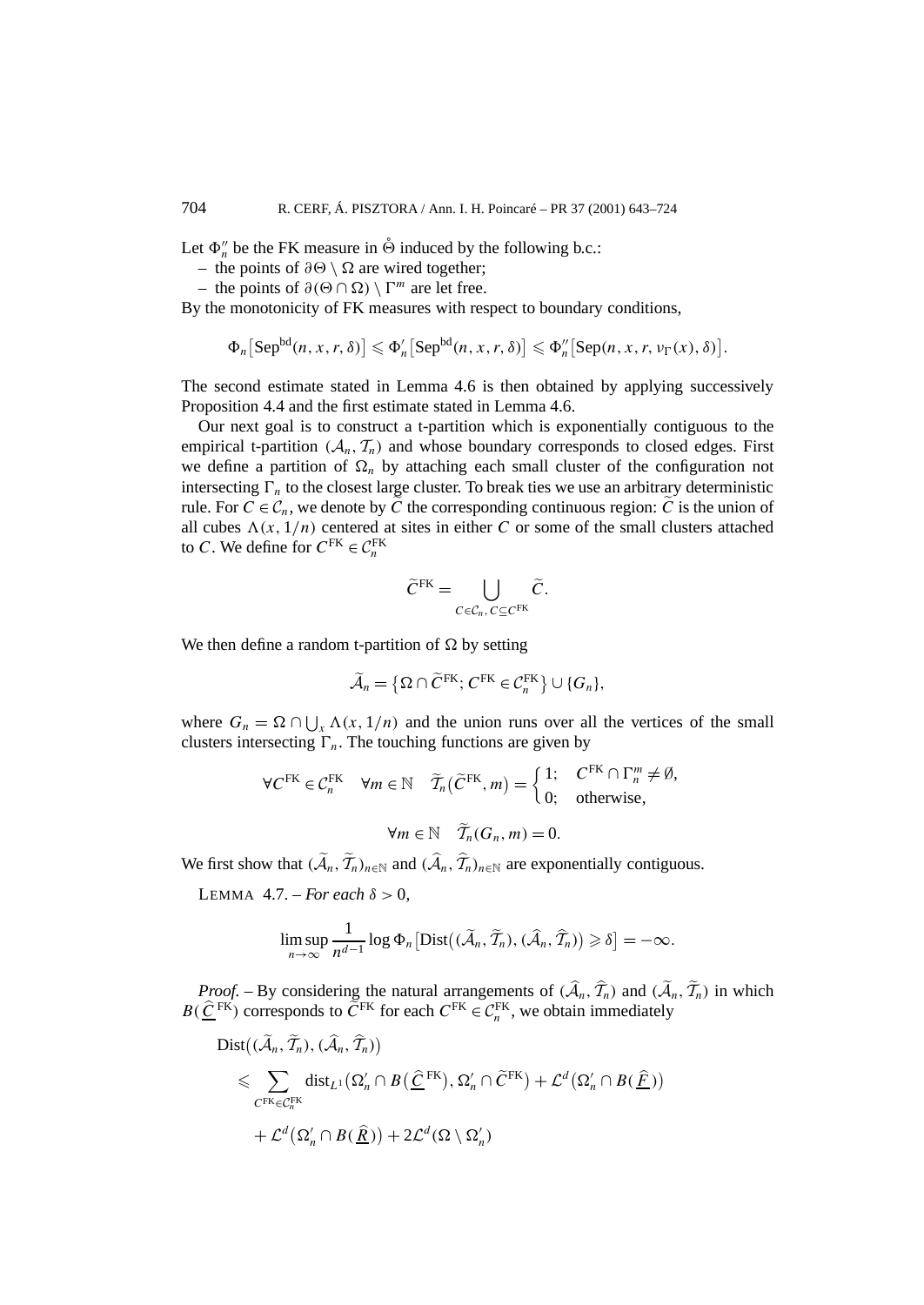R. CERF, Á. PISZTORA / Ann. I. H. Poincaré – PR 37 (2001) 643–724 705

$$
\leqslant \sum_{C \in \mathcal{C}_n} \text{dist}_{L^1}(\Omega'_n \cap B(\widehat{\underline{C}}), \Omega'_n \cap \widetilde{C}) + \mathcal{L}^d(\Omega'_n \cap B(\widehat{\underline{F}})) + \mathcal{L}^d(\Omega'_n \cap B(\widehat{\underline{R}}))
$$
  
+ 2 $\mathcal{L}^d(\Omega \setminus \Omega'_n)$ .

From our constructions it follows that for each large cluster *C*, we have  $\Omega'_n \cap B(\hat{C}) \subseteq$  $\Omega'_n$  ∩  $\tilde{C}$ . Since  $\hat{\mathcal{A}}_n$  and  $\tilde{\mathcal{A}}_n$  are partitions and the sets  $\tilde{C}$ ,  $C \in \mathcal{C}_n$ , are pairwise disjoint, we have

$$
\sum_{C \in \mathcal{C}_n} \text{dist}_{L^1}(\Omega'_n \cap B(\widehat{\underline{C}}), \Omega'_n \cap \widetilde{C}) \leqslant \mathcal{L}^d \bigg(\Omega'_n \setminus \bigcup_{C \in \mathcal{C}_n} B(\widehat{\underline{C}})\bigg) \leqslant \mathcal{L}^d(\Omega'_n \cap B(\widehat{\underline{F}})) + \mathcal{L}^d(\Omega'_n \cap B(\widehat{\underline{R}})),
$$

whence

$$
Dist((\widetilde{\mathcal{A}}_n, \widetilde{\mathcal{I}}_n), (\widehat{\mathcal{A}}_n, \widehat{\mathcal{I}}_n)) \leq 2\mathcal{L}^d(\Omega \setminus \Omega'_n) + 2\mathcal{L}^d(\Omega'_n \cap B(\widehat{\underline{F}})) + 2\mathcal{L}^d(\Omega'_n \cap B(\widehat{\underline{R}}))
$$

and the conclusion follows from the final estimates obtained in the proof of Lem $ma\ 4.3.\ \Box$ 

Finally, we estimate the probability that  $(A_n, \mathcal{T}_n)$  is close to a fixed element of TP( $\Omega$ ).

LEMMA 4.8. – *For*  $(A, T) \in TP(\Omega)$  *and*  $\varepsilon > 0$ *, there exists*  $\delta = \delta((A, T), \varepsilon) > 0$  *such that,*

$$
\limsup_{n\to\infty}\frac{1}{n^{d-1}}\log\Phi_n\big[\text{Dist}\big((\mathcal{A}_n,\mathcal{T}_n), (\mathcal{A},\mathcal{T})\big)<\delta\big]\leqslant -(1-\varepsilon)\,\mathcal{I}(\mathcal{A},\mathcal{T}).
$$

*Proof. –* By the triangle inequality for Dist and Lemmas 4.3 and 4.7, we need only to prove the above statement for the t-partition  $(\widetilde{A}_n, \widetilde{T}_n)$ . Let  $(A, \mathcal{T})$  be an element of TP(Ω). For  $ε > 0$ , set  $ε' = ε(1 + 1/*I*(*A*, *T*))<sup>-1</sup>$ . Pick  $δ<sub>0</sub> ∈ (0, θ/2)$  such that  $c<sub>√</sub>δ<sub>0</sub> < ε'$ where  $c = c(p, q, d)$  is the constant appearing in the interface Lemma 4.6. Let  $B(x_i, r_i)$ ,  $i \in I_0 \cup I_1$ , be a finite collection of disjoint balls associated with  $(A, \mathcal{T})$ , *ε'* and  $\delta_0/3$ , as given in the covering Lemma 3.4. Let  $\delta > 0$  be such that

$$
\forall i \in I_0 \cup I_1 \quad \delta < \delta_0 r_i^d / 3 \quad \text{and} \quad \forall i \in I_1 \quad \delta < 2^{-m_i}.
$$

Suppose that  $Dist((\tilde{\mathcal{A}}_n, \tilde{\mathcal{T}}_n), (\mathcal{A}, \mathcal{T})) < \delta$ . Then for  $i \in I_0$ , there exist  $A^i_- \in \mathcal{A}, A^i_n \in \tilde{\mathcal{A}}_n$ ,  $v_i \in S^{d-1}$  such that

$$
\mathrm{dist}_{L^1}\big(A^i_-\cap B(x_i,r_i),B_-(x_i,r_i,\nu_i)\big)\leqslant \delta_0\,r_i^d/3,
$$

 $dist_{L^1}(A^i_-, A^i_n) < \delta,$ 

and for  $i \in I_1$ , there exist  $A^i_-\in \mathcal{A}$ ,  $A^i_n \in \widetilde{\mathcal{A}}_n$ ,  $v_i \in S^{d-1}$  such that

$$
\mathcal{T}(A^i_-, m_i) = 0, \quad B(x_i, r_i) \cap \Gamma \subset \Gamma^{m_i},
$$

$$
\text{dist}_{L^1}\big(A^i_-\cap B(x_i,r_i),\,B_-(x_i,r_i,\nu_i)\big)\leq \delta_0\,r_i^d/3,
$$
\n
$$
2^{-m_i}\mathcal{T}\big(A^i_n,m_i\big)+\text{dist}_{L^1}\big(A^i_-,A^i_n\big)<\delta
$$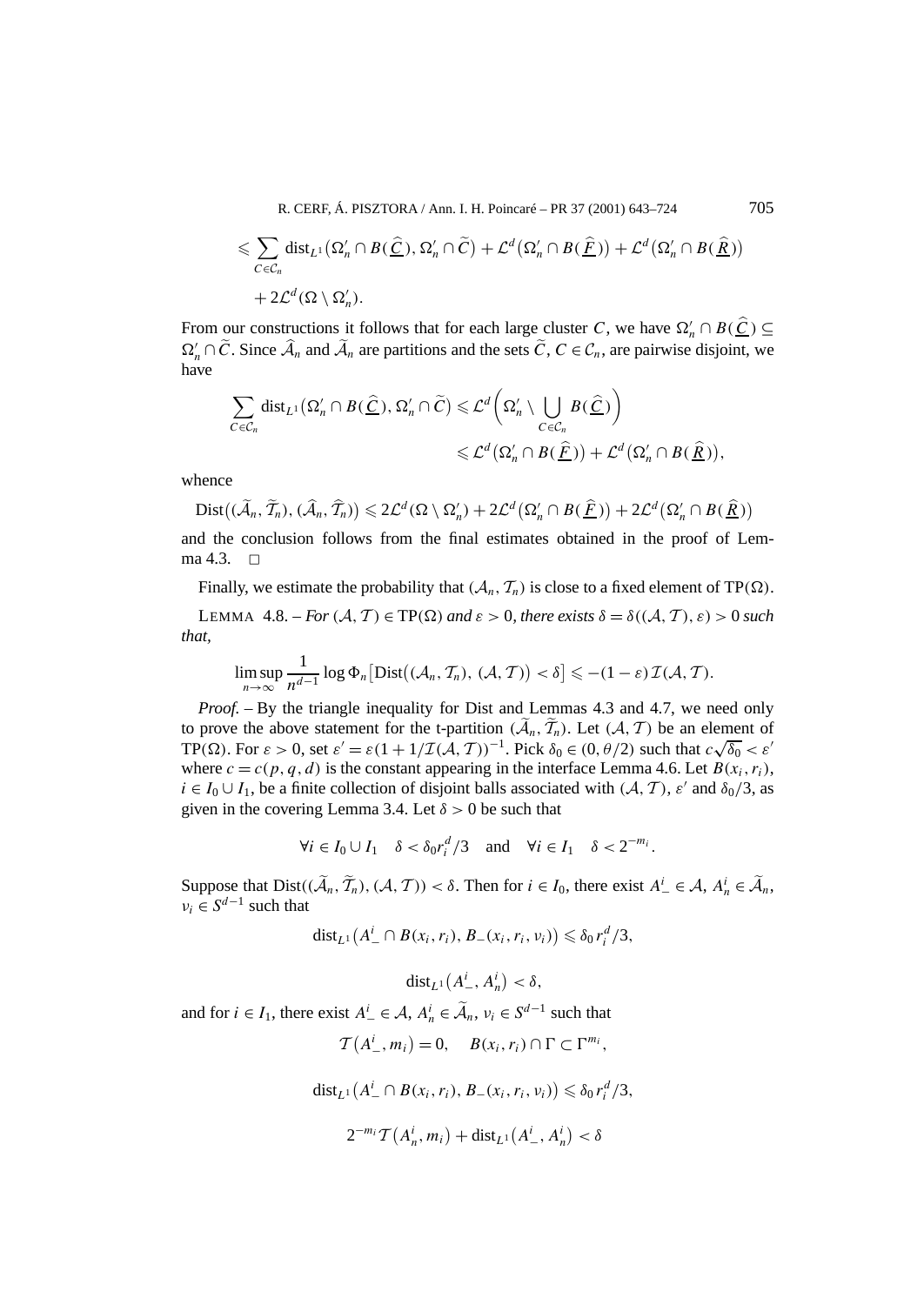and finally

$$
\left|\mathcal{I}(\mathcal{A},\mathcal{T})-\sum_{i\in I_0\cup I_1}\alpha_{d-1}r_i^{d-1}\tau(v_i)\right|\leqslant \varepsilon'.
$$

The penultimate inequality implies in particular that  $T(A_n^i, m_i) = 0$ , hence none of the open clusters included in  $A_n^i$  intersects  $\Gamma_n^{m_i}$ . For *i* in  $I_0 \cup I_1$  let  $C(i)$  be the collection of the open clusters of the configuration restricted to  $A_n^i \cap B(x_i, r_i)$ . Note that for any  $i \in I_0 \cup I_1$ , the clusters of  $C(i)$  are open clusters of the configuration restricted to  $B(x_i, r_i)$ . We have

$$
\begin{split}\n\text{dist}_{L^1}\bigg( & \bigcup_{C \in \mathcal{C}(i)} \bigcup_{x \in C} \Lambda(x, 1/n), \ B_{-}(x_i, r_i, v_i)\bigg) \\
&\leq \text{dist}_{L^1}\bigg(\bigcup_{C \in \mathcal{C}(i)} \bigcup_{x \in C} \Lambda(x, 1/n), \ A_n^i \cap B(x_i, r_i)\bigg) \\
&+ \text{dist}_{L^1}\big(A_n^i \cap B(x_i, r_i), \ A_-^i \cap B(x_i, r_i)\big) + \text{dist}_{L^1}\big(A_-^i \cap B(x_i, r_i), \ B_{-}(x_i, r_i, v_i)\big) \\
&\leq c'(d)/n + \delta + \delta_0 r_i^d/3 \leq \delta_0 r_i^d,\n\end{split}
$$

where  $c'(d)$  is an appropriate constant depending only on the dimension. If  $i$  belongs to *I*<sub>0</sub> then the collection  $C(i)$  realizes the event Sep $(n, x_i, r_i, v_i, \delta_0)$ . If *i* belongs to *I*<sub>1</sub> then the collection  $C(i)$  realizes the event Sep<sup>bd</sup>  $(n, x_i, r_i, \delta_0)$ . We conclude that

$$
\{\mathrm{Dist}((\widetilde{\mathcal{A}}_n, \widetilde{T}_n), (\mathcal{A}, \mathcal{T})) < \delta\} \subseteq \bigcap_{i \in I_0} \mathrm{Sep}(n, x_i, r_i, v_i, \delta_0) \cap \bigcap_{i \in I_1} \mathrm{Sep}^{\mathrm{bd}}(n, x_i, r_i, \delta_0).
$$

Note that the sets  $B(x_i, r_i)$ ,  $i \in I_0 \cup I_1$ , are compact and disjoint. The decoupling Lemma 4.5 and the interface Lemma 4.6 together imply

$$
\limsup_{n \to \infty} \frac{1}{n^{d-1}} \log \Phi_n \left[ \text{Dist}((\tilde{\mathcal{A}}_n, \tilde{\mathcal{T}}_n), (\mathcal{A}, \mathcal{T}) \right] < \delta]
$$
\n
$$
\leqslant - \sum_{i \in I_0 \cup I_1} \alpha_{d-1} r_i^{d-1} \tau(\nu_i) \left( 1 - c \sqrt{\delta_0} \right)
$$
\n
$$
\leqslant -\mathcal{I}(\mathcal{A}, \mathcal{T}) \left( 1 - \varepsilon' \right) + \varepsilon' = -\mathcal{I}(\mathcal{A}, \mathcal{T}) \left( 1 - \varepsilon \right). \qquad \Box
$$

The exponential tightness (24) and the local estimate given by Lemma 4.8 yield in a standard way the large deviations upper bound of Theorem 1.8.

## **4.3. Proof of the lower bound in Theorem 1.8 (FK percolation)**

We start with two preliminary lemmas. Let  $U \subseteq O$  be open connected subsets of  $\Omega$ such that  $d_2(U, \Omega \setminus O) > 0$ . We suppose also that there exist a finite number of indices  $m_1, \ldots, m_r$  such that

$$
\forall i \in \{1, \ldots, r\} \quad \partial U \cap \Gamma^{m_i} \neq \emptyset,
$$

$$
\forall m \in \mathbb{N} \setminus \{m_1, \ldots, m_r\} \quad \partial O \cap \Gamma^m = \emptyset.
$$

We denote by full $(O, U, n)$  the event that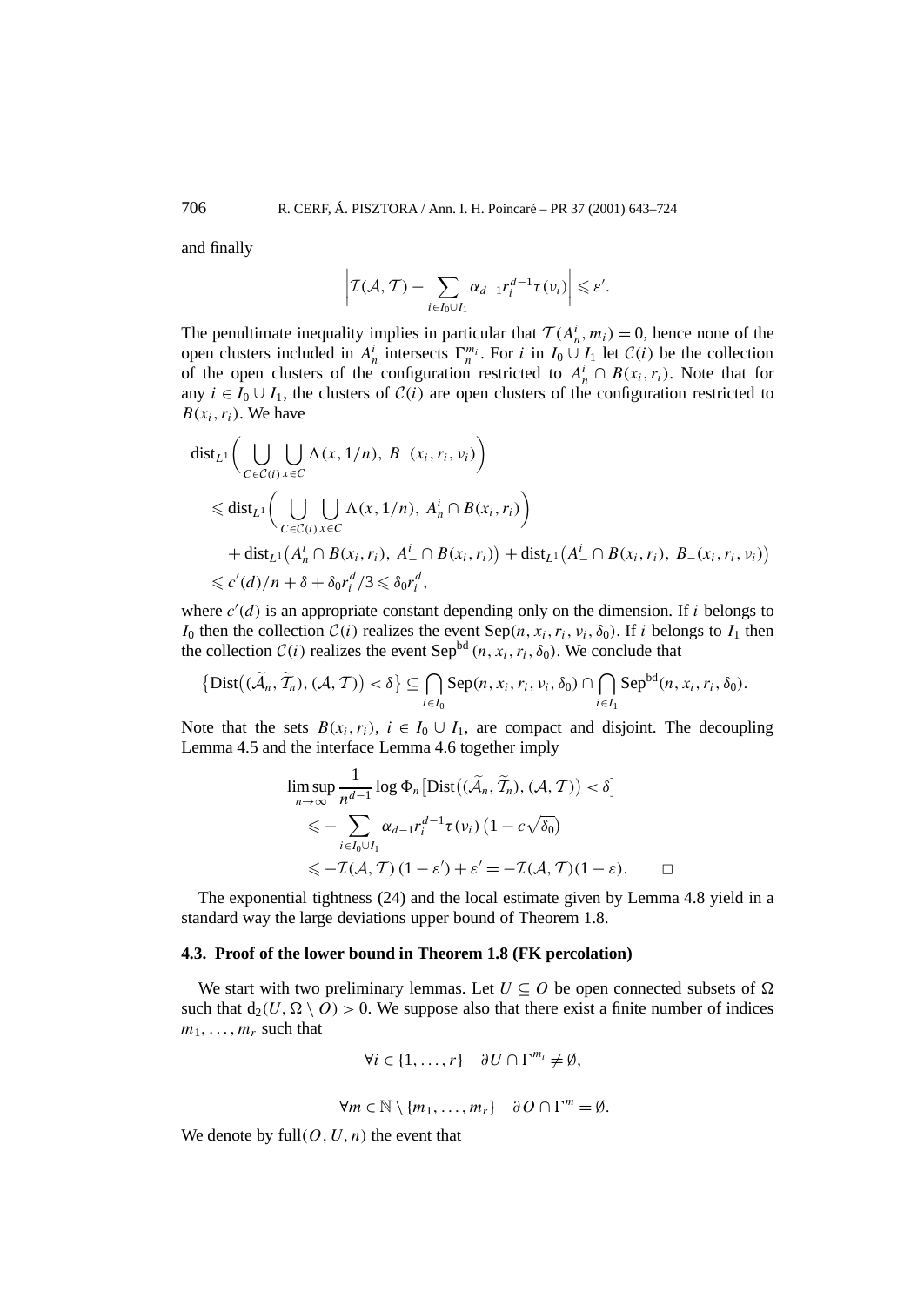- $\sim$  for the configuration restricted to *O* there exists an open cluster *C* such that  $\Omega'_n \cap U$ is included in  $\mathcal{V}_{\infty}(C, f(n)/n)$ ,
- $-$  for  $i = 1, ..., r$ , we have  $C \cap \Gamma_{m_i}^n \neq \emptyset$ ,
- $-$  no other large cluster intersects  $ν^/_{\infty}(\Omega'_n \cap U, f(n)/n)$ .

LEMMA 4.9. – Let  $(E_n)_{n \in \mathbb{N}}$  be an arbitrary sequence of events depending on the *configuration restricted to*  $\Omega \setminus O$ *. Then* 

$$
\liminf_{n \to \infty} \frac{1}{n^{d-1}} \log \Phi_n \left[ \text{full}(O, U, n) \mid E_n \right] = 0.
$$

*Proof.* – Let  $\delta > 0$ . We work with the  $(K = \delta n, \alpha = 2)$  renormalization process with block variables  $X(\underline{x})$  given by the indicator functions of the event  $O(B'(\underline{x}), f(n))^c$ for  $x \in \Omega$ <sub>n</sub>. For  $\delta$  small and *n* large enough, there exists a connected set  $\underline{A}$  such that  $\mathcal{V}_{\infty}(\Omega_n' \cap U, 2f(n)/n) \subseteq B(\underline{A}) \subseteq O$  (we recall that  $B(\underline{A})$  is the union of the blocks indexed by <u>A</u>) and moreover  $|\underline{A}| \leq c$  for a  $c = c(\delta, \Omega, U, O)$  independent of *n*. Our hypothesis on  $\Omega$  implies that each point of  $\partial\Omega$  is accessible from  $\Omega$  through a rectifiable path. As a consequence, for  $n \in \mathbb{N}$  and for  $i = 1, ..., r$ , there exists a path  $\gamma_i^n$  of edges in  $\Omega_n \setminus B(\underline{A})$  joining a vertex of  $\Gamma_n^{m_i}$  to a vertex belonging to one face  $F_i^n$  of a block belonging to <u>A</u> and such that  $|\gamma_i^n| \leq c'n$  where  $c' = c'(\delta, \Omega)$  is a constant depending on *δ* and  $Ω$  only. Let  $T_i^n$  be the event

$$
T_i^n = \{ \text{all the edges in } \gamma_i^n \cup F_i^n \text{ are open} \}.
$$

We have

$$
\bigcap_{\underline{x}\in \underline{A}} \left\{ X(\underline{x}) = 0 \right\} \cap \bigcap_{1 \leq i \leq r} T_i^n \subseteq \text{full}(O, U, n).
$$

Therefore

$$
\Phi_n\left[\text{full}(O,U,n) \mid E_n\right] \geqslant \Phi_n\left[\bigcap_{\underline{x} \in \underline{A}}\left\{X(\underline{x})=0\right\} \mid E_n \cap \bigcap_{1 \leqslant i \leqslant r} T_i^n\right] \Phi_n\left[\bigcap_{1 \leqslant i \leqslant r} T_i^n \mid E_n\right].
$$

Since the events  $T_i^n$ ,  $i = 1, ..., r$ , do not depend on the edges belonging to the interior of the blocks  $B(\underline{A})$ , and since the cardinality of  $\underline{A}$  is bounded, the uniform estimate (14) implies

$$
\lim_{n\to\infty}\Phi_n\bigg[\bigcap_{\underline{x}\in\underline{A}}\left\{X(\underline{x})=0\right\}\mid E_n\cap\bigcap_{1\leqslant i\leqslant r}T_i^n\bigg]=1.
$$

By the FKG inequality, we have

$$
\Phi_n\bigg[\bigcap_{1\leq i\leq r} T_i^n \mid E_n\bigg] \geq \exp\bigg(\sum_{1\leq i\leq r} (|\gamma_i^n| + |F_i^n|) \log\bigg(\frac{p}{p+q(1-p)}\bigg)\bigg)
$$

$$
\geq \exp\bigg((c'nr + (\delta n)^{d-1}r) \log\bigg(\frac{p}{p+q(1-p)}\bigg)\bigg).
$$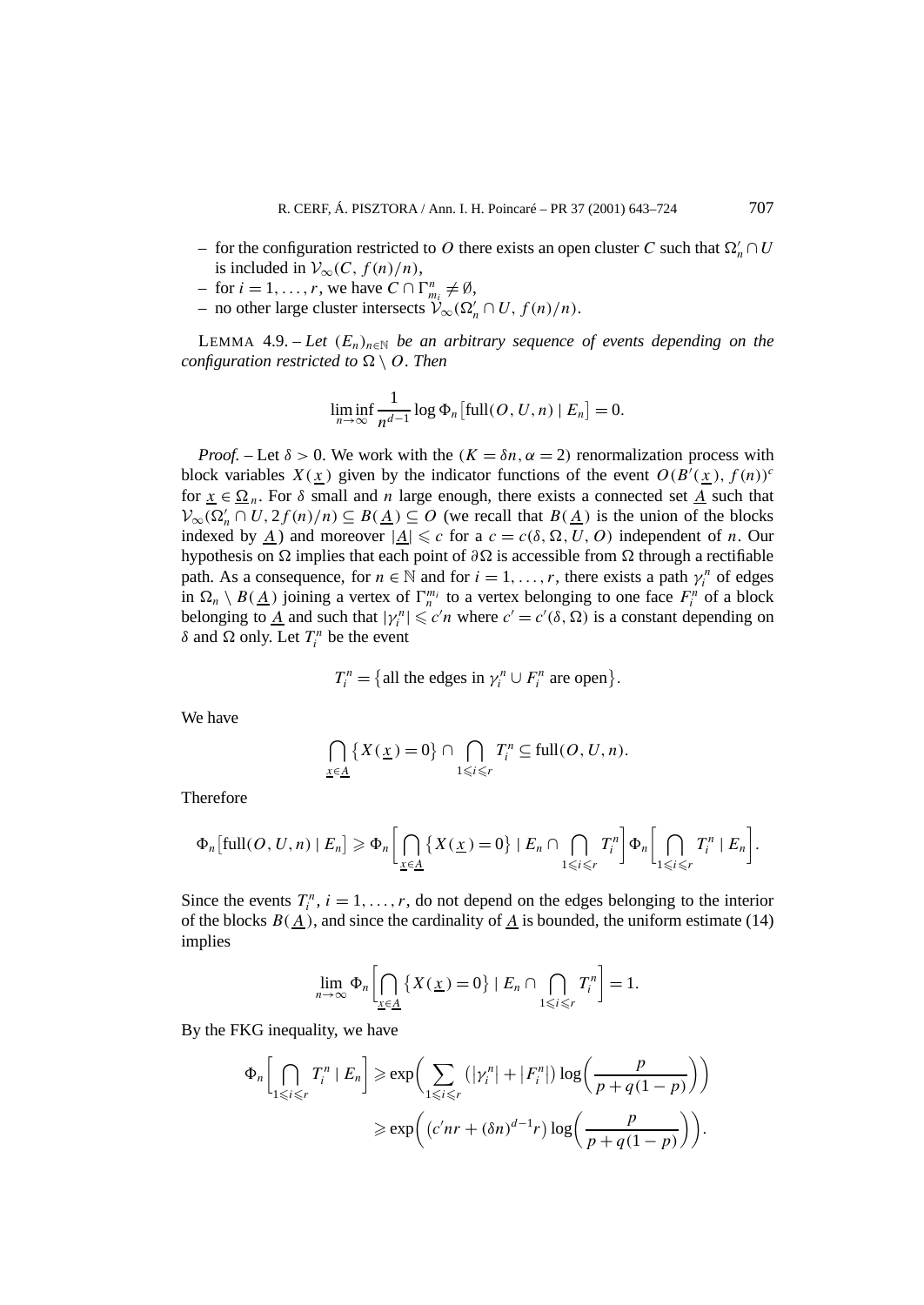We obtain finally that

$$
\liminf_{n \to \infty} \frac{1}{n^{d-1}} \log \Phi_n \left[ \text{full}(O, U, n) \mid E_n \right] \geq \delta^{d-1} r \log \left( \frac{p}{p + q(1 - p)} \right)
$$

*.*

We conclude by sending  $\delta$  to 0.  $\Box$ 

Let *A* be an hyperset in  $\mathbb{R}^d$  and let *r* be positive or infinite. We denote by  $S(A, r)$ the event that there exists a finite set of closed edges in cyl  $A \cap V_2$ (hyp $A, r$ ) which separates  $\infty$  in cyl A, that is,

$$
S(A, r) = \{ \exists E \subset \text{cyl } A \cap \mathcal{V}_2(\text{hyp } A, r), \ |E| < \infty, \ \forall e \in E \quad \omega(e) = 0, \}
$$
\n
$$
E \text{ separates } \infty \text{ in } \text{cyl } A \}.
$$

LEMMA 4.10. – *Let F be a* (*d* − 1)*-dimensional set in*  $Ω$  *such that*  $H^{d-2}(\partial F) < ∞$ . *We define*

$$
\text{wall}(F, n) = S(F, f(n)/n) \cap
$$
  

$$
\{all \text{ the edges in } \mathcal{V}_2(\text{cyl } \partial F, 2d/n) \cap \mathcal{V}_2(\text{hyp } F, f(n)/n) \text{ are closed}\}.
$$

*Then*

$$
\liminf_{n\to\infty}\frac{1}{n^{d-1}}\log\Phi_n\big[\text{wall}(F,n)\big]\geqslant-\mathcal{H}^{d-1}(F)\tau(\text{nor }F).
$$

*Proof.* – The number of edges in the set  $\mathcal{V}_2$ (cyl  $\partial F$ ,  $2d/n$ )  $\cap \mathcal{V}_2$ (hyp *F*,  $f(n)/n$ ) is less than  $c(d) \mathcal{H}^{d-2}(\partial F) f(n)n^{d-2}$  for some positive constant  $c(d)$  depending only on the dimension *d*. By the FKG inequality,

$$
\Phi_n\big[\text{wall}(F,n)\big] \geqslant \Phi_n\big[S\big(F,\,f(n)/n\big)\big]\exp\big(c(d)\mathcal{H}^{d-2}(\partial F)f(n)n^{d-2}\ln(1-p)\big)
$$

and by using Lemma 4.7 of [15] we are done.  $\Box$ 

In view of the approximation result stated in Theorem 3.5, to prove the LDP lower bound we need only to show that for any  $\varepsilon > 0$ , for any polyhedral element  $(A, \mathcal{T})$  in TP( $\Omega$ ) satisfying  $\mathcal{H}^{d-1}(\overline{\partial^*(\mathcal{A}, \mathcal{T})} \cap \Gamma) < \varepsilon$ , we have for all  $\delta > 0$ ,

$$
\liminf_{n\to\infty}\frac{1}{n^{d-1}}\log\Phi_n\big[\text{Dist}\big((\mathcal{A}_n,\mathcal{T}_n),(\mathcal{A},\mathcal{T})\big)<\delta\big]\geq -\mathcal{I}(\mathcal{A},\mathcal{T})-c(d,p,q)\varepsilon,
$$

where  $c(d, p, q)$  is a constant depending on *d, p, q* only. Let  $\varepsilon > 0$ , let  $(A, \mathcal{T})$  be a polyhedral element of TP( $\Omega$ ) such that  $\mathcal{H}^{d-1}(\overline{\partial^*(\mathcal{A}, \mathcal{T})} \cap \Gamma) < \varepsilon$  and let  $\delta > 0$ . Up to a slight modification of the approximation procedure, we might assume that the sets  $A_1, \ldots, A_r$  of A are connected and that they touch only a bounded number of boundary pieces. More precisely, we suppose that there exists  $M \in \mathbb{N}$  such that

$$
\forall m \geqslant M \quad \forall i \in \{1, \ldots, r\} \quad \mathcal{T}(A_i, m) = 0.
$$

We suppose also that for any  $i \in \{1, \ldots, r\}$  and any  $m \in \{1, \ldots, M-1\}$ , if  $\mathcal{T}(A_i, m) = 1$ then  $\partial \overline{A}_i \cap \Gamma^m$  is a relatively open subset of  $\Gamma$ . In particular, we have

$$
\mathcal{H}^{d-1}\bigg(\bigcup_{m>M}\Gamma^m\bigg)<\varepsilon.
$$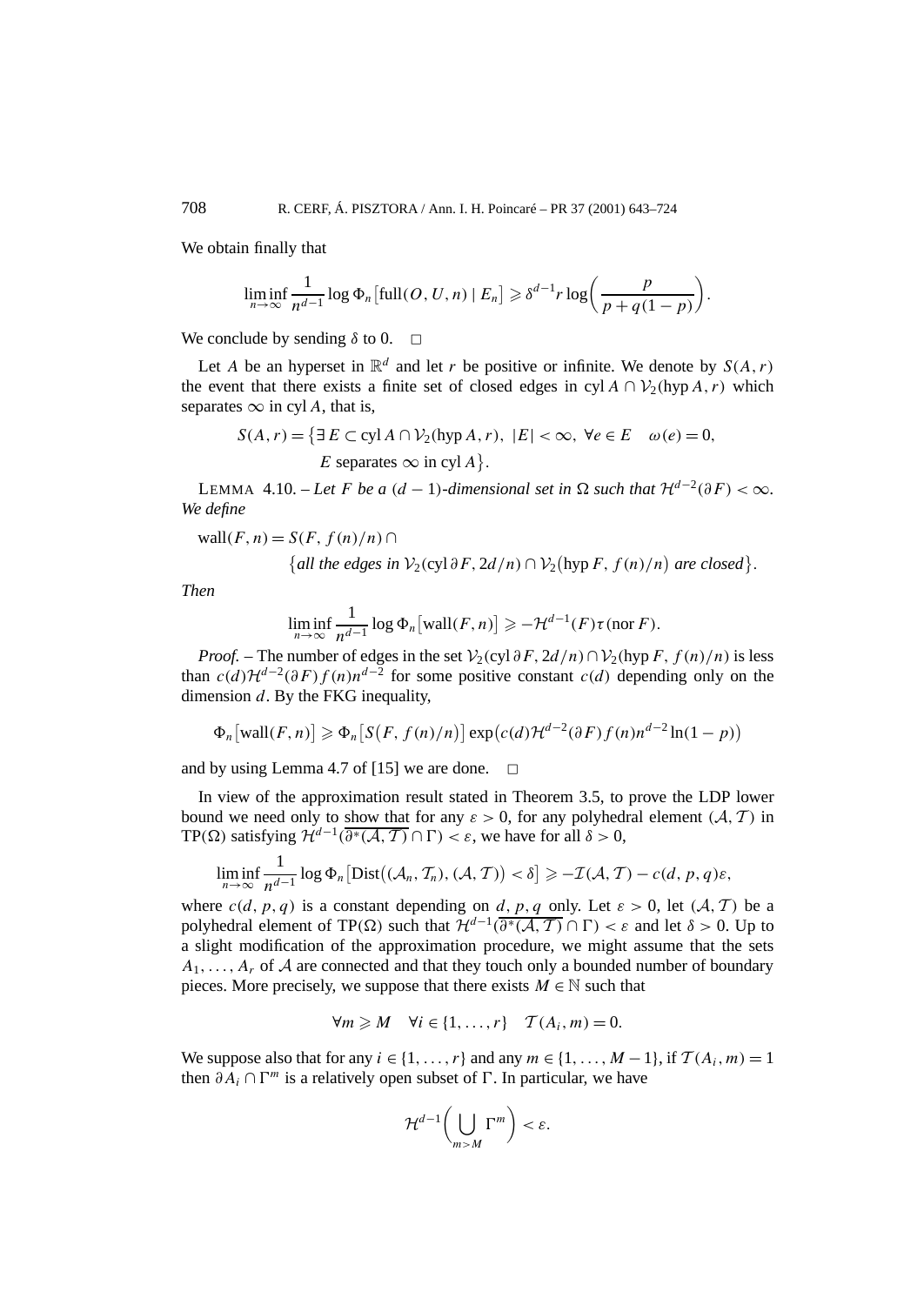By definition of a polyhedral element,  $\partial^*(A, \mathcal{T}) \cap \Omega$  is the union of a finite number of  $(d-1)$ -dimensional sets  $F_1, \ldots, F_s$ . Thus

$$
\mathcal{I}(\mathcal{A},\mathcal{T}) \leqslant \sum_{1 \leqslant j \leqslant s} \mathcal{H}^{d-1}(F_j) \tau(\text{nor } F_j) + \varepsilon \tau_{\text{max}}.
$$

Moreover, for each *i* in  $\{1, \ldots, s\}$ , the relative boundary  $\partial F_i$  has finite  $(d - 2)$ dimensional Hausdorff measure (we can achieve this by a slight perturbation of the polyhedral sets if necessary, using the hypothesis on  $\Gamma$ ). Let  $\delta > 0$  and let  $U_1, \ldots, U_r$ and  $O_1, \ldots, O_r$  be open connected sets such that for any  $i \in \{1, \ldots, r\}$ 

$$
U_i \subseteq O_i \subseteq A_i, \quad d_2(U_i, \Omega \setminus O_i) > 0, \quad d_2(O_i, \Omega \setminus A_i) > 0, \quad dist_{L^1}(U_i, A_i) < \delta/(3r^2)
$$

and finally for every  $m \in \{1, ..., M\}$ ,

$$
\mathcal{T}(A_i,m) = 1 \Rightarrow \partial U_i \cap \Gamma^m \neq \emptyset, \quad \mathcal{T}(A_i,m) = 0 \Rightarrow \partial O_i \cap \Gamma^m = \emptyset.
$$

By hypothesis, the relative boundary of  $\bigcup_m \Gamma^m$  in  $\Gamma$  has zero  $\mathcal{H}^{d-1}$  measure. By the outer regularity of  $\mathcal{H}^{d-1}$  restricted to  $\Gamma$ , there exists an open set O such that

$$
\overline{\bigcup_{m>M}\Gamma^m}\cup\left(\overline{\partial^*(\mathcal{A},\mathcal{T})}\cap\Gamma\right)\subset O,\quad \mathcal{H}^{d-1}(O\cap\Gamma)<2\varepsilon.
$$

Let us define

$$
\eta = \min\left(d_2\left(\overline{\bigcup_{m>M}\Gamma^m} \cup (\overline{\partial^*(\mathcal{A}, \mathcal{T})} \cap \Gamma), \Gamma \setminus O\right), \min_{1 \leq i \leq r} d_2(O_i, \Omega \setminus A_i)\right),
$$
  

$$
U = \mathcal{V}_2\left(\overline{\bigcup_{m>M}\Gamma^m} \cup (\overline{\partial^*(\mathcal{A}, \mathcal{T})} \cap \Gamma), \eta/2\right).
$$

Then *U* is an open set such that

$$
\overline{\bigcup_{m>M}\Gamma^m} \cup (\overline{\partial^*(\mathcal{A}, \mathcal{T})} \cap \Gamma) \subseteq U, \quad \overline{U} \subseteq O, \quad \mathcal{H}^{d-1}(\overline{U} \cap \Gamma) < 2\varepsilon.
$$

Let  $E_n$  be the event that every edge having an endpoint in  $\mathcal{V}_2(\overline{U} \cap \Gamma, 2/n)$  is closed. The number *N<sub>n</sub>* of all such edges can be estimated as follows. Since  $\overline{U} \cap \Gamma$  is closed and  $(d-1)$ -rectifiable, we have (see the appendix)

$$
\lim_{h\to 0} (1/2h)\mathcal{L}^d\big(\mathcal{V}_2(\overline{U}\cap\Gamma,h)\big)=\mathcal{H}^{d-1}(\overline{U}\cap\Gamma)<2\varepsilon.
$$

Since

$$
N_n \leq 2d \big|\mathbb{Z}_n^d \cap \mathcal{V}_2(\overline{U} \cap \Gamma, 2/n)\big| \leq 2dn^d \mathcal{L}^d\big(\mathcal{V}_2(\overline{U} \cap \Gamma, 4/n)\big),
$$

we see that

$$
\limsup_{n\to\infty} n^{-(d-1)}N_n \leqslant 32d\varepsilon.
$$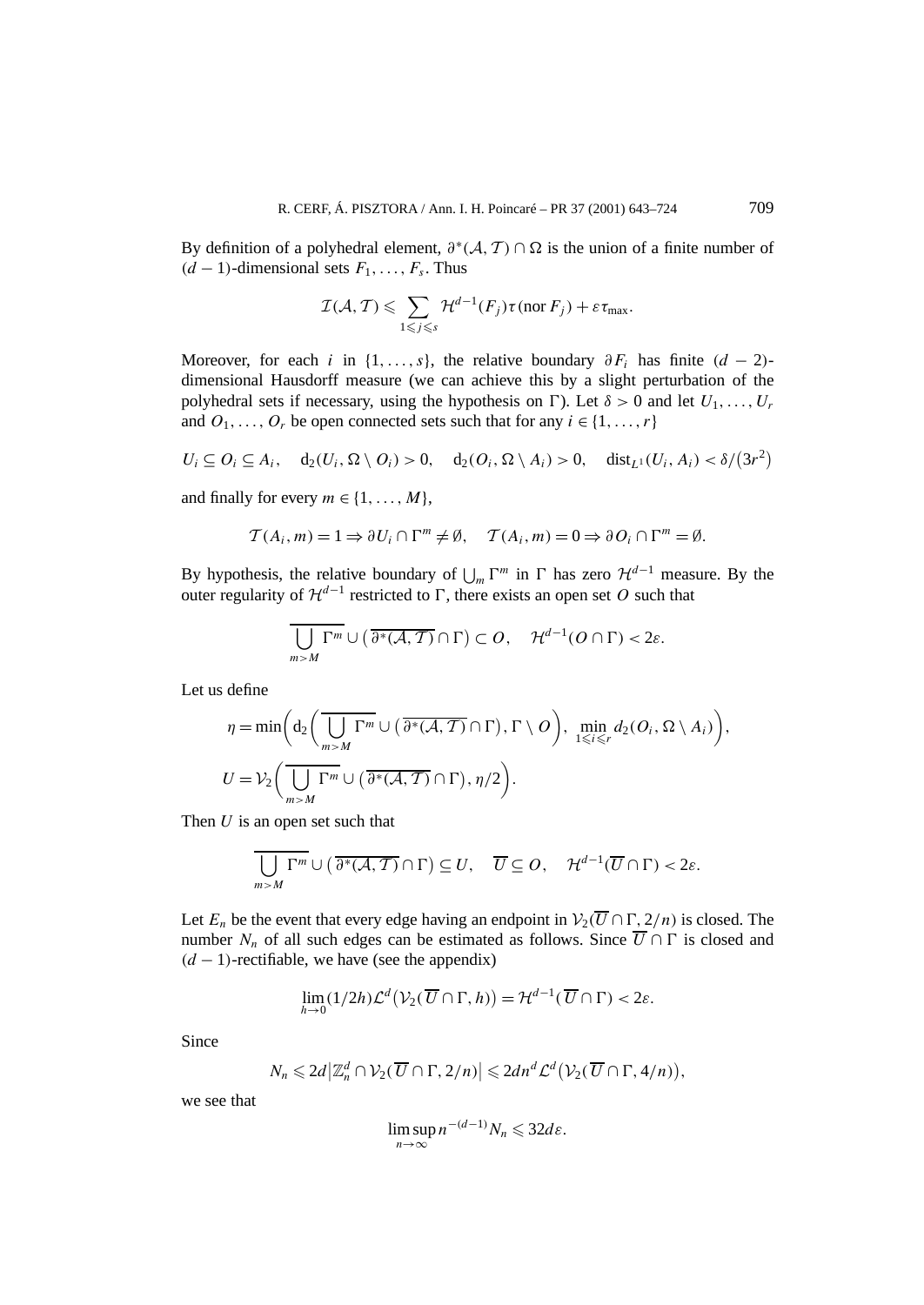If  $E_n$  occurs then clearly there is no open edge exiting from

$$
\left(\bigcup_{m>M}\Gamma_n^m\right)\cup\mathcal{V}_2(\overline{\partial^*(\mathcal{A},\mathcal{T})}\cap\Gamma,\eta/4).
$$

Suppose that all the events

$$
E_n, \qquad \text{full}(O_i, U_i, n), \quad 1 \leqslant i \leqslant r, \qquad \text{wall}(F_j, n), \quad 1 \leqslant j \leqslant s
$$

occur simultaneously. Let us denote by  $C_i$  the open cluster of the configuration containing the cluster realizing the event full $(O_i, U_i, n)$  and let  $C_i^{FK}$  be the FK cluster containing it. We have then that  $\Omega'_n \cap U_i \subseteq \text{vor } C_i^{FK}$ . Moreover, the occurrence of the events  $E_n$  and wall $(F_j, n)$ ,  $1 \leq j \leq s$ , precludes that an open path connects two distinct sets  $O_i$  or two boundary pieces  $\Gamma^m$  (apart from those which are already connected inside the sets  $O_i$ ), thus the clusters  $C_i^{FK}$  are distinct and satisfy for  $i = 1, ..., r$ ,

$$
\Omega'_n \cap U_i \subseteq \Omega'_n \cap \text{vor } C_i^{\text{FK}} \subseteq \Omega'_n \setminus \bigcup_{k \neq i} O_k.
$$

Therefore,

$$
\sum_{i=1}^r \text{dist}_{L^1}(\text{vor } C_i^{FK}, A_i) \leq 2\mathcal{L}^d(\Omega \setminus \Omega'_n) + \sum_{i=1}^r \mathcal{L}^d\bigg(\Omega'_n \setminus (U_i \cup \bigcup_{k \neq i} O_k)\bigg)
$$
  

$$
\leq 2\mathcal{L}^d(\Omega \setminus \Omega'_n) + \sum_{i=1}^r \sum_{k=1}^r \mathcal{L}^d(A_k \setminus U_k) < 2\mathcal{L}^d(\Omega \setminus \Omega'_n) + \delta/3.
$$

Moreover, the condition imposed on the sets  $O_i$ , together with the definition of full $(O_i, U_i, n)$ , ensures that  $\mathcal{T}(\text{vor } C_i^{FK}, m) = \mathcal{T}(A_i, m)$  for each  $i = 1, \ldots, r$  and  $m =$ 1,..., *M*. Necessarily, for any  $C^{FK} \in C_n^{FK} \setminus \{C_1^{FK}, \ldots, C_r^{FK}\}, \Omega'_n \cap \text{vor } C^{FK} \subseteq \Omega'_n \setminus \{C_1^{FK}, \ldots, C_r^{FK}\}$  $\bigcup_{1 \leq i \leq r} U_i$ , and therefore

$$
\sum_{C^{FK} \in C_n^{FK} \setminus \{C_1^{FK},...,C_r^{FK}\}} \mathcal{L}^d(\text{vor } C^{FK}) < \delta/3 + \mathcal{L}^d(\Omega \setminus \Omega'_n),
$$

whence also  $Dist((\mathcal{A}_n, \mathcal{T}_n), (\mathcal{A}, \mathcal{T})) < \delta$  for *n* large enough so that  $\mathcal{L}^d(\Omega \setminus \Omega'_n) < \delta/9$ . This discussion shows that

$$
\Phi_n\big[\text{Dist}\big((\mathcal{A}_n, \mathcal{T}_n), (\mathcal{A}, \mathcal{T})\big) < \delta\big] \geqslant \Phi_n\bigg[\bigcap_{1 \leqslant i \leqslant r} \text{full}(O_i, U_i, n) \cap E_n \cap \bigcap_{1 \leqslant j \leqslant s} \text{wall}(F_j, n)\bigg].
$$

The event  $E_n$  depends on the edges inside  $\mathcal{V}_2(\overline{U} \cap \Gamma, 3/n)$ , the event wall $(F_i, n)$ depends on the edges inside  $V_2(F_i, f(n)/n)$ , whereas full $(O_i, U_i, n)$  depends on the edges inside  $O_i$ . Because of the condition imposed on  $\eta$ , we have

$$
d_2(\mathcal{V}_2(\overline{U}\cap\Gamma,3/n), O_1\cup\cdots\cup O_r)>0.
$$

The distance between the sets  $F_1 \cup \cdots \cup F_s$  and  $O_1 \cup \cdots \cup O_r$  is also strictly positive. Since  $f(n)/n \to 0$  as  $n \to \infty$ , Lemma 4.9 implies that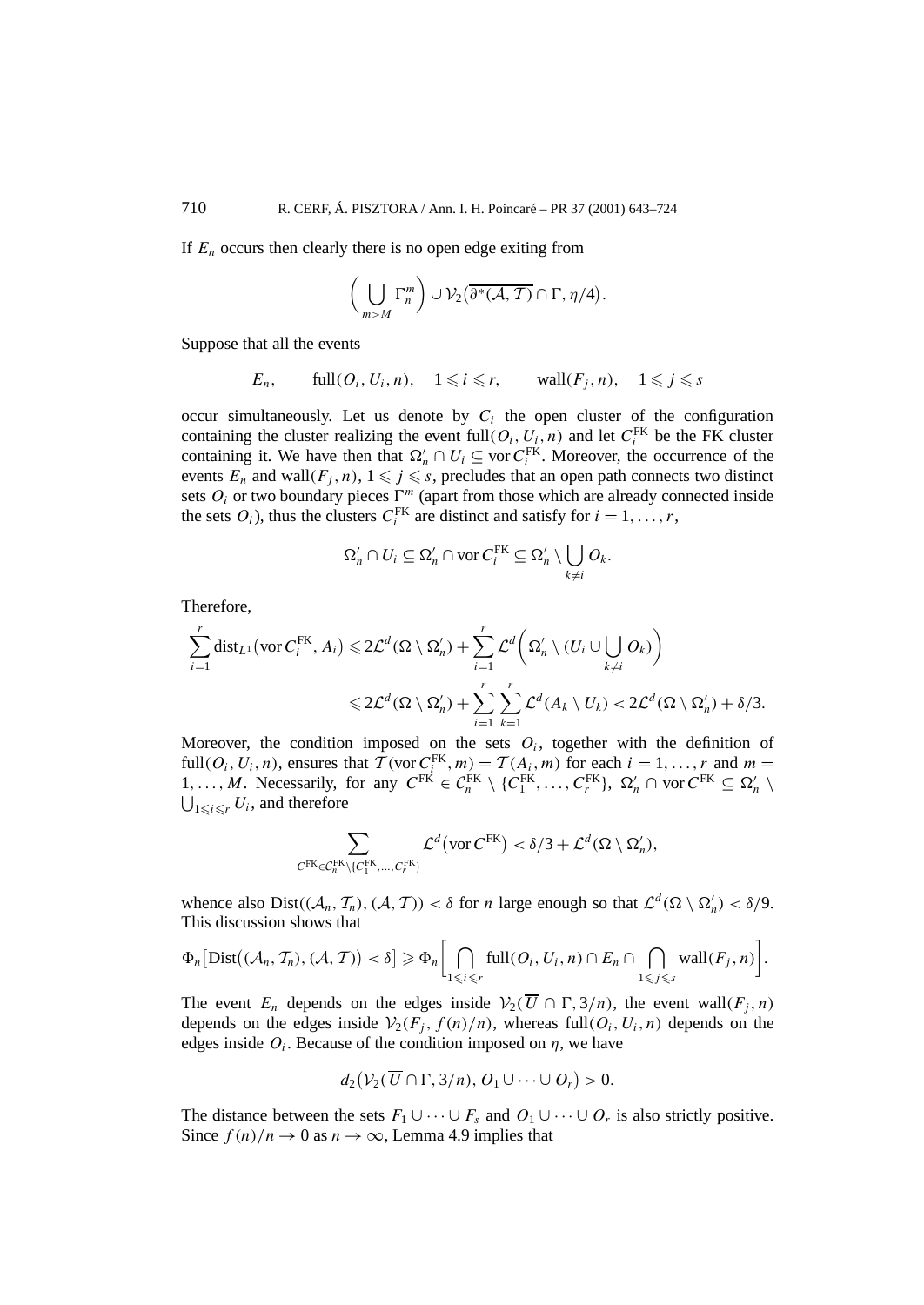R. CERF, Á. PISZTORA / Ann. I. H. Poincaré – PR 37 (2001) 643–724 711

$$
\liminf_{n\to\infty}\frac{1}{n^{d-1}}\log\Phi_n\bigg[\bigcap_{1\leq i\leq r} \text{full}(O_i, U_i, n)\big|E_n\cap\bigcap_{1\leq j\leq s}\text{wall}(F_j, n)\bigg]=0.
$$

By the FKG inequality, Lemma 4.10, and the previous estimates, we obtain

$$
\liminf_{n \to \infty} \frac{1}{n^{d-1}} \log \Phi_n \left[ E_n \cap \bigcap_{1 \le j \le s} \text{wall}(F_j, n) \right]
$$
\n
$$
\ge \liminf_{n \to \infty} \frac{1}{n^{d-1}} \log \left( \frac{p}{p + q(1 - p)} \right)^{N_n} - \sum_{1 \le j \le s} \mathcal{H}^{d-1}(F_j) \tau \left( \text{nor } F_j \right)
$$
\n
$$
\ge 32d\varepsilon \log \frac{p}{p + q(1 - p)} - \mathcal{I}(\mathcal{A}, \mathcal{T}) - \varepsilon \tau_{\text{max}}
$$

which yields the desired lower bound.  $\Box$ 

#### **4.4. Proof of Theorem 1.1 (Potts model)**

Throughout the proof, we work with the coupling measure  $\mathbb{P}_n$  between the FK measure  $\Phi_n$  and the Potts measure  $\mu_n$  (see Section 2.2). For a given *n*, we express the local average of the *i*th color  $\sigma_n(x, i)$  with the help of the FK representation: for each  $x \in \Omega$  and each color  $i = 1, \ldots, q$ ,

$$
\sigma_n(x, i) = f(n)^{-d} \sum_{C \text{ cluster}, \sigma(C)=i} |C \cap \Lambda(x, f(n)/n)|,
$$

where the sum runs over all the open clusters of the configuration. We separate the contribution of the small and large clusters by setting

$$
\sigma_n^{\text{small}}(x, i) = f(n)^{-d} \sum_{C, \text{diam } C \leqslant f(n), \sigma(C) = i} |C \cap \Lambda(x, f(n)/n)|,
$$

where the sum runs now over all the small open clusters of the configuration; and we define  $\sigma_n^{\text{large}}$  analogously except that the sum is running over the large clusters (that is the elements of  $C_n$ ) colored with *i*.

LEMMA 4.11. – *For any*  $δ > 0$ ,

$$
\limsup_{n\to\infty}\frac{1}{n^{d-1}}\log\mathbb{P}_n\bigg[\sum_{i=1,\dots,q}\int_{\Omega}\bigg|\sigma_n^{\text{small}}(x,i)-(1-\theta)/q\big|\,dx\geq \delta\bigg]=-\infty.
$$

*Proof. –* The proof is based on the observation that the i.i.d. coloring of the small FK clusters (whose number is of volume order) will create fluctuations whose large deviations behavior is close to volume order. We omit a full blown proof since it is a straightforward adaptation of the proof of Lemma 7.10 in [15].  $\Box$ 

For  $i = 1, \ldots, q$ , we set

$$
D_n^i = \bigcup_{C \in \mathcal{C}_n, \sigma(C) = i} \text{vor } C.
$$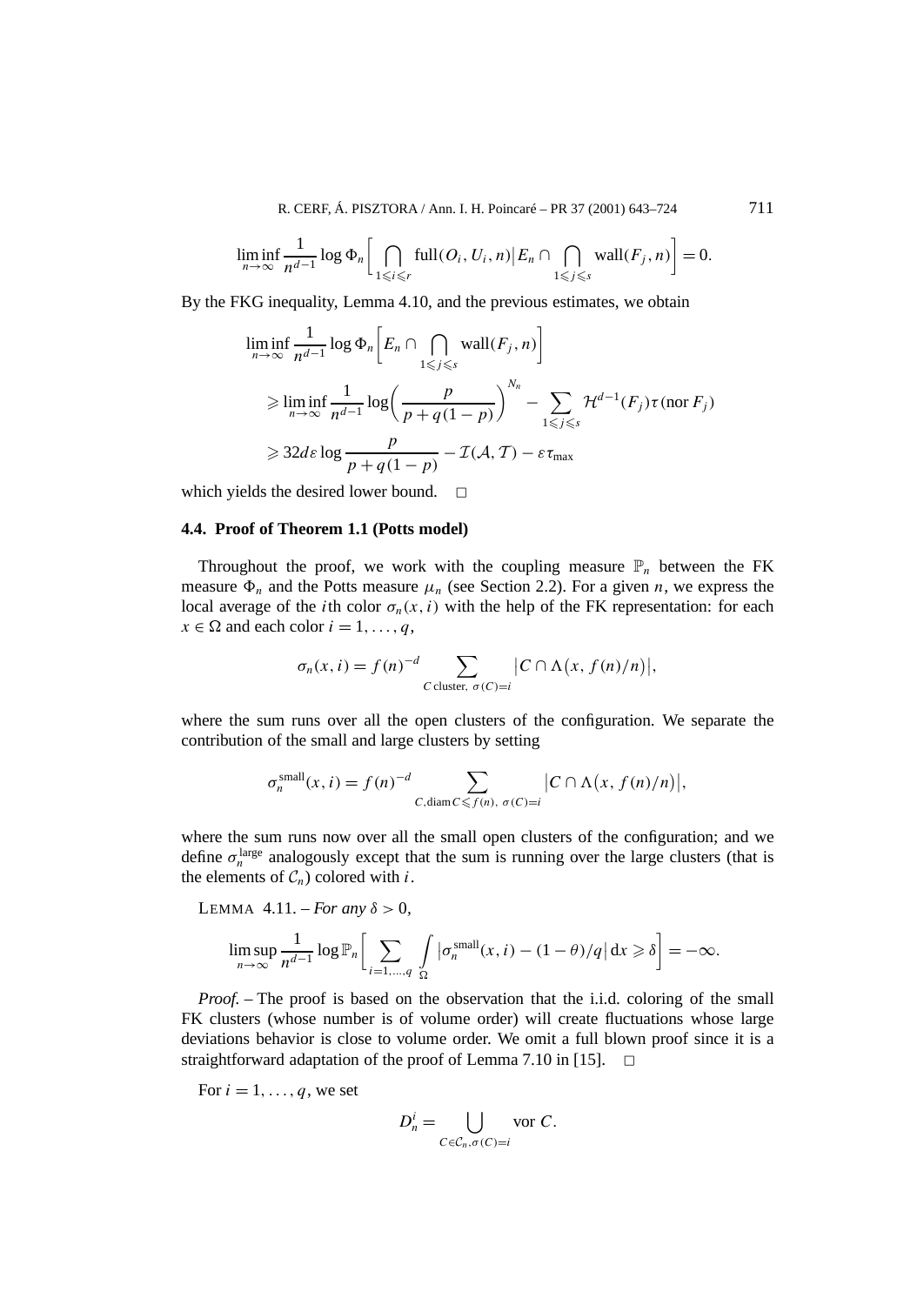Notice that all the clusters belonging to the same FK cluster have necessarily the same color. Thus, by the very definition of the sets vor  $C^{FK}$ ,  $C^{FK} \in C_n^{FK}$ , we have

$$
D_n^i = \bigcup_{C^{FK} \in C_n^{FK}, C^{FK} \subseteq D_n^i} \text{vor } C^{FK}.
$$

LEMMA  $4.12 - For \delta > 0$ ,

$$
\limsup_{n \to \infty} \frac{1}{n^{d-1}} \log \mathbb{P}_n \bigg[ \sum_{i=1,\dots,q} \int_{D_n^i} \left( |\sigma_n^{\text{large}}(x,i) - \theta| + \sum_{\substack{j=1,\dots,q \\ j \neq i}} \sigma_n^{\text{large}}(x,j) \right) dx > \delta \bigg] = -\infty.
$$

*Proof.* – We work with the  $(K = f(n), \alpha = 2)$  renormalization process with block variables  $X(\underline{x})$  given by the indicator function of the event  $T(B'(\underline{x}), f(n), \delta)^c$ . Suppose that  $X(\underline{x}) = 0$ , i.e., the block is good. Let  $x \in B(\underline{x})$ . Then there exists exactly one large cluster *C* such that  $d_{\infty}(x, C) \leq f(n)$  so that  $x \in \text{vor } C$  and also to  $D_n^{\sigma(C)}$ . This cluster satisfies in addition

$$
\left| |C \cap \Lambda(x, f(n)/n)| - \theta f(n)^d \right| < \delta f(n)^d
$$

therefore  $|\sigma_n^{\text{large}}(x, \sigma(C)) - \theta| < \delta$  and for each  $j \neq \sigma(C)$ ,  $\sigma_n^{\text{large}}(x, j) = 0$ . We split the regions of integration  $D_n^i$  into the blocks  $B(\underline{x})$ ,  $\underline{x} \in \underline{\Omega}_n$ , and we use the previous inequality to get

$$
\sum_{i=1,\dots,q} \int_{D_n^i} \left( |\sigma_n^{\text{large}}(x,i) - \theta| + \sum_{\substack{j=1,\dots,q \\ j \neq i}} \sigma_n^{\text{large}}(x,j) \right) dx
$$
  
\$\leq 2(f(n)/n)^d \sum\_{\underline{x} \in \underline{\Omega}\_n} X(\underline{x}) + \delta \mathcal{L}^d(\Omega) + \mathcal{L}^d(\Omega \setminus \Omega'\_n)\$.

By the estimate (16) the block process satisfies (18) with  $\varepsilon = b \exp(-cf(n))$ . The result follows from Lemma 2.3.  $\Box$ 

We next compare the random partitions  $(D_n^1, \ldots, D_n^q)$  and  $(A_n^0, A_n^1, \ldots, A_n^q)$ .

LEMMA 4.13. – *For any*  $δ > 0$ ,

$$
\limsup_{n\to\infty}\frac{1}{n^{d-1}}\log\mathbb{P}_n\bigg[\mathcal{L}^d(A_n^0)+\sum_{i=1,\dots,q}\text{dist}_{L^1}(A_n^i,D_n^i)\geq \delta\bigg]=-\infty.
$$

*Proof.* – For  $\varepsilon > 0$ , we denote by  $D_n^i(\varepsilon)$  the set of points  $x \in D_n^i$  for which

$$
\sum_{\substack{j=1,\dots,q\\j\neq i}} \left( |\sigma_n^{\text{small}}(x,j) - (1-\theta)/q| + \sigma_n^{\text{large}}(x,j) \right)
$$
  
+ 
$$
|\sigma_n^{\text{small}}(x,i) - (1-\theta)/q| + |\sigma_n^{\text{large}}(x,i) - \theta| < \varepsilon.
$$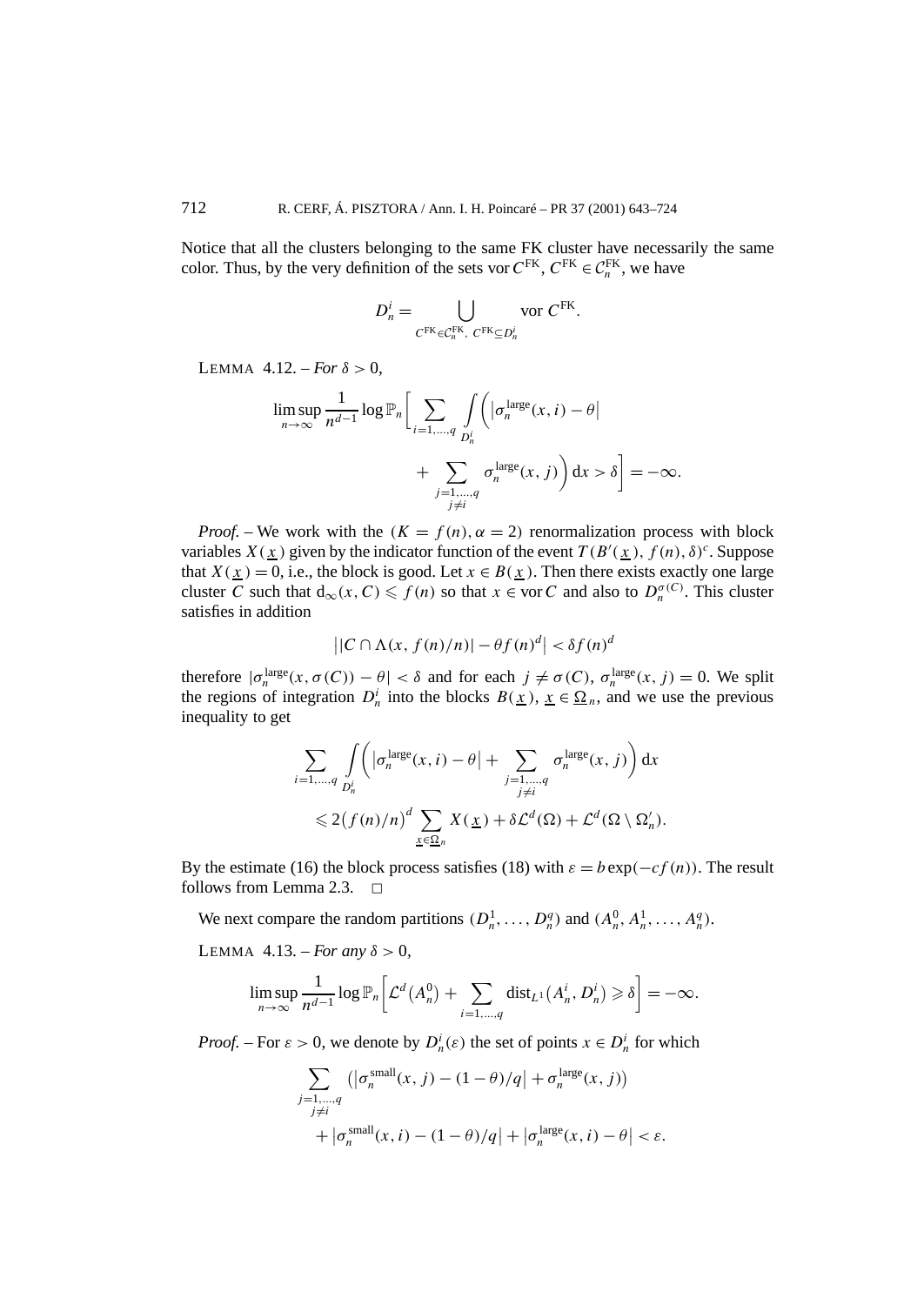If *x* belongs to  $D_n^i(\varepsilon)$  then

$$
\left|\sigma_n(x,i) - (\theta + (1-\theta)/q)\right| < \varepsilon, \qquad \forall j \neq i \quad \left|\sigma_n(x,j) - (1-\theta)/q\right| < \varepsilon.
$$

Therefore, for  $\varepsilon$  small enough we have  $D_n^i(\varepsilon) \subseteq A_n^i$ . Since  $D_n^1, \ldots, D_n^q$  is a partition of  $\Omega$ , we see that

$$
\mathcal{L}^{d}(A_{n}^{0}) + \sum_{i=1,\dots,q} \text{dist}_{L^{1}}(A_{n}^{i}, D_{n}^{i})
$$
\n
$$
\leq \mathcal{L}^{d}\left(\bigcup_{i=1,\dots,q} D_{n}^{i} \setminus D_{n}^{i}(\varepsilon)\right) + 2 \sum_{i=1,\dots,q} \mathcal{L}^{d}(D_{n}^{i} \setminus D_{n}^{i}(\varepsilon)) \leq \frac{3}{i} \sum_{i=1,\dots,q} \mathcal{L}^{d}(D_{n}^{i} \setminus D_{n}^{i}(\varepsilon)).
$$

Lemmas 4.11 and 4.12 yield that for any  $\delta > 0$ 

$$
\limsup_{n\to\infty}\frac{1}{n^{d-1}}\log\mathbb{P}_n\bigg[\sum_{i=1,\dots,q}\mathcal{L}^d(D_n^i\setminus D_n^i(\varepsilon))>\delta\bigg]=-\infty
$$

which, together with the previous inequality, concludes the proof.  $\Box$ 

Lemmas 4.11–4.13 together yield the claim of Theorem 1.1.

## **4.5. Asymptotics of the conditioning event**

In order to transfer the LDP from the FK model to the Potts model, we will need to estimate the probability of the conditioning event. This is the purpose of the next lemma.

LEMMA 4.14.  $-$  *Let*  $F$  *denote the set of the t-partitions such that no set touches simultaneously two distinct boundary parts, i.e.,*

$$
\mathcal{F} = \Big\{ (\mathcal{A}, \mathcal{T}) \in \text{TP}(\Omega); \ \forall A \in \mathcal{A} \sum_{\substack{1 \le i, j \le q \\ i \ne j}} \mathcal{T}(A, i) \mathcal{T}(A, j) = 0 \Big\}.
$$

*We have*

$$
\lim_{n \to \infty} \frac{1}{n^{d-1}} \log \Phi_n \left[ \text{there is no connection between } \Gamma_n^i \text{ and } \Gamma_n^j \text{ for } i \neq j, \ 1 \leq i, j \leq q \right]
$$
\n
$$
= - \min_{\mathcal{F}} \mathcal{I} = - \min_{P(\Omega, q)} \mathcal{I}.
$$

*Remark*. – Notice that the event estimated above is the absence of any open path between boundary pieces, even of open paths of diameter less than *f (n)*. This event cannot be expressed directly with the random t-partition  $(A_n, \mathcal{T}_n)$ .

*Proof.* – The final equality min<sub>F</sub>  $\mathcal{I} = \min_{P(\Omega,q)} \mathcal{I}$  is proved in Lemma 1.7. We turn now to the computation of the limit presented in the statement of the lemma. We first prove that the set F is closed in *(TP(* $\Omega$ *)*, Dist*)*. Indeed, if  $(A, \mathcal{T}) \in \overline{\mathcal{F}}$ , then there exists a sequence  $(A_n, \mathcal{T}_n)_{n \in \mathbb{N}}$  in  $\mathcal F$  which converges to  $(A, \mathcal T)$ . Let A belong to A. There exists a sequence  $(A_n)_{n \in \mathbb{N}}$  such that for each  $n \in \mathbb{N}$ ,  $A_n$  belongs to  $A_n$  and

$$
\lim_{n \to \infty} \text{dist}_{L^1}(A, A_n) + \sum_{i=1,\dots,q} 2^{-i} \left| \mathcal{T}_n(A_n, i) - \mathcal{T}(A, i) \right| = 0.
$$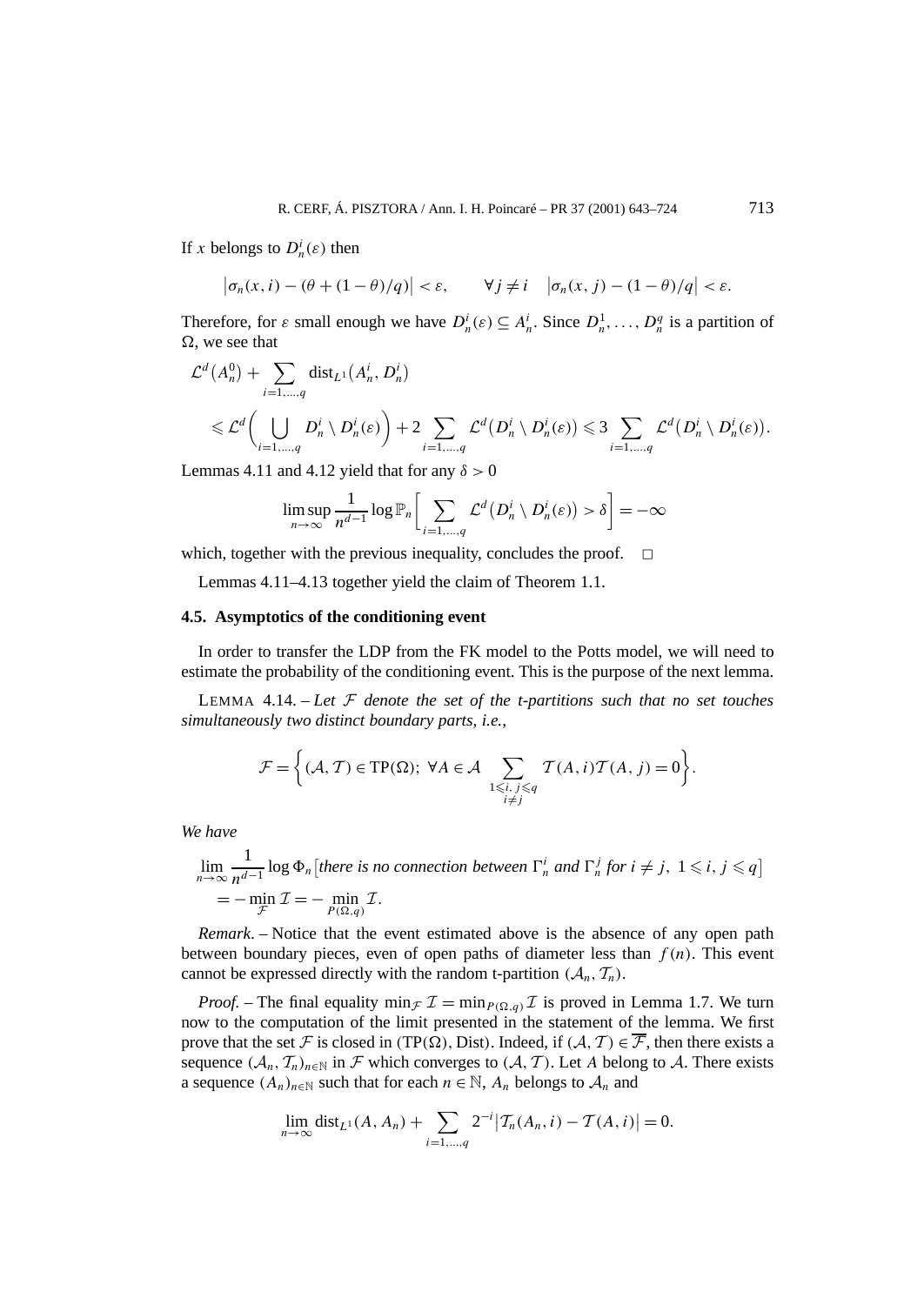Since  $(A_n, \mathcal{T}_n) \in \mathcal{F}$ , then  $\mathcal{T}_n(A_n, i) \mathcal{T}_n(A_n, j) = 0$  for  $i, j \in \{1, ..., q\}$ ,  $i \neq j$ . Sending *n* to ∞, we obtain that  $T(A, i)T(A, j) = 0$  for different colors *i*, *j*, thus  $(A, T)$  belongs to  $F$  as claimed.

Our next observation is that  $\mathcal{\hat{F}}$  (the interior of  $\mathcal{F}$ ) can be written as

$$
\mathcal{G} = \left\{ (\mathcal{A}, \mathcal{T}) \in \mathcal{F}; \sum_{A \in \mathcal{A}} \sum_{i=1,\dots,q} \mathcal{T}(A, i) \geqslant q - 1 \right\}.
$$

We prove first that  $\mathcal{F} \subset \mathcal{G}$ . Let  $(\mathcal{A}, \mathcal{T}) \in \mathcal{F}$  be such that

$$
\sum_{A \in \mathcal{A}} \sum_{i=1,\dots,q} \mathcal{T}(A,i) < q-1.
$$

Then there exist two distinct colors *k*, *l* such that  $\sum_{A \in \mathcal{A}} T(A, k) + T(A, l) = 0$ . For every *n* large enough let  $B_n$  be a ball of radius  $1/n$  included in  $\Omega$ . Let us define

$$
\mathcal{A}_n = \{A \setminus B_n; A \in \mathcal{A}\} \cup \{B_n\},
$$
  
\n
$$
\forall A \in \mathcal{A} \quad \mathcal{T}_n(A \setminus B_n, \cdot) = \mathcal{T}(A, \cdot),
$$
  
\n
$$
\forall j \in \{1, ..., q\} \quad \mathcal{T}_n(B_n, j) = \begin{cases} 1; & j = k \text{ or } j = l, \\ 0; & \text{otherwise.} \end{cases}
$$

Clearly  $(A_n, \mathcal{T}_n) \notin \mathcal{F}$ , however, Dist $((\mathcal{A}, \mathcal{T}), (\mathcal{A}_n, \mathcal{T}_n)) \leq 2\mathcal{L}^d(B_n)$ . Therefore  $(A_n, \mathcal{T}_n)_{n \in \mathbb{N}}$  is a sequence in TP( $\Omega$ ) \  $\mathcal F$  converging towards  $(A, \mathcal T)$ . Hence  $(A, \mathcal T)$  is not in  $\mathring{\mathcal{F}}$  and therefore  $\mathring{\mathcal{F}} \subset \mathcal{G}$ .

To show the other inclusion  $\mathcal{G} \subset \mathcal{F}$  we start by considering an element  $(\mathcal{A}, \mathcal{T})$  of  $\mathcal{G}$ . There exists at most one color  $i_0$  such that  $\sum_{A \in \mathcal{A}} T(A, i_0) = 0$ . For each color  $i \neq i_0$ there exists a unique set  $A_i \in \mathcal{A}$  such that  $\mathcal{T}(A_i, i) = 1$ . Pick  $\varepsilon > 0$  such that

$$
\varepsilon < \min\left(2^{-q}, (1/2) \min_{i \neq i_0} \mathcal{L}^d(A_i)\right)
$$

and let  $(A', T') \in TP(\Omega)$  be such that  $Dist((A, T), (A', T')) < \varepsilon$ . Necessarily, for each color  $i \neq i_0$  there exists a set  $A'_i \in \mathcal{A}'$  satisfying

dist<sub>L</sub><sub>1</sub>(A<sub>i</sub>, A'<sub>i</sub>) + 
$$
\sum_{j=1,\dots,q}
$$
 2<sup>-j</sup>| $\mathcal{T}(A_i, j) - \mathcal{T}(A'_i, j)$ | <  $\varepsilon$ .

The condition imposed on  $\varepsilon$  guarantees that the sets  $A'_{i}$ ,  $i \neq i_0$ , are distinct and also that, if  $i \neq i_0$ , we have  $\mathcal{T}(A_i, j) = \mathcal{T}(A'_i, j)$  for each color *j*. Since at most one set of A' can touch any boundary piece, we conclude that  $(A', T') \in \mathcal{F}$  and therefore  $\mathcal{G} \subseteq \mathcal{F}$ .

We show finally that

$$
\inf \{ \mathcal{I}(\mathcal{A}, \mathcal{T}); (\mathcal{A}, \mathcal{T}) \in \mathring{\mathcal{F}} \} = \inf \{ \mathcal{I}(\mathcal{A}, \mathcal{T}); (\mathcal{A}, \mathcal{T}) \in \mathcal{F} \}.
$$

Let  $(A, \mathcal{T}) \in \mathcal{F} \setminus \mathring{\mathcal{F}}$ . Then

$$
\sum_{A \in \mathcal{A}} \sum_{i=1,\dots,q} \mathcal{T}(A,i) < q-1.
$$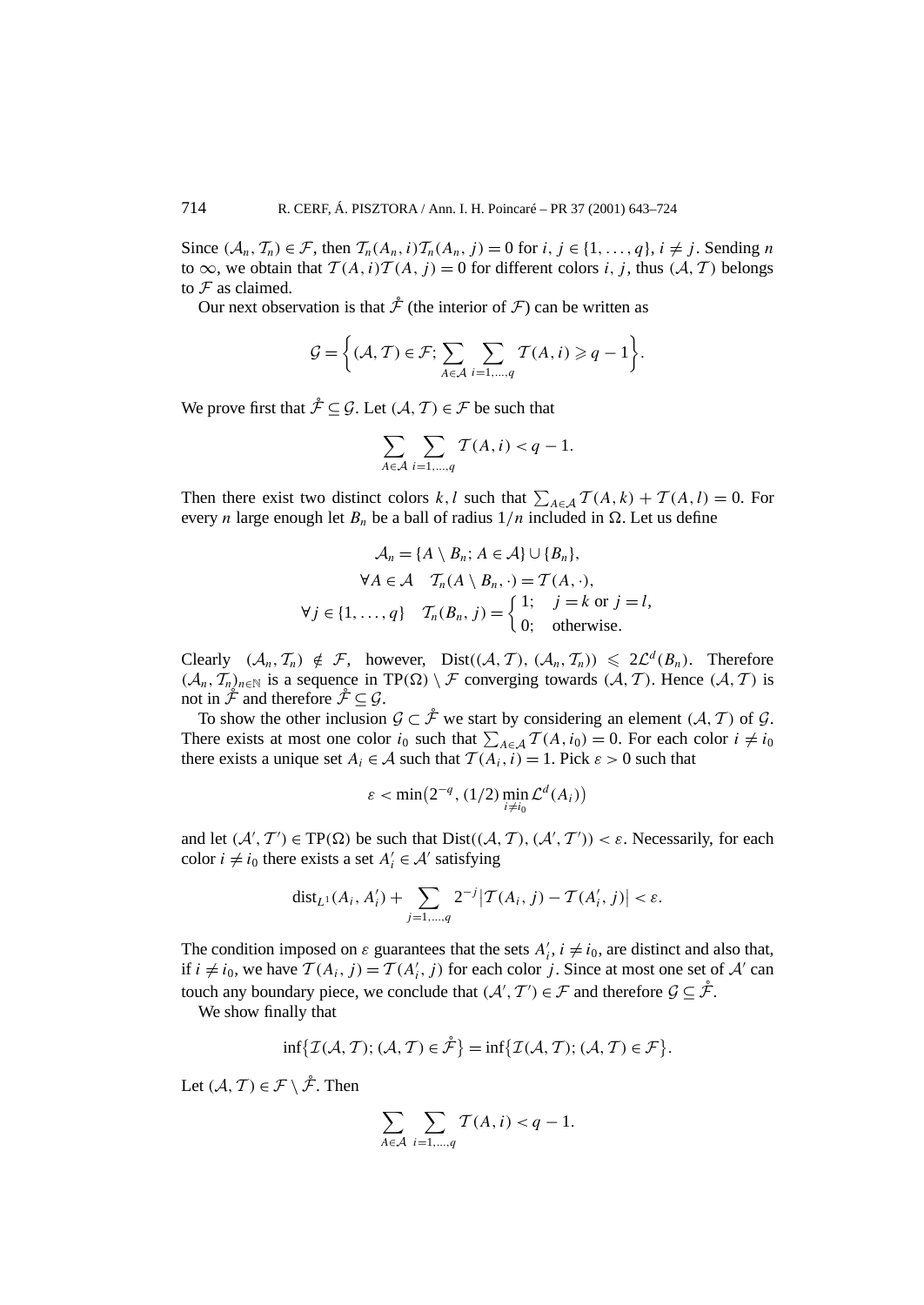Let  $l = q - \sum_{A \in \mathcal{A}} \sum_{i=1,\dots,q} \mathcal{T}(A, i)$  and let  $i_1, \dots, i_l$  be the *l* distinct colors such that

$$
\sum_{A\in\mathcal{A}}\bigl(\mathcal{T}(A,i_1)+\cdots+\mathcal{T}(A,i_l)\bigr)=0.
$$

Let  $B_1(n), \ldots, B_l(n)$  be *l* disjoint balls of radius  $1/n$  included in  $\Omega$  (we assume that *n* is large enough) and let  $(A_n, T_n)$  be defined by

$$
\mathcal{A}_n = \{ A \setminus (B_1(n) \cup \cdots \cup B_l(n)); A \in \mathcal{A} \} \cup \{ B_1(n), \ldots, B_l(n) \},
$$
  

$$
\forall A \in \mathcal{A} \quad \mathcal{T}_n(A \setminus (B_1(n) \cup \cdots \cup B_l(n)), \cdot) = \mathcal{T}(A, \cdot),
$$

and for each  $i = 1, \ldots, q$  and  $j = 1, \ldots, l$ 

$$
\mathcal{T}_n(B_j(n), i) = \begin{cases} 1; & i = i_j, \\ 0; & \text{otherwise.} \end{cases}
$$

Then  $(A_n, T_n)$  belongs to  $\mathcal{F}$ . Moreover,

$$
\mathcal{I}(\mathcal{A}_n, \mathcal{T}_n) \leq \mathcal{I}(\mathcal{A}, \mathcal{T}) + l \tau_{\max} \alpha_{d-1} / n^{d-1}, \quad \text{Dist}((\mathcal{A}, \mathcal{T}), (\mathcal{A}_n, \mathcal{T}_n)) \leq l \alpha_d / n^d.
$$

Sending *n* to  $\infty$  and taking the infimum over  $(A, \mathcal{T})$  in  $\mathcal{F} \setminus \mathring{\mathcal{F}}$ , we obtain the desired inequality inf<sub> $\mathcal{F} \geq \inf_{\hat{\mathcal{F}}} \mathcal{I}$ .</sub>

Next, we claim that

$$
\mathring{\mathcal{F}} \subset \{ \text{there is no connection between } \Gamma_n^i \text{ and } \Gamma_n^j \text{ for } i \neq j, 1 \leq i, j \leq q \} \subset \mathcal{F}.
$$

The second inclusion is straightforward. The first one stems from the fact that, on the event  $\hat{\mathcal{F}}$ , there exist *q* − 1 distinct FK clusters which are touching exactly one boundary piece, therefore no cluster can touch simultaneously two boundary pieces. The claim of the Lemma is obtained by applying the LDP principle for FK percolation stated in Theorem 1.8

$$
-\inf_{\hat{\mathcal{F}}} \mathcal{I} \leqslant \liminf_{n \to \infty} \frac{1}{n^{d-1}} \log \Phi_n[\hat{\mathcal{F}}] \leqslant \limsup_{n \to \infty} \frac{1}{n^{d-1}} \log \Phi_n[\mathcal{F}] \leqslant -\inf_{\mathcal{F}} \mathcal{I}
$$

in conjunction with the fact that  $\inf_{\hat{\mathcal{F}}} \mathcal{I} = \inf_{\mathcal{F}} \mathcal{I}$ .  $\Box$ 

# **4.6. Proof of the lower bound in Theorem 1.3 (Potts model)**

Let  $\vec{A} = (A^0, \ldots, A^q)$  be an element of  $P(\Omega, q)$  such that  $\mathcal{I}(\vec{A}) < \infty$ . Let  $\delta \in (0, 1)$ and let  $B_1, \ldots, B_q$  be *q* disjoint balls of volume  $\delta/(8q^2)$  included in  $\Omega$  (we assume that  $δ$  is sufficiently small). For  $i = 1, ..., q$ , we set

$$
E^i = \left(A^i \setminus \bigcup_{j=1,\dots,q} B_j\right) \cup B_i.
$$

By Lemma 4.13, we have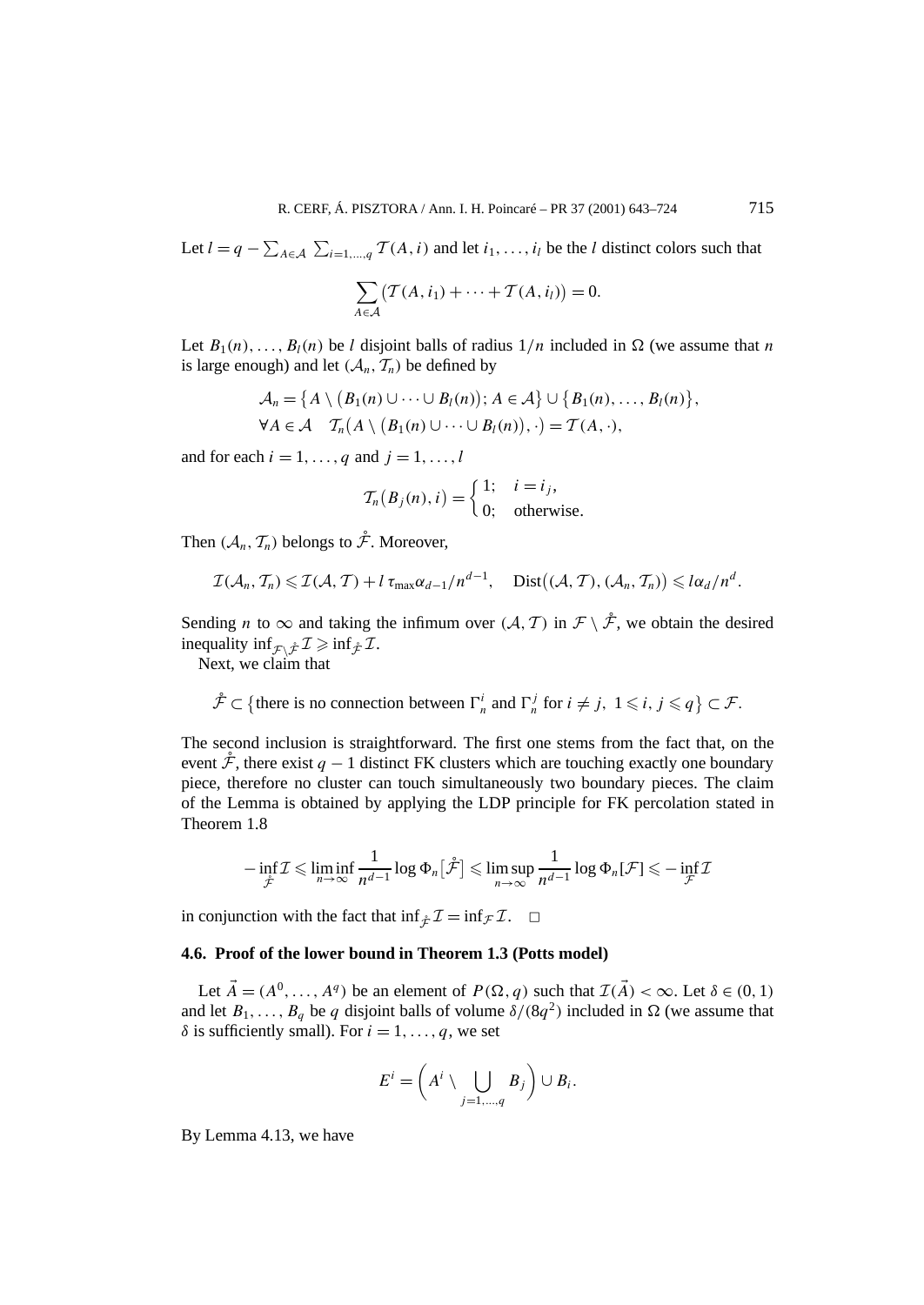716 R. CERF, Á. PISZTORA / Ann. I. H. Poincaré – PR 37 (2001) 643–724

$$
\liminf_{n \to \infty} \frac{1}{n^{d-1}} \log \mu_n \left[ \text{dist}_P \left( \left( A_n^0, \dots, A_n^q \right), \vec{A} \right) < \delta \right]
$$
\n
$$
\geq \liminf_{n \to \infty} \frac{1}{n^{d-1}} \log \mathbb{P}_n \left[ \sum_{i=1,\dots,q} \text{dist}_{L^1} \left( A^i, D_n^i \right) < \delta/2 \right]
$$
\n
$$
\geq \liminf_{n \to \infty} \frac{1}{n^{d-1}} \log \mathbb{P}_n \left[ \sum_{i=1,\dots,q} \text{dist}_{L^1} \left( E^i, D_n^i \right) < \delta/4 \right].
$$

Furthermore, recalling the definition of  $D_n^i$ , we observe that

$$
\mathbb{P}_n\Big[\sum_{i=1,\ldots,q} \text{dist}_{L^1}(E^i, D_n^i) < \delta/4\Big] \n\geq \mathbb{P}_n\big[\exists C_1^{\text{FK}},\ldots,C_q^{\text{FK}} \in \mathcal{C}_n^{\text{FK}} \quad \forall i=1,\ldots,q \quad \sigma(C_i^{\text{FK}}) = i \quad \text{and} \n\text{dist}_{L^1}(\text{vor } C_i^{\text{FK}}, E^i) < \delta/(8q)\big] \n\geq \frac{\Phi_n[\text{Dist}((\mathcal{A}_n, \mathcal{T}_n), (\mathcal{A}, \mathcal{T})) < \delta/(8q2^q) \text{ and no connection between } \Gamma_n^1,\ldots,\Gamma_n^q]}{\Phi_n[\text{no connection between } \Gamma_n^1,\ldots,\Gamma_n^q]},
$$

where  $(A, \mathcal{T})$  is the t-partition given by  $\mathcal{A} = \{E^1, \dots, E^q\}$  and

$$
\mathcal{T}(E^i, j) = \begin{cases} 1; & j = i, \\ 0; & j \neq i. \end{cases}
$$

Suppose that the event  $\{Dist((\mathcal{A}_n, \mathcal{T}_n), (\mathcal{A}, \mathcal{T})) < \delta/(8q2^q)\}\)$  occurs. Then there exist *q* disjoint FK clusters  $C_1^{\text{FK}}, \ldots, C_q^{\text{FK}}$  such that

$$
\sum_{1\leqslant i\leqslant q}\textnormal{dist}_{L^1}\big(\textnormal{vor}\,C^{\textnormal{FK}}_i,E^i\big)+\sum_{1\leqslant i\leqslant q}\sum_{1\leqslant j\leqslant q}2^{-j}\big|\mathcal{T}_n\big(\textnormal{vor}\,C^{\textnormal{FK}}_i,j\big)-\mathcal{T}\big(E^i,j\big)\big|<\delta/\big(8q2^q\big),
$$

which implies that  $\mathcal{T}_n(\text{vor } C_i^{\text{FK}}, j) = \mathcal{T}(E^i, j)$  for all  $i, j = 1, ..., q$ ; in this situation, there is one FK cluster touching each boundary piece (we added the balls  $B_1, \ldots, B_q$  to ensure this) and each of these clusters touches exactly one boundary piece, so that there is no connection between  $\Gamma_n^1, \ldots, \Gamma_n^q$ . Thus

$$
\mathbb{P}_n\bigg[\sum_{i=1,\dots,q} \text{dist}_{L^1}\big(E^i, D_n^i\big)<\delta/4\bigg] \geqslant \frac{\Phi_n[\text{Dist}((\mathcal{A}_n, \mathcal{T}_n), (\mathcal{A}, \mathcal{T})) < \delta/(8q2^q)]}{\Phi_n[\text{no connection between } \Gamma_n^1, \dots, \Gamma_n^q]}.
$$

Since  $\mathcal{I}(\mathcal{A}, \mathcal{T}) = \mathcal{I}(\mathcal{A})$ , the LD lower bound of Theorem 1.8 and Lemma 4.14 yield that for any  $\delta > 0$ ,

$$
\liminf_{n\to\infty}\frac{1}{n^{d-1}}\log\mu_n\big[\operatorname{dist}_P\big((A_n^0,\ldots,A_n^q),\vec{A}\big)<\delta\big]\geq -\mathcal{I}(\vec{A})+\min_{P(\Omega,q)}\mathcal{I}.\qquad\Box
$$

## **4.7. Proof of the upper bound in Theorem 1.3 (Potts model)**

Let E be a closed subset of  $(P(\Omega, q), \text{dist}_P)$ . By Lemma 4.13, we need only to show that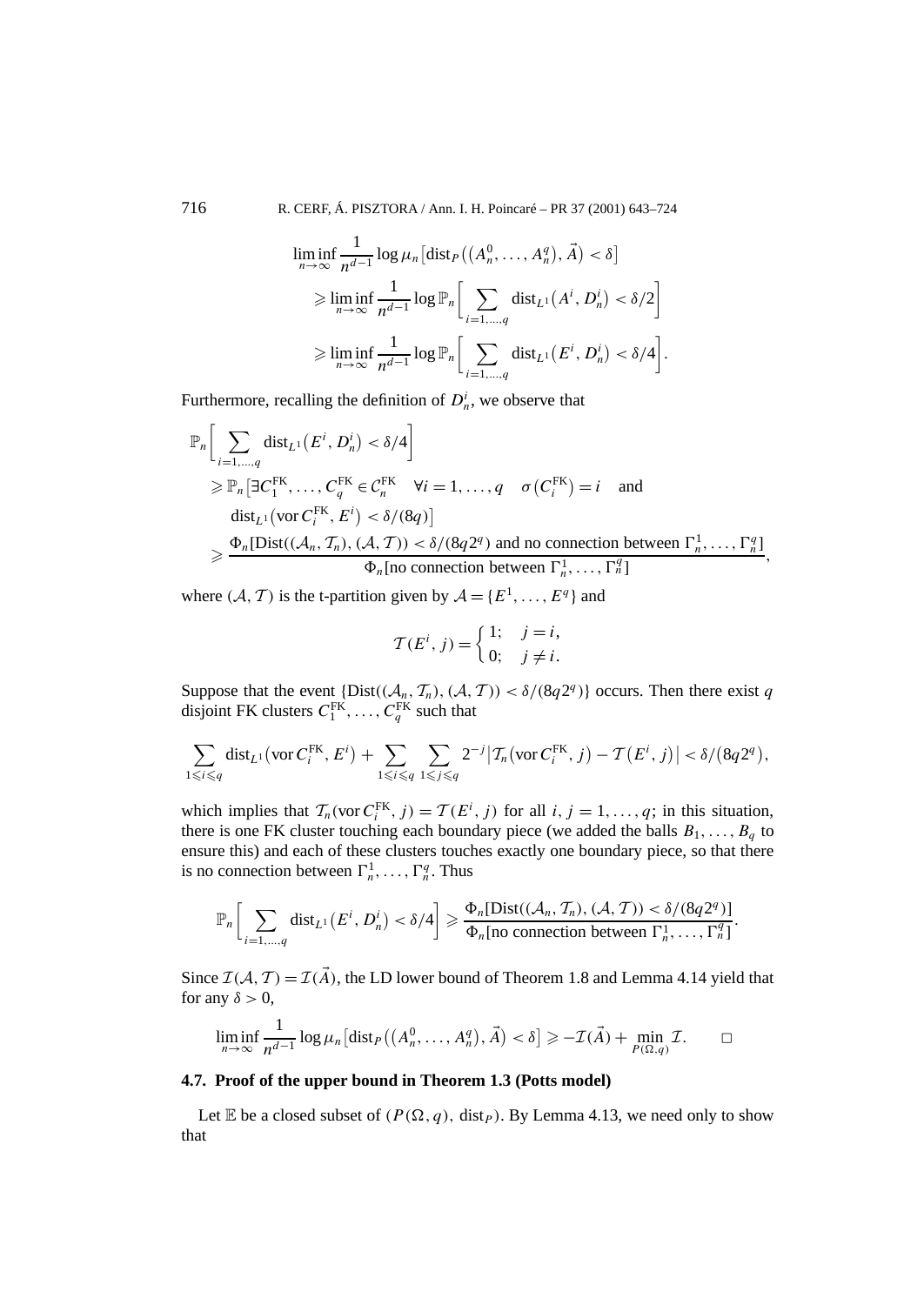R. CERF, Á. PISZTORA / Ann. I. H. Poincaré – PR 37 (2001) 643–724 717

$$
\limsup_{n\to\infty}\frac{1}{n^{d-1}}\log\mathbb{P}_n\big[(\emptyset, D_n^1,\ldots, D_n^q)\in\mathbb{E}\big]\leqslant-\inf\big\{\mathcal{I}(\vec{A}); \vec{A}\in\mathbb{E}\big\}+\min_{P(\Omega,q)}\mathcal{I}.
$$

Let  $\mathcal E$  be the set of the elements  $(\mathcal A, \mathcal T)$  of TP $(\Omega)$  such that  $\mathcal A$  can be partitioned in *q* collections of sets  $A^1, \ldots, A^q$  satisfying

$$
\sum_{i=1,\ldots,q} \sum_{A \in \mathcal{A}^i} \sum_{\substack{j=1,\ldots,q \\ j \neq i}} \mathcal{T}(A,j) = 0 \text{ and } \left(\emptyset, \bigcup_{A \in \mathcal{A}^1} A, \ldots, \bigcup_{A \in \mathcal{A}^q} A\right) \in \mathbb{E}.
$$

The definition of  $D_n^1, \ldots, D_n^q$  implies that

$$
\mathbb{P}_n[(\emptyset, D_n^1, \dots, D_n^q) \in \mathbb{E}] \leq \Phi_n^{p+1}[(\mathcal{A}_n, \mathcal{T}_n) \in \mathcal{E}]
$$
  

$$
\leq \frac{\Phi_n[(\mathcal{A}_n, \mathcal{T}_n) \in \mathcal{E}]}{\Phi_n[\text{no connection between } \Gamma_n^1, \dots, \Gamma_n^q]}.
$$

LEMMA 4.15. – *The set*  $\mathcal E$  *is a closed subset of*  $(TP(\Omega), Dist)$ *.* 

*Proof.* – Let  $(A'_n, T'_n)_{n \in \mathbb{N}}$  be a sequence in  $\mathcal E$  converging towards an element  $(A', T') \in$ TP( $\Omega$ ). Let  $((A'(i), T'(i, \cdot)), i \in \mathbb{N})$ ,  $((A'_n(i), T'_n(i, \cdot)), i \in \mathbb{N})_{n \in \mathbb{N}}$  be arrangements of  $(A', T')$  and  $(A'_n, T'_n)_{n \in \mathbb{N}}$  such that

$$
\sum_{i \in \mathbb{N}} \bigg( \text{dist}_{L^1}\big(A'(i), A'_n(i)\big) + \sum_{j=1,\dots,q} 2^{-j} \big| T'(i,j) - T'_n(i,j) \big| \bigg)
$$

converges to 0 as  $n \to \infty$ . By the definition of  $\mathcal{E}$ , for each  $n \in \mathbb{N}$ , there exist *q* disjoint sets of indices  $I'_{1,n}, \ldots, I'_{q,n}$  such that

(i) 
$$
\sum_{i=1,\dots,q} \sum_{j \in I'_{i,n}} \sum_{\substack{k=1,\dots,q \\ k \neq i}} T'_n(j,k) = 0,
$$
  
\n(ii) 
$$
\bigcup_{i=1,\dots,q} I'_{i,n} = \{ j \in \mathbb{N}; A'_n(j) \neq \emptyset \},
$$
  
\n(iii) 
$$
\left( \emptyset, \bigcup_{j \in I'_{i,n}} A'_n(j), \dots, \bigcup_{j \in I'_{q,n}} A'_n(j) \right) \in \mathbb{E}.
$$

Let  $\phi_n : \mathbb{N} \to \{0, 1, \ldots, q\}$  be defined by

$$
\phi_n(j) = \begin{cases} i; & j \in I'_{i,n}, i = 1, \dots, q, \\ 0; & \text{otherwise.} \end{cases}
$$

By passing to a subsequence if necessary, we can assume that the limit

$$
\lim_{n\to\infty}\phi_n(j)=\phi(j)\in\{0,\ldots,q\}
$$

exists for  $j \in \mathbb{N}$ . Obviously,  $\phi(j) \neq 0$  whenever  $A'(j) \neq 0$ . We set for  $i = 1, ..., q$ 

$$
I'_i = \{ j \in \mathbb{N}; A'(j) \neq \emptyset, \phi(j) = i \}.
$$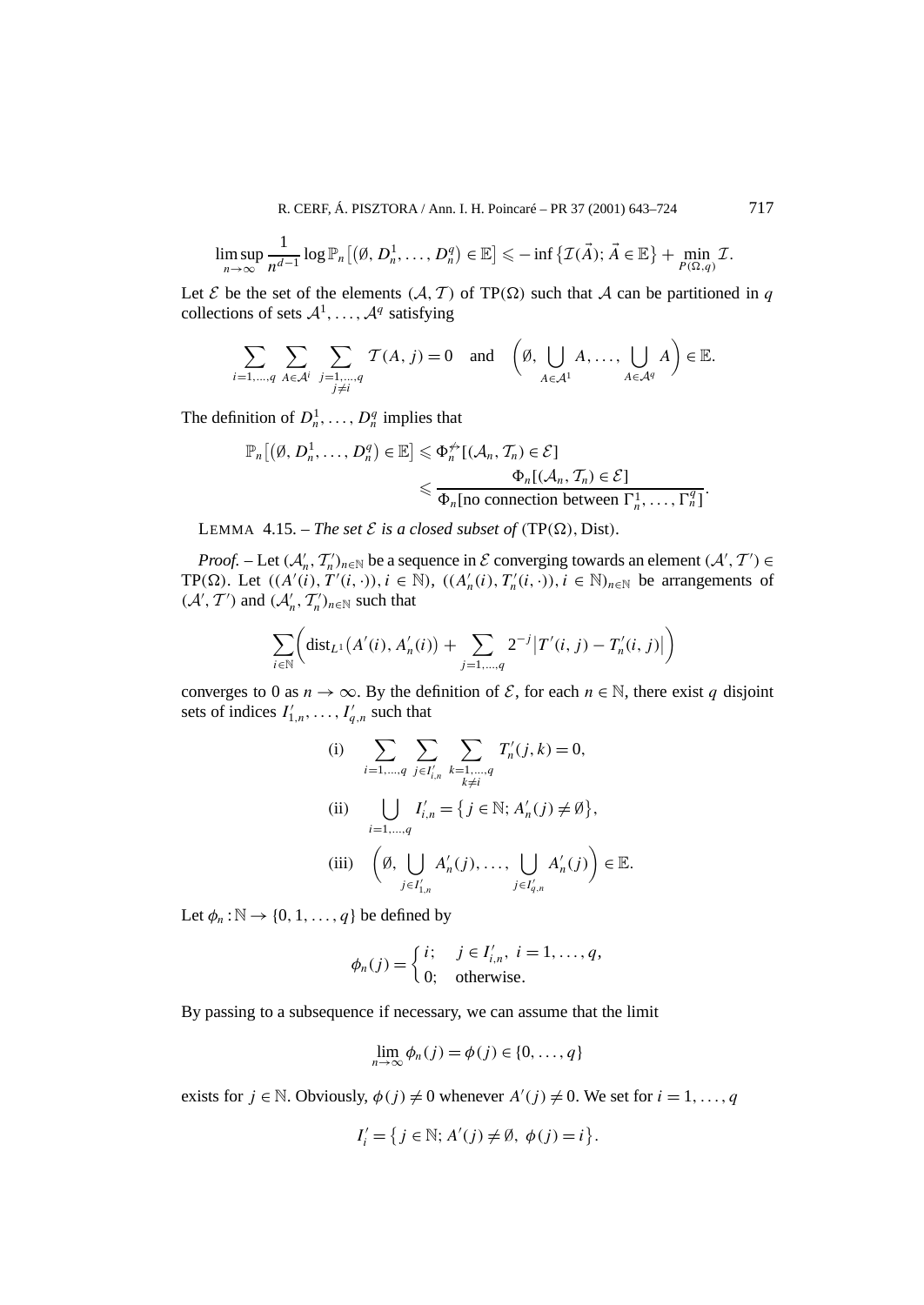Let  $M \in \mathbb{N}$  be fixed. We have for each color *i*,  $\lim_{n\to\infty} (I'_i \setminus I'_{i,n}) \cap \{1, \ldots, M\} = \emptyset$ . Since

$$
\forall n \in \mathbb{N} \quad \sum_{i=1,\dots,q} \sum_{\substack{j \in I'_{i,n} \\ j \leq M}} \sum_{\substack{k=1,\dots,q \\ k \neq i}} T'_n(j,k) = 0
$$

sending successively *n* and *M* to  $\infty$ , we get

$$
\sum_{i=1,\dots,q} \sum_{j \in I'_i} \sum_{\substack{k=1,\dots,q \\ k \neq i}} T'(j,k) = 0.
$$

Let  $M \in \mathbb{N}$  be fixed. For *n* large enough, so that  $\bigcup_{1 \leq i \leq q} (I'_i \setminus I'_{i,n}) \cap \{1, \ldots, M\} = \emptyset$ , we have

$$
\text{dist}_P\Big(\Big(\emptyset, \bigcup_{j\in I'_{1,n}} A'_n(j),\ldots, \bigcup_{j\in I'_{q,n}} A'_n(j)\Big), \Big(\emptyset, \bigcup_{j\in I'_1} A'(j),\ldots, \bigcup_{j\in I'_q} A'(j)\Big)\Big)
$$
\n
$$
\leqslant \sum_{\substack{j\leqslant M, A'(j)\neq \emptyset \\ j\leqslant M}} \text{dist}_{L^1}\big(A'(j), A'_n(j)\big) + \sum_{\substack{j\leqslant M, A'(j)=\emptyset \\ j>M}} \mathcal{L}^d\big(A'_n(j)\big)
$$
\n
$$
+ \sum_{j>M} 2\mathcal{L}^d\big(A'(j)\big) + \sum_{j>M} \text{dist}_{L^1}\big(A'(j), A'_n(j)\big).
$$

Sending successively *n* and *M* to  $\infty$  and using the fact that  $\mathbb E$  is closed, we see that

$$
\left(\emptyset, \bigcup_{j\in I'_1} A'(j), \ldots, \bigcup_{j\in I'_q} A'(j)\right)
$$

is in E. Considering the partition of A' in the *q* collections  $A^{i} = \{A'(j), j \in I'_i\}$ ,  $1 \leq i \leq q$ , we conclude that  $(A', T')$  is still in  $\mathcal{E}$ .  $\Box$ 

We finally finish the proof of the upper bound in Theorem 1.3. We have

$$
\limsup_{n \to \infty} \frac{1}{n^{d-1}} \log \mathbb{P}_n[(\emptyset, D_n^1, \dots, D_n^q) \in \mathbb{E}]
$$
  
\n
$$
\leq \limsup_{n \to \infty} \frac{1}{n^{d-1}} \log \Phi_n[(\mathcal{A}_n, \mathcal{T}_n) \in \mathcal{E}]
$$
  
\n
$$
- \liminf_{n \to \infty} \frac{1}{n^{d-1}} \log \Phi_n[\text{no connection between } \Gamma_n^1, \dots, \Gamma_n^q].
$$

Since  $\mathcal E$  is closed by Lemma 4.15, the large deviations upper bound of Theorem 1.8 and Lemma 4.14 yield

$$
\limsup_{n\to\infty}\frac{1}{n^{d-1}}\log\mathbb{P}_n\big[(\emptyset, D_n^1,\ldots, D_n^q)\in\mathbb{E}\big]\leq -\inf\{\mathcal{I}(\mathcal{A}, \mathcal{T}); (\mathcal{A}, \mathcal{T})\in\mathcal{E}\}+\min_{P(\Omega,q)}\mathcal{I}.
$$

For any  $(A, \mathcal{T})$  in  $\mathcal{E}$ , denoting by  $\mathcal{A}^1, \ldots, \mathcal{A}^q$  the associated partition of  $\mathcal{A}$  and by  $\vec{A}$ the corresponding phase partition, that is,  $\vec{A} = (\emptyset, \bigcup_{A \in \mathcal{A}^1} A, \dots, \bigcup_{A \in \mathcal{A}^q} A)$ , we have  $\mathcal{I}(\mathcal{A}, \mathcal{T}) \geqslant \mathcal{I}(\vec{A})$ . Therefore,

$$
-\inf\{\mathcal{I}(\mathcal{A},\mathcal{T});(\mathcal{A},\mathcal{T})\in\mathcal{E}\}\leq -\inf\{\mathcal{I}(\vec{A});\vec{A}\in\mathbb{E}\}\
$$

and we are done.  $\Box$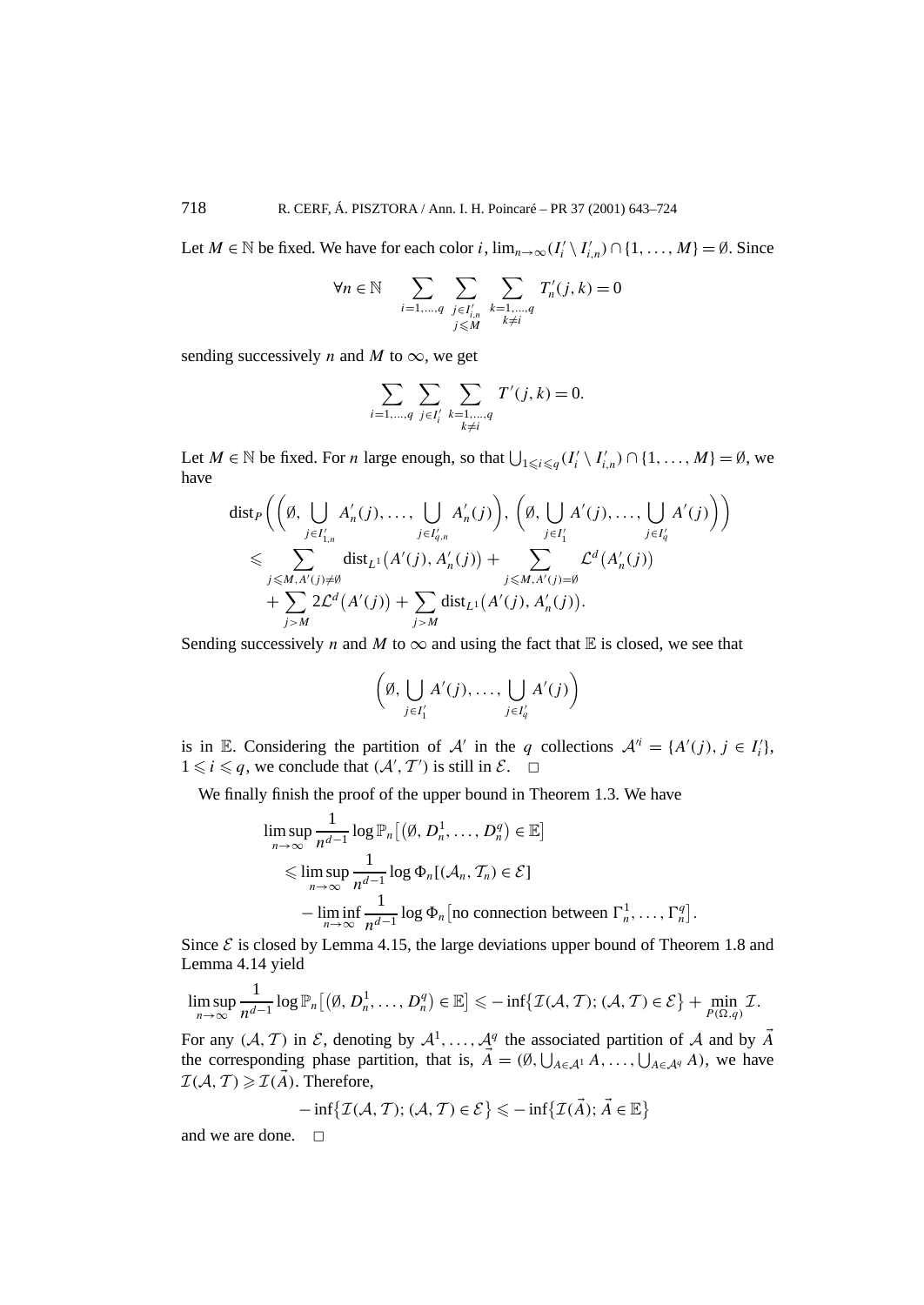## **Appendix A**

We recall here some facts concerning the class of the sets of finite perimeter, introduced initially by Caccioppoli and subsequently developed by De Giorgi (see [19, 20,24,26,28,41,54]). The perimeter of a Borel set *E* of  $\mathbb{R}^d$  is defined as

$$
\mathcal{P}(E) = \sup \biggl\{ \int\limits_E \text{div } f(x) \, \text{d}x \colon f \in C_0^{\infty}(\mathbb{R}^d, B(1)) \biggr\},
$$

where  $C_0^{\infty}(\mathbb{R}^d, B(1))$  is the set of the compactly supported  $C^{\infty}$  vector functions from  $\mathbb{R}^d$  to the unit ball  $B(1)$  and div is the usual divergence operator. The set *E* is of finite perimeter if  $\mathcal{P}(E)$  is finite. A set E is a Caccioppoli set if it is locally of finite perimeter. In this paper, we deal with bounded sets, hence we need only to consider sets of finite perimeter. A set *E* has finite perimeter if and only if its characteristic function  $\chi_E$  is a function of bounded variation. The distributional derivative  $\nabla \chi_E$  of  $\chi_E$  is then a vector Radon measure and  $\mathcal{P}(E) = ||\nabla \chi_E|| (\mathbb{R}^d)$ , where  $||\nabla \chi_E||$  is the total variation measure of  $\nabla \chi_E$ . The perimeter  $\mathcal P$  is l.s.c. on the space  $(\mathcal B(\mathbb R^d), \text{dist}_{L^1})$ .

**Compactness property of sets of finite perimeter.** For every bounded domain *U* and every  $\lambda > 0$ , the set  $\{E \in \mathcal{B}(U) : \mathcal{P}(E) \le \lambda\}$  is compact for the metric dist<sub>L<sup>1</sup></sub>.

This result is stated in this precise form in [20], Teorema 2.4, or [19], Teorema I. It is also an immediate consequence of the compactness theorem stated in [41], Chapter 2, p. 70. Modern presentations are formulated through functions of bounded variations: if *O* is an open bounded domain with sufficiently regular boundary (say  $C^1$ ), then a set of functions in  $L^1(0)$  uniformly bounded in BV-norm is relatively compact in  $L^1(O)$  (see any of the following references: [24], Section 5.2.3, [28], Theorem 1.19, [54], Corollary 5*.*3*.*4). To deduce the compactness result on sets of finite perimeter, we choose an open bounded domain *O* with regular boundary containing *U* in its interior. We embed  $\mathcal{B}(U)$  in  $L^1(O)$  by associating to a Borel set *E* its characteristic function  $\chi_F$ and we simply remark that the set  $\{\chi_E: E \in \mathcal{B}(U)\}\$ is a closed subset of  $L^1(O)$ .

Let *E* be a set of finite perimeter. Its reduced boundary *∂*<sup>∗</sup>*E* consists of the points *x* such that

•  $\|\nabla \chi_E\| (B(x, r)) > 0$  for any  $r > 0$ ,

• if  $v_r(x) = -\nabla \chi_E(B(x, r))/\|\nabla \chi_E\|(B(x, r))$  then, as *r* goes to 0,  $v_r(x)$  converges towards a limit  $v_E(x)$  such that  $|v_E(x)|_2 = 1$ .

The reduced boundary  $\partial^* E$  is countably  $(d-1)$ -rectifiable, that is  $\partial^* E \subset N \cup \bigcup_{i \in \mathbb{N}} M_i$ where  $\mathcal{H}^{d-1}(N) = 0$  and each  $M_i$  is a  $(d-1)$ -dimensional embedded  $C^1$  submanifold of  $\mathbb{R}^d$ . For a point *x* belonging to  $\partial^* E$ , the vector  $\nu_E(x)$  is called the generalized exterior normal to *E* at *x*. A unit vector  $\nu$  is called the measure theoretic exterior normal to *E* at *x* if

$$
\lim_{r \to 0} r^{-d} \mathcal{L}^d (B_-(x, r, v) \setminus E) = 0, \quad \lim_{r \to 0} r^{-d} \mathcal{L}^d (B_+(x, r, v) \cap E) = 0.
$$

At each point *x* of the reduced boundary  $\partial^* E$  of *E*, the generalized exterior normal  $v_E(x)$ is also the measure theoretic exterior normal to *E* at *x*. The map  $x \in \partial^* E \mapsto \nu_E(x) \in$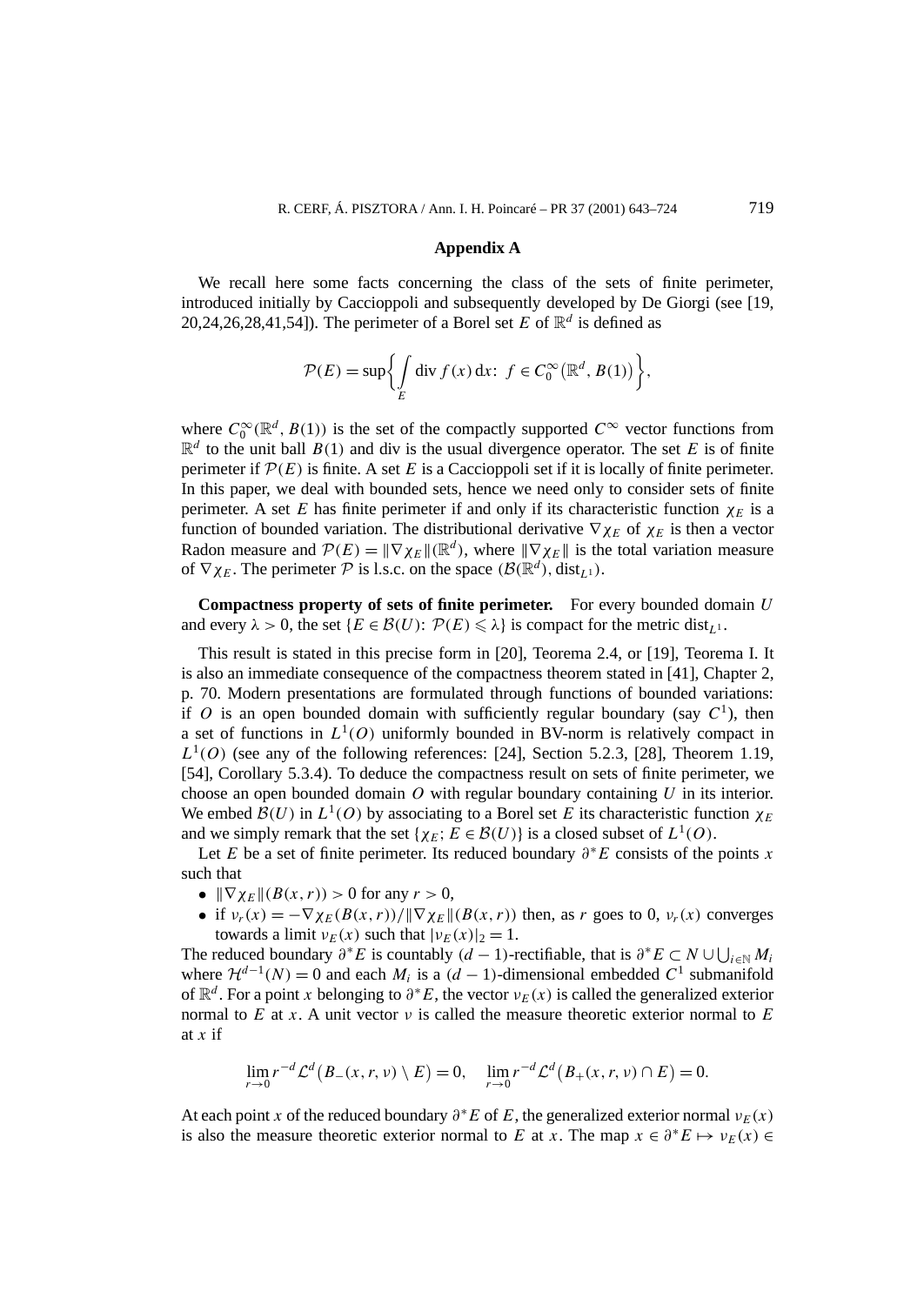$S^{d-1}$  is  $\|\nabla \chi_E\|$  measurable. For any Borel set *A* of  $\mathbb{R}^d$ ,

$$
\|\nabla \chi_E\|(A) = \mathcal{H}^{d-1}(A \cap \partial^* E), \quad \nabla \chi_E(A) = \int_{A \cap \partial^* E} -\nu_E(x) \mathcal{H}^{d-1}(\mathrm{d} x).
$$

We next apply the Besicovitch derivation Theorem [11] (for a quick proof, see for example [8]) to the measure  $\|\nabla \chi_E\|$ .

THEOREM A.1. – Let  $f : \partial^* E \mapsto \mathbb{R}$  be a  $\|\nabla \chi_E\|$  measurable bounded function. For  $\mathcal{H}^{d-1}$  *almost all x in*  $\partial^* E$ ,

$$
\lim_{r \to 0} (\alpha_{d-1} r^{d-1})^{-1} \int_{B(x,r) \cap \partial^* E} f(y) d\mathcal{H}^{d-1}(y) = f(x).
$$

For any vector function  $f$  in  $C_0^1(\mathbb{R}^d, \mathbb{R}^d)$ , any Caccioppoli set  $E$ , by the generalized Gauss–Green Theorem,

$$
\int\limits_E \operatorname{div} f(x) \, \mathrm{d}x = \int\limits_{\partial^* E} f(x) \cdot \nu_E(x) \, \mathcal{H}^{d-1}(\mathrm{d}x).
$$

**The isoperimetric inequality.** There exists a positive constant  $c_{\text{iso}}$  depending on the dimension only such that, for any Borel set  $E$  in  $\mathbb{R}^d$  having finite Lebesgue measure,

$$
\mathcal{L}^d(E) \leqslant c_{\text{iso}} \mathcal{P}(E)^{d/d-1}
$$

**The Vitali covering Theorem for**  $\mathcal{H}^{d-1}$  (see for instance [25], Theorem 1.10). Let *E* be a Borel subset of  $\mathbb{R}^d$ . A collection of sets U is called a Vitali class for E if for each x in *E* and  $\delta$  positive there exists a set *U* in *U* containing *x* such that  $0 < \text{diam}_2 U < \delta$ .

THEOREM A.2. – Let E be an  $\mathcal{H}^{d-1}$ -measurable subset of  $\mathbb{R}^d$  and let U be a *Vitali class of closed sets for E. Then we may select a (countable) disjoint sequence*  $(U_i)_{i \in I}$  *from*  $U$  *such that either*  $\sum_{i \in I} (\text{diam } U_i)^{d-1} = \infty$  *or*  $\mathcal{H}^{d-1}(E \setminus \bigcup_{i \in I} U_i) =$ 0*.* If  $\mathcal{H}^{d-1}(E) < \infty$  then, given  $\varepsilon > 0$ , we may also require that  $\mathcal{H}^{d-1}(E) \leq$  $\alpha_{d-1} 2^{-d+1} \sum_{i \in I} (\text{diam}_2 U_i)^{d-1} + \varepsilon.$ 

**The Minkowski content** (see [26], 3.2.36). The  $(d-1)$ -dimensional Minkowski content of a subset  $E$  of  $\mathbb{R}^d$  is equal to the limit, if it exists,

$$
\lim_{r\to 0}\frac{1}{2r}\mathcal{L}^d\big(\big\{x\in\mathbb{R}^d\colon d_2(x,E)
$$

Whenever *E* is  $(d - 1)$ -rectifiable (i.e. there exists a Lipschitz function mapping some bounded subset of  $\mathbb{R}^{d-1}$  onto *E*) and closed, the Minkowski content of *E* is equal to *H*<sup>d−1</sup>(*E*) (see [26], Theorem 3.2.39).

THEOREM A.3 (Strong approximation of sets of finite perimeter [50]). – *Let O be an open set in*  $\mathbb{R}^d$  ( $d \ge 2$ ). Let  $E \subset O$  *be a set of finite perimeter in O and let*  $\varepsilon$  *be positive. There exists a set*  $L \subseteq O$  *of finite perimeter in O such that:*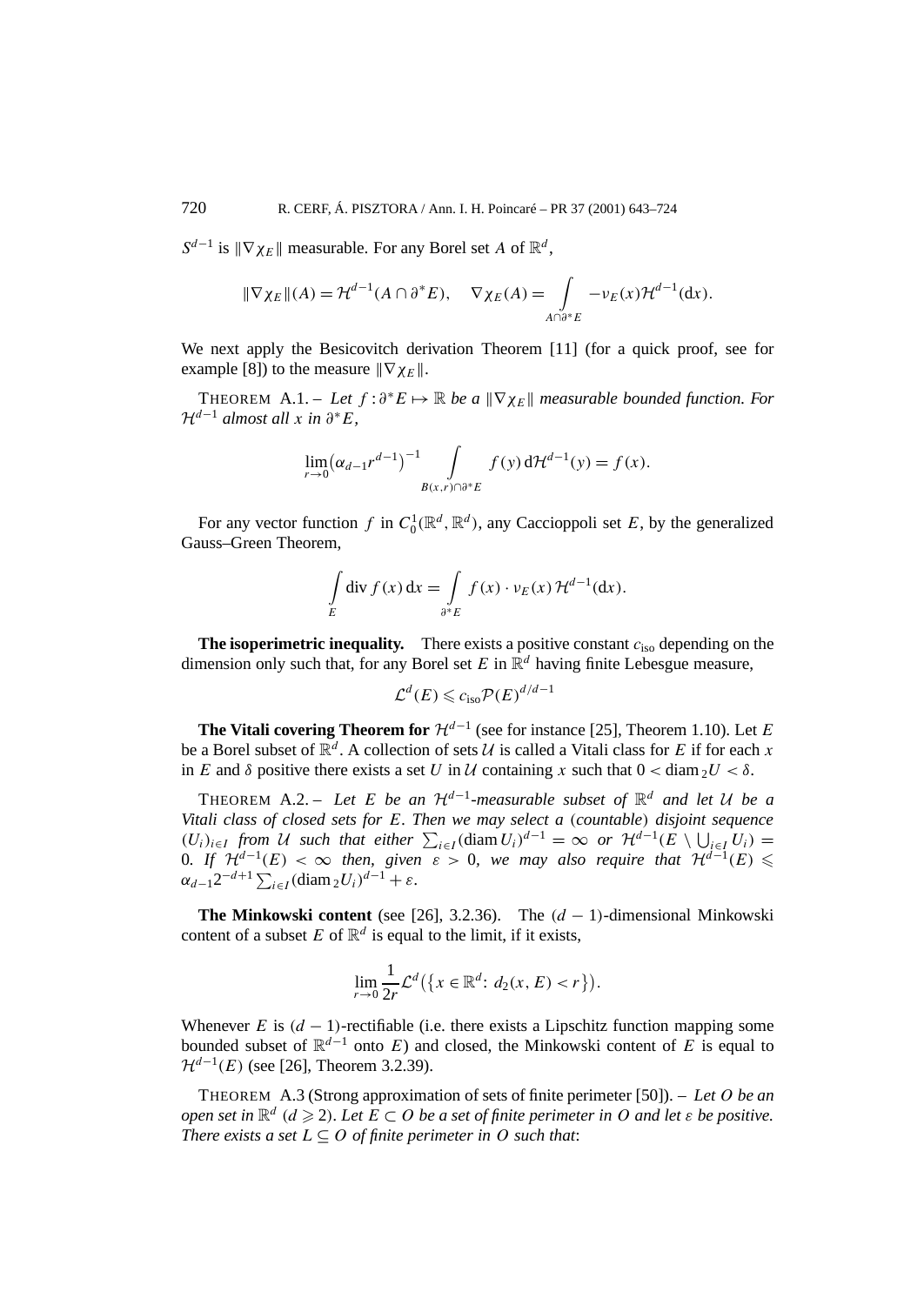- (a) *O* ∩ *∂L is included in a finite union of C*<sup>1</sup> *hypersurfaces,*
- (b)  $L \subset \mathcal{V}_2(E, \varepsilon), O \setminus L \subset \mathcal{V}_2(O \setminus E, \varepsilon),$
- (c)  $\mathcal{L}^d$  ( $O \cap (E \Delta L)$ ) <  $\varepsilon$ ,  $\mathcal{H}^{d-1}$  ( $O \cap (\partial^* E \Delta \partial L)$ ) <  $\varepsilon$ .

*More precisely, there exists a compact set C in O*, *a C*<sup>1</sup> *function*  $f : \mathbb{R}^d \mapsto \mathbb{R}$  *and open sets V*, *B* and *G* in *O such that, setting*  $F = \{x \in O : f(x) \ge 0\}$ :

$$
C \subset O \cap \partial^* E, \quad \mathcal{H}^{d-1}(O \cap \partial^* E \setminus C) < \varepsilon,
$$
\n
$$
\forall x \in C \quad f(x) = 0, \quad \nu_E(x) = \nu_F(x) = -df(x),
$$
\n
$$
C \subset V \subset \{x \in O : df(x) \neq 0\},
$$
\n
$$
V \cap \partial^* F = V \cap \partial F = \{x \in V : f(x) = 0\}, \text{ which is a } C^1 \text{ hypersurface,}
$$
\n
$$
\mathcal{L}^d(V) < \varepsilon, \quad \mathcal{H}^{d-1}(\partial F \cap (V \setminus C)) < \varepsilon,
$$
\n
$$
C \subset B \subset V, \text{ B is a finite union of open cubes,}
$$
\n
$$
O \cap \partial G \text{ is a } C^\infty \text{ hypersurface,}
$$
\n
$$
\text{the set } L = (F \cap \overline{B}) \cup (G \cap O \setminus B) \text{ satisfies (a), (b), (c).}
$$

LEMMA A.4. – Let  $\Gamma$  be an hypersurface (that is a  $C^1$  submanifold of  $\mathbb{R}^d$  of *codimension* 1*) and let K be a compact subset of*  $\Gamma$ *. There exists a positive*  $M =$  $M(\Gamma, K)$  *such that*:

$$
\forall \varepsilon > 0 \quad \exists r > 0 \quad \forall x, y \in K \quad |x - y|_2 \leq r \implies d_2(y, \tan(\Gamma, x)) \leq M\varepsilon |x - y|_2
$$

 $(tan(\Gamma, x))$  *is the tangent hyperplane of*  $\Gamma$  *at x).* 

*Proof.* – By a standard compactness argument, it is enough to prove the following local property:

$$
\forall x \in \Gamma \quad \exists M(x) > 0 \quad \forall \varepsilon > 0 \quad \exists r(x, \varepsilon) > 0 \quad \forall y, z \in \Gamma \cap B(x, r(x, \varepsilon))
$$
\n
$$
d_2(y, \tan(\Gamma, z)) \leq M(x) \varepsilon \, |y - z|_2.
$$

Indeed, if this property holds, we cover *K* by the open balls  $\overset{\circ}{B}(x, r(x, \varepsilon)/2)$ ,  $x \in K$ , we extract a finite subcovering  $\mathring{B}(x_i, r(x_i, \varepsilon)/2)$ ,  $1 \leq i \leq k$ , and we set

$$
M = \max\big\{M(x_i): 1 \leq i \leq k\big\}, \qquad r = \min\big\{r(x_i, \varepsilon)/2: 1 \leq i \leq k\big\}.
$$

Let now *y*, *z* belong to *K* with  $|y - z|_2 \le r$ . Let *i* be such that *y* belongs to  $B(x_i, r(x_i, \varepsilon)/2)$ . Since  $r \le r(x_i, \varepsilon)/2$ , then both *y*, *z* belong to the ball  $B(x_i, r(x_i, \varepsilon))$ and it follows that  $d_2(y, \tan(\Gamma, z)) \le M(x_i) \varepsilon |y - z|_2 \le M \varepsilon |y - z|_2$ .

We turn now to the proof of the above local property. Since  $\Gamma$  is an hypersurface, for any *x* in  $\Gamma$  there exists a neighborhood *V* of *x* in  $\mathbb{R}^d$ , a diffeomorphism  $f: V \mapsto \mathbb{R}^d$  of class *C*<sup>1</sup> and a  $(d-1)$ -dimensional vector space *Z* of  $\mathbb{R}^d$  such that  $Z \cap f(V) = f(\Gamma \cap V)$ (see for instance [26], 3*.*1*.*19). Let *A* be a compact neighborhood of *x* included in *V* . Since *f* is a diffeomorphism, the maps  $y \in A \mapsto df(y) \in End(\mathbb{R}^d)$ ,  $u \in f(A) \mapsto$  $df^{-1}(u) \in$  End $(\mathbb{R}^d)$  are continuous. Therefore they are bounded: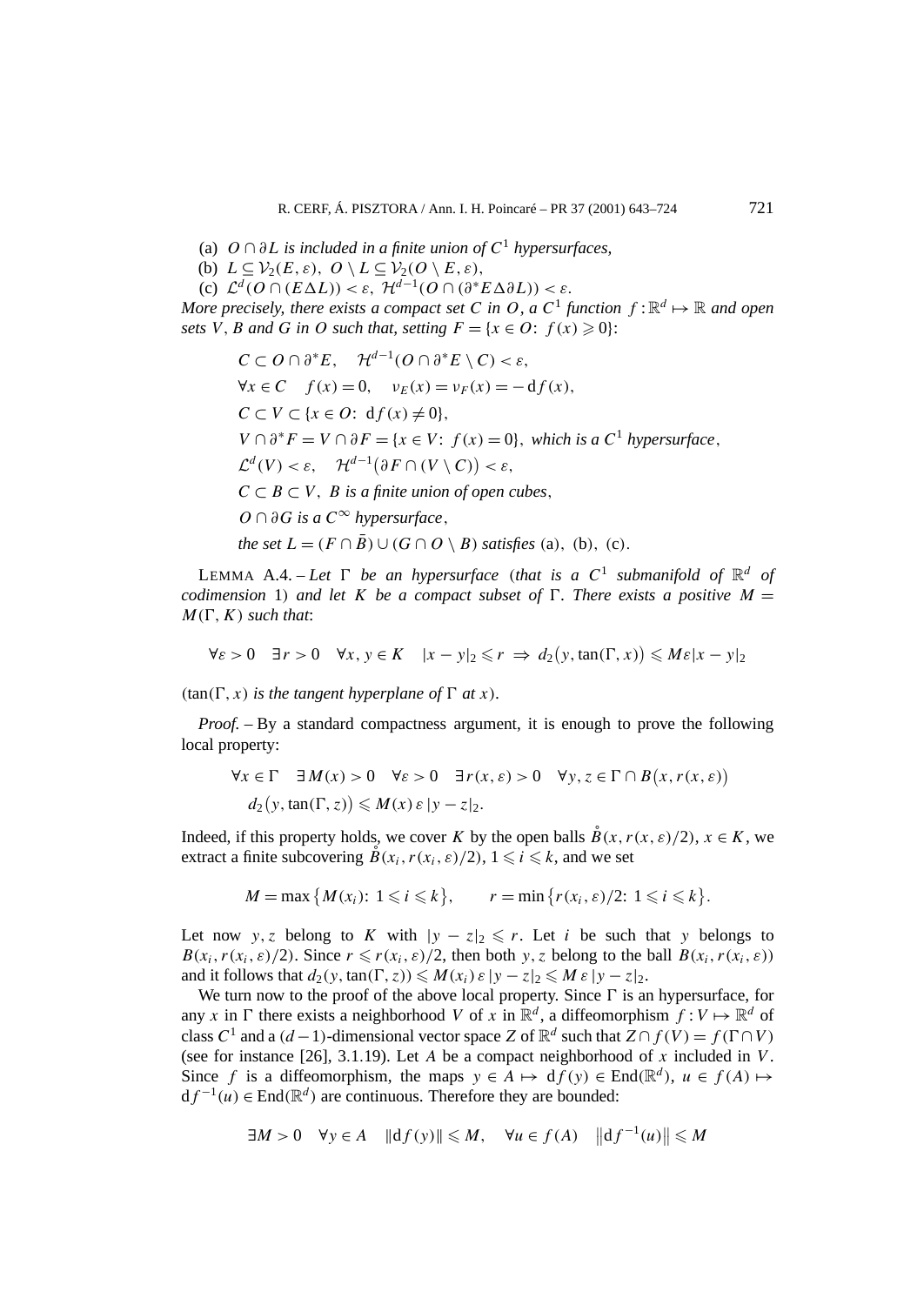(here  $||df(x)|| = \sup{(|df(x)(y)|_2: |y|_2 \leq 1}$  is the standard operator norm in End $(\mathbb{R}^d)$ ). Since  $f(A)$  is compact, the differential map  $df^{-1}$  is uniformly continuous on  $f(A)$ :

$$
\forall \varepsilon > 0 \quad \exists \delta > 0 \quad \forall u, v \in f(A) \quad |u - v|_2 \leq \delta \Rightarrow ||df^{-1}(u) - df^{-1}(v)|| \leq \varepsilon.
$$

Let  $\varepsilon$  be positive and let  $\delta$  be associated to  $\varepsilon$  as above. Let  $\rho$  be positive and small enough so that  $\rho < \delta/2$  and  $B(f(x), \rho) \subset f(A)$  (since f is a  $C^1$  diffeomorphism,  $f(A)$ ) is a neighborhood of  $f(x)$ ). Let *r* be such that  $0 < r < \rho/M$  and  $B(x, r) \subset A$ . We claim that *M* associated to *x* and *r* associated to  $\varepsilon$ , *x* answer the problem. Let *y*, *z* belong to  $\Gamma \cap B(x, r)$ . Since  $[y, z] \subset B(x, r) \subset A$ , and  $||df(\zeta)|| \le M$  on *A*, then

$$
|f(y) - f(x)|_2 \le M|y - x|_2 \le Mr < \rho, \quad |f(z) - f(x)|_2 < \rho, \\
|f(y) - f(z)|_2 < \delta, \quad |f(y) - f(z)|_2 < M|y - z|_2.
$$

We apply next a classical lemma of differential calculus (see [37], I, 4, Corollary 2) to the map  $f^{-1}$  and the interval  $[f(z), f(y)]$  (which is included in  $B(f(x), \rho) \subset f(A)$ ) and the point  $f(z)$ :

$$
\begin{aligned} \left| y - z - df^{-1}(f(z))(f(y) - f(z)) \right|_2 \\ &\leqslant |f(y) - f(z)|_2 \sup \left\{ \left\| df^{-1}(\zeta) - df^{-1}(f(z)) \right\| : \zeta \in [f(z), f(y)] \right\}. \end{aligned}
$$

The right-hand member is less than  $M|y - z|_2 \varepsilon$ . Since  $z + df^{-1}(f(z))(f(y) - f(z))$ belongs to tan $(\Gamma, z)$ , we are done.  $\square$ 

#### **Acknowledgement**

The authors thank Patrice Assouad and Thierry Quentin de Gromard for their careful reading of the section dealing with geometric measure theory and their numerous comments.

#### **REFERENCES**

- [1] Alexander K.S., Cube-root boundary fluctuations for droplets in random cluster models, Preprint, 2000.
- [2] Almgren F.J. Jr., Existence and regularity almost everywhere of solutions to elliptic variational problems with constraints, Mem. Amer. Math. Soc. 4 (165) (1976).
- [3] Alberti G., Bellettini G., Cassandro M., Presutti E., Surface tension in Ising systems with Kac potentials, J. Stat. Phys. 82 (1996) 743–796.
- [4] Alexander K.S., Chayes J.T., Chayes L., The Wulff construction and asymptotics of the finite cluster distribution for two-dimensional Bernoulli percolation, Comm. Math. Phys. 131 (1990) 1–50.
- [5] Ambrosio L., Braides A., Functionals defined on partitions in sets of finite perimeter I: Integral representation and  $\Gamma$ -convergence, J. Math. Pures et Appl. 69 (1990) 285–305.
- [6] Ambrosio L., Braides A., Functionals defined on partitions in sets of finite perimeter II: Semicontinuity, relaxation and homogenization, J. Math. Pures et Appl. 69 (1990) 307– 333.
- [7] Ambrosio L., Novaga M., Paolini E., Some regularity results for minimal crystals, Preprint, 2000.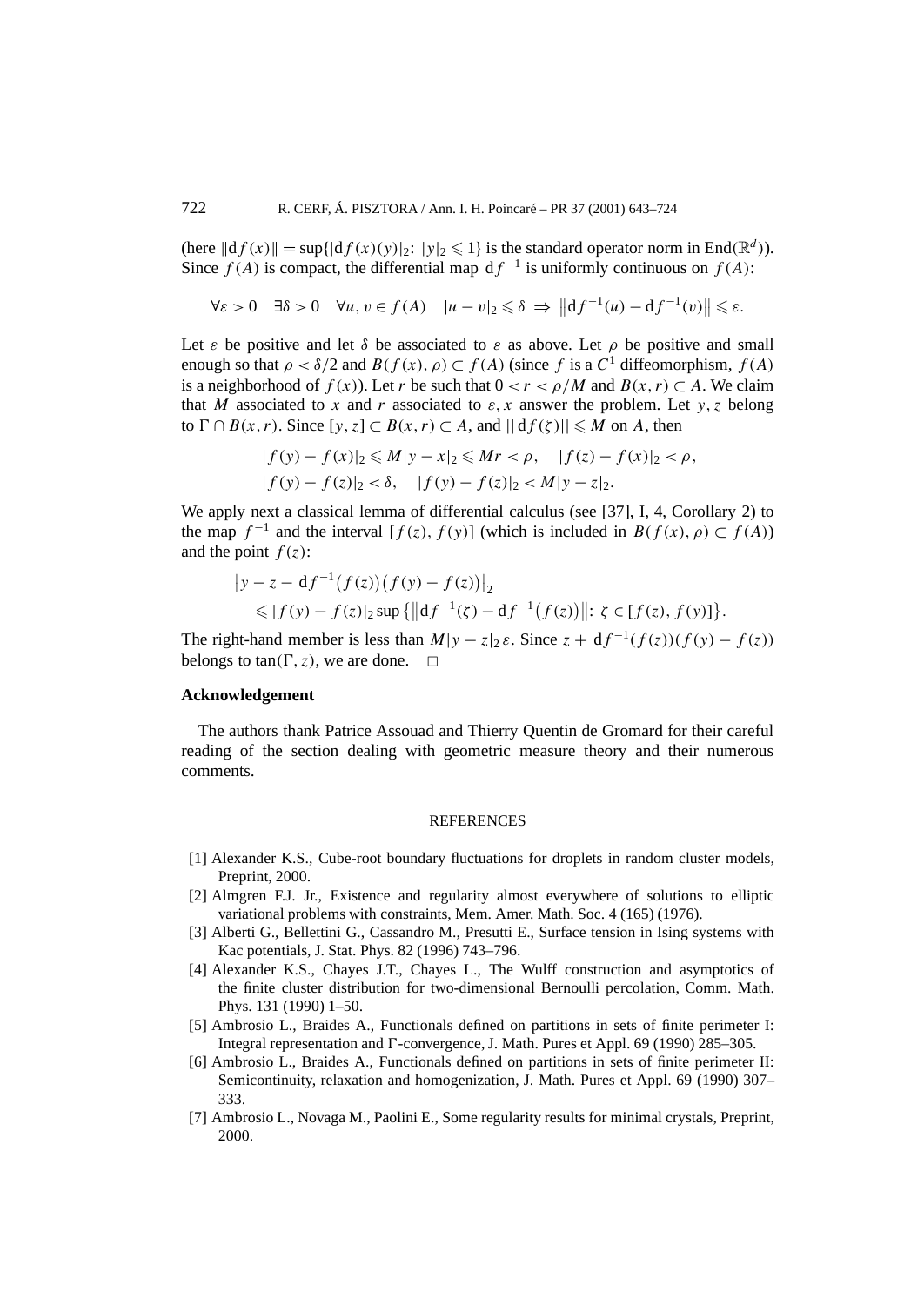- [8] Assouad P., Quentin de Gromard T., Sur la dérivation des mesures dans R*n*, Note (1998).
- [9] Benois O., Bodineau T., Buttà P., Presutti E., On the validity of van der Waals theory of surface tension, Markov Process. Rel. Fields 3 (1997) 175–198.
- [10] Benois O., Bodineau T., Presutti E., Large deviations in the van der Waals limit, Stochastic Process. Appl. 75 (1998) 89–104.
- [11] Besicovitch A.S., A general form of the covering principle and relative differentiation of additive functions, Proc. Cambridge Philos. Soc. 41 (1945) 103–110. Part II. Proc. Cambridge Philos. Soc. 42 (1946) 1–10.
- [12] Bodineau T., The Wulff construction in three and more dimensions, Comm. Math. Phys. 207 (1) (1999) 197–229.
- [13] Bodineau T., Ioffe D., Velenik Y., Rigorous probabilistic analysis of equilibrium crystal shapes, J. Math. Phys. 41 (3) (2000) 1033–1098.
- [14] Cerf R., Large deviations for three dimensional supercritical percolation, Astérisque 267 (2000).
- [15] Cerf R., Pisztora A., On the Wulff crystal in the Ising model, Ann. Probab. 28 (3) (2000) 945–1015.
- [16] Congedo G., Tamanini I., Optimal partitions with unbounded data, Atti Accad. Naz. Lincei, Cl. Sci. Fis. Mat. Nat., IX Ser., Rend. Lincei., Mat. Appl. 4 (2) (1993) 103–108.
- [17] Congedo G., Tamanini I., On the existence of solutions to a problem in multidimensional segmentation, Ann. Inst. Henri Poincaré, Anal. Non Linéaire 8 (2) (1991) 175–195.
- [18] Congedo G., Tamanini I., Regularity properties of optimal segmentations, J. Reine Angew. Math. 420 (1991) 61–84.
- [19] De Giorgi E., Nuovi teoremi relativi alle misure *(r* − 1*)*-dimensionali in uno spazio ad *r* dimensioni, Ricerche Mat. 4 (1955) 95–113.
- [20] De Giorgi E., Colombini F., Piccinini L.C., Frontiere orientate di misura minima e questioni collegate, Scuola Normale Superiore di Pisa (1972).
- [21] Deuschel J.-D., Pisztora A., Surface order large deviations for high-density percolation, Probab. Theory Relat. Fields 104 (1996) 467–482.
- [22] Dobrushin R.L., Kotecký R., Shlosman S.B., Wulff Construction: A Global Shape from Local Interaction, AMS Translations Series, Providence, RI, 1992.
- [23] Dobrushin R.L., Shlosman S.B., Thermodynamic inequalities for the surface tension and the geometry of the Wulff construction, in: Albeverio S. (Ed.), Ideas and Methods in Quantum and Statistical Physics, Cambridge University Press, 1992, pp. 461–483.
- [24] Evans L.C., Gariepy R.F., Measure Theory and Fine Properties of Functions, Studies in Advanced Mathematics, CRC Press, Boca Raton, 1992.
- [25] Falconer K.J., The Geometry of Fractal Sets, Cambridge Tracts in Mathematics, Vol. 85, Cambridge Univ. Press, 1985.
- [26] Federer H., Geometric Measure Theory, Springer-Verlag, 1969.
- [27] Fortuin C.M., Kasteleyn P.W., On the random-cluster model. I. Introduction and relation to other models, Physica 57 (1972) 536–564.
- [28] Giusti E., Minimal Surfaces and Functions of Bounded Variation, Birkhäuser, 1984.
- [29] Grimmett G.R., Percolation, 2nd edn., Grundlehren der Mathematischen Wissenschaften, Vol. 321, Springer-Verlag, Berlin, 1999.
- [30] Grimmett G.R., The stochastic random-cluster process and the uniqueness of randomcluster measures, Ann. Probab. 23 (1995) 1461–1510.
- [31] Grimmett G.R., Marstrand J.M., The supercritical phase of percolation is well behaved, Proc. R. Soc. Lond. Ser. A 430 (1990) 439–457.
- [32] Hass J., Hutchings M., Schlafly R., The double bubble conjecture, Electron. Res. Announc. Amer. Math. Soc. 1 (3) (1995) 98–102 (electronic).